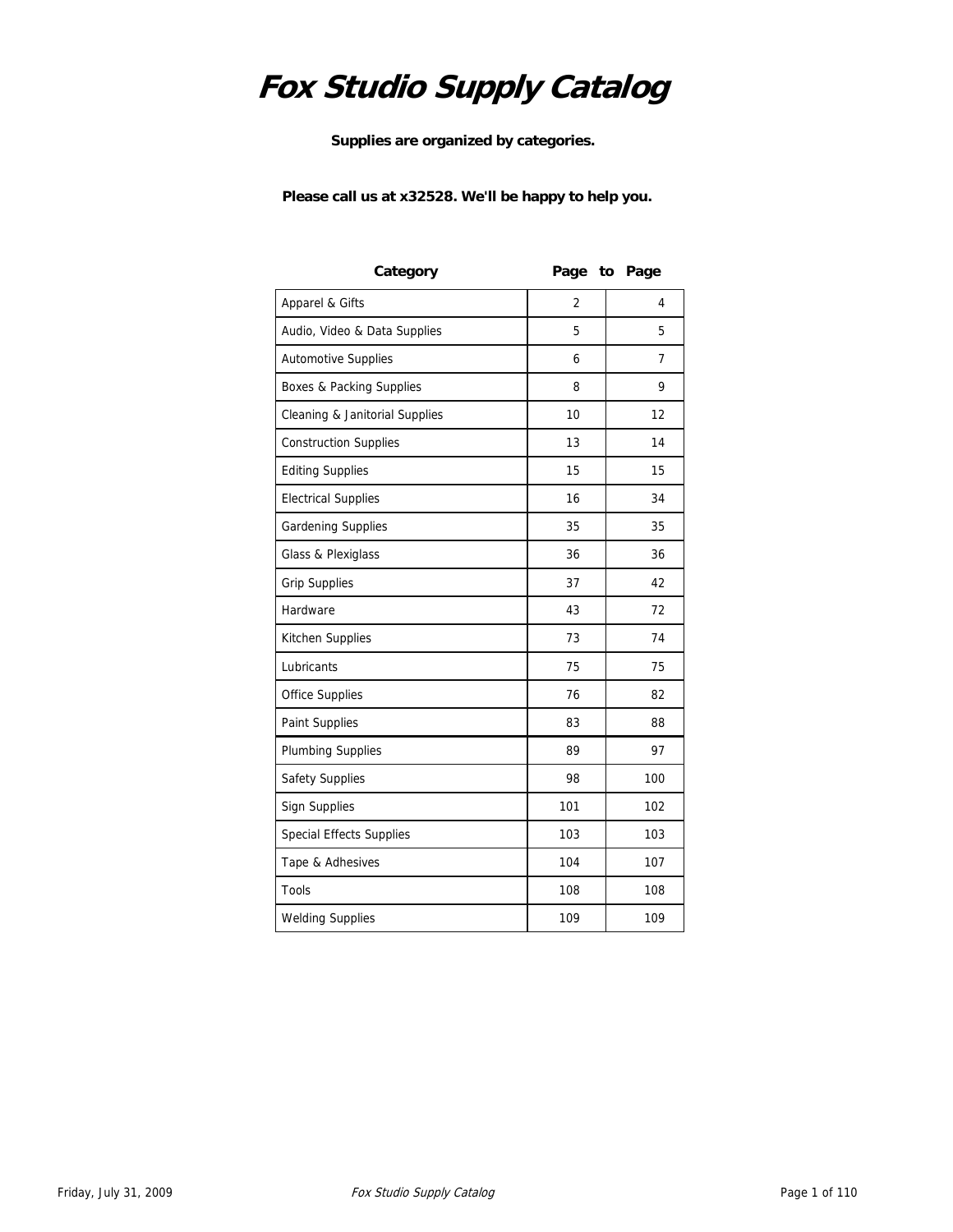# Apparel & Gifts

#### **Apparel**

| 14-0112 | SWEATSHIRT, GREY CREWNECK MED-NAVY LOGO  | Each |
|---------|------------------------------------------|------|
| 14-0114 | SWEATSHIRT, GREY CREWNECK LG-NAVY LOGO   | Each |
| 14-0116 | SWEATSHIRT, GREY CREWNECK XL-NAVY LOGO   | Each |
| 14-0118 | SWEATSHIRT, GREY CREWNECK 2XL-NAVY LOGO  | Each |
| 14-0122 | SWEATSHIRT, NAVY CREWNECK MED-STONE LOGO | Each |
| 14-0124 | SWEATSHIRT, NAVY CREWNECK LG-STONE LOGO  | Each |
| 14-0126 | SWEATSHIRT, NAVY CREWNECK XL-STONE LOGO  | Each |
| 14-0128 | SWEATSHIRT, NAVY CREWNECK 2XL-STONE LOGO | Each |
| 14-0204 | SWEATSHIRT, 1/2 ZIP MEDIUM-OXFORD        | Each |
| 14-0208 | SWEATSHIRT, 1/2 ZIP LARGE-OXFORD         | Each |
| 14-0212 | SWEATSHIRT, 1/2 ZIP X-LARGE-OXFORD       | Each |
| 14-0216 | SWEATSHIRT, 1/2 ZIP XX-LARGE-OXFORD      | Each |
| 14-0306 | SWEATSHIRT, FULL ZIP MED-NAVY/SIL W/HOOD | Each |
| 14-0310 | SWEATSHIRT, FULL ZIP LRG NAV/SIL W/HOOD  | Each |
| 14-0314 | SWEATSHIRT, FULL ZIP XLG NAV/SIL W/HOOD  | Each |
| 14-0318 | SWEATSHIRT, FULL ZIP 2XL NAV/SIL W/HOOD  | Each |
| 14-0324 | SWEATSHIRT, FULL ZIP W/HOOD MED-GRAY/NAV | Each |
| 14-0328 | SWEATSHIRT, FULL ZIP W/HOOD LAR-GRAY/NAV | Each |
| 14-0332 | SWEATSHIRT, FULL ZIP W/HOOD XL-GRAY/NAV  | Each |
| 14-0336 | SWEATSHIRT, FULL ZIP W/HOOD XXL-GRAY/NAV | Each |
| 14-0604 | FOOTBALL JERSEY, BLUE MED-BLACK LOGO     | Each |
| 14-0608 | FOOTBALL JERSEY, BLUE LG-BLACK LOGO      | Each |
| 14-0612 | FOOTBALL JERSEY, BLUE XL-BLACK LOGO      | Each |
| 14-0616 | FOOTBALL JERSEY, BLUE XXL-BLACK LOGO     | Each |
| 14-0644 | FOOTBALL SHIRT, OXIDE/GRANITE LRG        | Each |
| 14-0648 | FOOTBALL SHIRT, OXIDE/GRANITE 2XL        | Each |
| 14-0652 | FOOTBALL JERSEY, MUSTARD XXL-BLK LOGO    | Each |
| 14-0662 | BASEBALL SHIRT, KHAKI MED-BLACK FOX LOGO | Each |
| 14-0664 | BASEBALL SHIRT, KHAKI LG-BLACK FOX LOGO  | Each |
| 14-0666 | BASEBALL SHIRT, KHAKI XL-BLACK FOX LOGO  | Each |
| 14-0668 | BASEBALL SHIRT, KHAKI 2XL-BLACK FOX LOGO | Each |
| 14-0672 | BASEBALL SHIRT, BLACK MED-BLUE FOX LOGO  | Each |
| 14-0674 | BASEBALL SHIRT, BLACK LG-BLUE FOX LOGO   | Each |
| 14-0676 | BASEBALL SHIRT, BLACK XL-BLUE FOX LOGO   | Each |
| 14-0678 | BASEBALL SHIRT, BLACK 2XL-BLUE FOX LOGO  | Each |
| 14-0682 | BASEBALL SHIRT, DENIM MED-BLACK FOX LOGO | Each |
| 14-0684 | BASEBALL SHIRT, DENIM LG-BLACK FOX LOGO  | Each |
| 14-0686 | BASEBALL SHIRT, DENIM XL-BLACK FOX LOGO  | Each |
| 14-0688 | BASEBALL SHIRT, DENIM 2XL-BLACK FOX LOGO | Each |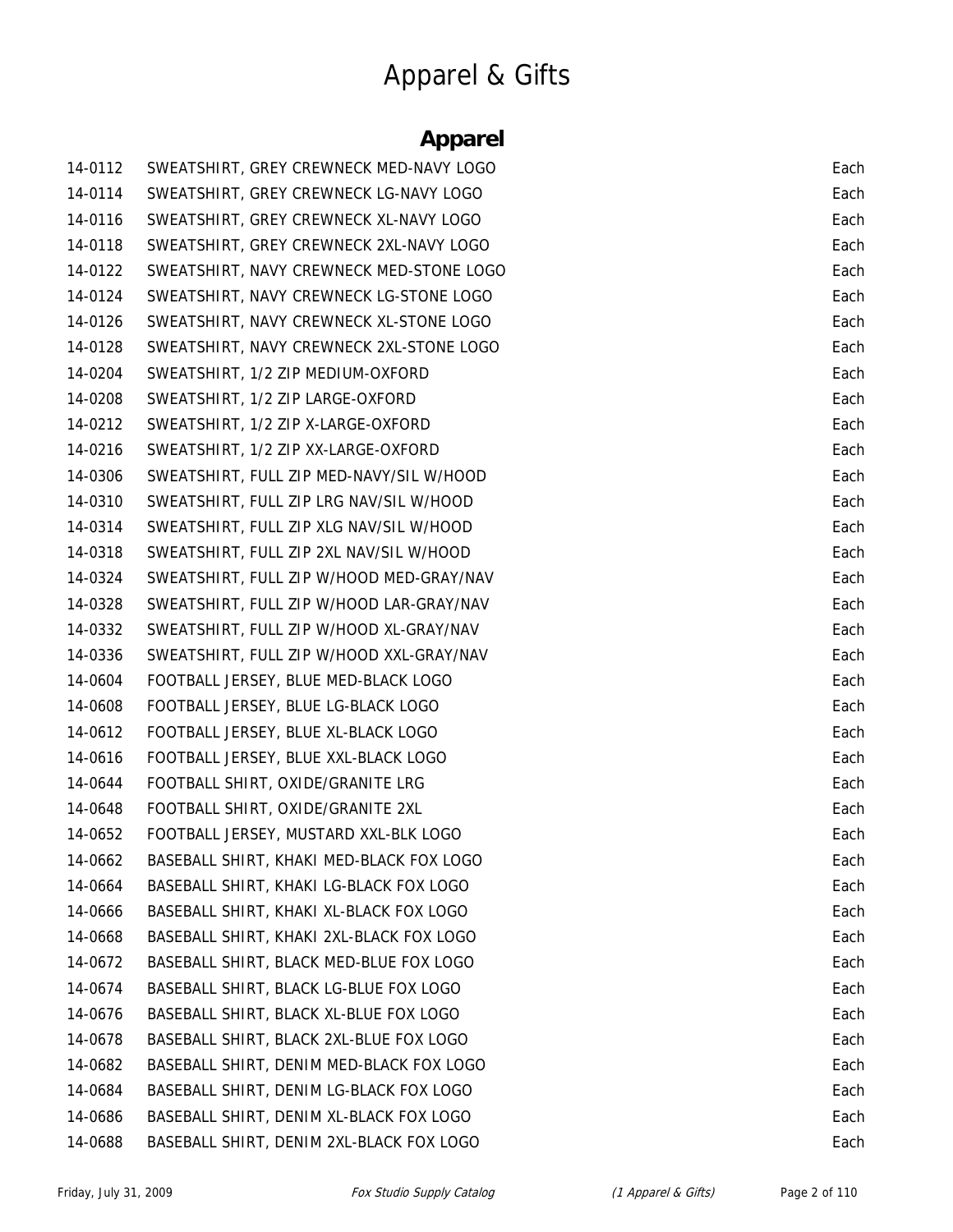# Apparel & Gifts

#### **Apparel**

| 14-0724 | T-SHIRT, GREY MD-'1915 SILKSCREEN LOGO'  | Each |
|---------|------------------------------------------|------|
| 14-0726 | T-SHIRT, GREY LG-'1915 SILKSCREEN LOGO'  | Each |
| 14-0728 | T-SHIRT, GREY XL-'1915 SILKSCREEN LOGO'  | Each |
| 14-0730 | T-SHIRT, GREY 2XL-'1915 SILKSCREEN LOGO  | Each |
| 14-0742 | T-SHIRT, SAND MED-SILKSCREEN-1915 LOGO   | Each |
| 14-0744 | T-SHIRT, SAND LG-SILKSCREEN-1915 LOGO    | Each |
| 14-0746 | T-SHIRT, SAND XL-SILKSCREEN-1915 LOGO    | Each |
| 14-0748 | T-SHIRT, SAND 2XL-SILKSCREEN-1915 LOGO   | Each |
| 14-0802 | T-SHIRT, LADIES WHITE/AQUA SM-CAP SLV    | Each |
| 14-0804 | T-SHIRT, LADIES WHITE/AQUA MED-CAP SLV   | Each |
| 14-0806 | T-SHIRT, LADIES WHITE/AQUA LG-CAP SLV    | Each |
| 14-0808 | T-SHIRT, LADIES WHITE/AQUA XL-CAP SLV    | Each |
| 14-0820 | T-SHIRT, LADIES WHITE/PINK SM-CAP SLV    | Each |
| 14-0822 | T-SHIRT, LADIES WHITE/PINK MED-CAP SLV   | Each |
| 14-0824 | T-SHIRT, LADIES WHITE/PINK LG-CAP SLV    | Each |
| 14-0826 | T-SHIRT, LADIES WHITE/PINK XL-CAP SLV    | Each |
| 14-0838 | T-SHIRT, LADIES WHITE/BLACK SM-CAP SLV   | Each |
| 14-0840 | T-SHIRT, LADIES CHOCOLATE/SKY SML        | Each |
| 14-0842 | T-SHIRT, LADIES CHOCOLATE/SKY MED        | Each |
| 14-0844 | T-SHIRT, LADIES WHITE/BLACK XL-CAP SLV   | Each |
| 14-1000 | BASEBALL CAP, STONE/NAVY W/FOX LOGO      | Each |
| 14-1003 | BASEBALL CAP, BLACK/SILVER LOGO #PH27302 | Each |
| 14-1007 | BASEBALL CAP, NAVY/STONE W/FOX LOGO      | Each |
| 14-1009 | BASEBALL CAP, MOSS/STONE W/FOX LOGO      | Each |
| 14-1112 | BASEBALL CAP, KHAKI W/1915 LOGO          | Each |
| 14-1114 | BASEBALL CAP, PUTTY W/1915 LOGO          | Each |
| 14-1116 | BASEBALL CAP, WOOL NAVY W/FOX LOGO       | Each |
| 14-1128 | BASEBALL CAP, OLIVE/STONE W/1915 LOGO    | Each |
| 14-1502 | POLO SHIRT, DENIM MED-FOX LOGO EMBRIODER | Each |
| 14-1504 | POLO SHIRT, DENIM LG-FOX LOGO EMBRIODER  | Each |
| 14-1506 | POLO SHIRT, DENIM XL-FOX LOGO EMBRIODER  | Each |
| 14-1508 | POLO SHIRT, DENIM 2XL-FOX LOGO EMBRIODER | Each |
| 14-1512 | POLO SHIRT, MOCHA MED-FOX LOGO EMBRIODER | Each |
| 14-1514 | POLO SHIRT, MOCHA LG-FOX LOGO EMBRIODER  | Each |
| 14-1516 | POLO SHIRT, MOCHA XL-FOX LOGO EMBRIODER  | Each |
| 14-1518 | POLO SHIRT, MOCHA 2XL-FOX LOGO EMBRIODER | Each |
| 14-1762 | JACKET, WINDBREAKER BLUE MED-FOX LOGO    | Each |
| 14-1764 | JACKET, WINDBREAKER BLUE LRG-FOX LOGO    | Each |
| 14-1766 | JACKET, WINDBREAKER BLUE XLG-FOX LOGO    | Each |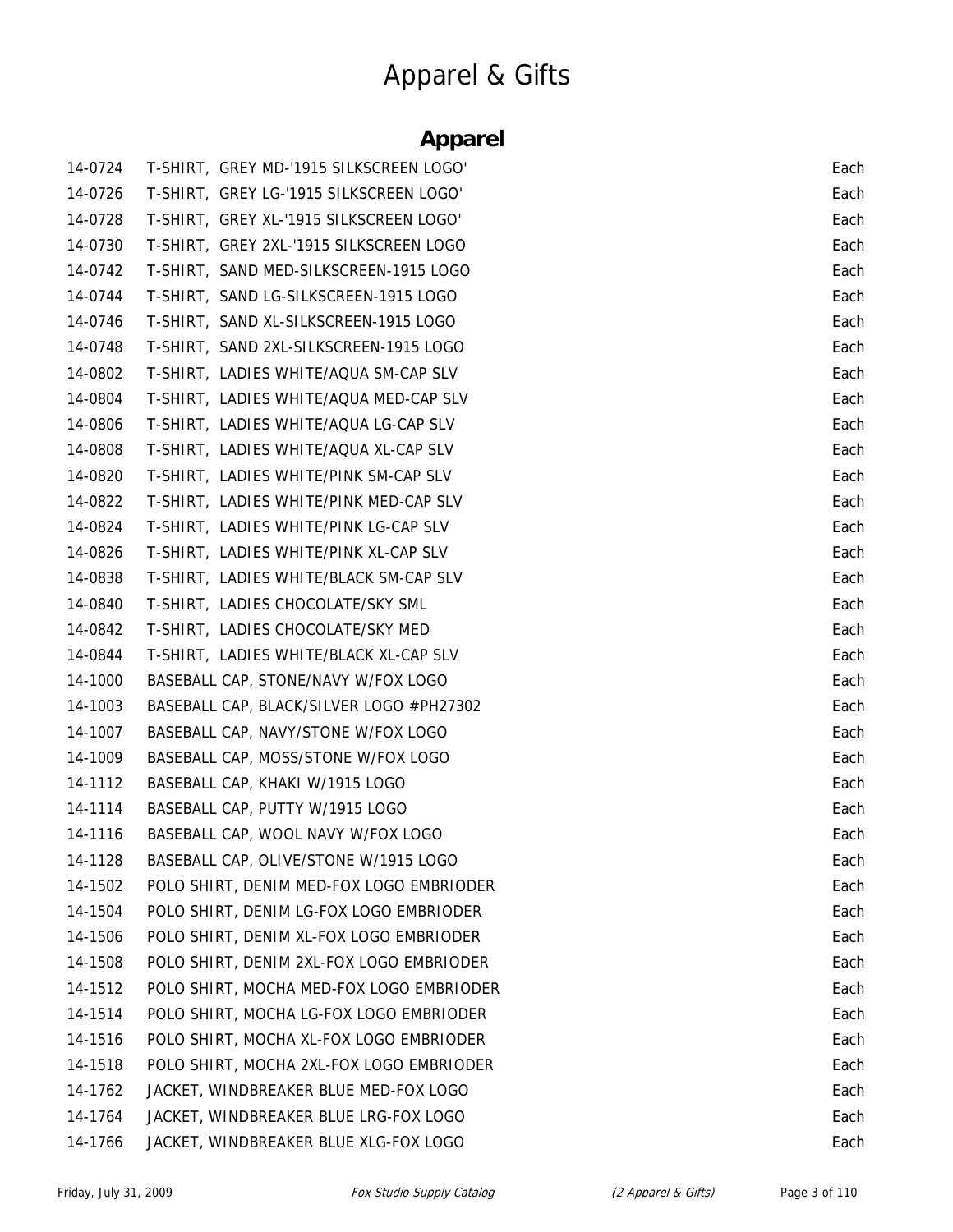# Apparel & Gifts

### **Apparel**

| 14-1772 | JACKET, WINDBREAKER GREY MED-FOX LOGO | Each |
|---------|---------------------------------------|------|
| 14-1774 | JACKET, WINDBREAKER GREY LRG-FOX LOGO | Each |
| 14-1776 | JACKET, WINDBREAKER GREY XLG-FOX LOGO | Each |
| 14-1782 | JACKET, WINDBREAKER RED MED-FOX LOGO  | Each |
| 14-1784 | JACKET, WINDBREAKER RED LRG-FOX LOGO  | Each |
| 14-1786 | JACKET, WINDBREAKER RED XLG-FOX LOGO  | Each |
|         | <b>Other</b>                          |      |
| 14-2005 | LANYARD, FOX STUDIOS LOGO ONE SIZE    | Each |
| 14-2020 | TOTE BAG, CANVAS NAT/NAVY W/FOX LOGO  | Each |
| 14-2022 | TOTE BAG, CANVAS NAT/GREEN W/FOX LOGO | Each |
| 14-3509 | SETWEAR, SMALL AC POUCH               | Each |
| 14-3511 | SETWEAR, ELECTRICIAN'S TOOL POUCH     | Each |
| 14-3513 | SETWEAR, TOOL POUCH                   | Each |
| 14-3514 | SETWEAR, COMBO TOOL POUCH             | Each |
| 14-3516 | SETWEAR, SCREW/NAIL BAG LARGE         | Each |
| 14-3517 | SETWEAR, SCREW/NAIL BAG SMALL         | Each |
| 14-3527 | SETWEAR, MINI-FLASHLIGHT POUCH        | Each |
| 14-3528 | SETWEAR, MINI-TOOL POUCH              | Each |
| 14-3529 | SETWEAR, RADIO POUCH                  | Each |
| 14-3544 | SETWEAR, 4 IN 1 POUCH                 | Each |
| 16-0001 | MUGS, CERAMIC WHITE MATTE BISTRO      | Each |
| 16-0002 | MUGS, CERAMIC BLACK MATTE VIENNA      | Each |
| 16-0015 | MUGS, TRAVEL BLACK W/FOX STUDIOS LOGO | Each |
| 33-1010 | TAPE MEASURE, 16' W/FOX LOGO #GC048   | Each |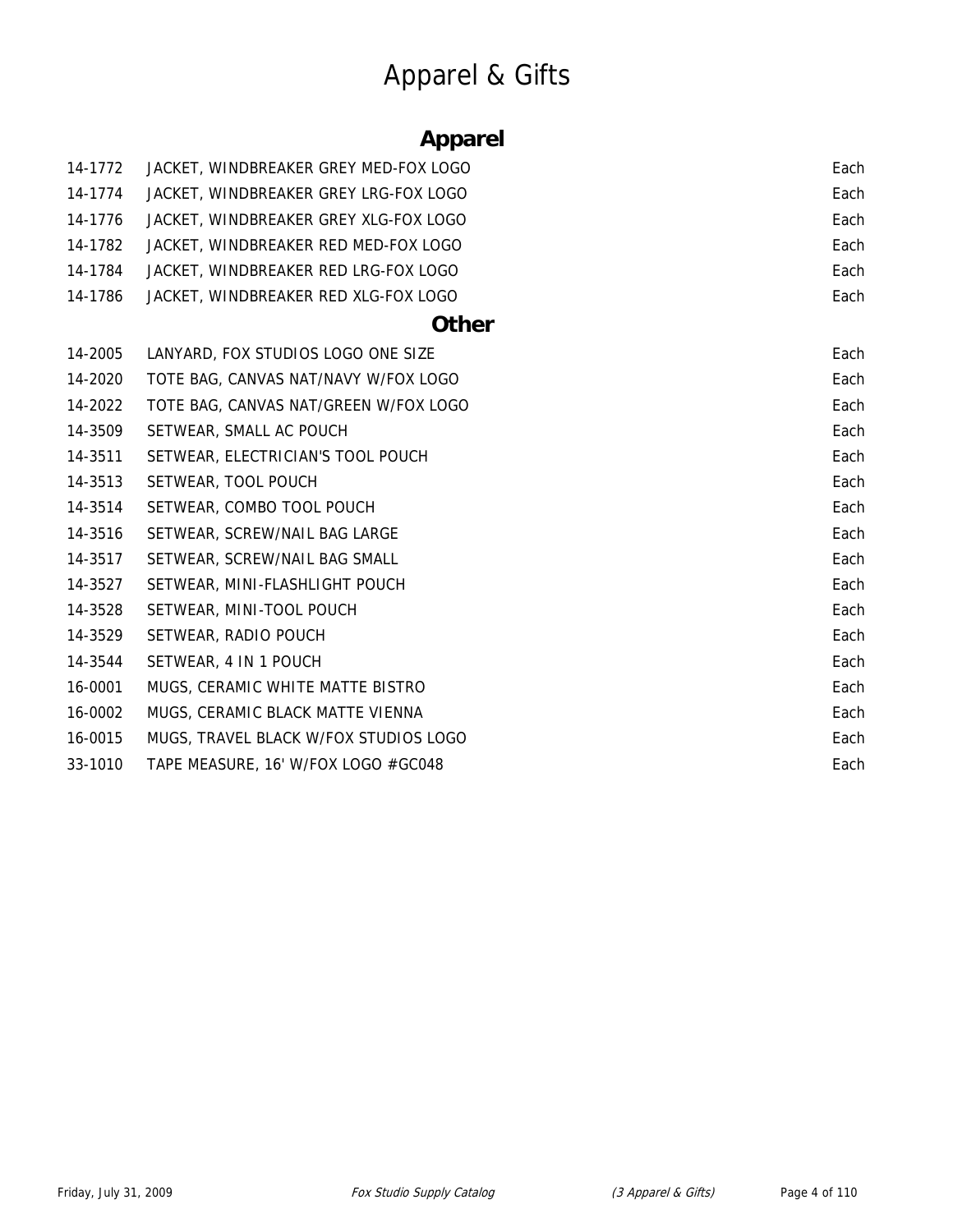### Audio, Video & Data Supplies

#### **Audio Cassettes**

| 42-1500 | CASSETTE, AUDIO 10 MINUTE HI-BIAS        | Each |
|---------|------------------------------------------|------|
| 42-1520 | CASSETTE, AUDIO 30 MINUTE HI-BIAS        | Each |
| 42-1530 | CASSETTE, AUDIO 45 MINUTE HI-BIAS        | Each |
| 42-1540 | CASSETTE, AUDIO 60 MINUTE HI-FIDELITY    | Each |
| 42-1550 | CASSETTE, AUDIO 90 MINUTE HI-FIDELITY    | Each |
| 42-1600 | CASSETTE, AUDIO DAT 16 MINUTE            | Each |
| 42-1604 | CASSETTE, AUDIO DAT 49 MINUTE            | Each |
| 42-1608 | CASSETTE, AUDIO DAT 60 MINUTE            | Each |
| 42-1612 | CASSETTE, AUDIO DAT 90 MINUTE            | Each |
|         | <b>Cassette Holders</b>                  |      |
| 42-1000 | CASSETTE, CLEAR AUDIO CASE               | Each |
|         | <b>Compact Disc Holder</b>               |      |
| 42-1662 | C.D, JEWEL BOX SLIM LINE CLEAR           | Each |
|         | <b>Compact Discs</b>                     |      |
| 42-1650 | CD-R, DATA/MUSIC 80 MIN.                 | Each |
| 42-1658 | CD-R, AUDIO PRINTABLE 80 MIN. (100/PK)   | Each |
|         | Data Storage                             |      |
| 42-1680 | FLOPPY DISK, 3.5 FORMATTED               | Each |
| 42-1688 | ZIP DISK, IOMEGA 100MB IBM               | Each |
| 42-1692 | ZIP DISK, IOMEGA 250MB IBM               | Each |
|         | <b>DVDs</b>                              |      |
| 42-1674 | DVD-R, RECORDABLE 4.7GB SILVER THERMAL   | Each |
|         | <b>Video Cassettes</b>                   |      |
| 42-1696 | CASSETTE, MINI DV #DVM60                 | Each |
| 42-1700 | CASSETTE, VIDEO VHS T-30 MAXELL P-PLUS   | Each |
| 42-1705 | CASSETTE, VIDEO VHS T-60 MAXELL P-PLUS   | Each |
| 42-1720 | CASSETTE, VIDEO VHS T-120 FUJI HQ        | Each |
| 42-1725 | CASSETTE, VIDEO VHS T-160 MAXELL P-PLUS  | Each |
| 42-1730 | CASSETTE, VIDEO VHS T-180 MAXELL P-PLUS  | Each |
| 42-1740 | CASSETTE, VIDEO 3/4" KCA-60BRS 60 MINUTE | Each |
| 42-1760 | CASSETTE, VIDEO 3/4" KCA-30XBR 30 MINUTE | Each |
| 42-1780 | CASSETTE, VIDEO 3/4" KCA-20XBR MINI      | Each |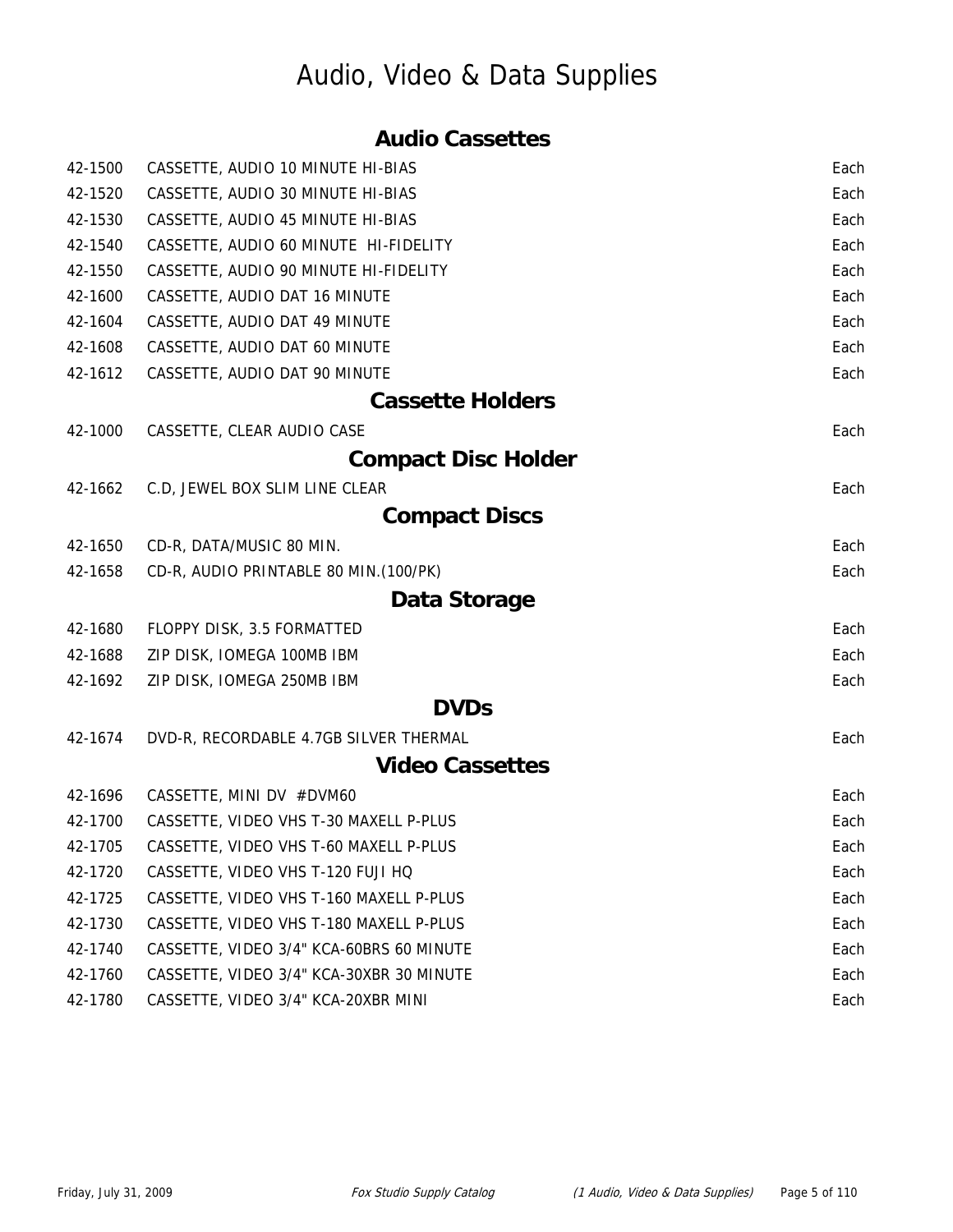# Automotive Supplies

|         | <b>Armour All</b>                        |               |
|---------|------------------------------------------|---------------|
| 39-5066 | ARMOUR-ALL, CLEANER 'CLEAN START' 32oz   | Each          |
| 39-5068 | ARMOUR-ALL, PROTECTANT 32oz. SPRAY       | <b>Bottle</b> |
|         | <b>Fuels &amp; Fluids</b>                |               |
| 39-5080 | STARTING FLUID, ENGINE                   | Each          |
| 39-5238 | LIGHTER FLUID, FUEL 120Z                 | Each          |
| 53-1000 | GAS, PROPANE REFILL                      | Gallon        |
|         | <b>Hitches</b>                           |               |
| 39-5500 | HITCH, BALL MOUNT 2" DROP 8-1/2"         | Each          |
| 39-5505 | HITCH, BALL MOUNT 4" DROP 8-1/2"         | Each          |
| 39-5510 | HITCH, BALL MOUNT 6" DROP 10"            | Each          |
| 39-5515 | HITCH, BALL CHROME 2" X 1"               | Each          |
| 39-5520 | HITCH, BALL CHROME 2-5/16" X 1-1/4"      | Each          |
| 39-5525 | HITCH, MULTI-BALL "BLACK"                | Each          |
| 39-5530 | HITCH, BUSHING 1" TO 3/4" HOLE           | Each          |
| 39-5531 | HITCH, BUSHING 1-1/4" TO 1"HOLE          | Each          |
| 39-5533 | HITCH, EYE PINTLE RING 2-1/2"            | Each          |
| 39-5535 | HITCH, MULTI-PINTLE HOOK                 | Each          |
| 39-5537 | HITCH, MULTI-HITCH W/2" BALL             | Each          |
| 39-5540 | HITCH, PINTLE MOUNT 7" PLATE W/ 8 HOLES  | Each          |
| 39-5550 | HITCH, PIN 5/8" BENT PIN W/HAIR PIN      | Each          |
|         | <b>Hose Clamps</b>                       |               |
| 39-7100 | HOSE CLAMP, 7/32" TO 5/8"                | Each          |
| 39-7120 | HOSE CLAMP, 10HS 1/2" - 1-1/8" HEX/SLOT  | Each          |
| 39-7140 | HOSE CLAMP, 20HS 3/4" TO 1-3/4" HEX/SLOT | Each          |
| 39-7150 | HOSE CLAMP, 24HS 1" TO 2" HEX/SLOT       | Each          |
| 39-7160 | HOSE CLAMP, 32HS 1-5/8" TO 2-1/2" HEX/SL | Each          |
| 39-7170 | HOSE CLAMP, 52HS 1-7/8" - 3-3/4" HEX/SLT | Each          |
| 39-7190 | HOSE CLAMP, 3-9/16" TO 4-1/2"            | Each          |
|         | <b>Miscellaneous</b>                     |               |
| 39-5000 | FIX A FLAT, PUNCTURE SEAL 180Z           | Each          |
| 39-8090 | CABLE TIE, NATURAL 8" W/#8 SCREW EYE     | Each          |
| 39-8126 | CABLE TIE, BLACK 4" NYLON                | Each          |
| 39-8230 | CABLE, PADLOCK VINYL 6' GOLF CART CHAIN  | Each          |
| 62-2092 | TOWELS, SHOP BLUE ROLL                   | Roll          |
|         | <b>Tie Downs</b>                         |               |
| 39-5170 | TARP STRAP, 31" STRETCHIES W/HOOKS       | Each          |
| 39-5175 | TARP STRAP, 21" STRETCHIES W/HOOKS       | Each          |
| 39-5180 | TARP STRAP, 15" STRETCHIES W/HOOKS       | Each          |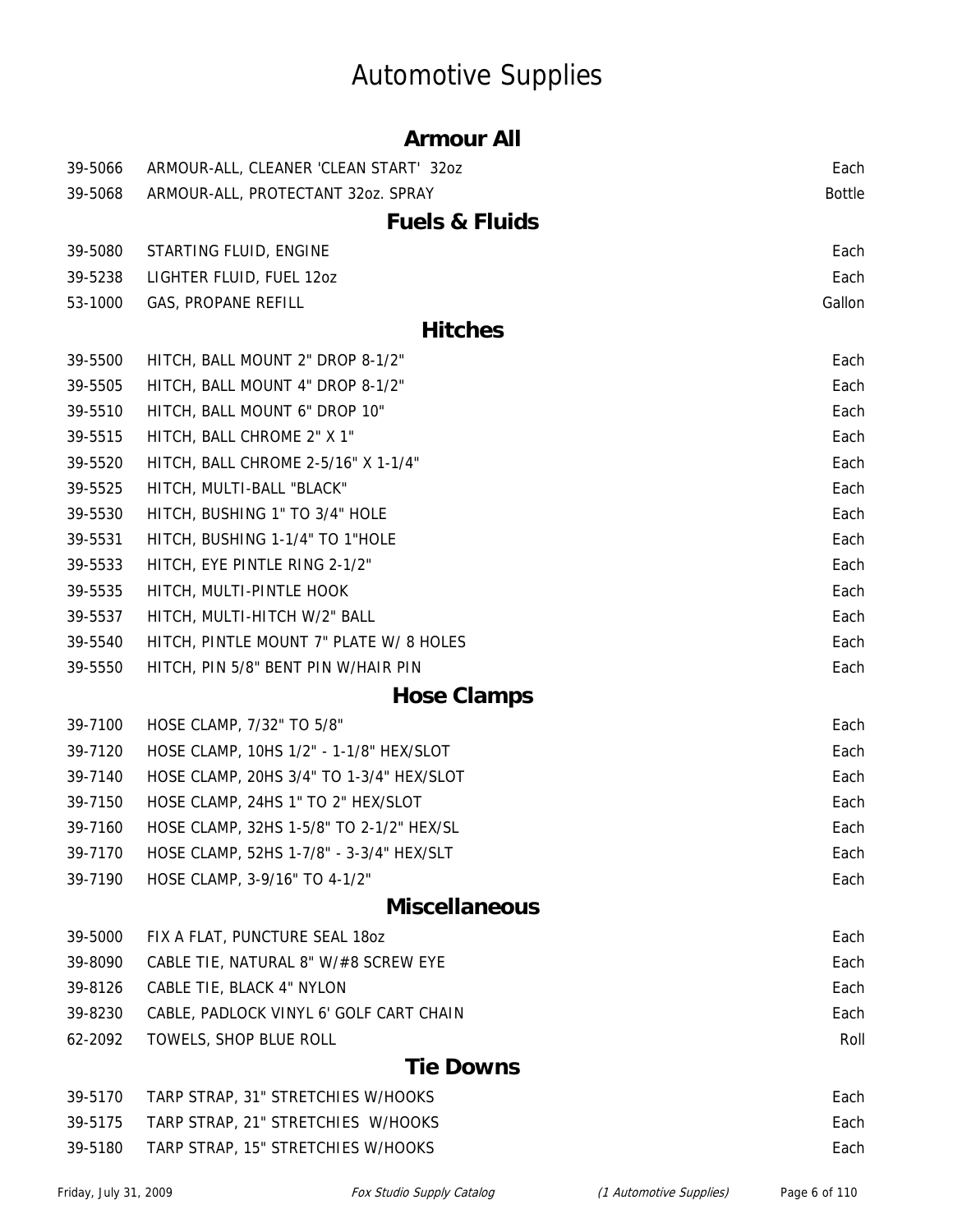### Automotive Supplies

#### **Tie Downs**

| 39-5184 | TIE DOWN, 6' CAM-BUCKLE NYLON WEB  | Set  |
|---------|------------------------------------|------|
| 39-5188 | TIE DOWN, 12' CAM-BUCKLE NYLON WEB | Set  |
| 39-5192 | TIE DOWN, 6' RATCHET W/S HOOKS     | Set  |
| 39-5196 | TIE DOWN, 15' RATCHET W/S HOOKS    | Set  |
| 39-5200 | TIE DOWN, 15' RATCHET W/WIRE HOOKS | Set  |
| 39-5204 | TIE DOWN, 20' RATCHET 2" NYLON WEB | Set  |
| 39-5214 | TIE DOWN, 1/4" ROPE RATCHET 8'     | Set  |
| 39-5216 | TIE DOWN, 3/8" ROPE RATCHET 8'     | Set  |
| 39-5220 | ROPE TIE-OFF, W/D RING FOR E TRACK | Each |
|         | <b>Washing &amp; Waxing</b>        |      |
| 39-5060 | WAX, TURTLEWAX T-223               | Each |
| 39-5062 | COMPOUND, RUBBING                  | Each |

39-5064 COMPOUND, POLISHING Each 62-2003 SQUEEGEE, AUTO 8" W/SPONGE 16" HANDLE **Each** extendition of the state of the state of the state of the state of the state of the state of the state of the state of the state of the state of the state of the state o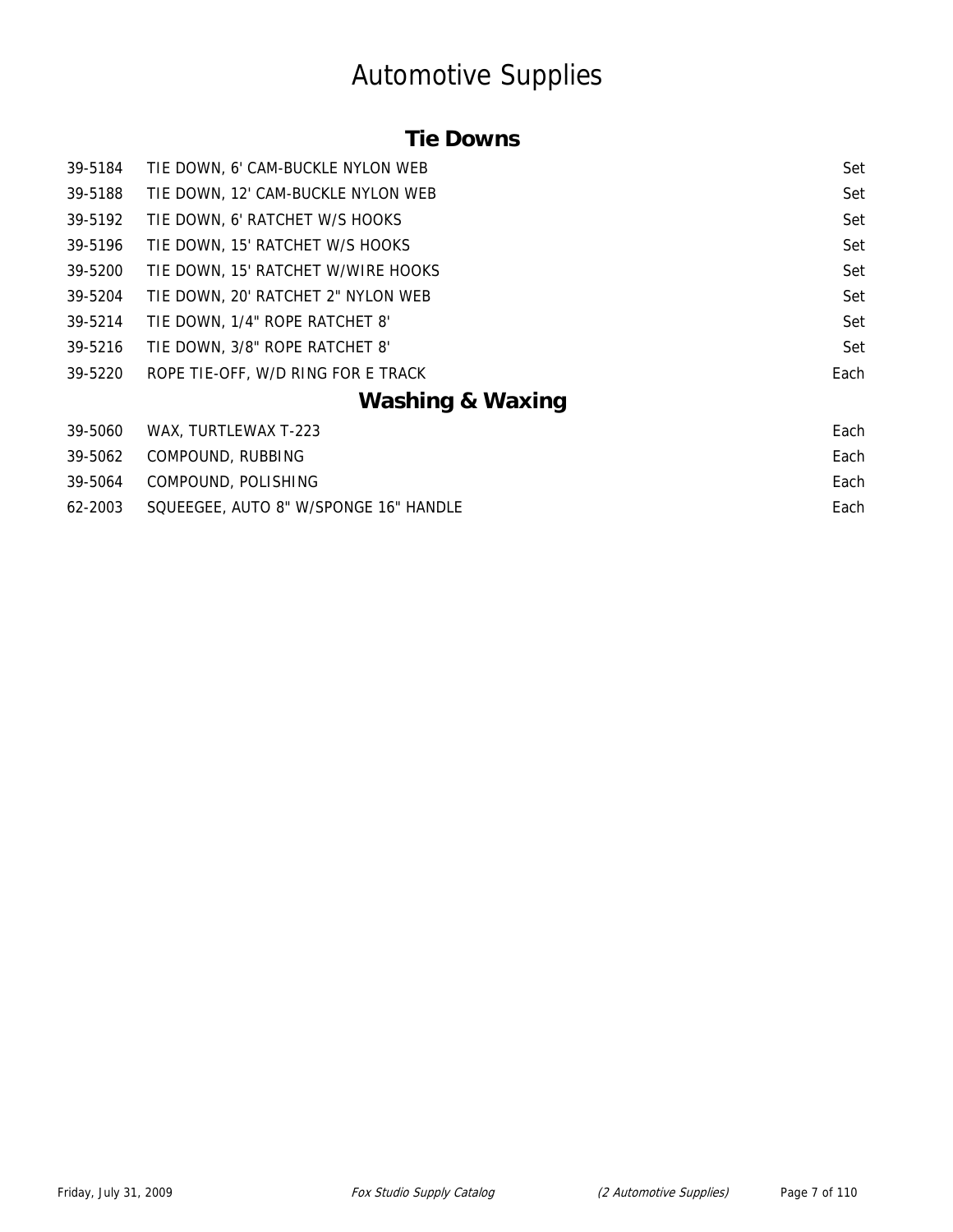### Boxes & Packing Supplies

|         | <b>Bags (Studio Store)</b>               |         |
|---------|------------------------------------------|---------|
| 81-5079 | BAG, STUDIO STORE (SM) TWISTED PAPER HAN | Each    |
| 81-5080 | BAG, STUDIO STORE (MD) 10" X 13.5"       | Each    |
| 81-5090 | BAG, STUDIO STORE (LG) 16" X 16"         | Each    |
|         | Bags (Zip Lock)                          |         |
| 81-5110 | BAG, POLY W/ZIP LOCK 10" X 12" 2MIL      | Package |
|         | <b>Boxes</b>                             |         |
| 81-5020 | BOX, MOVING 17-3/8" X 12-1/2" X 12-1/2"  | Each    |
| 81-5026 | BOX, PACKING 12" X 12" X 12"             | Each    |
| 81-5030 | BOX, PACKING 16" X 16" X 16"             | Each    |
| 81-5040 | BOX, PACKING 18" X 12" X 12" 200# TEST   | Each    |
| 81-5050 | BOX, RECORD STORAGE #15 W/FOX LOGO       | Each    |
|         | <b>Boxes (Library Services)</b>          |         |
| 81-5000 | BOX, TRIM-WHITE 16MM 7/8" X 11" X 11"    | Each    |
| 81-5004 | BOX, TRIM-WHITE 35MM 1-7/16" X 11" X 11" | Each    |
| 81-5062 | BOX, SCORED PAD 16-1/2" X 8"             | Each    |
| 81-5064 | BOX, FOLDER 11-1/8" X 11"-1/8" X 2-1/4"  | Each    |
| 81-5066 | BOX, 12" X 12" X 6" #303                 | Each    |
| 81-5069 | BOX, 12" X 12" X 13" W/FBI-FOX LOGO      | Each    |
| 81-5072 | BOX, 12" X 12" X 20-1/4" #312            | Each    |
| 81-5075 | BOX, 16" X 16" X 6" W/FBI-FOX LOGO       | Each    |
| 81-5076 | BOX, 16" X 16" X 9" #2005                | Each    |
| 81-5078 | BOX, 16" X 16" X 12" #2006 180ea./SKID   | Each    |
|         | <b>Bubble Wrap</b>                       |         |
| 81-8135 | BUBBLE WRAP, 12" X 25' 3/16" THICK       | Box     |
| 81-8140 | BUBBLE WRAP, 12" X 175' 3/16" THICK      | Box     |
|         | <b>Packing Supplies</b>                  |         |
| 81-8025 | MAILING TUBE, 3" X 30" WITH END CAPS     | Each    |
| 81-8106 | FURNITURE PAD, PREMIUM 72" X 80" #99     | Each    |
| 81-8120 | SHRINKWRAP, 18" X 1500' 80 GAUGE         | Roll    |
| 81-8126 | SHRINKWRAP, 5" X 1000'                   | Roll    |
|         | <b>Packing Tapes</b>                     |         |
| 81-7010 | TAPE, PAPER 3" GUMMED CENTRAL BRAND      | Roll    |
| 81-8010 | TAPE, PACKING 2" TAN PVC 3M              | Roll    |
| 85-1045 | TAPE, DUCT 2" SILVER 60YRDS/ROLL         | Roll    |
| 85-1047 | TAPE, DUCT 2" RED 60YRDS/ROLL            | Roll    |
| 85-1049 | TAPE, DUCT 2" BLACK 60YRDS/ROLL          | Roll    |
| 85-5055 | TAPE, FILAMENT 1"                        | Roll    |
| 85-5060 | TAPE, FILAMENT 2" X 60 YARDS             | Roll    |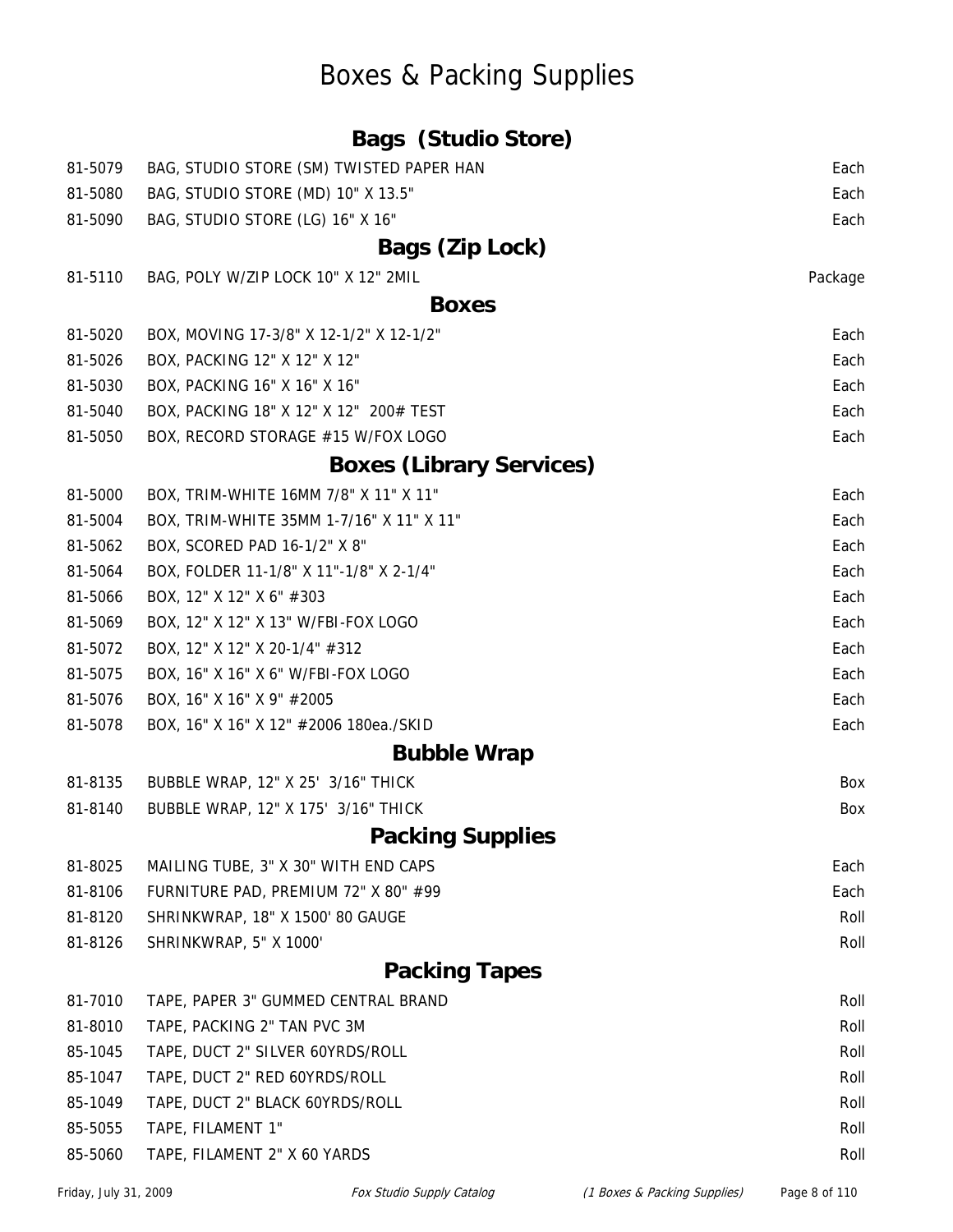### Boxes & Packing Supplies

#### **Packing Tapes**

| 85-5080 | - TAPE, PACKAGING TRANSPARENT 2" X 2160"   | Roll       |
|---------|--------------------------------------------|------------|
| 85-5100 | TAPE, DISPENSER FOR 2" TAPE HEAVY DUTY     | Each       |
|         | <b>Shipping Tags</b>                       |            |
| 81-8015 | TAGS, SHIPPING MANILA 4-3/4" X 2-3/8" $#5$ | <b>Box</b> |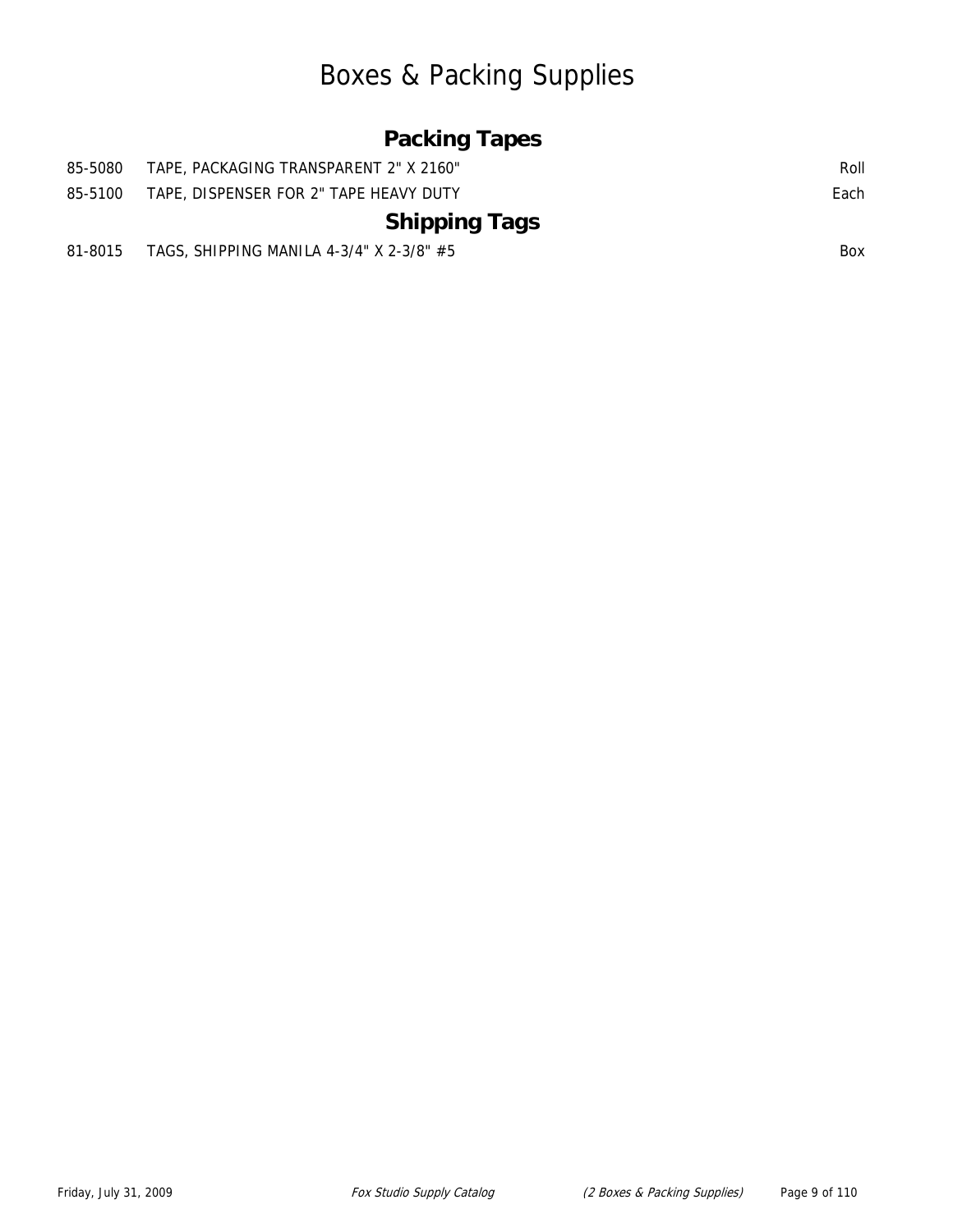# Cleaning & Janitorial Supplies

#### **Air Freshener**

| 62-1038 | AIR FRESHNER, LYSOL CRISP LINEN SCENT    | Each          |
|---------|------------------------------------------|---------------|
| 62-1040 | AIR FRESHNER, LYSOL 12 OZ. CAN           | Each          |
| 62-1042 | AIR FRESHNER, WIZARD 8oz. CAN            | Each          |
| 62-1044 | AIR FRESHNER, SMOKE-ODOR ELIMINATOR      | Each          |
| 62-1070 | AIR SANITIZER, KLEEN MIST #1170          | Each          |
| 62-1073 | AIR ODOR CONTROL, SEBREEZE 6/PK          | Pack          |
| 62-2115 | AIR FRESHNER, FRESH AIR BLOCKS HARVEY'S  | Each          |
|         | <b>Brooms</b>                            |               |
| 62-2010 | BROOM, CORN TYPE 'JANITOR' RMAID #X123   | Each          |
| 62-2014 | BROOM, CORN TYPE LIGHT DUTY              | Each          |
| 62-2018 | BROOM, WOOD HANDLE 72" METAL TIP         | Each          |
| 62-2020 | BROOM, WOOD HANDLE 60" METAL TIP         | Each          |
| 62-2022 | BROOM, BRACE WIDE ANGLE RUBBERMAID #E832 | Each          |
| 62-2030 | BROOM, WHISK TYPE 10"                    | Each          |
| 62-2040 | PUSH BROOM, STAGE TYPE-24" TAMPICO       | Each          |
| 62-2050 | PUSH BROOM, STREET 24" W/OUT HANDLE      | Each          |
|         | <b>Brushes</b>                           |               |
| 62-2005 | SCRUB BRUSH, HAND PLASTIC BRISTLES       | Each          |
|         | Carts                                    |               |
| 62-1400 | CART, UTILITY 24" X 36" 2 SHELF          | Each          |
|         | <b>Cleaners - All Purpose</b>            |               |
| 62-1000 | BAKING SODA, 1 LB. BOX                   | Each          |
| 62-1020 | CLEANER, AMONIA HOUSEHOLD                | Gallon        |
| 62-1030 | CLEANER, SIMPLE GREEN 32oz/SPRAY BOTTLE  | <b>Bottle</b> |
| 62-1048 | CLEANER, LIME-A-WAY 28oz BOTTLE          | <b>Bottle</b> |
| 62-1051 | CLEANER, FORMULA 409 ALL PURPOSE 220Z    | Each          |
| 62-1053 | CLEANER, BON AMI 14. OZ                  | Each          |
| 62-1066 | CLEANER, BLEACH LIQUID CLOROX (1GAL)     | Gallon        |
| 62-1068 | CLEANER, PINE-SOL ANTI-BACTERIAL 1750Z   | Gallon        |
|         | <b>Dishwashing</b>                       |               |
| 62-1052 | SOAP, JOY DISHWASHING LIQUID 12.60Z      | Each          |
| 62-1064 | DETERGENT, DISHWASHING CASCADE 35oz      | Box           |
| 62-1130 | SPONGE, SPONTEX PROFESSIONAL 12/BOX      | Each          |
|         | <b>Dust Cleaning</b>                     |               |
| 44-1190 | DUST OFF, X L PROFFESSIONAL W/NOZZLE 80Z | Each          |
| 62-2056 | DUST PAN, CURVED LONG HANDLE H/D BLUE    | Each          |
| 62-2062 | DUSTER, FEATHER OSTRICH 10-1/2" RETRACT  | Each          |
| 62-2078 | MOP, DUST 24" FRAME #4524                | Each          |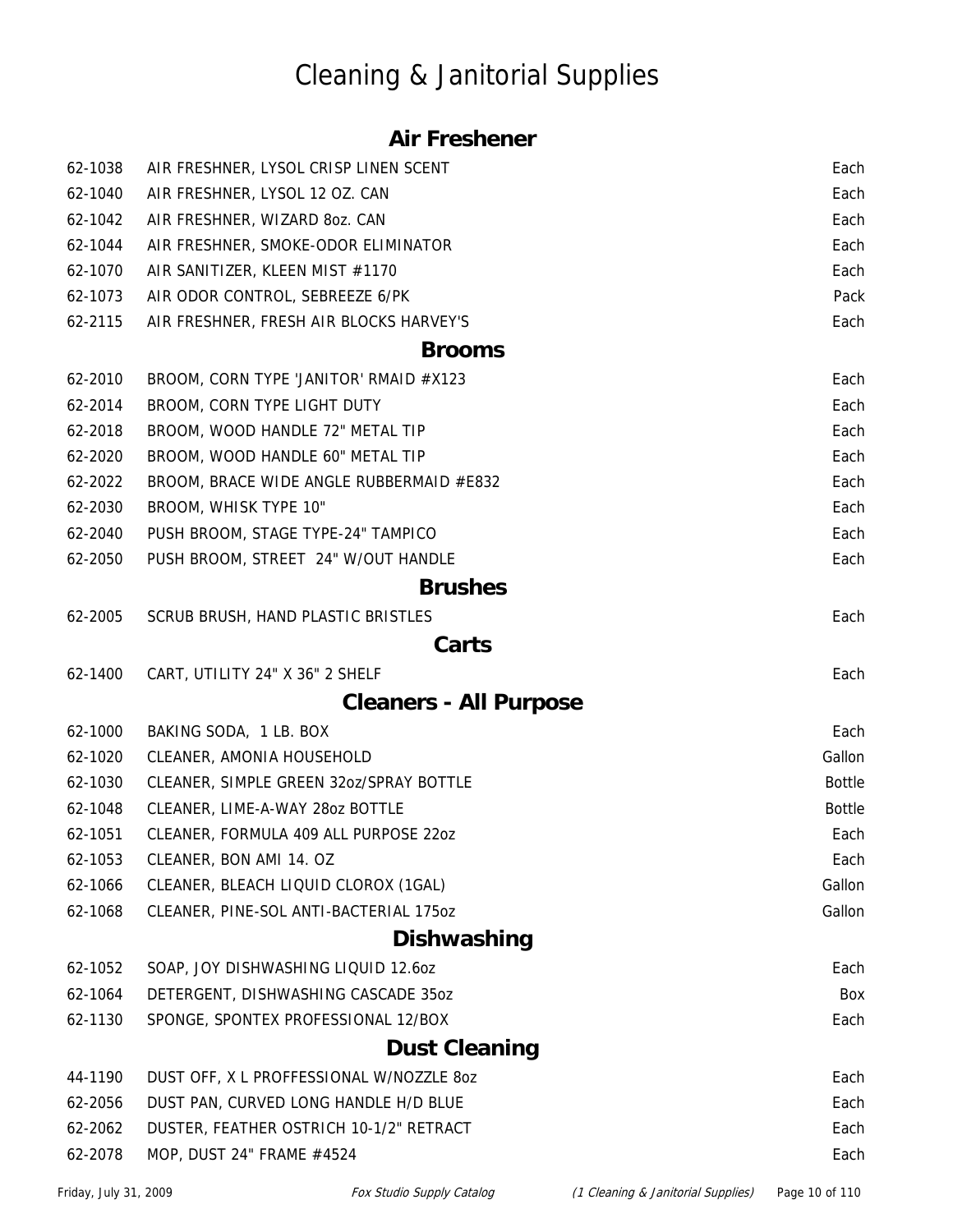### Cleaning & Janitorial Supplies

|         | <b>Dust Cleaning</b>                     |               |
|---------|------------------------------------------|---------------|
| 62-2080 | MOP, DUST 24" HEAD #4524R                | Each          |
| 62-2082 | MOP, DUST 60" HANDLE #4600               | Each          |
|         | Filters (Vacuum)                         |               |
| 75-1007 | VACUUM FILTER, CARTRIDGE WET/DRY         | Each          |
|         | <b>Floor Polish</b>                      |               |
| 62-1170 | FLOOR WAX, TREWAX PASTE, 1 LB. CAN       | Each          |
| 62-1175 | FLOOR WAX, CLEANER, BRUCE'S WOOD DEEP    | Each          |
| 62-1178 | FLOOR FINISH, FUTURE WAX LIQUID 27oz     | <b>Bottle</b> |
|         | <b>Funnels</b>                           |               |
| 62-1984 | FUNNEL, PLASTIC 4oz                      | Each          |
| 62-1992 | FUNNEL, PLASTIC 160Z                     | Each          |
| 62-1996 | FUNNEL, PLASTIC 32oz                     | Each          |
|         | <b>Furniture Polish</b>                  |               |
| 62-1045 | CLEANER, ENDUST FURNITURE                | Each          |
| 62-1049 | SOAP, MURPHYS OIL 32oz                   | <b>Bottle</b> |
| 62-1050 | FURNITURE POLISH, LEMON PLEDGE 14oz      | Each          |
|         | <b>Glass Cleaners</b>                    |               |
| 62-1060 | GLASS CLEANER, WINDEX 32oz. SPRAY        | <b>Bottle</b> |
| 62-1062 | GLASS CLEANER, SPRAYWAY 19oz. FOAM SPRAY | Each          |
| 62-2000 | SQUEEGEE, WINDOW 14" STAINLESS STEEL     | Each          |
| 62-2004 | SQUEEGEE, ACRYLIC 6" HANDLE              | Each          |
|         | <b>Hand Cleaners</b>                     |               |
| 62-1055 | CLEANER, HAND 'FAST ORANGE' PUMP 14oz    | Each          |
| 62-1057 | CLEANER, HAND 'GOJO ORANGE' 1/2 GAL      | Each          |
| 62-1059 | WIPES, HAND WATERLESS SANI-TUFF 12"X12"  | Canister      |
| 62-2086 | HAND SOAP, LOTION SANI-FRESH 1GAL/BTL    | Gallon        |
| 62-2088 | HAND SOAP, GENTLE LOTION CLEANSER        | Case          |
| 62-2110 | SOAP, BORAXO 5#/BX POWDERED HAND         | Box           |
|         | <b>Insect Sprays</b>                     |               |
| 62-1132 | SPRAY, ANT AND ROACH, 14.5 OZ. CAN       | Each          |
| 62-1134 | SPRAY, FLYING INSECT                     | Each          |
|         | Mops (Wet)                               |               |
| 62-2068 | MOP, SPONGE COMPLETE (ERGO-MATIC)        | Each          |
| 62-2070 | MOP, SPONGE REFILL (ERGO-MATIC)          | Each          |
| 62-2072 | MOP, HEAD #24 PREMIUM 100% COTTON 8 PLY  | Each          |
| 62-2076 | MOP BUCKET W/WRINGER YELLOW              | Each          |
| 62-2092 | TOWELS, SHOP BLUE ROLL                   | Roll          |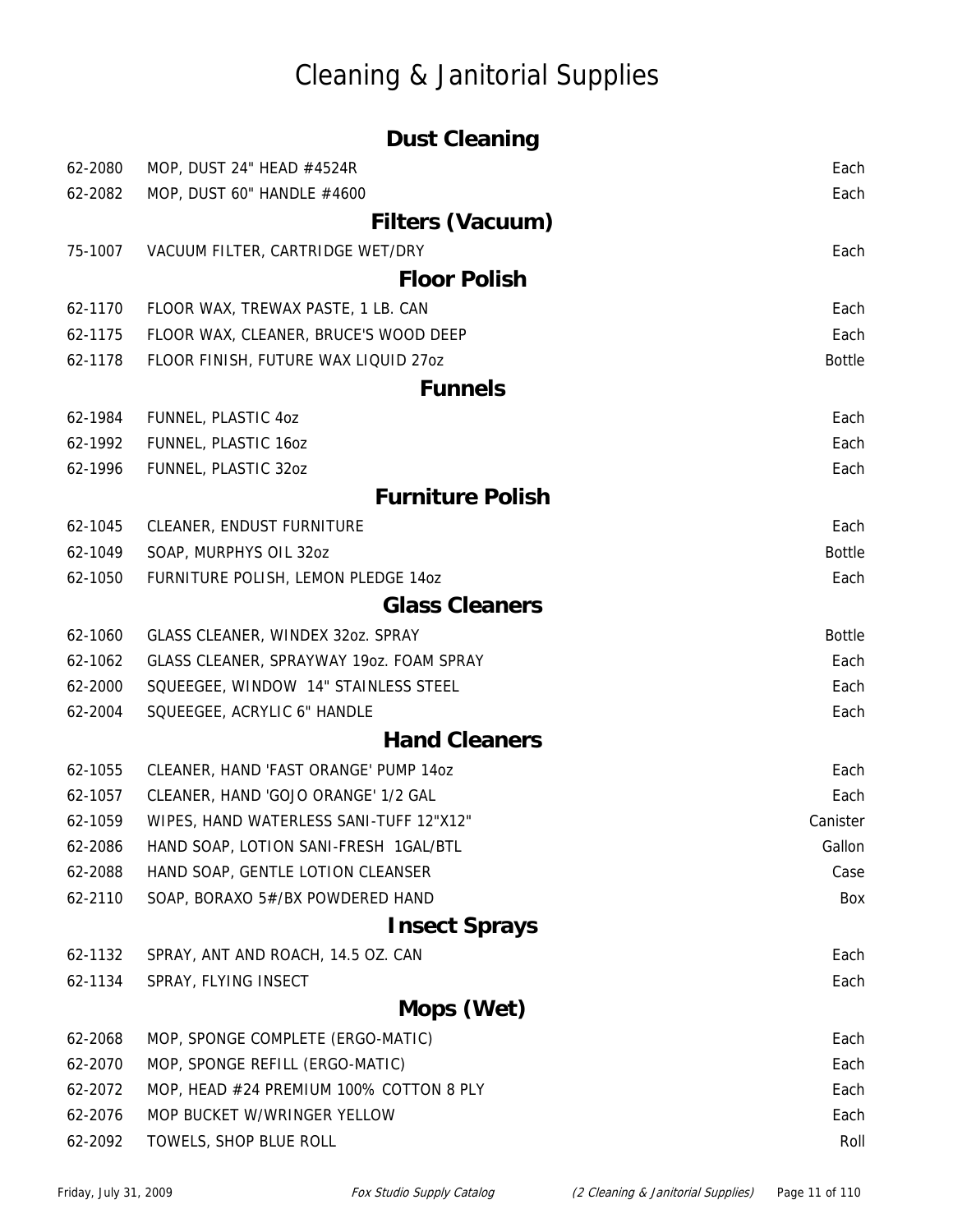# Cleaning & Janitorial Supplies

|         | <b>Mothballs</b>                       |      |
|---------|----------------------------------------|------|
| 62-1125 | MOTHBALLS, 10oz/BOX                    | Box  |
|         | <b>Paper Towels</b>                    |      |
| 62-2064 | TOWELS, PAPER ROLL KC#01080            | Case |
| 62-2085 | TOWELS, PAPER MULTI-FOLD RECYCLED      | Case |
| 62-2092 | TOWELS, SHOP BLUE ROLL                 | Roll |
|         | Polishes (Metal/Plastic)               |      |
| 62-1075 | POLISH, METAL BRASSO MULTIPURPOSE 80Z  | Each |
| 62-1080 | POLISH, METAL BRITE BOY 160Z.          | Each |
|         | <b>Sweeping Compound</b>               |      |
| 62-1100 | SWEEPING COMPOUND, RED KLEENSWEEP      | Drum |
|         | <b>Toilet Items</b>                    |      |
| 62-1120 | URINAL SCREENS W/DEODORANT BLOCK       | Case |
| 62-2065 | SEAT COVERS, RECYCLED #2003R           | Case |
| 62-2090 | TOILET TISSUE, RECYLCLED (GREENSEAL)   | Case |
|         | <b>Trash Bags</b>                      |      |
| 62-1137 | TRASH BAGS, BLUE 40" X 46" (1.25 MIL)  | Case |
| 62-1138 | TRASH BAGS, CLEAR 40" X 46" (1.25 MIL) | Box  |
| 62-1139 | TRASH BAGS, CLEAR 15" X 9" X 24"       | Box  |
| 62-1143 | TRASH BAGS, CLEAR 40 X 46 (1.5 MIL)    | Case |
| 62-1145 | TRASH BAGS, BLUE 30" X 36" 1.25MIL     | Case |
| 62-1147 | TRASH BAGS, CLEAR 30" X 36" 1.25 MIL   | Case |
|         | <b>Trash Cans</b>                      |      |
| 62-1149 | TRASH CAN, 32 GAL. BRUTE GRAY          | Each |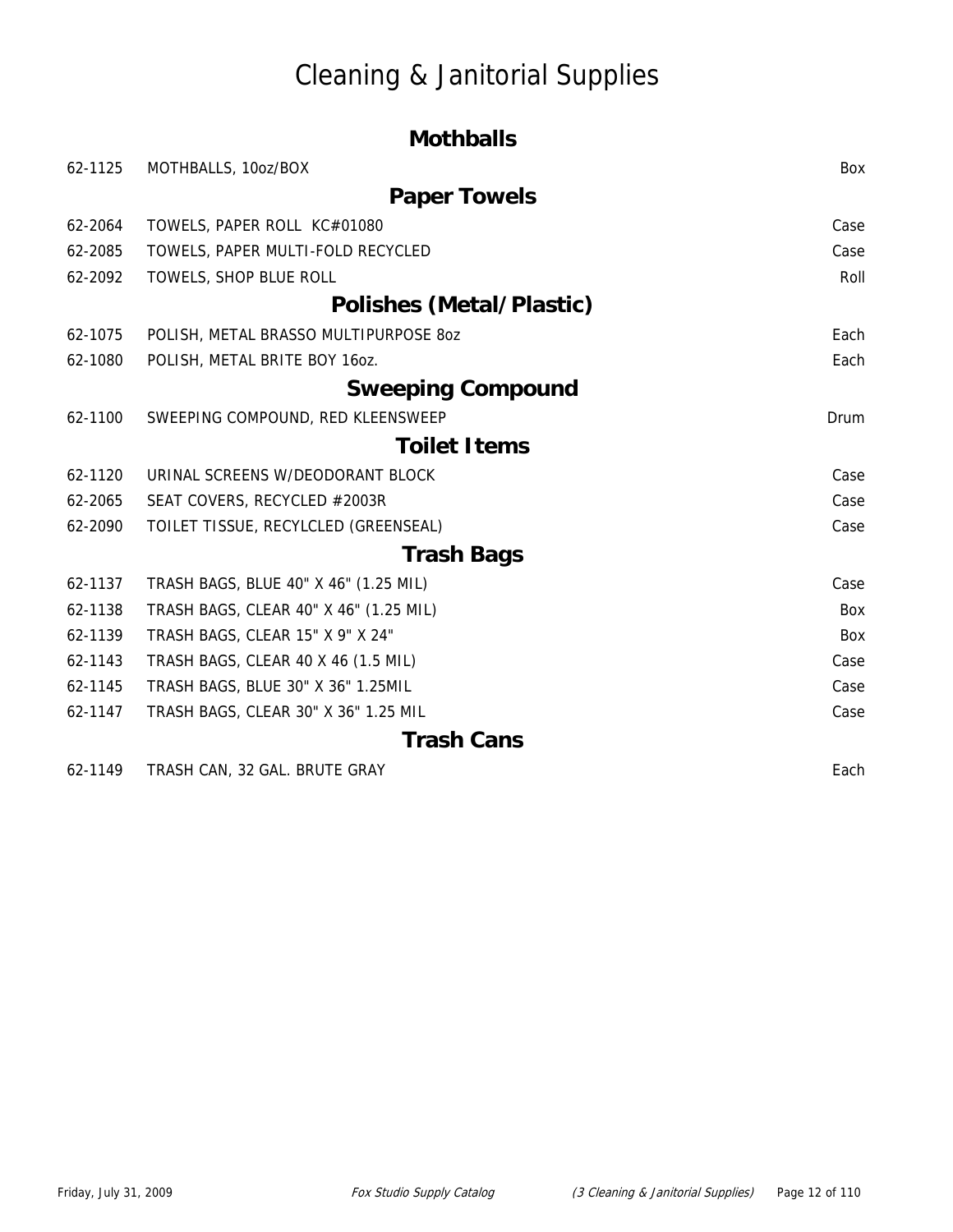# Construction Supplies

|         | <b>Drywall</b>                           |      |
|---------|------------------------------------------|------|
| 65-0330 | DRYWALL, SHEET ROCK 5/8" X 4' X 8'       | Each |
| 84-1050 | TAPE, DRY WALL, FIBERGLASS               | Roll |
|         | Lath                                     |      |
| 65-0324 | LATH, DIAMOND METAL 1.75 X 26" X 8'      | Each |
|         | Lumber (Boards)                          |      |
| 65-0304 | CELOTEX, PAINTED WHITE 1/2" X 4' X 8'    | Each |
| 65-0305 | CELOTEX, RAW 1/2" X 4' X 8'              | Each |
| 65-0309 | PLYWOOD, A.C.X 1/2" X 4' X 8'            | Each |
| 65-0311 | MASONITE, 1/8" X 4' X 8' SMOOTH          | Each |
| 65-0312 | MASONITE, 1/4" X 4' X 8' SMOOTH          | Each |
| 65-0313 | PLYWOOD, OKOUME BBC 3/4" X 4' X 8'       | Each |
| 65-0314 | PLYWOOD, BIRCH 3/4" X 4' X 8'            | Each |
| 65-0315 | PLYWOOD, RED LUAN 1/8" X 4' X 8' RAW     | Each |
| 65-0316 | PLYWOOD, A.C.X 1/4" X 4' X 8'            | Each |
| 65-0317 | PLYWOOD, A.C.X 3/8" X 4' X 8'            | Each |
| 65-0318 | PLYWOOD, OKOUME BBC 1/2" X 4' X 8'       | Each |
| 65-0319 | PLYWOOD, A.C.X 3/4" X 4' X 8"            | Each |
| 65-0320 | PLYWOOD, C.D.X 3/4" X 4' X 8'            | Each |
| 65-0321 | STRUCTO BOARD, 1/4" X 4' X 10'           | Each |
| 65-0327 | BENDING BOARD, 1/8" X 4' X 8'            | Each |
| 65-0340 | WIGGLEWOOD, 1/4" X 8' X 4' (GRAIN 4')    | Each |
| 65-0345 | WIGGLEWOOD, 3/8" X 8' X 4' (GRAIN 4')    | Each |
| 65-0350 | SUPERPLY, 1/4" X 4' X 10' PRIMED         | Each |
| 65-0352 | SUPERPLY, 1/4" X 4' X 10' RAW            | Each |
| 65-0400 | MDF, 1/4" X 4' X 8' REG.                 | Each |
| 65-0402 | MDF, 3/8" X 4' X 8' REG.                 | Each |
| 65-0405 | MDF, 1/2" X 4' X 8' ULTRA LITE           | Each |
| 65-0410 | MDF, 3/4" X 4' X 8' ULTRA LITE           | Each |
| 65-0434 | TILE BOARD, MDF 4" X 4" SQUARES          | Each |
| 65-0436 | TILE BOARD, MDF 6" X 6" SQUARES          | Each |
|         | <b>Lumber (Douglas Fir)</b>              |      |
| 65-0504 | LUMBER, 2" X 4" X 12' DF/KD #1 & BTR S4S | Each |
| 65-0505 | LUMBER, 2" X 4" X 16' DF/KD #1 & BTR S4S | Each |
| 65-0507 | LUMBER, 2" X 4" X 20' DF SELECT STRUCTRL | Each |
| 65-0508 | LUMBER, 2" X 6" X 12' DFC #2 & BTR S4S   | Each |
| 65-0509 | LUMBER, 2" X 6" X 16' DF/KD #1 & BTR S4S | Each |
| 65-0512 | LUMBER, 2" X 12" X 12' DFC #2 & BTR S4S  | Each |
| 65-0513 | LUMBER, 2" X 12" X 16' DFC #2 & BTR S4S  | Each |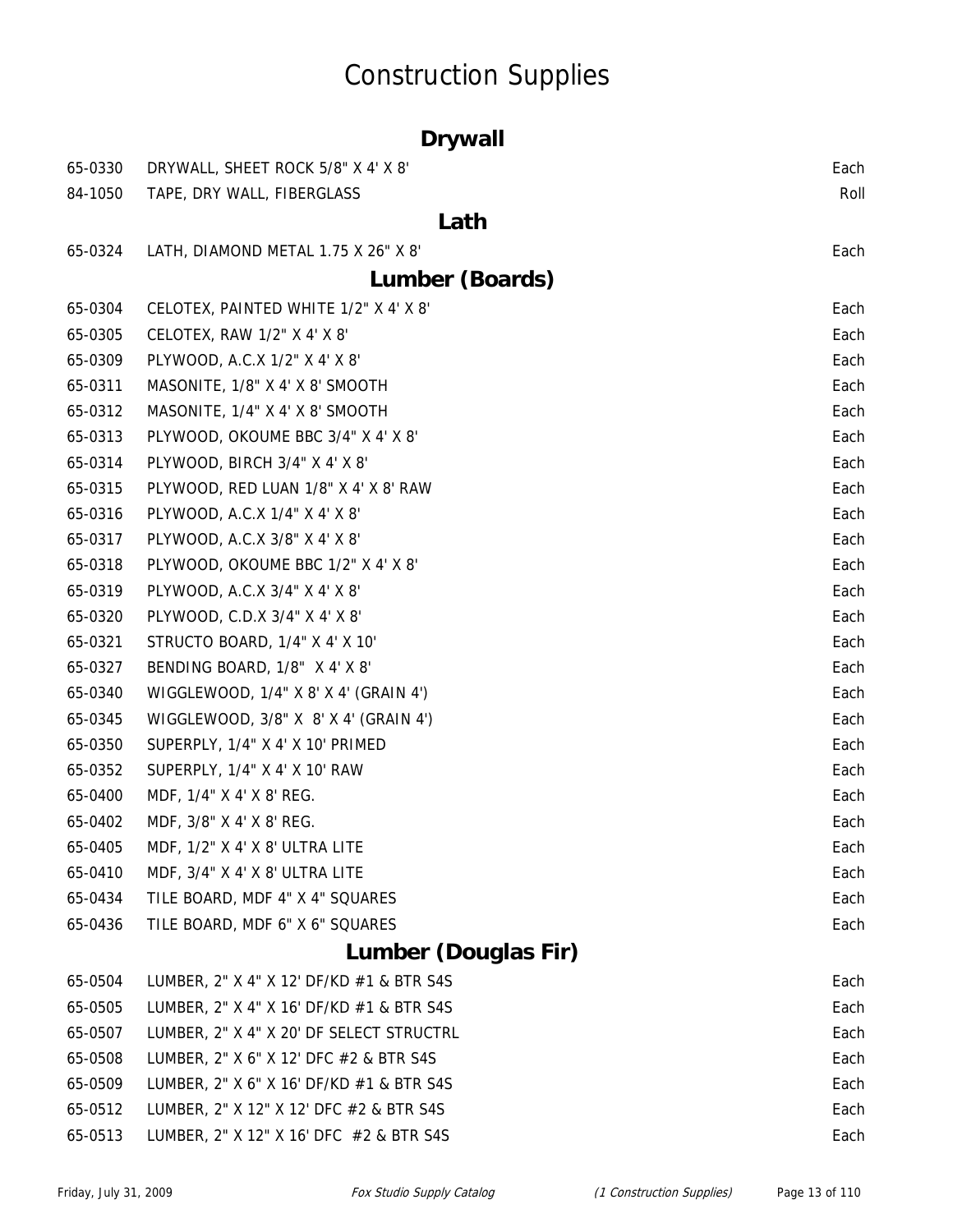# Construction Supplies

| <b>Lumber (Douglas Fir)</b> |  |
|-----------------------------|--|
|                             |  |

|                                         | Each                                                                   |
|-----------------------------------------|------------------------------------------------------------------------|
|                                         | Each                                                                   |
| Lumber (Pine)                           |                                                                        |
| PINE, 1" X 3" X 12' S4S OWENS & HURSH   | Each                                                                   |
| PINE, 1" X 3" X 16' S4S OWENS & HURSH   | Each                                                                   |
| PINE, 1" X 6" X 16' BLUE STAIN          | Each                                                                   |
| PINE, 1" X 12" X 16' #2 & BTR S4S       | Each                                                                   |
| PINE, F-JOINT 1" X 12" X 16'            | Each                                                                   |
| PINE, 1" X 12" X 14' BLUE STAIN         | Each                                                                   |
| Paper (Layout)                          |                                                                        |
| PAPER, LAYOUT .024 X 48" X 5000' ROLL   | Foot                                                                   |
| PAPER, LAYOUT SHEETS 1/16" X 4' X 8'    | Each                                                                   |
| <b>Roofing Supplies</b>                 |                                                                        |
| FELT ROLL, 15#                          | Roll                                                                   |
| BUILDING PAPER, PLASTER 36" BLACK       | Roll                                                                   |
| ROOFING PAPER, 90# MINERAL SATURADED    | Roll                                                                   |
| SHINGLES, ROOF #2 CEDAR                 | <b>Bundle</b>                                                          |
| PAPER, RED ROSIN 36" x 167lf            | Roll                                                                   |
| ROOF CEMENT, WET PATCH 11oz./CTRG #208  | Cartridge                                                              |
| ROOF CEMENT, WET PATCH HENRY'S #208 GAL | Gallon                                                                 |
|                                         | LUMBER, 4" X 4" X 16' DFC #1&BTR S4S<br>DOUG FIR, 1" X 6" X 14' SELECT |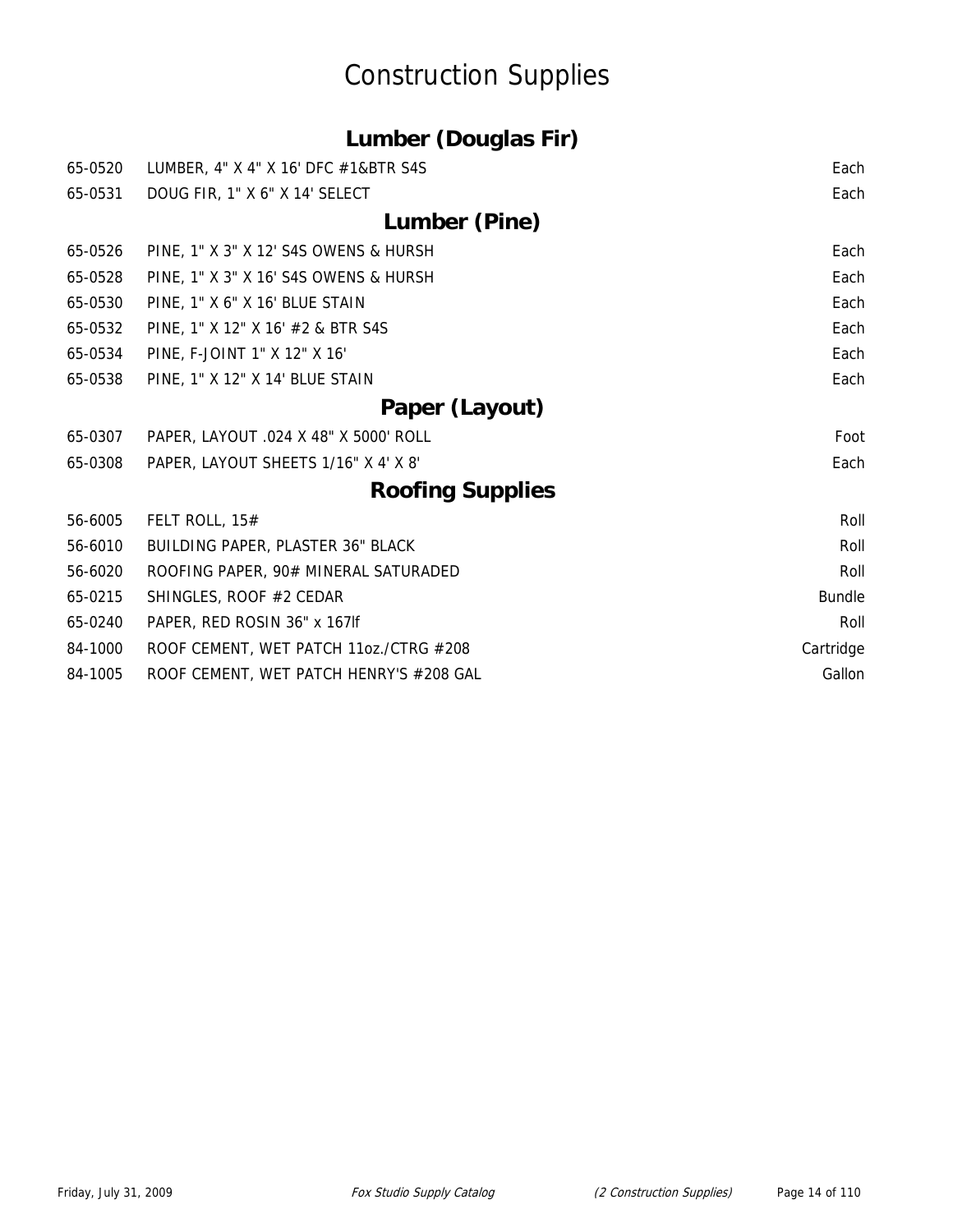# Editing Supplies

#### **Editing Supplies**

| 36-4054 | CLEANER, ELECTRICAL CONTACT ELC-NF 130Z. | Each    |
|---------|------------------------------------------|---------|
| 44-1020 | GLOVES, COTTON MEN'S EDITING WHITE       | Pair    |
| 44-1030 | GLOVES, COTTON WOMEN'S EDITING WHITE     | Pair    |
| 44-1190 | DUST OFF, X L PROFFESSIONAL W/NOZZLE 80Z | Each    |
| 44-1192 | DUST OFF, PLUS NOZZLE                    | Each    |
| 44-1194 | DUST OFF, PLUS REFILL 80Z                | Each    |
| 44-1300 | WIPES, KIMWIPES SMALL                    | Box     |
| 44-1304 | WIPES, KIMWIPES LARGE                    | Box     |
| 44-1312 | LENS TISSUE, ROSCO 100/PK                | Package |
| 44-1318 | LENS CLEANER, PANCRO 4oz                 | Bottle  |
| 44-1326 | Q-TIPS, 6" COTTON TIP SWABS 100/PKG      | Package |
| 44-1330 | POWDER PUFF, 3" WHITE                    | Each    |
| 44-1365 | <b>BABY POWDER 22oz</b>                  | Each    |
| 44-2030 | <b>FILM CLEANER</b>                      | Gallon  |
| 44-2060 | BOTTLE, PLASTIC 16 0Z. W/SQUEEZE CAP     | Each    |
| 44-2070 | SPRAY BOTTLE, PLASTIC 240Z 'W/OUT NOZZLE | Each    |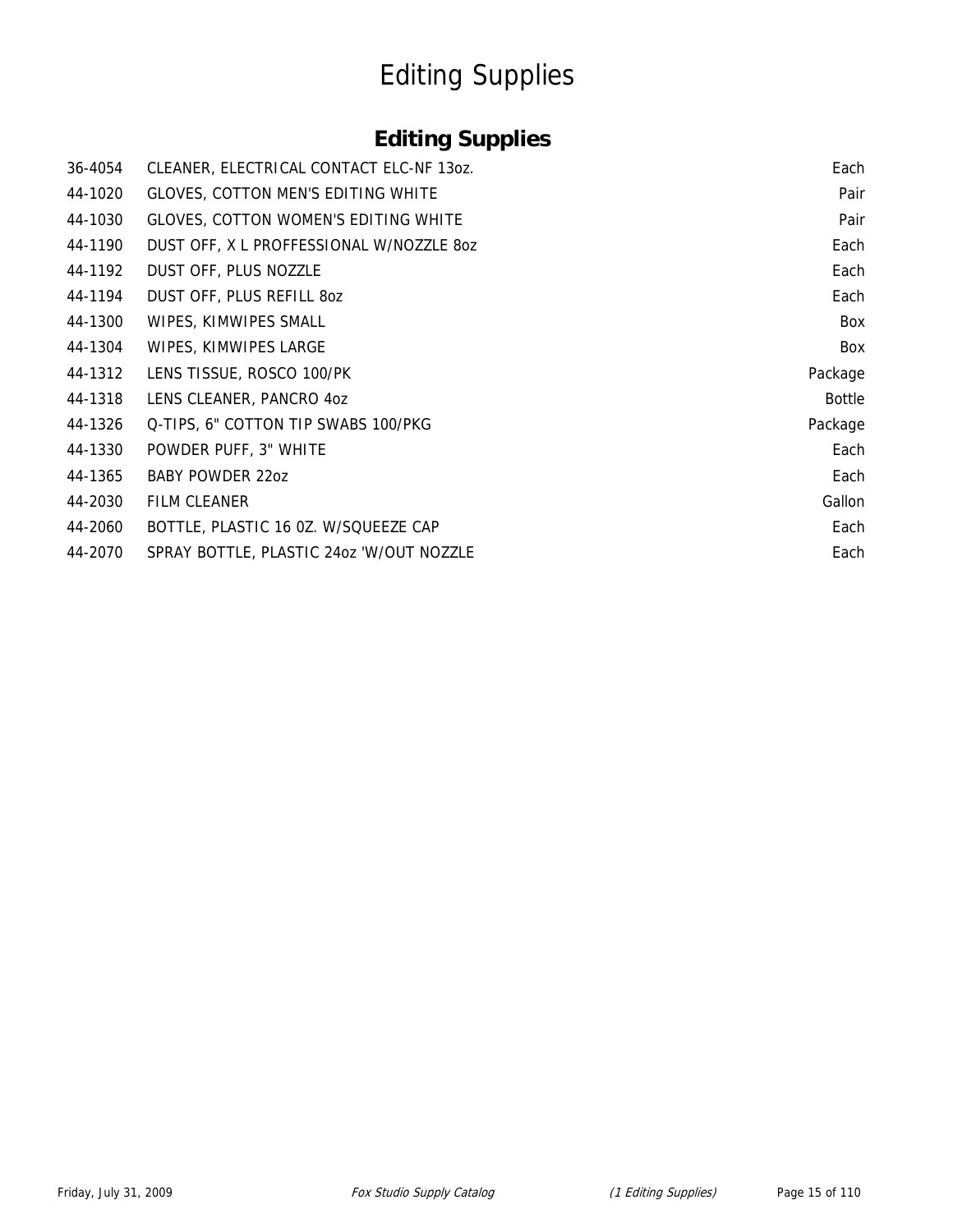### **Box (Covers)**

| 45-2030 | OUTLET BOX, EXT RING 4" OCT 1/2" & 3/4"  | Each |
|---------|------------------------------------------|------|
| 45-2050 | OUTLET BOX, EXT RING 4" SQ 1/2" & 3/4"   | Each |
| 45-2160 | OUTLET BOX, COVER 3-1/2" ROUND FLAT 1/2" | Each |
| 45-2170 | <b>OUTLET BOX, COVER BLANK 4" SQ</b>     | Each |
| 45-2180 | OUTLET BOX, PLASTER RING 4" SQ 1/2"      | Each |
| 45-2190 | SWITCH RING, 4" SQ 1 GANG 1/2" RAISED    | Each |
| 45-2195 | SWITCH RING, 4" SQ 2 GANG 1/2" RAISED    | Each |
| 45-2197 | SWITCH RING, 4" SQ 1 GANG 5/8" RAISED    | Each |
| 45-2199 | SWITCH RING, 4" SQ 2 GANG 5/8" RAISED    | Each |
| 45-2200 | SWITCH RING, 4" SQ 1 GANG 3/4" RAISED    | Each |
| 45-2203 | ELECT BOX, EXT RING 3" OCT 1-1/2" DEEP   | Each |
| 45-2205 | ELECT BOX, COVER 4" RD 1/2" RAISED       | Each |
| 45-2210 | ELECT BOX, 4S COVER 2 GANG               | Each |
| 45-2230 | ELECT BOX, 4S SURF-COVER SWITCH/DUPLEX   | Each |
| 45-2240 | ELECT BOX, 4S SURF-COVER 2 DUPLEX        | Each |
| 45-2250 | ELECT BOX, 4S SURF-COVER 1 DUPLEX        | Each |
| 45-2260 | ELECT BOX, 4S SURF-COVER 2 SWITCH        | Each |
| 45-2270 | ELECT BOX, 4S SURF-COVER 1 SWITCH        | Each |
| 45-2280 | ELECT BOX, COVER 4" RD FLAT 1/2" KO      | Each |
| 45-2290 | ELECT BOX, PLASTER RING 4"RD 3/4" RAISED | Each |
| 45-2310 | ELECT BOX, 5S COVER BLANK                | Each |
| 45-2330 | ELECT BOX, 5S SURF-COVER 2 DUPLEX        | Each |
| 45-6220 | WEATHERPROOF COVER, SWITCH 1-GANG        | Each |
| 45-6230 | WEATHERPROOF COVER, DUPLEX 2-GANG        | Each |
| 45-6240 | WEATHERPROOF COVER, 1 HOLE 1-GANG        | Each |
| 45-6250 | WEATHERPROOF COVER, BLANK 2-GANG         | Each |
| 45-6260 | WEATHERPROOF COVER, BLANK 1-GANG         | Each |
| 45-6270 | WEATHERPROOF COVER, DUPLEX 1-GANG        | Each |
|         | <b>Boxes</b>                             |      |
| 45-2020 | OUTLET BOX, 4" OCT 1/2" KO'S #54151-1/2  | Each |
| 45-2040 | OUTLET BOX, 4" OCT 1/2" & 3/4" KO'S      | Each |
| 45-2060 | OUTLET BOX, 4" SQ W/ BRACKETS 1/2"&3/4"  | Each |
| 45-2065 | OUTLET BOX, 4" SQ DEEP 1/2" & 3/4" KO'S  | Each |
| 45-2070 | OUTLET BOX, 4" SQ 1/2" & 3/4" KO'S       | Each |
| 45-2080 | OUTLET BOX, 5" SQ 3/4" & 1" KO'S         | Each |
| 45-2090 | SWITCH BOX, TIGER-GRIP 1/2" KO'S         | Each |
| 45-2100 | SWITCH BOX, 2-1/2" DEEP 1/2" KO'S        | Each |
| 45-2110 | HANDY BOX, SURF COVER 1 GANG 1/8" RAISED | Each |
| 45-2120 | HANDY BOX, SURF COVER BLANK 1/8" RAISED  | Each |
|         |                                          |      |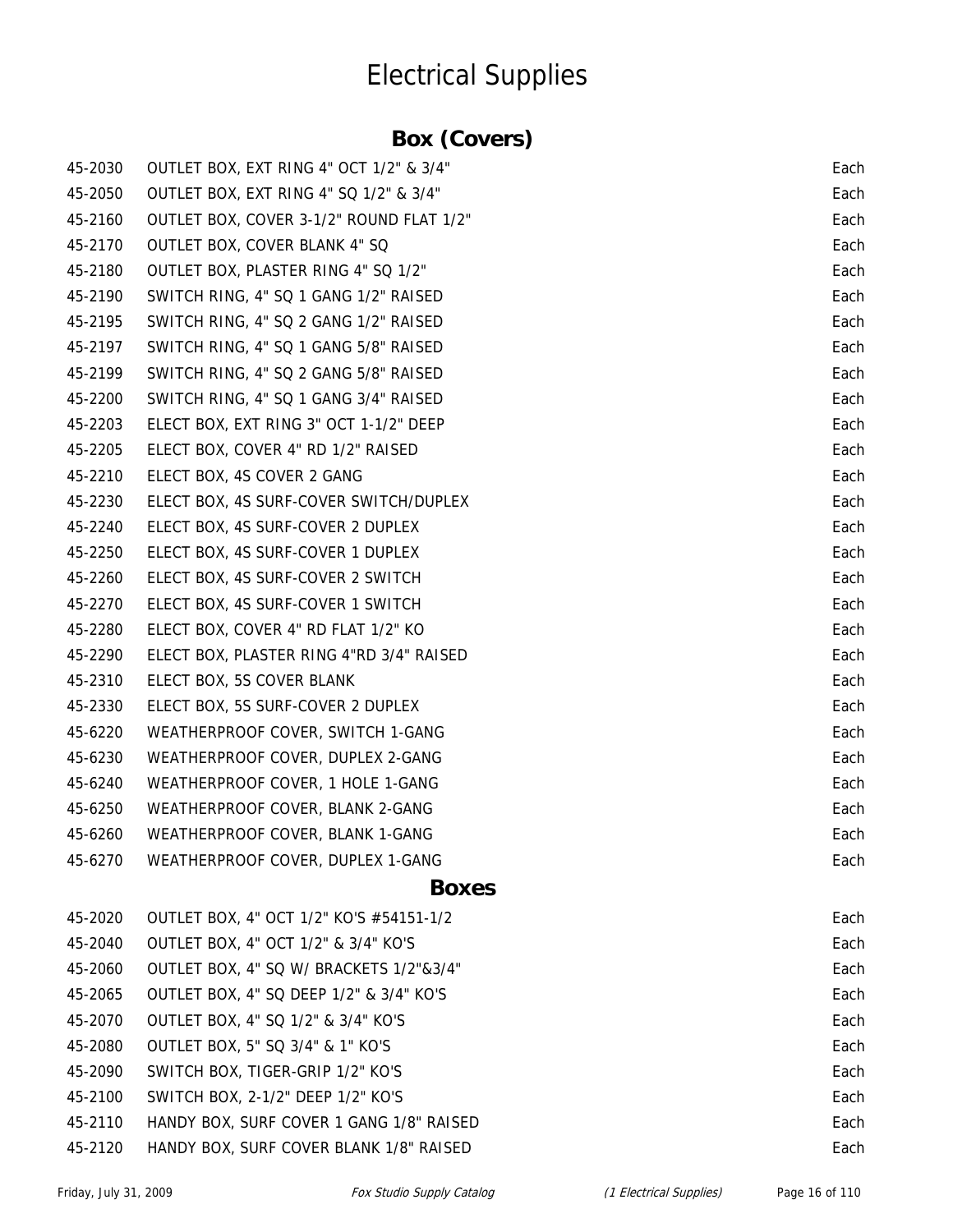#### **Boxes**

| 45-2125 | HANDY BOX, W/ BRACKET 1/2" KO'S          | Each |
|---------|------------------------------------------|------|
| 45-2130 | HANDY BOX, COVER 1 DUPLEX                | Each |
| 45-2140 | HANDY BOX, 1 GANG 1/2" KO'S              | Each |
| 45-2145 | HANDY BOX, SURF COVER 1 RECEPTACLE       | Each |
| 45-2201 | HANDY BOX, EXT RING 1-7/8" DEEP 1/2"KO'S | Each |
| 45-2204 | ELECT BOX, 3" OCT 1-1/2" DEEP 1/2" KO'S  | Each |
| 45-6200 | WEATHERPROOF BOX, 1 GANG 4H 1/2"NPT      | Each |
| 45-6210 | WEATHERPROOF BOX, 2 GANG 5H 1/2"NPT      | Each |
| 48-2152 | BOX, 4 HOLE PLUG-IN TYPE 104P            | Each |
| 81-5020 | BOX, MOVING 17-3/8" X 12-1/2" X 12-1/2"  | Each |
| 81-5026 | BOX, PACKING 12" X 12" X 12"             | Each |
| 81-5030 | BOX, PACKING 16" X 16" X 16"             | Each |
| 81-5040 | BOX, PACKING 18" X 12" X 12" 200# TEST   | Each |
| 81-5050 | BOX, RECORD STORAGE #15 W/FOX LOGO       | Each |
|         | Cable (Power)                            |      |
| 48-6092 | CABLE, ENT #2-1 AWG BLACK PORTABLE POWER | Foot |
| 48-6094 | CABLE, ENT #4-1 AWG BLACK PORTABLE POWER | Foot |
| 48-6096 | CABLE, ENT #6-1 AWG BLACK PORTABLE POWER | Foot |
| 48-6098 | CABLE, ENT #6-1 AWG GREEN, 1000' REEL    | Foot |
| 48-7000 | CABLE, ENTRTMT 4/0 BLACK 100' LENGHTS    | Each |
| 48-7002 | CABLE, ENTRTMT 2/0 BLACK 100' LENGTHS    | Each |
| 48-7006 | CABLE, SO 2-3 BLACK 750'/REEL            | Each |
| 48-7008 | CABLE, 12-14 BLACK 1000'/RL              | Foot |
| 48-7010 | CABLE, HEAT ZONE 12-3 HTC 200C/600V      | Foot |
| 48-7012 | CABLE, HEAT ZONE 14-3 HTC 200C/600V      | Foot |
| 48-7014 | CABLE, HEAT ZONE 16-3 HTC 200C/600V      | Foot |
|         | <b>Cable (Sister Lugs)</b>               |      |
| 48-2100 | LUGS, SISTER 4/0 PART #50044             | Each |
| 48-2104 | LUGS, SISTER #50013A                     | Each |
|         | <b>Cable Ties</b>                        |      |
| 39-8090 | CABLE TIE, NATURAL 8" W/#8 SCREW EYE     | Each |
| 39-8100 | CABLE TIE, NATURAL 14" W/#10 SCREW EYE   | Each |
| 39-8103 | CABLE TIE, NATURAL 14" NYLON 1/8"        | Each |
| 39-8105 | CABLE TIE, NATURAL 11" NYLON 1/8"        | Each |
| 39-8107 | CABLE TIE, NATURAL 7" NYLON              | Each |
| 39-8118 | CABLE TIE, BLACK 14" NYLON 1/8"          | Each |
| 39-8120 | CABLE TIE, BLACK 11" NYLON 1/8"          | Each |
| 39-8124 | CABLE TIE, BLACK 7" NYLON                | Each |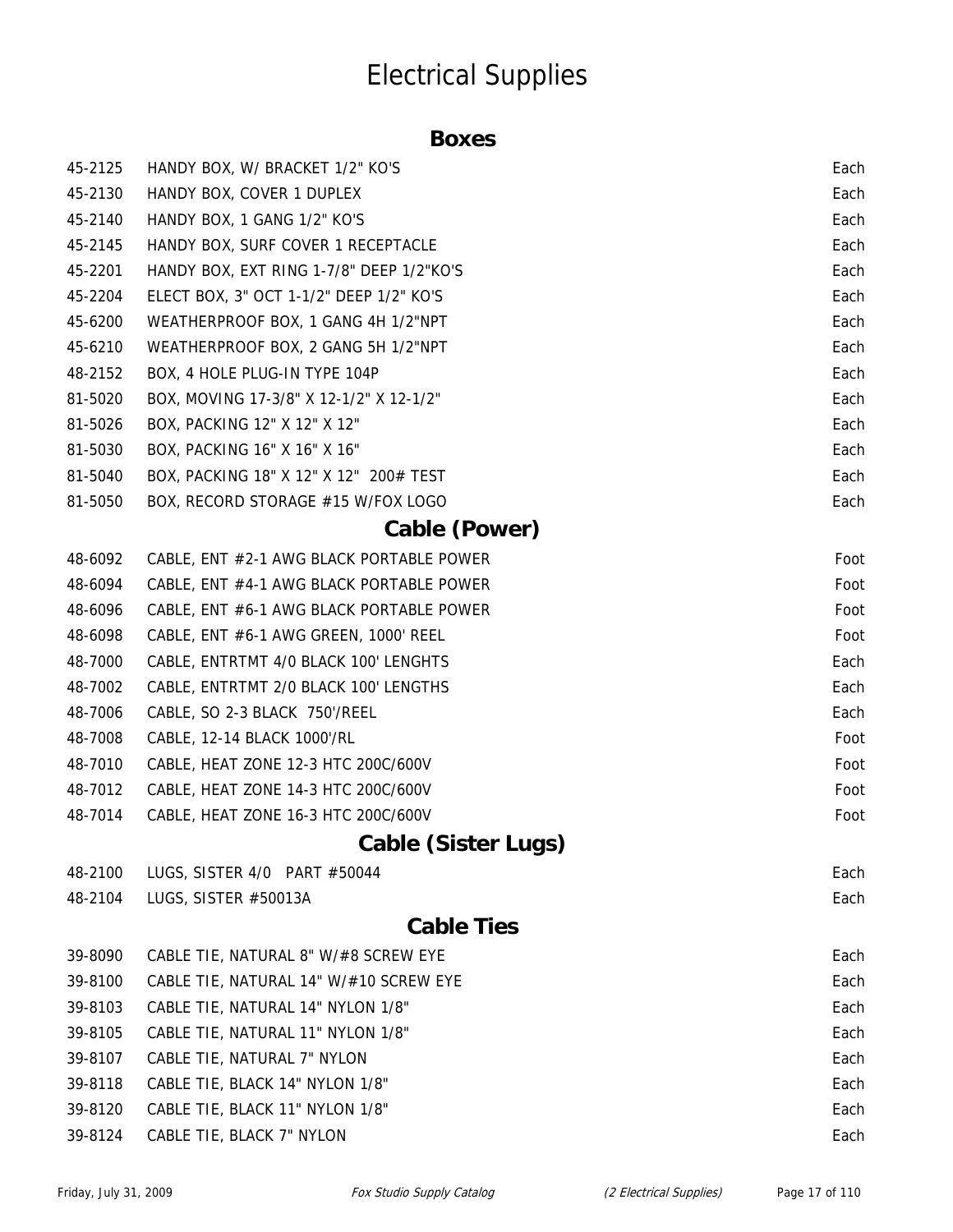|         | <b>Cable Ties</b>                        |      |
|---------|------------------------------------------|------|
| 39-8126 | CABLE TIE, BLACK 4" NYLON                | Each |
| 39-8160 | CABLE TIE, MOUNT-BASE CLEAR 1" X 1"      | Bag  |
|         | <b>Circuit Breakers</b>                  |      |
| 45-4010 | CIRCUIT BREAKER, 20A 1 POLE #QO 120 SQ D | Each |
| 45-4020 | CIRCUIT BREAKER, 20A 2 POLE #QO 220      | Each |
| 45-4030 | CIRCUIT BREAKER, 30A 2 POLE #Q0 230      | Each |
| 45-4040 | CIRCUIT BREAKER, 40A 2 POLE #QO 240      | Each |
| 45-4050 | CIRCUIT BREAKER, 60A 2 POLE 120/240V     | Each |
|         | <b>Cleaner</b>                           |      |
| 36-4054 | CLEANER, ELECTRICAL CONTACT ELC-NF 13oz. | Each |
|         | <b>Clips (Hitch Pin)</b>                 |      |
| 46-8100 | HITCH PIN, CLIPS #207 7/64" X 2-5/16"    | Each |
| 46-8104 | HITCH PIN, CLIPS #203 7/64" X 1-5/8"     | Each |
| 46-8108 | HITCH PIN, CLIPS #228 7/64" X 2"         | Each |
|         | <b>Conduits</b>                          |      |
| 45-5030 | CONDUIT, EMT 1/2" X 10"                  | Each |
| 45-5040 | CONDUIT, EMT 3/4" X 10"                  | Each |
| 45-5050 | CONDUIT, EMT 1" X 10"                    | Each |
| 45-5060 | CONDUIT, EMT 1-1/4" X 10"                | Each |
| 45-5070 | CONDUIT, EMT 1-1/2" X 10"                | Each |
| 45-5080 | CONDUIT, FLEX STEEL 1/2" 100'/ROLL       | Roll |
| 45-5090 | CONDUIT, FLEX STEEL 3/4" 100'/ROLL       | Roll |
| 45-5100 | CONDUIT, FLEX STEEL 1" 50'/ROLL          | Roll |
| 45-5102 | CONDUIT, FLEX STEEL 1-1/4" 50'/ROLL      | Roll |
| 45-5110 | CONDUIT, RIGID GALV 1/2" X 10"           | Each |
| 45-5120 | CONDUIT, RIGID GALV 3/4" X 10"           | Each |
| 45-5130 | CONDUIT, RIGID GALV 1" X 10'             | Each |
| 45-5140 | CONDUIT, RIGID GALV 1-1/4" X 10'         | Each |
| 45-5150 | CONDUIT, RIGID GALV 1-1/2" X 10'         | Each |
| 45-5160 | CONDUIT, SEALTITE 1/2" BLACK METALIC     | Roll |
| 45-5170 | CONDUIT, SEALTITE 3/4" GREY METALIC      | Roll |
|         | <b>Condulet Supplies</b>                 |      |
| 45-6010 | CONDULET, COVER 1/2" #170                | Each |
| 45-6020 | CONDULET, COVER 3/4" #270                | Each |
| 45-6030 | CONDULET, COVER 1" #370                  | Each |
| 45-6040 | CONDULET, GASKET 1/2" #571               | Each |

- 45-6050 CONDULET, GASKET 3/4" #572 Each Each Each
- 45-6060 CONDULET, GASKET 1" #573 Each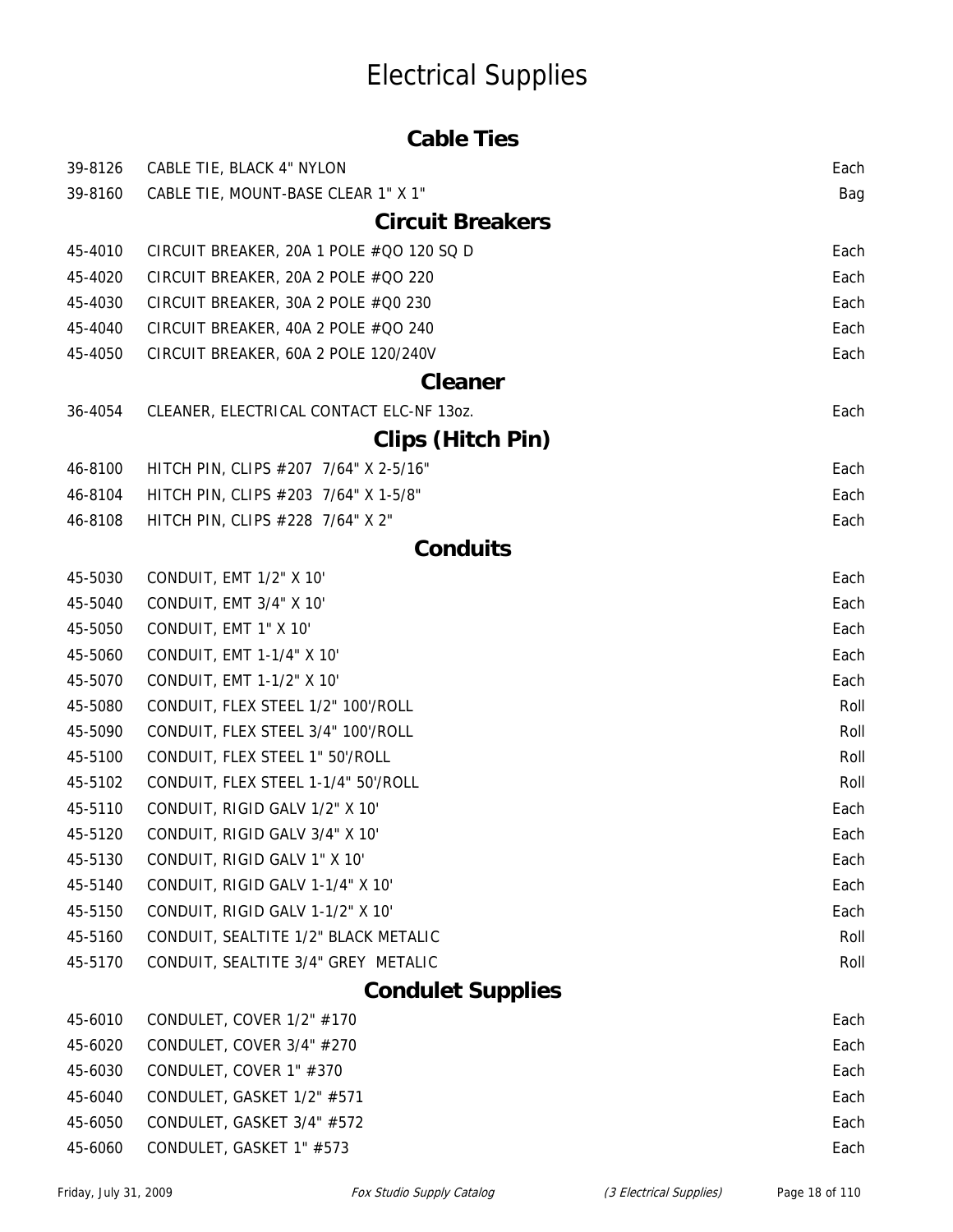### **Condulet Supplies**

| 45-6065 | CONDULET, BODY 1/2" LB 17                | Each |
|---------|------------------------------------------|------|
| 45-6070 | CONDULET, BODY 3/4" LB 27                | Each |
| 45-6080 | CONDULET, BODY 1" LB 37                  | Each |
| 45-6090 | CONDULET, BODY 1/2" T 17                 | Each |
| 45-6100 | CONDULET, BODY 3/4" T 27                 | Each |
|         | <b>Connectors (Bates)</b>                |      |
| 46-2140 | CONN, BATES MC261G FUSED 100A MALE       | Set  |
| 46-2142 | CONN, BATES FC261G FUSED 100 AMP         | Set  |
| 46-2144 | CONN, BATES MC266G FUSED 60A MALE        | Set  |
| 46-2146 | CONN, BATES FC266G FUSED 60 AMP          | Set  |
| 46-2147 | CONN, BATES MC269G FUSED 20 AMP          | Set  |
| 46-2148 | CONN, BATES FC269G FUSED 20 AMP          | Set  |
| 46-2150 | CONN, BATES MC255G 20A-NONFUSED          | Set  |
| 46-2151 | CONN, BATES FC255G 20A-NONFUSED          | Set  |
| 46-2153 | CONN, BATES MC257G 60A-NONFUSED          | Set  |
| 46-2154 | CONN, BATES FC257G 60A-NONFUSED          | Set  |
| 46-2156 | CONN, BATES MC258G 100A-NONFUSED         | Set  |
| 46-2157 | CONN, BATES FC258G 100A-NONFUSED         | Set  |
|         | <b>Connectors (Box)</b>                  |      |
| 46-2170 | CONNECTOR, CORD GRIP HUBBELL SHC1018     | Each |
| 46-3010 | CONNECTOR, EMT 1/2" COMPRESSION          | Each |
| 46-3020 | CONNECTOR, EMT 3/4" COMPRESSION          | Each |
| 46-3030 | CONNECTOR, EMT 1" COMPRESSION            | Each |
| 46-3040 | CONNECTOR, EMT 1/2" SET SCREW            | Each |
| 46-3050 | CONNECTOR, EMT 3/4" SET SCREW            | Each |
| 46-3060 | CONNECTOR, EMT 1" SET SCREW              | Each |
| 46-3062 | CONNECTOR, EMT 1-1/4" SET SCREW          | Each |
| 46-3070 | CONNECTOR, FLEX 1/2" SCREW-IN            | Each |
| 46-3080 | CONNECTOR, FLEX 3/4" SCREW-IN            | Each |
| 46-3085 | CONNECTOR, FLEX 1" SCREW-IN              | Each |
| 46-3090 | CONNECTOR, FLEX 1/2" 90deg. SCREW-IN     | Each |
| 46-3100 | CONNECTOR, LIQUIDTITE 1/2" STRAIGHT      | Each |
| 46-3110 | CONNECTOR, LIQUIDTITE 3/4" STRAIGHT      | Each |
| 46-3120 | CONNECTOR, LIQUIDTITE 1/2" 90deg.        | Each |
| 46-3130 | CONNECTOR, SEALTITE 3/4" 90deg.          | Each |
| 46-3140 | CONNECTOR, THREADLESS 1/2" FOR RIGID CON | Each |
| 46-3150 | CONNECTOR, THREADLESS 3/4" FOR RIGID CON | Each |
| 46-4010 | CONNECTOR, 1/2" SCREW CORD GRIP          | Each |
| 46-4015 | CONNECTOR, 3/4" SCREW CORD GRIP          | Each |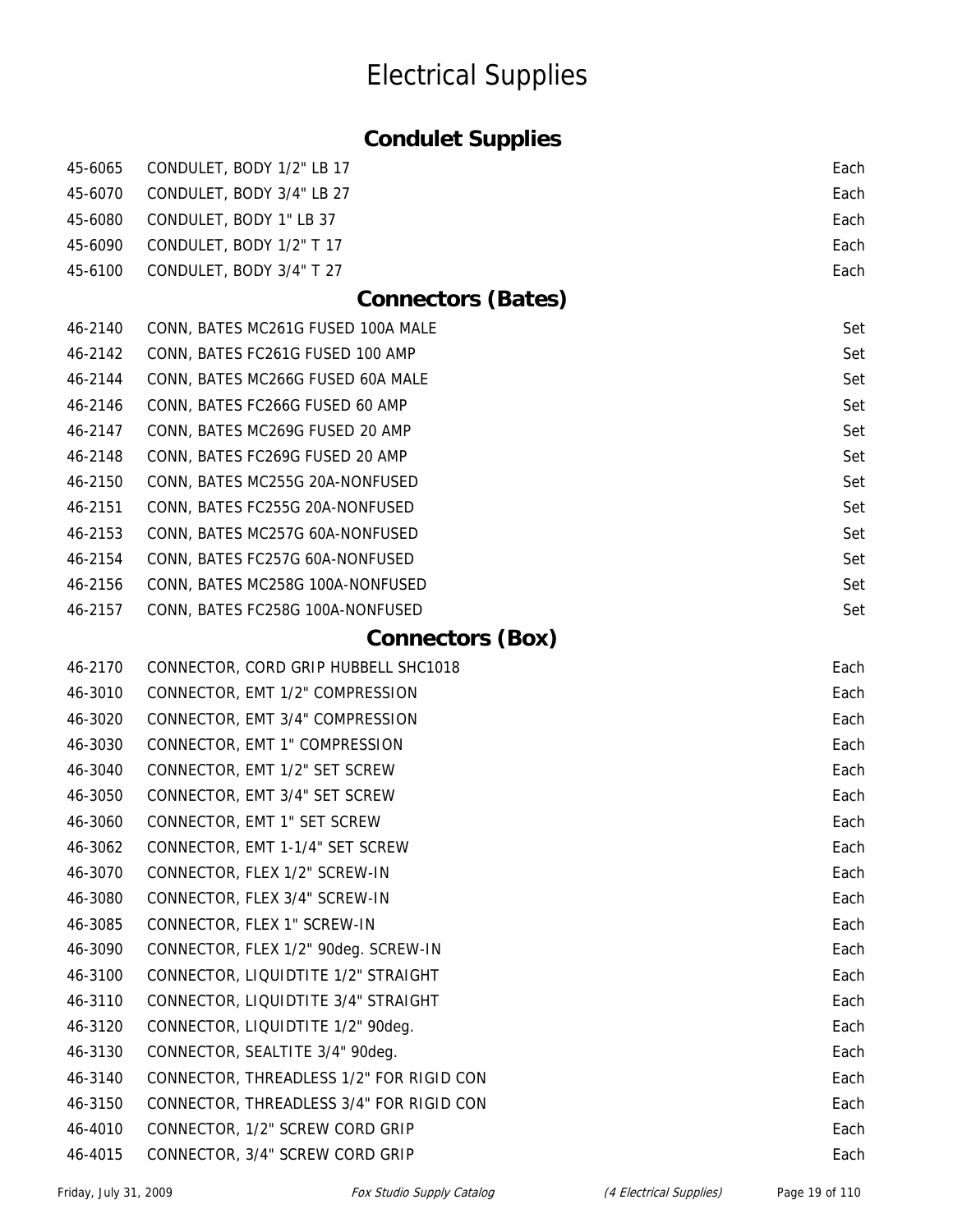### **Connectors (Burndy)**

| 46-2010 | CONNECTOR, BURNDY #KS-17                 | Each |
|---------|------------------------------------------|------|
| 46-2020 | CONNECTOR, BURNDY #KS-20                 | Each |
| 46-2030 | CONNECTOR, BURNDY #KS-22                 | Each |
| 46-2040 | CONNECTOR, BURNDY #KS-23                 | Each |
| 46-2050 | CONNECTOR, BURNDY #KS-25                 | Each |
| 46-2060 | CONNECTOR, BURNDY #KS-26                 | Each |
| 46-2070 | CONNECTOR, BURNDY #KS-27                 | Each |
| 46-2080 | CONNECTOR, BURNDY #KA-8C                 | Each |
| 46-2090 | CONNECTOR, BURNDY #KA-4C                 | Each |
| 46-2110 | CONNECTOR, BURNDY #KA-28                 | Each |
|         | <b>Connectors (Cam-Locks)</b>            |      |
| 46-2200 | CONN, CAM-LOCK BLACK MALE INLINE 2/0-4/0 | Each |
| 46-2201 | CONN, CAM-LOCK RED MALE INLINE 2/0-4/0   | Each |
| 46-2202 | CONN, CAM-LOCK GREEN MALE INLINE 2/0-4/0 | Each |
| 46-2203 | CONN, CAM-LOCK WHITE MALE INLINE 2/0-4/0 | Each |
| 46-2204 | CONN, CAM-LOCK BLUE MALE INLINE 2/0-4/0  | Each |
| 46-2205 | CONN, CAM-LOCK BLACK FEMALE INLINE 4/0   | Each |
| 46-2206 | CONN, CAM-LOCK RED FEMALE INLINE 4/0     | Each |
| 46-2207 | CONN, CAM-LOCK GREEN FEMALE INLINE 4/0   | Each |
| 46-2208 | CONN, CAM-LOCK WHITE FEMALE INLINE 4/0   | Each |
| 46-2209 | CONN, CAM-LOCK BLUE FEMALE INLINE 4/0    | Each |
|         | <b>Connectors (Chase Nipples)</b>        |      |
| 46-7310 | CHASE NIPPLE, 1/2" CONDUIT               | Each |
| 46-7320 | CHASE NIPPLE, 1" CONDUIT                 | Each |
| 46-7330 | CHASE NIPPLE, OFFSET 1/2"                | Each |
| 46-7340 | CHASE NIPPLE, OFFSET 3/4"                | Each |
| 46-7350 | CHASE NIPPLE, OFFSET 1"                  | Each |
| 46-7510 | CHASE NIPPLE, REDUCING BUSHING 3/4"X1/2" | Each |
|         | <b>Connectors (In Line 19pin)</b>        |      |
| 46-2160 | CONNECTOR, VEAM MALE INLINE #AK01701     | Set  |
| 46-2162 | CONNECTOR, VEAM FEMALE INLINE #AK01702   | Set  |
| 46-2164 | CONNECTOR, 19 PIN LINE MALE (PRO-SERIES) | Set  |
| 46-2166 | CONNECTOR, 19 PIN LINE FEMALE PRO-SERIES | Set  |
| 46-2168 | CONNECTOR, 19 PIN PANEL MOUNT            | Each |
|         | <b>Connectors (Terminal Wire)</b>        |      |
| 46-2120 | CONNECTOR, RING TERMINAL T&B #C10-6 NON- | Each |
| 46-2122 | CONNECTOR, RING TERMINAL T&B #C10-8 NON- | Each |
| 46-2124 | CONNECTOR, RING TERMINAL T&B C10-10 NON- | Each |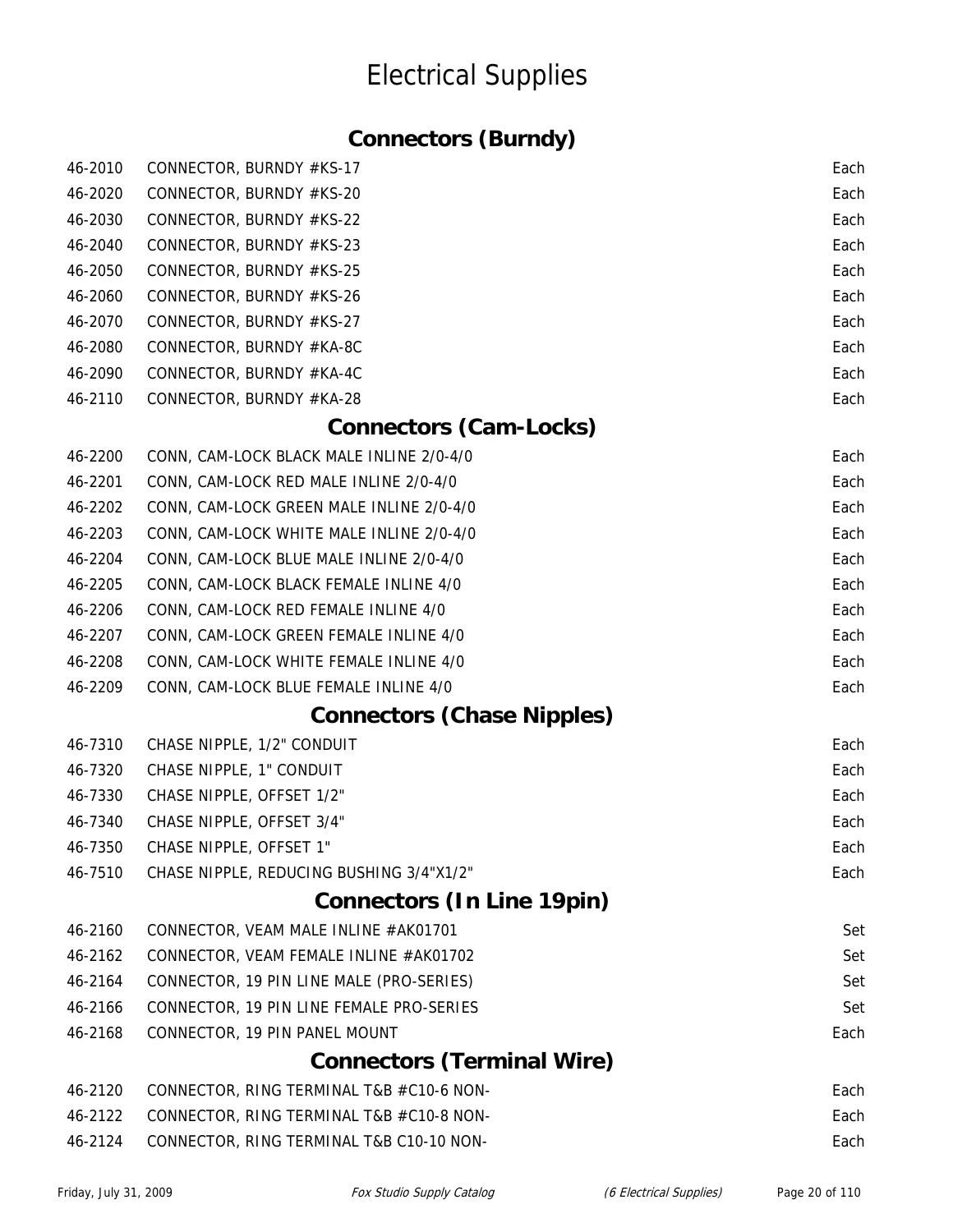#### **Connectors (Terminal Wire)**

| 46-2126 | CONNECTOR, RING TERMINAL T&B #E6-10 NON- | Each |
|---------|------------------------------------------|------|
| 46-2128 | CONNECTOR, RING TERMINAL T&B #E6-14 NON- | Each |
| 46-2130 | CONNECTOR, RING TERMINAL T&B #B14-8 NON- | Each |
| 46-2132 | CONNECTOR, RING TERMINAL T&B #B14-10 NON | Each |
| 46-2134 | CONNECTOR, RING TERMINAL T&B #G2-14 NON- | Each |
| 46-2210 | CONN, TERMINAL FORK T&B #RA18-8F         | Each |
| 46-2220 | CONN, TERMINAL FORK T&B #RA18-10F        | Each |
| 46-2230 | CONN, TERMINAL RING T&B #RB14-4          | Each |
| 46-2310 | CONN, TERMINAL RING T&B #RB14-6          | Each |
| 46-2320 | CONN, TERMINAL RING T&B #RB14-8          | Each |
| 46-2330 | CONN, TERMINAL RING T&B #RB14-10         | Each |
| 46-2340 | CONN, TERMINAL RING T&B #RB14-14         | Each |
| 46-2350 | CONN, TERM. QUICK FEMALE 90DEG.          | Each |
| 46-2360 | CONN, TERM. QUICK FEMALE STRAIGHT        | Each |
| 46-2370 | CONN, TERM. QUICK FEMALE TAB INSULATED   | Each |
| 46-2380 | CONN, TERMINAL RING T&B #RB14-516        | Each |
| 46-2390 | CONN, TERMINAL FORK T&B #RB14-8F         | Each |
| 46-2400 | CONN, TERMINAL FORK T&B #RB14-10F        | Each |
| 46-2410 | CONN, TERMINAL RING T&B #RC10-8          | Each |
| 46-2420 | CONN, TERMINAL RING T&B #RC10-10         | Each |
| 46-2430 | CONN, TERMINAL RING T&B #RC10-12         | Each |
| 46-2440 | CONN, TERMINAL RING T&B #RC10-14         | Each |
| 46-2450 | CONN, TERMINAL FORK T&B #RC10-8F         | Each |
| 46-2460 | CONN, TERMINAL FORK T&B #RC10-10F        | Each |
| 46-2470 | CONN, TERMINAL RING T&B #RC10-38         | Each |
| 46-2480 | CONN, TERMINAL RING T&B #RC10-516        | Each |
| 46-2510 | CONN, MALE TAB ADAPTER T&B #TA250-4      | Each |
| 46-2530 | CONN, MALE TAB ADAPTER T&B #TA250-6      | Each |
| 46-2610 | CONN, BUTT SPLICE T&B #2RA18 100/BX      | Each |
| 46-2620 | CONN, BUTT SPLICE T&B #2RB14 100/BX      | Each |
| 46-2630 | CONN, BUTT SPLICE T&B #2RC10 50/BOX      | Each |
| 46-2710 | CONN, TERMINAL RING T&B #14RB-38         | Each |
| 46-2720 | CONN, TERMINAL RING T&B #14RB-516        | Each |
| 46-2810 | CONN, TERMINAL RING T&B #18RA-4          | Each |
| 46-2820 | CONN, TERMINAL RING T&B #18RA-6          | Each |
| 46-2830 | CONN, TERMINAL RING T&B #18RA-8          | Each |
| 46-2840 | CONN, TERMINAL RING T&B #18RA-10         | Each |

#### **Connectors( Hubbel)**

49-1010 CONNECTOR, PLUG 15A HBL5266C Each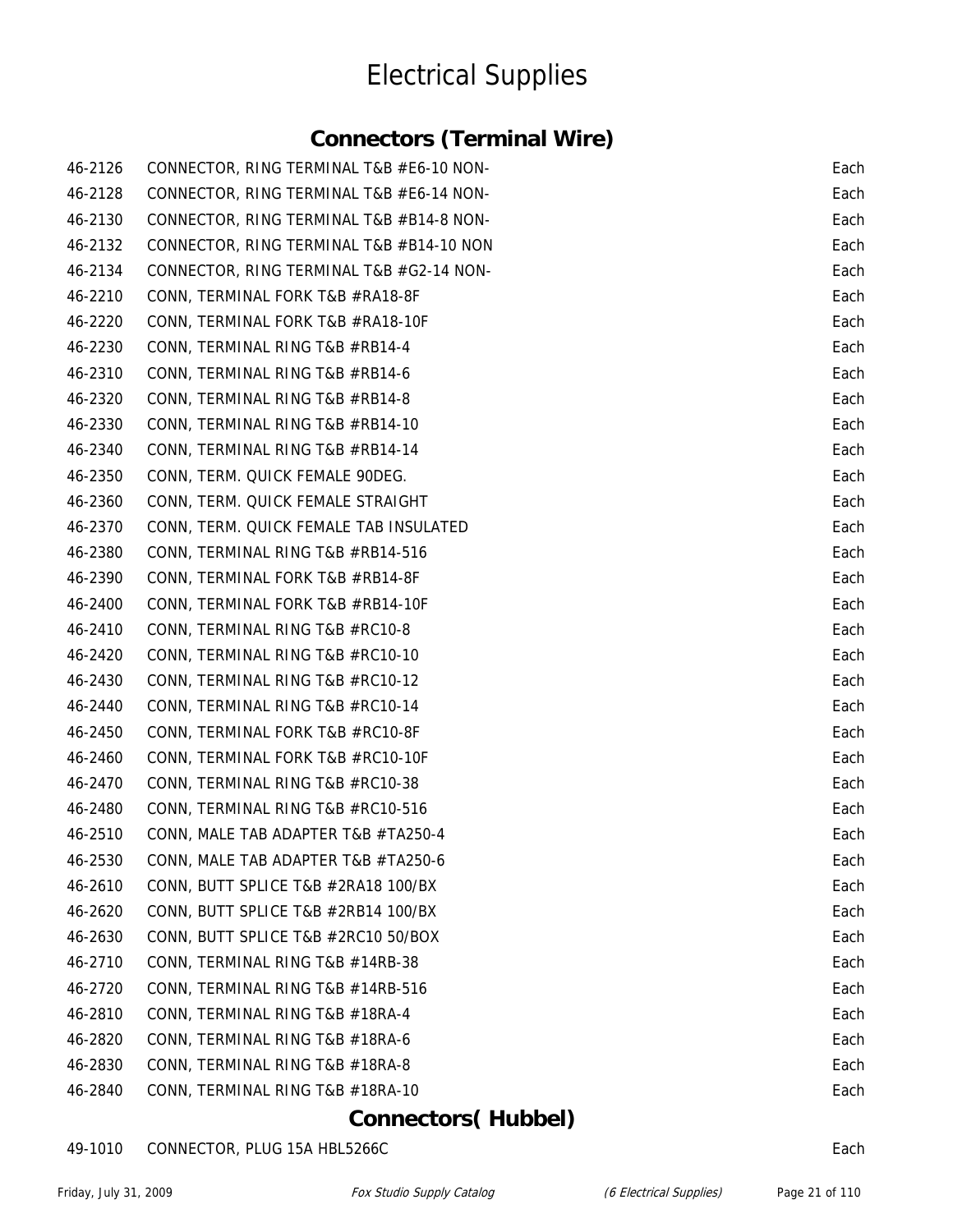#### **Connectors( Hubbel)**

| 49-1015 | CONNECTOR, PLUG 20A HBL5366C             | Each |
|---------|------------------------------------------|------|
| 49-1020 | CONNECTRO, PLUG VALISE 15A HBL5865VY     | Each |
| 49-1030 | CONNECTOR, PLUG 20A TWIST LOCK           | Each |
| 49-1040 | CONNECTOR, PLUG 20A TWIST LOCK 4P4W-120V | Each |
| 49-1060 | CONNECTOR, PLUG VALISE TWIST LOCK 15A    | Each |
| 49-1070 | CONNECTOR, PLUG TWIST LOCK 10A-250V/15A- | Each |
| 49-1080 | CONNECTOR, PLUG TWIST LOCK NON-GROUND 20 | Each |
| 49-1090 | CONNECTOR, PLUG TWIST LOCK 30A HBL3331C  | Each |
| 49-2010 | CONNECTOR, BODY 15A HBL5269C             | Each |
| 49-2015 | CONNECTOR, BODY 20A HBL5369C             | Each |
| 49-2030 | CONNECTOR, BODY TWIST LOCK HBL7101C      | Each |
| 49-2040 | CONNECTOR, BODY TWIST LOCK 20A HBL7314C  | Each |
| 49-2045 | CONNECTOR, BODY VALISE TWIST LOCK 15A    | Each |
| 49-2050 | CONNECTOR, BODY TWIST LOCK 20A 4P4W-120V | Each |
| 49-2060 | CONNECTOR, BODY TWIST LOCK 10A-250V/15A- | Each |
| 49-2080 | CONNECTOR, BODY 30A HBL3333C             | Each |
|         | Crate (Milk)                             |      |
| 60-3036 | MILK CRATE, GREY FULL W/METAL BAND       | Each |
| 60-3040 | MILK CRATE, GREY 1/2 W/METAL BAND        | Each |
|         | <b>Dimmers</b>                           |      |
| 49-6140 | DIMMER, 600 WATT INCANDESCENT.           | Each |
| 49-6150 | DIMMER, 1K WATT INCANDESCENT             | Each |
| 49-6350 | SOCKET, DIMMER IN-LINE                   | Each |
|         | <b>Door Releases</b>                     |      |
| 45-3000 | DOOR RELEASE, WALL MOUNTED 24 VOLT       | Each |
| 45-3005 | DOOR RELEASE, TRANSFORMER #592           | Each |
| 45-3010 | DOOR RELEASE, RELAY GENERAL PURPOSE 24V  | Each |
| 45-3015 | DOOR RELEASE, RELAY SOCKET 8 PIN 1 TIER  | Each |
| 45-3020 | DOOR RELEASE, FUSE HOLDER BUSS #HRH      | Each |
| 45-3025 | DOOR RELEASE, DELTA DOUBLES (2TX, 1 RX)  | Set  |
| 45-3030 | DOOR RELEASE, FLOOR MOUNTED #1501-AQ     | Each |
|         | <b>Extension Cords</b>                   |      |
| 48-4190 | CORD, EXTENSION 8' BLACK MULTI-PURPOSE   | Each |
| 48-4200 | CORD, EXTENSION 50 FT. SJ 12-3 ITT       | Each |
| 49-6220 | PRECAST TAILS, CAROL 6' E135             | Each |
| 49-7115 | PLUG STRIP, PLASTIC 6 OUTLET 4' CORD     | Each |
| 49-7120 | PLUG STRIP, FLAT PLUG 6 OUTLET 3' CORD   | Each |

#### **Flashlights**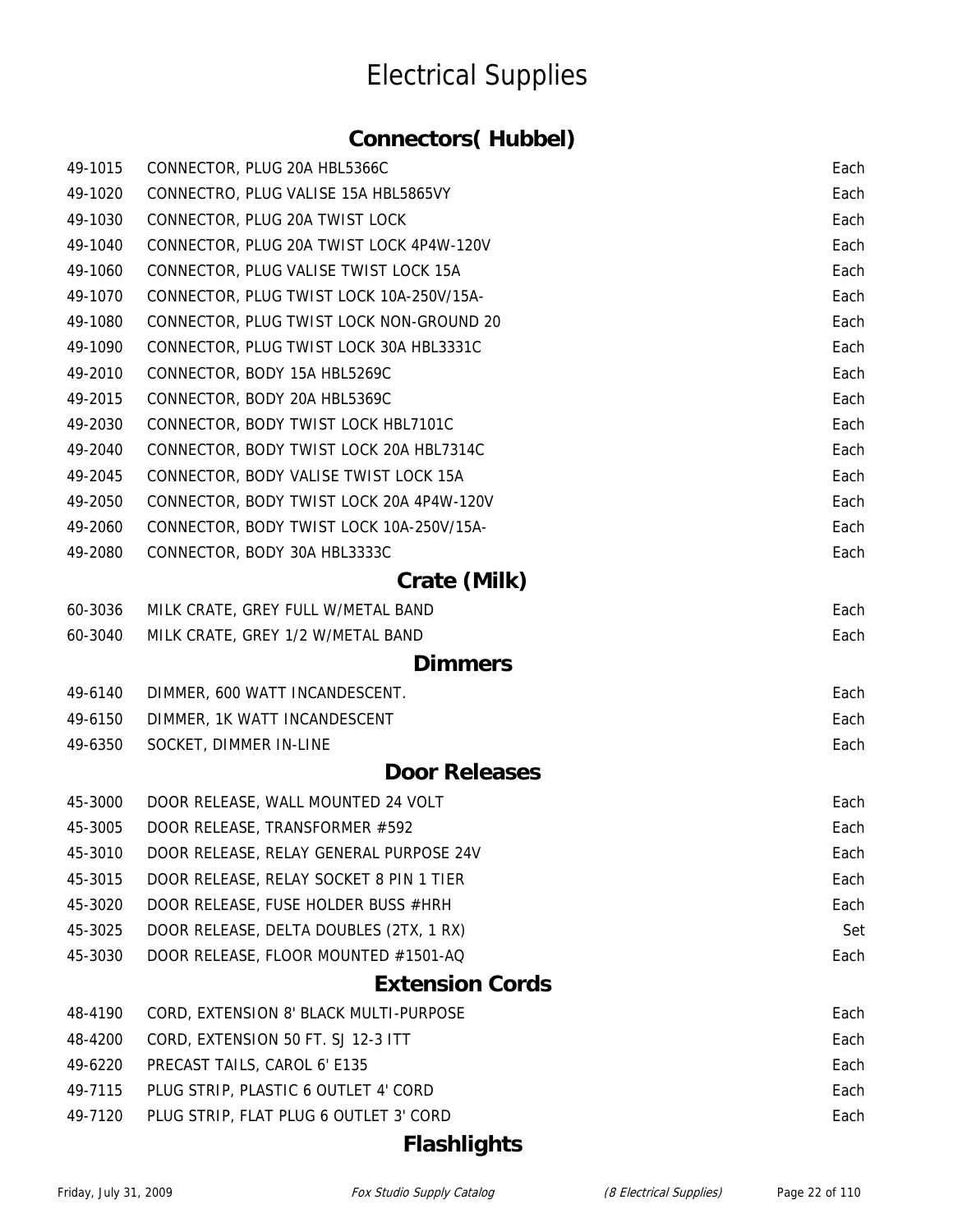### **Flashlights**

| 82-0120 | CHARGER, SUREFIRE KIT #KR2-BK            | Each |
|---------|------------------------------------------|------|
| 82-0150 | BATTERY, RECHARGEABLE SUREFIRE 6P, D2    | Each |
| 82-0500 | HEADLAMP, TIKKA ULTRA LIGHTWEIGHT L.E.D. | Each |
| 82-0900 | FLASHLIGHT, BULB (MAGLITE MINI AA)       | Each |
| 82-0902 | FLASHLIGHT, BULB (SUREFIRE E1-3volt)     | Each |
| 82-0904 | FLASHLIGHT, BULB (SUREFIRE P60-6volt)'   | Each |
| 82-0906 | FLASHLIGHT, BULB (SUREFIRE D3-9volt)     | Each |
| 82-0908 | FLASHLIGHT, BULB (SCORPION)              | Each |
| 82-0918 | FLASHLIGHT, SUREFIRE E1 LASERLITE        | Each |
| 82-0920 | FLASHLIGHT, SUREFIRE 6P LASERLITE        | Each |
| 82-0924 | FLASHLIGHT, SUREFIRE D3 LASERLITE        | Each |
| 82-0940 | FLASHLIGHT, SCORPION 2 CELL XENON        | Each |
| 82-0942 | FLASHLIGHT, TWIN-TASK '6V' LED/XENON     | Each |
| 82-0955 | FLASHLIGHT, MAGLITE MINI W/2AA & POUCH   | Each |
| 82-0970 | PENLIGHT, CHROME PLATED AA W/POCKET CLIP | Each |
| 82-1000 | FLASHLIGHT, INDUSTRIAL 2D YELLOW         | Each |
|         | <b>Fluorescent Starters</b>              |      |
| 49-7520 | FLUORESCENT STARTER, FS20 HUBBELL        | Each |
| 49-7540 | FLUORESCENT STARTER, FS40/400 HUBBELL    | Each |
|         | <b>Friction Discs</b>                    |      |
| 46-2192 | DISC, MOLE #283-70 FRICTION              | Each |
| 46-2194 | DISC, MOLE #750-65 FRICTION              | Each |
| 46-2196 | DISC, MOLE #2000-38 FRICTION             | Each |
|         | <b>Fuses</b>                             |      |
| 45-9000 | FUSE, BUSS T-TRON #JJN-110               | Each |
| 45-9001 | FUSE, BUSS SC-60                         | Each |
| 45-9004 | FUSE, BUSS ABC-20                        | Each |
| 45-9005 | FUSE, BUSS ATC 15                        | Each |
| 45-9010 | FUSE, BUSS AGA-1                         | Each |
| 45-9020 | FUSE, BUSS AGA-2                         | Each |
| 45-9030 | FUSE, BUSS AGA-3                         | Each |
| 45-9040 | FUSE, BUSS AGA-5                         | Each |
| 45-9050 | FUSE, BUSS AGA-10                        | Each |
| 45-9060 | FUSE, BUSS AGA-15                        | Each |
| 45-9080 | FUSE, BUSS AGA-30                        | Each |
| 45-9090 | FUSE, BUSS AGC-1                         | Each |
| 45-9100 | FUSE, BUSS AGC 2-1/2                     | Each |
| 45-9110 | FUSE, BUSS AGC-3                         | Each |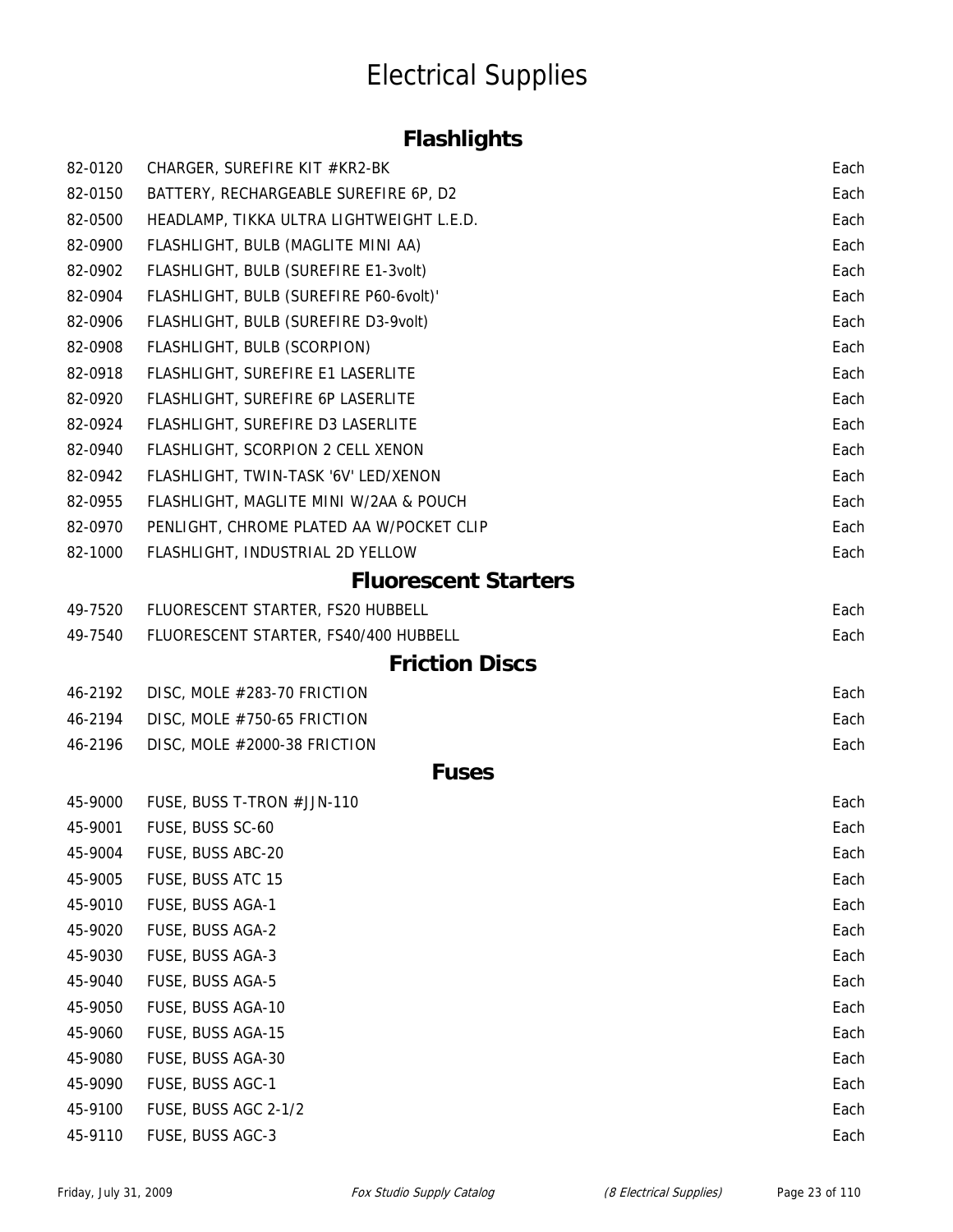#### **Fuses**

| 45-9120 | FUSE, BUSS AGC-4                         | Each |
|---------|------------------------------------------|------|
| 45-9130 | FUSE, BUSS AGC-5                         | Each |
| 45-9140 | FUSE, BUSS AGC-7-1/2                     | Each |
| 45-9150 | FUSE, BUSS AGC-10                        | Each |
| 45-9160 | FUSE, BUSS AGC-15                        | Each |
| 45-9170 | FUSE, BUSS AGC-25                        | Each |
| 45-9180 | FUSE, BUSS AGC-30                        | Each |
| 45-9190 | FUSE, BUSS AGW-4                         | Each |
| 45-9200 | FUSE, BUSS AGW-15                        | Each |
| 45-9230 | FUSE, BUSS AGX-30                        | Each |
| 45-9300 | FUSE, BUSS BAF-30                        | Each |
| 45-9410 | FUSE, BUSS GBC-5                         | Each |
| 45-9420 | FUSE, BUSS GBC-8                         | Each |
| 45-9430 | FUSE, BUSS GBC-15                        | Each |
| 45-9440 | FUSE, BUSS GBC-16                        | Each |
| 45-9450 | FUSE, BUSS GBC-25                        | Each |
| 45-9480 | FUSE, BUSS ABC-30                        | Each |
| 45-9490 | FUSE, GKJ 30AMP                          | Each |
| 45-9510 | FUSE, LINK #LKN-15                       | Each |
| 45-9515 | FUSE, LINK #LKN 20 BUSS, SUPER RENEWABLE | Each |
| 45-9520 | FUSE, LINK #LKN-30                       | Each |
| 45-9530 | FUSE, LINK #LKN-60                       | Each |
| 45-9540 | FUSE, LINK #LKN-100                      | Each |
| 45-9550 | FUSE, LINK #LKN-200                      | Each |
| 45-9610 | FUSE, NON-RENEWABLE #NON-20              | Each |
| 45-9620 | FUSE, NON-RENEWABLE #NON-30              | Each |
| 45-9710 | FUSE, RENEWABLE #REN-15                  | Each |
| 45-9720 | FUSE, RENEWABLE #REN-20                  | Each |
| 45-9730 | FUSE, RENEWABLE #REN-30                  | Each |
| 45-9740 | FUSE, RENEWABLE #REN-60                  | Each |
| 45-9750 | FUSE, RENEWABLE #REN-100                 | Each |
| 45-9760 | FUSE, RENEWABLE #REN-200                 | Each |
| 45-9770 | FUSE, RENEWABLE #REN-400                 | Each |
| 45-9810 | FUSE, SFE-4                              | Each |
| 45-9820 | FUSE, SFE-6                              | Each |
| 45-9830 | FUSE, SFE-7-1/2                          | Each |
| 45-9840 | FUSE, SFE-9                              | Each |
| 45-9850 | FUSE, SFE-14                             | Each |
| 45-9860 | FUSE, SFE-20                             | Each |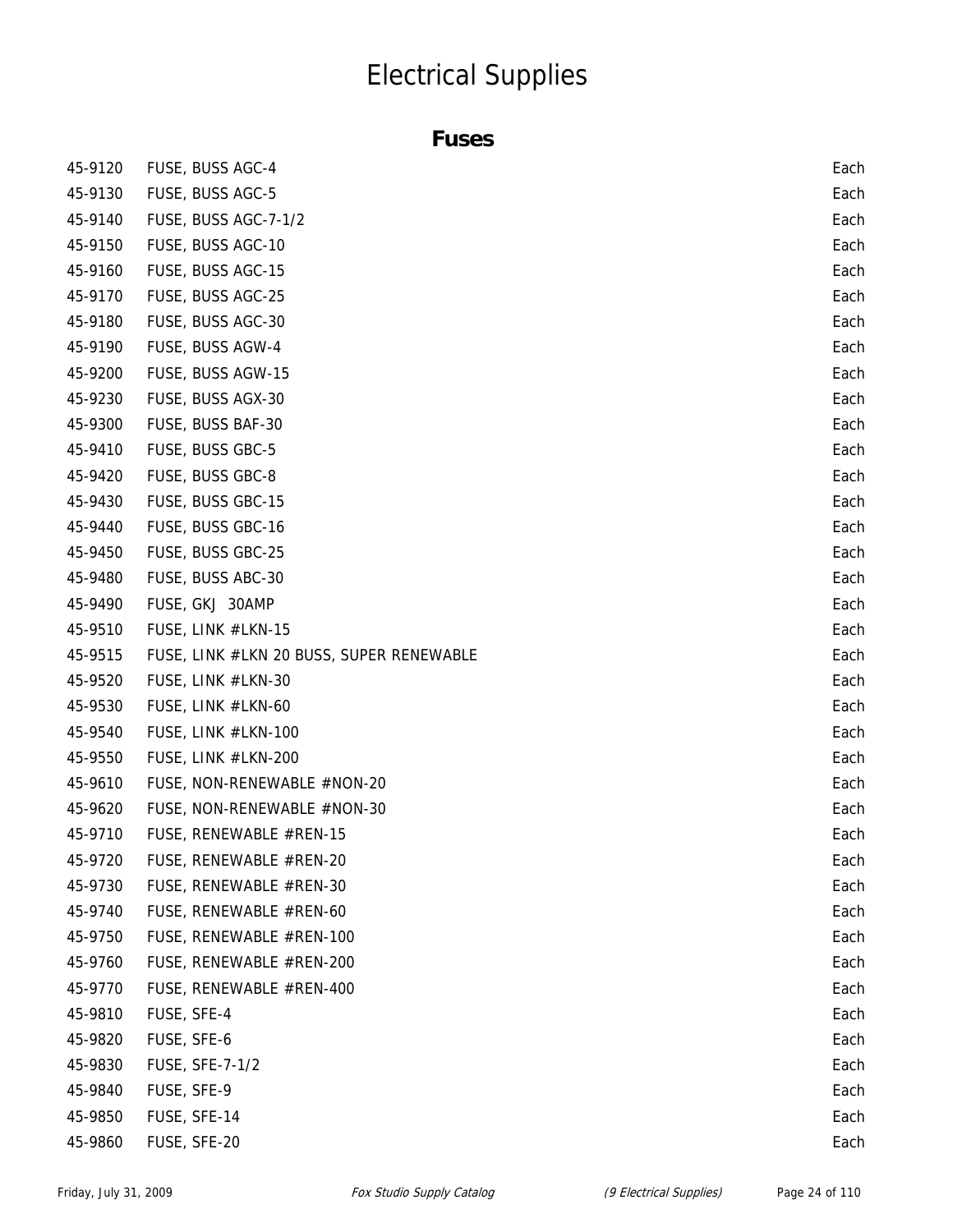| L |  |
|---|--|
|---|--|

| 45-9870 | FUSE, SFE-30                             | Each |
|---------|------------------------------------------|------|
| 45-9910 | FUSE, PLUG BUSS #W15, 15 AMP             | Each |
| 45-9920 | FUSE, PLUG BUSS #W20, 20 AMP             | Each |
| 45-9930 | FUSE, PLUG BUSS #W30, 30 AMP             | Each |
|         | <b>Hangers</b>                           |      |
| 45-1030 | HANGER BAR, ADJUSTABLE                   | Each |
| 46-6010 | HANGER, CONDUIT 1/2" EMT W/BOLTS         | Each |
| 46-6020 | HANGER, CONDUIT 3/4" EMT W/BOLTS         | Each |
| 46-6030 | HANGER, CONDUIT 1" EMT W/BOLTS           | Each |
| 46-6040 | HANGER, CONDUIT 1-1/4" EMT W/BOLTS       | Each |
| 46-6050 | HANGER, CONDUIT 1-1/2" EMT W/BOLTS       | Each |
| 46-6060 | HANGER, CONDUIT 2" EMT W/BOLTS           | Each |
| 46-8068 | BEAM CLAMP, 1/4" MINERALLAC #600         | Each |
|         | Lampholders (Sockets)                    |      |
| 49-6225 | LIGHT, CLAMP ON 8-1/2" W/6' CORD         | Each |
| 49-6320 | SOCKET, QUICK-ON 12-2 WEATHERPROOF       | Each |
| 49-6325 | LAMPHOLDER, SOCKET TURN KEY              | Each |
| 49-6330 | LAMPHOLDER, SOCKET PUSH-BUTTON           | Each |
| 49-6335 | LAMPHOLDER, SOCKET KEYLESS PORC-MED-BASE | Each |
| 49-6340 | LAMPHOLDER, SOCKET CEILING               | Each |
| 49-6345 | SOCKET, WEATHER PROOF W/LEADS            | Each |
| 49-6354 | SOCKET, QUICK ON CANDELABRA              | Each |
| 49-6356 | SOCKET, LINESTRA 2PIN 24ea./CS           | Each |
| 49-6358 | SOCKET, MR-16                            | Each |
| 49-6362 | SOCKET, MEDIUM BASE TO CANDELABRA        | Each |
| 49-6366 | SOCKET, MEDIUM BASE TO FEV               | Each |
| 49-6380 | SOCKET, MEDIUM BASE TO HOUSEHOLD         | Each |
| 49-6384 | SOCKET, HOUSEHOLD TO MEDIUM BASE         | Each |
| 49-6400 | SOCKET, MOGUL BENJAMIN KEYLESS           | Each |
| 49-6410 | SOCKET, MOGUL TO MEDIUM BASE             | Each |
| 49-6414 | SOCKET, MEDIUM BASE TO MOGUL             | Each |
| 49-6420 | SOCKET, PONY CLEAT PORCELAIN MED-BASE    | Each |
| 49-6518 | SOCKET, SWIVELIER 3" #L21701             | Each |
| 49-6522 | SOCKET, SWIVELIER 6" #L21705             | Each |
| 49-6526 | SOCKET, SWIVELIER 12" #L21708            | Each |
|         | Lamps/Globes                             |      |

| 47-0067 LAMP, XENON 7K  | Each |
|-------------------------|------|
| 47-0071 LAMP, XENON 10K | Each |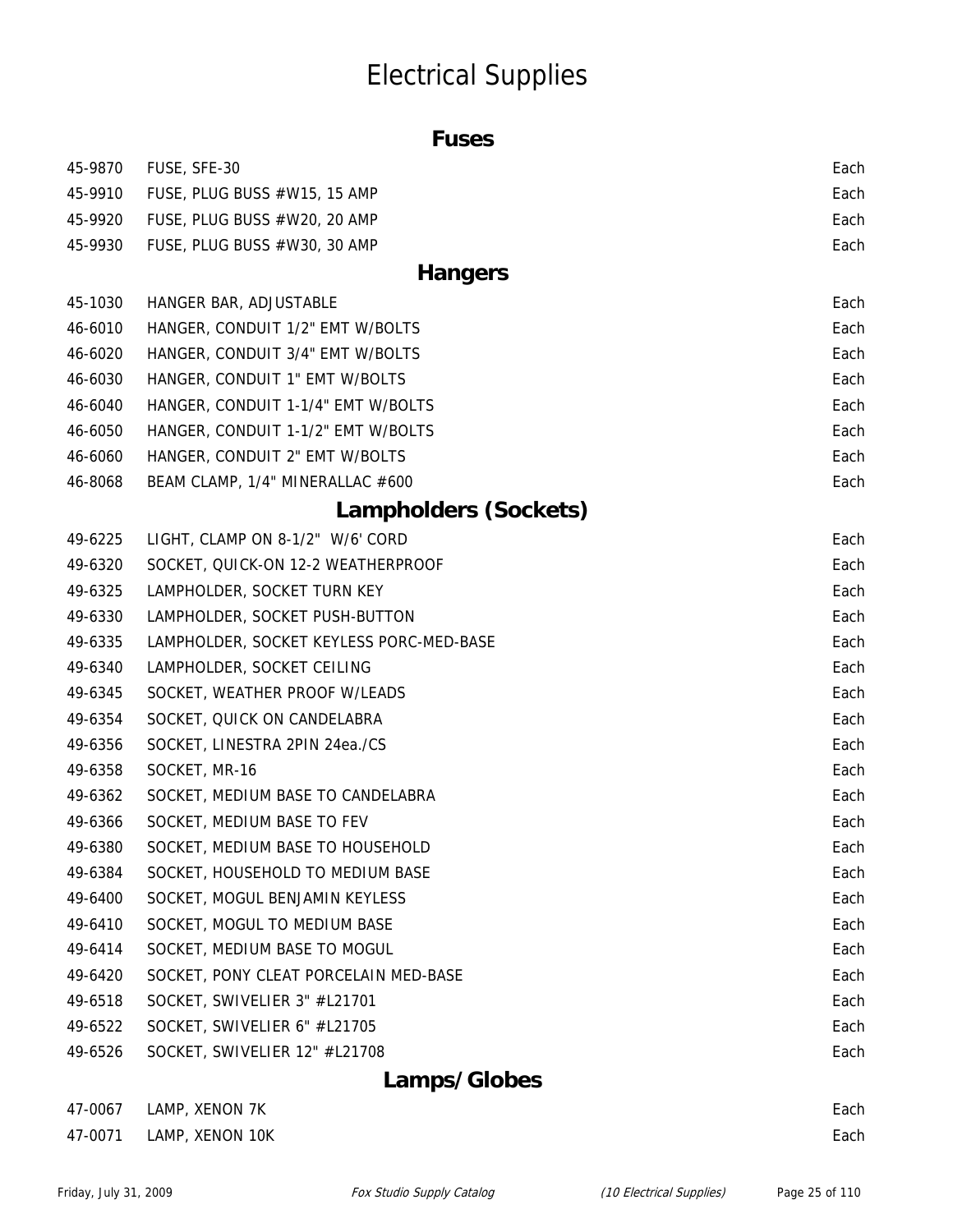| 47-0076 | LAMP, BCM Q20000T32/4CL 208V            | Each |
|---------|-----------------------------------------|------|
| 47-0078 | LAMP, BCM-Q20000T32/4CL 220V            | Each |
| 47-0095 | LAMP, Q12000T26/4CL                     | Each |
| 47-1001 | LAMP, DTY-Q10M/T24/4CL QUARTZ           | Each |
| 47-1005 | LAMP, DPY-Q5000T20/4CL 'G.E.'           | Each |
| 47-1006 | LAMP, DPY-Q5000T20/4CL 'OSRAM'          | Each |
| 47-1008 | LAMP, 2M/G48/18 G.E.                    | Each |
| 47-1009 | LAMP, CYX-Q2000T10/4CL GE #36636        | Each |
| 47-1012 | LAMP, FEY Q2000 T8/4CL GE #33761        | Each |
| 47-1019 | LAMP, EBB-1M/T24/13                     | Each |
| 47-1020 | LAMP, EGT-Q1000T7/4CL GE #39191         | Each |
| 47-1025 | LAMP, DXW-Q1000T5/4CL GE #30157         | Each |
| 47-1028 | LAMP, FCM/HIR-Q650 T3/4                 | Each |
| 47-1029 | LAMP, FCM-Q1000 T-3/4 CL OSRAM          | Each |
| 47-1030 | LAMP, FCM-Q1000 T-3/4 CL G.E.           | Each |
| 47-1031 | LAMP, EGK-Q1000/4/P SYLVANIA            | Each |
| 47-1045 | LAMP, EGR-Q750T/4CL                     | Each |
| 47-1049 | LAMP, DYS/DYV-COOL LIGHT 600W GE #32955 | Each |
| 47-1050 | LAMP, FAD-Q650W NOOK GE #30325          | Each |
| 47-1056 | LAMP, FDF-Q500T3/4CL GE #23735          | Each |
| 47-1058 | LAMP, FDA-400w PEPPER SOFT              | Each |
| 47-1060 | LAMP, CLX/CMB 300W GE #29501            | Each |
| 47-1065 | LAMP, BDJ-MIDGET 200W GE #30252         | Each |
| 47-1066 | LAMP, FEV-GE #14119                     | Each |
| 47-1075 | LAMP, FCX-Q650PAR36/7 GE #41673         | Each |
| 47-1080 | LAMP, FFP-Q1000PAR64/2 NSP GE #13229    | Each |
| 47-1082 | LAMP, FFR-Q1000PAR64/5 GE #13228        | Each |
| 47-1084 | LAMP, FFS-Q1000PAR64/6 GE #13227        | Each |
| 47-1088 | LAMP, GFC-1200w PAR-64 VNSP GE #34808   | Each |
| 47-1090 | LAMP, FFN-Q1000PAR64/1 VNSP GE #13233   | Each |
| 47-1093 | LAMP, GFA-1200w PAR-64 MED GE #34812    | Each |
| 47-1094 | LAMP, GFE-1200w PAR-64 WIDE GE #34806   | Each |
| 47-1095 | LAMP, 1000 SBIF 120V GE #22348          | Each |
| 47-1098 | LAMP, F15 T8/CW GE #10143               | Each |
| 47-1099 | LAMP, F15 T8/WWX                        | Each |
| 47-1100 | LAMP, BCA-250W #1 DAYLIGHT GE #40564    | Each |
| 47-1103 | LAMP, EBW-500W #2 DAYLIGHT GE #40567    | Each |
| 47-1109 | LAMP, ECA-GE #40565                     | Each |
| 47-1112 | LAMP, ECT-500W #2 3200 GE #40568        | Each |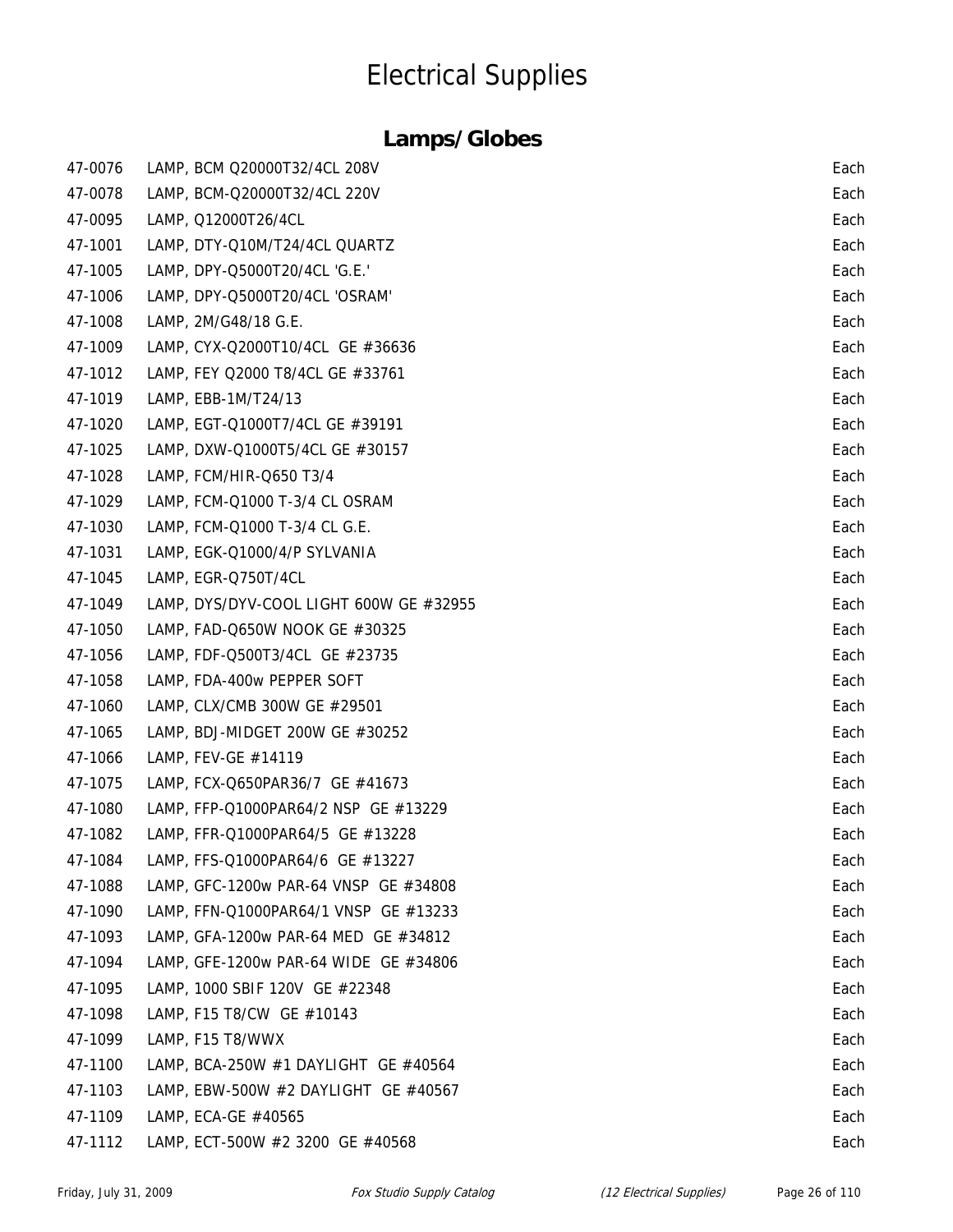| 47-1115 | LAMP, ECV-1000 P540 MOGUL BASE        | Each |
|---------|---------------------------------------|------|
| 47-1116 | LAMP, DKZ-MOGUL 1000WATT Q1000/PS52/4 | Each |
| 47-1121 | LAMP, R40-150W R/FLOOD 150W           | Each |
| 47-1124 | LAMP, R40-300W R/FLOOD 300W           | Each |
| 47-1127 | LAMP, R40-500W R/FLOOD 500W EAL       | Each |
| 47-1129 | LAMP, R20-50W R/FLOOD 50watt          | Each |
| 47-1133 | LAMP, R40-150W R/SPOT                 | Each |
| 47-1135 | LAMP, R40-300W R/SPOT                 | Each |
| 47-1139 | LAMP, DXB                             | Each |
| 47-1142 | LAMP, PH211 75W TUNGSTEN              | Each |
| 47-1145 | LAMP, PH212 150W TUNGSTEN             | Each |
| 47-1148 | LAMP, PH213 250W TUNGSTEN             | Each |
| 47-1156 | GLOBE, HMI 18,000W DOUBLE END FRESNEL | Each |
| 47-1170 | GLOBE, FRK/CP89 650 WATT              | Each |
| 47-1172 | GLOBE, MSR 200W SINGLE END            | Each |
| 47-1174 | GLOBE, MSR 400W SINGLE END            | Each |
| 47-1176 | GLOBE, MSR 575W SINGLE END            | Each |
| 47-1178 | GLOBE, HMI 1,200W SINGLE END          | Each |
| 47-1182 | GLOBE, HMI 2,500W SINGLE END          | Each |
| 47-1186 | GLOBE, HMI 4,000W SINGLE END          | Each |
| 47-1190 | GLOBE, HMI 6,000W SINGLE END          | Each |
| 47-1194 | GLOBE, HMI 12,000W SINGLE END         | Each |
| 47-1200 | LAMP, MSR 125w SE (MSR 125 HR) ARRI   | Each |
| 47-1210 | LAMP, 11 WATT CLEAR MEDIUM            | Each |
| 47-1212 | LAMP, 11 WATT RED MEDIUM              | Each |
| 47-1214 | LAMP, 25 WATT RED MEDIUM              | Each |
| 47-1216 | LAMP, 60 WATT RED MEDIUM              | Each |
| 47-1218 | LAMP, R40-100W REFLECTOR FLOOD        | Each |
| 47-1220 | LAMP, Q50 T3/CL/12V<br>G.E $#34702$   | Each |
| 47-1222 | LAMP, 55 WATT, 12V HALOGEN GE #20727  | Each |
| 47-1224 | LAMP, 20 WATT, 12V HALOGEN GE #18432  | Each |
| 47-1226 | LAMP, FCL-Q500 T3/CL QUARTZ           | Each |
| 47-1228 | LAMP, EHM-Q300 T3/CL G.E. QUARTZ      | Each |
| 47-1230 | LAMP, ESP-Q150 CL/DC/2V QUARTZ        | Each |
| 47-1231 | LAMP, Q150 T3/CL/CD                   | Each |
| 47-1232 | LAMP, HIRI-Q350 T3/CL QUARTZ          | Each |
| 47-1233 | LAMP, EHR-Q400 T4/CL GE #43708        | Each |
| 47-1234 | LAMP, ETG-Q150 CL/MC QUARTZ           | Each |
| 47-1235 | LAMP, ESR-Q100CL/DC/2V GE #44386      | Each |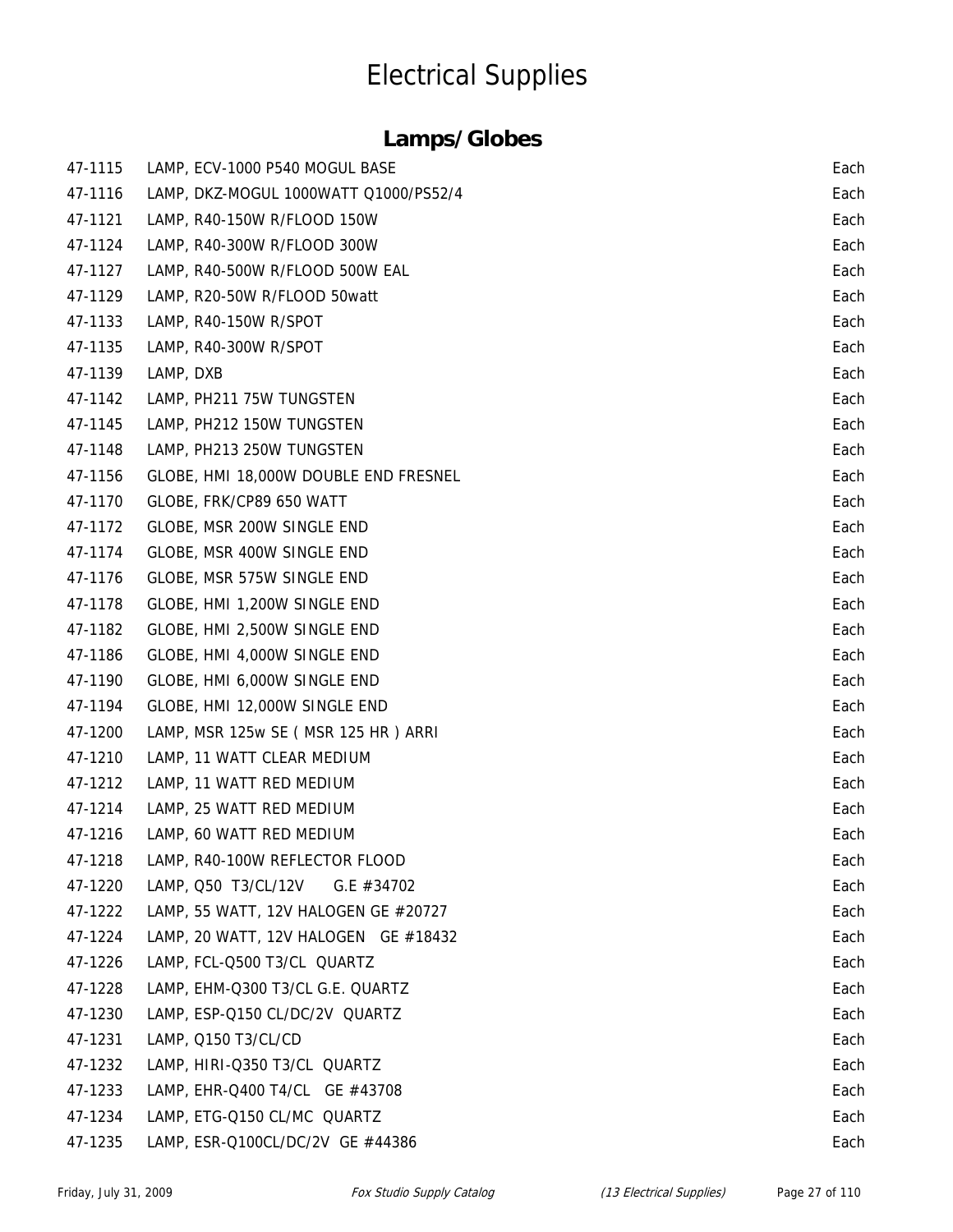| 47-1236 | LAMP, Q100 CL/MC GE #15507               | Each |
|---------|------------------------------------------|------|
| 47-1237 | LAMP, Q100 T3/CL 120V GE #22489          | Each |
| 47-1270 | LAMP, FVM-105w IN-BETWEENIE              | Each |
| 47-1280 | LAMP, FVL-Q200 IN-BETWEENIE MOLE         | Each |
| 47-1290 | LAMP, FKW-Q300 BETWEENIE                 | Each |
| 47-1300 | LAMP, EKB-Q420 4CL/2PP PEPPER            | Each |
| 47-3010 | LAMP, BBA 250W #1 TUNGSTEN               | Each |
| 47-3020 | LAMP, CEW/CFC                            | Each |
| 47-3025 | LAMP, DVH/EDG 750 T24/16                 | Each |
| 47-3040 | LAMP, DXK                                | Each |
| 47-3050 | LAMP, DXN                                | Each |
| 47-3060 | LAMP, EBV 500W #2 TUNGSTEN               | Each |
| 47-3090 | LAMP, FDX SYLVANIA                       | Each |
| 47-3150 | LAMP, DXC RFL-2 500W                     | Each |
| 47-3160 | LAMP, INFRA-RED HEAT RED 250 WATT        | Each |
| 47-3650 | LAMP, FC8T9/CW #33774                    | Each |
| 47-3652 | LAMP, FC8T9/WW #11023                    | Each |
| 47-3660 | LAMP, FC12T9/CW #33890                   | Each |
| 47-3662 | LAMP, FC12T9/WW #11034                   | Each |
| 47-3800 | LAMP, F7TT/D827 FLOURESCENT              | Each |
| 47-3810 | LAMP, F13BX/SPX27 (2 PIN)                | Each |
| 47-3812 | LAMP, F13BX/SPX35 (2 PIN)                | Each |
| 47-3818 | LAMP, F13DBX23T4/SPX27 (2 PIN)           | Each |
| 47-3820 | LAMP, F13DBX/835/ECO (4 PIN)             | Each |
| 47-3980 | LAMP, F15 T12/CW                         | Each |
| 47-4000 | LAMP, F30 T12/CW/WM GE #44599            | Each |
| 47-4010 | LAMP, F32 T8/TL735 ALTO #272492          | Each |
| 47-4014 | LAMP, F32 T8/TL741 ALTO #272484          | Each |
| 47-4028 | LAMP, F40 U6/WW GE #12207                | Each |
| 47-4030 | LAMP, F40 U6/CW GE #12203                | Each |
| 47-4034 | LAMP, F40/30BX/SPX35 GE #16648           | Each |
| 47-4040 | LAMP, F40 T12 SP-35 FLOURESCENT #F40/D35 | Each |
| 47-4042 | LAMP, F40 T12/SPX50 FLOURESCENT          | Each |
| 47-4060 | LAMP, F40 T12/WW/RS-ES                   | Each |
| 47-4064 | LAMP, F40 T12/CW/RS-ES                   | Each |
| 47-4080 | LAMP, F96 T12/CW/EW ALTO #258400         | Each |
| 47-4100 | LAMP, F96 T12/WW/EW ALTO #34958          | Each |
| 47-4110 | LAMP, F96 PG17/CW                        | Each |
| 47-4116 | LAMP, MT32-24" F20T12 (OPTIMA-32)        | Each |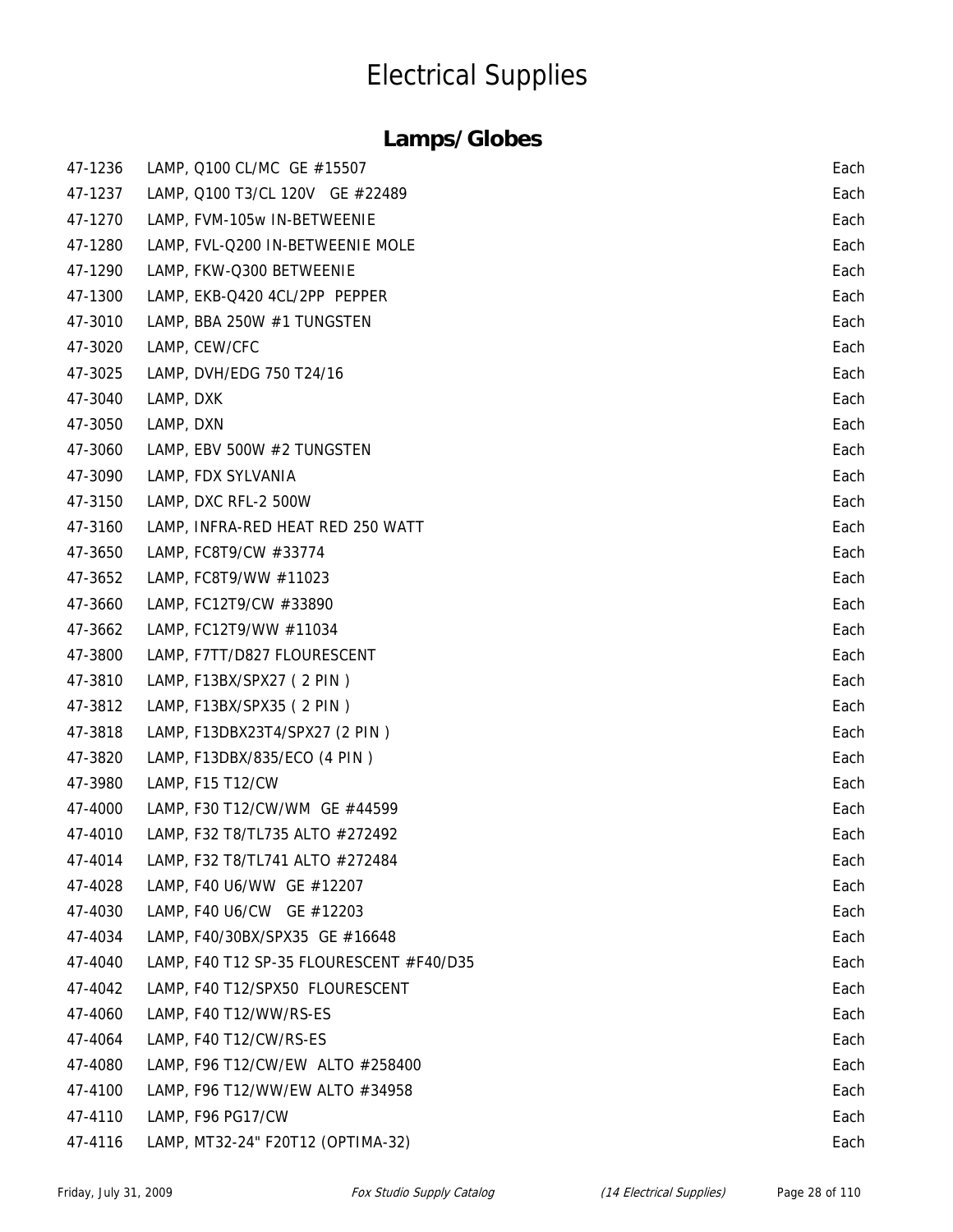| 47-4120 | LAMP, MT32-48" F40T12 (OPTIMA-32) | Each |
|---------|-----------------------------------|------|
| 47-4124 | LAMP, MT32-96" F96T12 (OPTIMA-32) | Each |
| 47-4138 | LAMP, MT55-24" T12 (VITA-LITE-55) | Each |
| 47-4140 | LAMP, MT55-48" T12 (VITA-LITE-55) | Each |
| 47-4146 | LAMP, MT55-96" T12 (VITA-LITE-55) | Each |
| 47-4176 | LAMP, LINESTRA 60w 2BASE          | Each |
| 47-4180 | LAMP, LINESTRA 150w 2BASE         | Each |
| 47-4220 | LAMP, KINO 2' SUPER BLUE          | Each |
| 47-4222 | LAMP, KINO 2' SUPER GREEN         | Each |
| 47-4224 | LAMP, KINO 2' BLACK LIGHT         | Each |
| 47-4230 | LAMP, KINO 4' SUPER BLUE          | Each |
| 47-4232 | LAMP, KINO 4' SUPER GREEN         | Each |
| 47-4234 | LAMP, KINO 4' BLACK LIGHT         | Each |
| 47-4270 | LAMP, KINO 8' KF-29               | Each |
| 47-4280 | LAMP, KINO 8' KF-32               | Each |
| 47-4285 | LAMP, KINO 8' KF-55               | Each |
| 47-4288 | LAMP, KINO 6' KF-29               | Each |
| 47-4292 | LAMP, KINO 6' KF-55               | Each |
| 47-4295 | LAMP, KINO 4' KF-29               | Each |
| 47-4300 | LAMP, KINO 4' KF-32               | Each |
| 47-4305 | LAMP, KINO 4' KF-55               | Each |
| 47-4307 | LAMP, KINO 2' KF-29               | Each |
| 47-4308 | LAMP, KINO 2' KF-32               | Each |
| 47-4309 | LAMP, KINO 2' KF-55               | Each |
| 47-4312 | LAMP, KINO 15" KF-29              | Each |
| 47-4315 | LAMP, KINO 15" KF-55              | Each |
| 47-4320 | LAMP, KINO 9" KF-29 MINI-FLO      | Each |
| 47-4325 | LAMP, KINO 9" KF-55 MINI-FLO      | Each |
| 47-4330 | LAMP, KINO 150mm MICRO-FLO        | Each |
| 47-4332 | LAMP, KINO 100mm MICRO-FLO        | Each |
| 47-4350 | LAMP, DEDO 150W (FCS)             | Each |
| 47-4355 | LAMP, FCR-DEDO 100W-12V           | Each |
| 47-4400 | LAMP, HPL-575w SOURCE-4           | Each |
| 47-4420 | LAMP, HPL-750w SOURCE-4           | Each |
| 47-4650 | LAMP, JDR Q50MR16 N-SPOT          | Each |
| 47-4654 | LAMP, JDR Q50MR16 MED-FOOD        | Each |
| 47-4658 | LAMP, JDR Q50MR16 WIDE-FLOOD      | Each |
| 47-4662 | LAMP, JDR Q75MR16 N-SPOT          | Each |
| 47-4666 | LAMP, JDR Q75MR16 MED-FLOOD       | Each |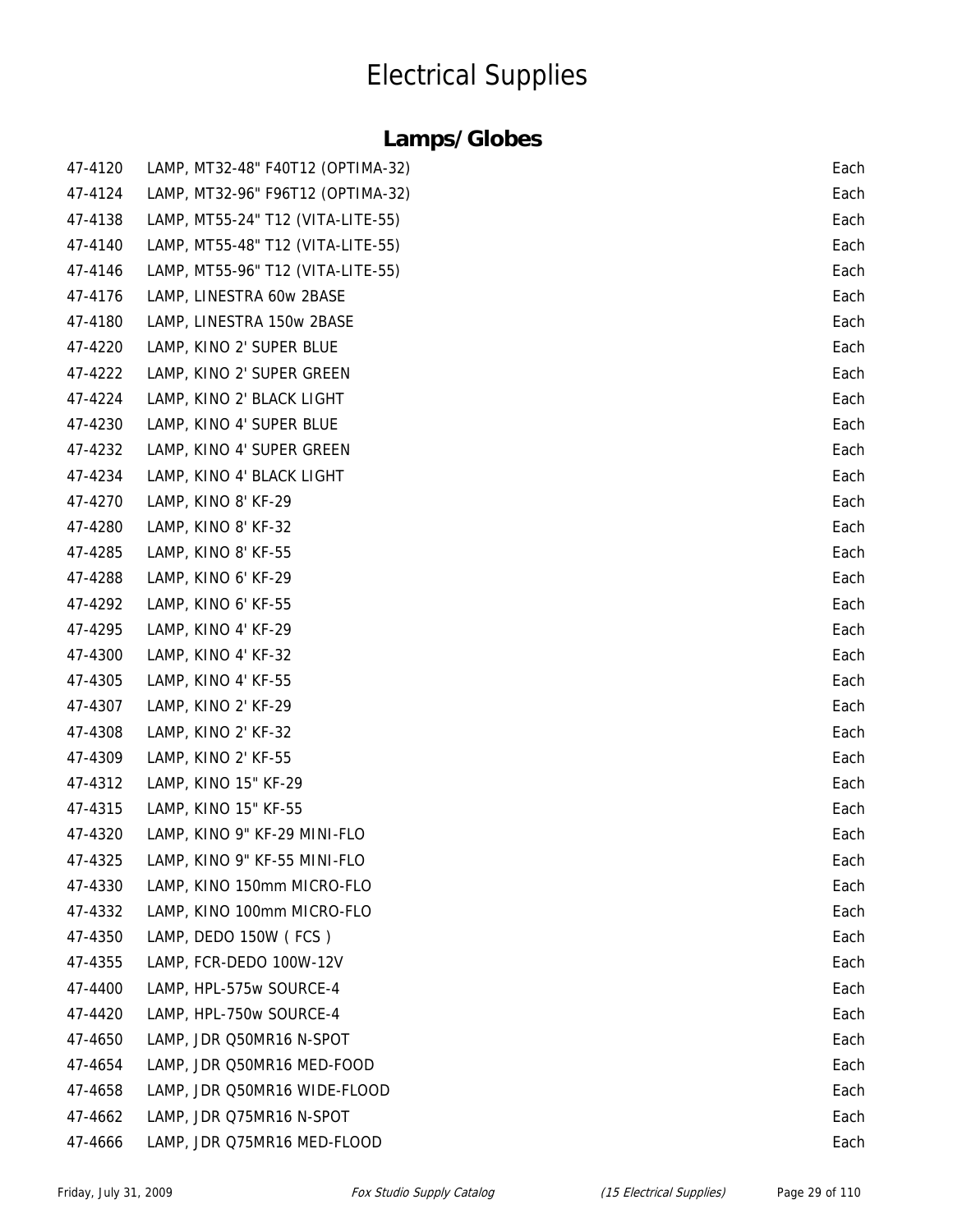| 47-4670 | LAMP, JDR Q75MR16 WIDE-FLOOD           | Each |
|---------|----------------------------------------|------|
| 47-4674 | LAMP, JDR Q100MR16 N-SPOT              | Each |
| 47-4678 | LAMP, JDR Q100MR16 MED-FLOOD           | Each |
| 47-4682 | LAMP, JDR Q100MR16 WIDE-FLOOD          | Each |
| 47-4802 | LAMP, DECORATOR 15w CAND-FROSTED       | Each |
| 47-4806 | LAMP, DECORATOR 25w CAND-FROSTED       | Each |
| 47-4810 | LAMP, DECORATOR 40w CAND-FROSTED       | Each |
| 47-4814 | LAMP, DECORATOR 60w CAND-FROSTED       | Each |
| 47-4824 | LAMP, DECORATOR 25w CAND-CLEAR         | Each |
| 47-4828 | LAMP, DECORATOR 40w CAND-CLEAR         | Each |
| 47-4832 | LAMP, DECORATOR 60w CAND-CLEAR         | Each |
| 47-4952 | LAMP, HOUSEHOLD 25W CLEAR MED-BASE     | Each |
| 47-4954 | LAMP, HOUSEHOLD 40W CLEAR MED-BASE     | Each |
| 47-4956 | LAMP, HOUSEHOLD 60W CLEAR MED-BASE     | Each |
| 47-4958 | LAMP, HOUSEHOLD 75W CLEAR MED-BASE     | Each |
| 47-4960 | LAMP, HOUSEHOLD 100W CLEAR MED-BASE    | Each |
| 47-4962 | LAMP, HOUSEHOLD 150W CLEAR MED-BASE    | Each |
| 47-5000 | LAMP, HOUSEHOLD 15w-120v INSIDE FROST  | Each |
| 47-5010 | LAMP, HOUSEHOLD 25w-130V INSIDE FROST  | Each |
| 47-5020 | LAMP, HOUSEHOLD 40w-120V INSIDE FROST  | Each |
| 47-5030 | LAMP, HOUSEHOLD 3-WAY 50-100-150w      | Each |
| 47-5040 | LAMP, HOUSEHOLD 60w INSIDE FROST       | Each |
| 47-5045 | LAMP, HOUSEHOLD 75w -120V INSIDE FROST | Each |
| 47-5055 | LAMP, 75 PAR/3FL/MINE 75W-120V         | Each |
| 47-5071 | LAMP, R30-75W R/FLOOD (65R30)          | Each |
| 47-5075 | LAMP, R40-65W R/FLOOD 120V.            | Each |
| 47-5080 | LAMP, HOUSEHOLD 100w-120V INSIDE FROST | Each |
| 47-5090 | LAMP, HOUSEHOLD 150XL INSIDE FROST     | Each |
| 47-5100 | LAMP, 150PAR/FL 130V                   | Each |
| 47-5120 | LAMP, 150PAR/3SP 130V                  | Each |
| 47-5140 | LAMP, HOUSEHOLD 200W 120V INSIDE FROST | Each |
| 47-5150 | LAMP, 300IF 130V INSIDE FROST, MEDIUM  | Each |
| 47-5160 | LAMP, 300M/IF/PS35 130V MOGUL BASE     | Each |
| 47-5170 | LAMP, 300M/CLEAR 130V                  | Each |
| 47-5200 | LAMP, 500IF 130V GE #21651             | Each |
| 47-5210 | LAMP, 50 PAR20/FL/HAL 25 DEGREE        | Each |
| 47-5230 | LAMP, 45 PAR38/H/FL25                  | Each |
| 47-5235 | LAMP, 75 PAR30/H/FL35                  | Each |
| 47-5237 | LAMP, 50 PAR30L/H/FL40 120V            | Each |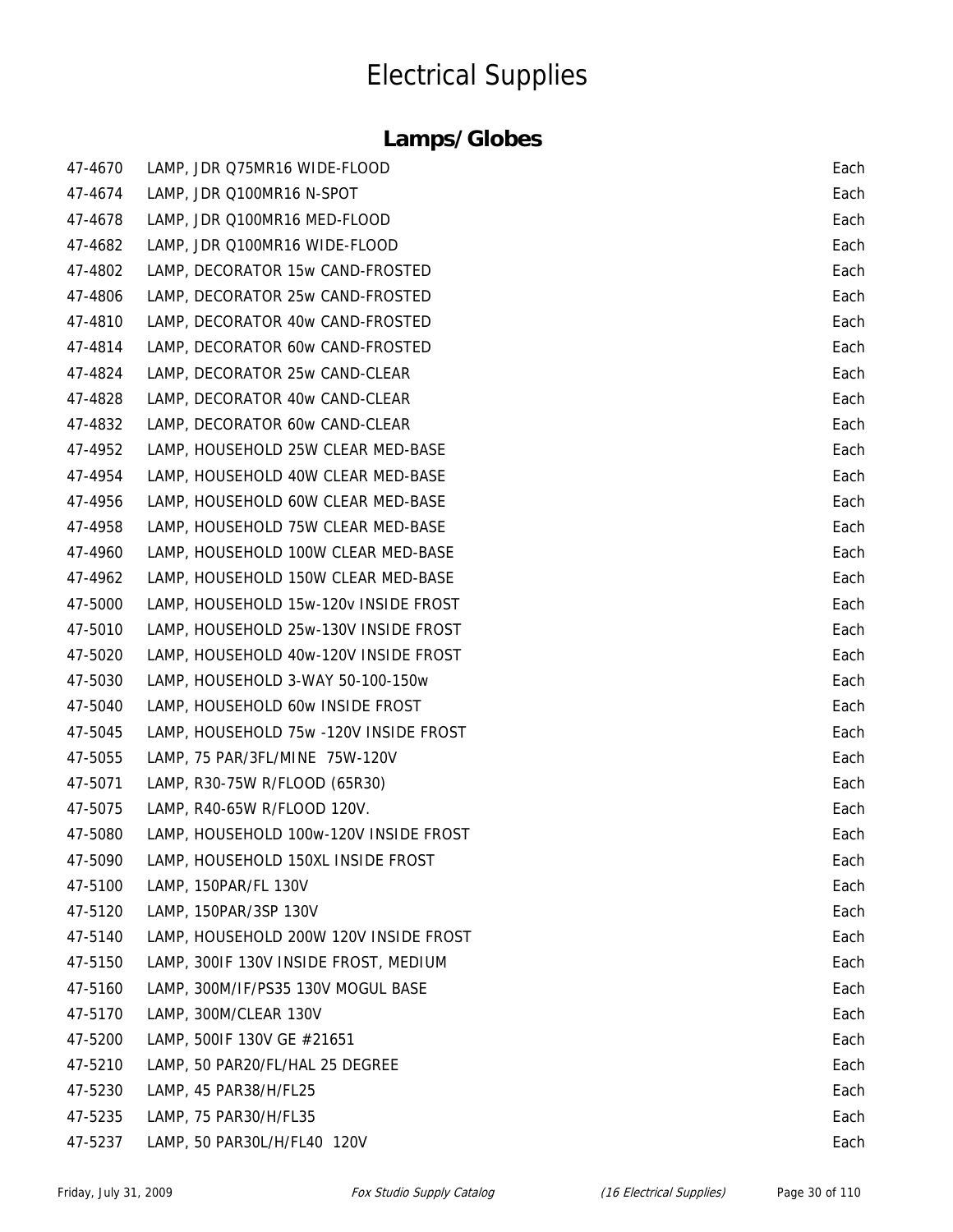| Lamps/Globes |                                         |      |
|--------------|-----------------------------------------|------|
| 47-5240      | LAMP, 90 PAR38/H/FL HALOGEN             | Each |
|              | Lanterns                                |      |
| 49-6700      | LANTERN, CHINESE SOCKET ASSEMBLY        | Each |
| 49-6712      | LANTERN, CHINESE 12" WHITE              | Each |
| 49-6718      | LANTERN, CHINESE 18" WHITE              | Each |
| 49-6724      | LANTERN, CHINESE 24" WHITE              | Each |
| 49-6730      | LANTERN, CHINESE 30" WHITE              | Each |
|              | <b>Locknuts</b>                         |      |
| 46-6510      | LOCKNUT, RIGID CONDUIT 1/2"             | Each |
| 46-6520      | LOCKNUT, RIGID CONDUIT 3/4"             | Each |
| 46-6530      | LOCKNUT, RIGID CONDUIT 1"               | Each |
| 46-6540      | LOCKNUT, RIGID CONDUIT 1-1/4"           | Each |
| 46-6550      | LOCKNUT, RIGID CONDUIT 1-1/2"           | Each |
| 46-6560      | LOCKNUT, RIGID CONDUIT 2"               | Each |
|              | <b>Nailers</b>                          |      |
| 46-7010      | NAILER, EMT PIPE 1/2"                   | Each |
| 46-7020      | NAILER, EMT PIPE 3/4"                   | Each |
| 46-7030      | NAILER, EMT PIPE 1"                     | Each |
|              | Rags                                    |      |
| 55-1034      | RAGS, DIAPERS COTTON 5LB/BOX            | Box  |
| 62-1090      | CHAMOIS, CLEANING 2-1/2 SQ FEET         | Each |
| 62-1136      | RAGS, MANUFACTURED "WORKHORSE"          | Box  |
| 62-1151      | RAGS, WIPING 25LB/BX WHITE NEW PREMIUM  | LB   |
| 77-3025      | WIPES, WEBRIL                           | Roll |
|              | <b>Receptacles</b>                      |      |
| 49-4000      | RECEPTACLE, TWIST LOCK 20A HBL7410B     | Each |
| 49-4010      | RECEPTACLE, PILOT LIGHT, PORCELAIN #427 | Each |
| 49-4020      | RECEPTACLE, DUPLEX 15A IVORY 125V       | Each |
| 49-4070      | RECEPTACLE, HUBBELL #7582               | Each |
| 49-4085      | RECEPTACLE, DUPLEX 20A IVORY 125V       | Each |
| 49-4090      | RECEPTACLE, DUPLEX 15A WHITE 125V       | Each |
| 49-5000      | RECEPTACLE, SINGLE 15A IVORY 125V       | Each |
|              | <b>Reflectors</b>                       |      |
| 48-3105      | MIRROR REFLECTOR, 5K, #419-15           | Each |
|              | <b>Snap In Seals</b>                    |      |
| 46-7710      | SEAL, 1/2" BLANK SNAP-IN                | Each |
| 46-7720      | SEAL, 3/4" BLANK SNAP-IN                | Each |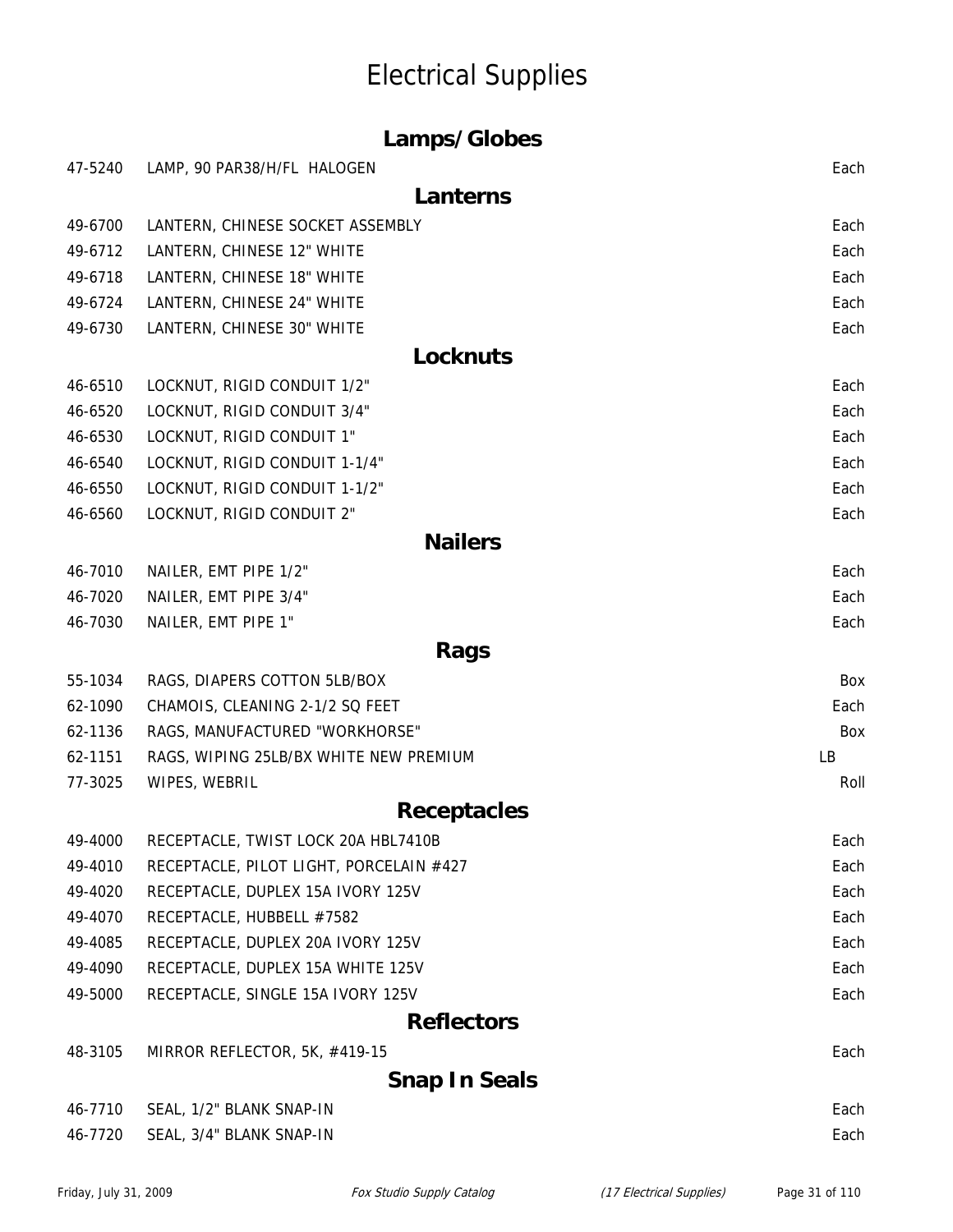#### **Snap In Seals**

| 46-7730 | SEAL, 1" BLANK SNAP-IN                   | Each |
|---------|------------------------------------------|------|
|         | <b>Switches</b>                          |      |
| 49-6040 | SWITCH, TOGGLE SP 20A-120V IVORY         | Each |
| 49-6045 | SWITCH, TOGGLE SP 20A-120V WHITE         | Each |
| 49-6050 | SWITCH, TOGGLE DP 20A-120V IVORY         | Each |
| 49-6060 | SWITCH, TOGGLE 3WAY 20A-120V IVORY       | Each |
| 49-6080 | SWITCH, HUBBELL #1386-1                  | Each |
| 49-6095 | SWITCH, 16 AMP-2 POLE-1 THROW #CH 7320K3 | Each |
| 49-6190 | SWITCH, CONTROLLED TAPS POLARIZED        | Each |
|         | <b>Tape Insulation</b>                   |      |
| 48-2000 | TAPE, ELECTRICAL #35 RED 3/4" X 66YRDS   | Roll |
| 48-2001 | TAPE, ELECTRICAL #35 BLUE 3/4" X 66 YRDS | Roll |
| 48-2002 | TAPE, ELECTRICAL #35 YELLOW 3/4" X 66 YR | Roll |
| 48-2003 | TAPE, ELECTRICAL #35 WHITE 3/4" X 66YRDS | Roll |
| 48-2004 | TAPE, ELECTRICAL #35 GREEN 3/4" X 66YRDS | Roll |
| 48-2005 | TAPE, ELECTRICAL #35 ORANGE 3/4" X 66 YR | Roll |
| 48-2006 | TAPE, ELECTRICAL #35 BROWN 3/4" X 66 YD  | Roll |
| 48-2007 | TAPE, ELECTRICAL #35 GREY 3/4" X 66YRDS  | Roll |
| 48-2008 | TAPE, ELECTRICAL #35 VIOLET 3/4" X 66YRD | Roll |
| 48-2010 | TAPE, ELECTRICAL #33 BLACK 3/4" X 66 YRD | Roll |
| 48-2020 | TAPE, ELECTRICAL FRICTION 3/4"           | Roll |
| 48-2030 | TAPE, ELECT-RUBBER INSULATING 3/4" X 30' | Roll |
| 48-2034 | TAPE, ELECT-GLASS CLOTH #69 1/2" X 66'   | Roll |
| 48-2036 | TAPE, ELECT-GLASS CLOTH #69 3/4" X 66'   | Roll |
| 48-2040 | ELECTRICAL INSULATING PUTTY, SCOTCH FIL  | Roll |
| 48-2050 | ELECTRICAL COATING 15 OZ., SCOTCH KOTE   | Each |
| 48-2060 | TAPE, ELECT-CAMBRIC 3/4" X 60'           | Roll |
| 48-2080 | HEAT SHRINK WSCM 33/8-1200-S 4' LENGTHS  | Each |
| 48-2090 | HEAT SHRINK BOOTS, T&B, #HSB 170-82-3    | Each |
|         | <b>Wallplates</b>                        |      |
| 45-1050 | BRACKET, PLATE MOUNTING 1 GANG MP-1      | Each |
| 49-6900 | WALLPLATE, 1 GANG 1 SWITCH WHITE         | Each |
| 49-6905 | WALLPLATE, 1 GANG 1 DUPLEX WHITE         | Each |
| 49-6910 | WALLPLATE, 2 GANG 1 SWITCH 1 DUP. WHITE  | Each |
| 49-6915 | WALLPLATE, 2 GANG 2 SWITCH WHITE         | Each |
| 49-6920 | WALLPLATE, 1 GANG CABLE & PHONE WHITE    | Each |
| 49-6925 | WALLPLATE, 2 GANG 2 DUPLEX WHITE         | Each |
| 49-6930 | WALLPLATE, 1 GANG 1 SWITCH WHITE         | Each |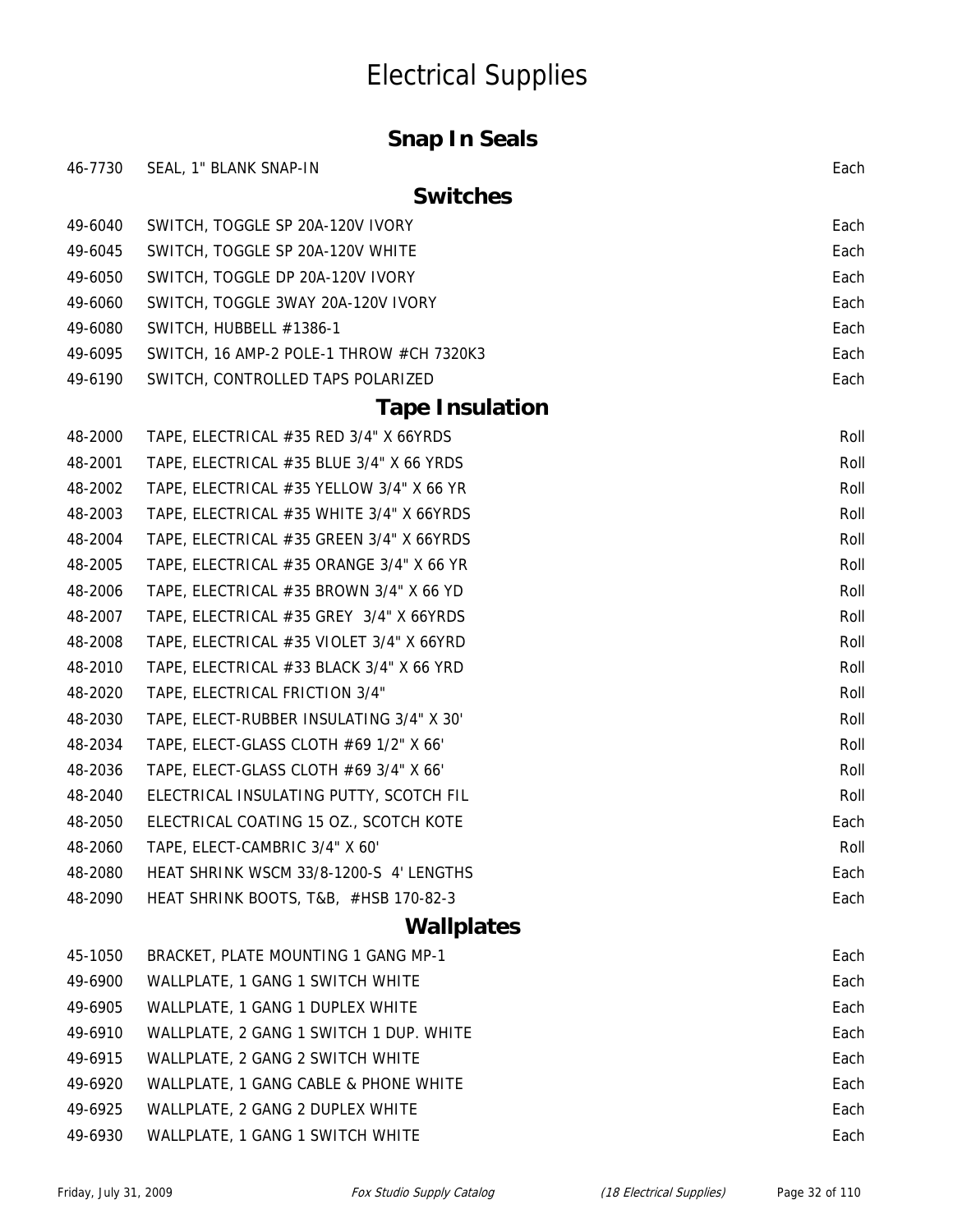### **Wallplates**

| 49-6935 | WALLPLATE, 1 GANG 1 DUPLEX WHITE         | Each |
|---------|------------------------------------------|------|
| 49-6940 | WALLPLATE, 2 GANG 1 SWITCH WHITE         | Each |
| 49-6945 | WALLPLATE, 2 GANG 2 DUPLEX WHITE         | Each |
| 49-6950 | WALLPLATE, 1 GANG BLANK WHITE            | Each |
| 49-6955 | WALLPLATE, 2 GANG BLANK WHITE            | Each |
| 49-7030 | WALLPLATE, 2 GANG, 2 SWITCH IVORY        | Each |
| 49-7040 | WALLPLATE, 3 GANG 3 SWITCH IVORY HUBBELL | Each |
| 49-7050 | WALLPLATE, 1 GANG 1 DUPLEX IVORY LEVITON | Each |
| 49-7060 | WALLPLATE, 2 GANG 2 DUPLEX IVORY SIERRA  | Each |
| 49-7065 | WALLPLATE, 2 GANG 1 DUP 1 SWITCH IVORY   | Each |
| 49-7070 | WALLPLATE, 1 GANG, OVERSIZED 1 SWITCH    | Each |
| 49-7080 | WALLPLATE, 1 GANG, OVERSIZED 1 DUPLEX    | Each |
| 49-7100 | WALLPLATE, 2 GANG, BLANK IVORY HUBBELL   | Each |
| 49-7105 | WALLPLATE, 1-GANG BLANK IVORY LEVITONO   | Each |
| 49-7110 | WALLPLATE, 1 GANG 1 SWITCH IVORY HUBBELL | Each |
|         | <b>Washers (Reducing)</b>                |      |
| 46-7520 | WASHER, REDUCING 3/4" X 1/2"             | Each |
| 46-7530 | WASHER, REDUCING 1" X 1/2"               | Each |
| 46-7540 | WASHER, REDUCING 1" X 3/4"               | Each |
|         | <b>Wire Nuts</b>                         |      |
| 48-8000 | WIRE CONNECTOR, TAP SELF-STRIPPING       | Each |
| 48-8010 | WIRE NUT, GREY IDEAL #71B                | Each |
| 48-8020 | WIRE NUT, BLUE IDEAL #30-72B             | Each |
| 48-8030 | WIRE NUT, ORANGE IDEAL #30-73B           | Each |
| 48-8032 | WIRE NUT, YELLOW IDEAL #30-74B           | Each |
| 48-8034 | WIRE NUT, RED IDEAL #30-76B              | Each |
| 48-8040 | WIRE NUT, SPRING CONNECTOR BLUE          | Each |
| 48-8050 | WIRE NUT, SPRING CONNECTOR GREY          | Each |
| 48-8060 | WIRE NUT, SPRING CONNECTOR RED           | Each |
| 48-8070 | WIRE NUT, SPRING CONNECTOR YELLOW        | Each |
| 48-8075 | WIRE NUT, BEIGE TWISTER IDEAL #30-341    | Each |
| 48-8080 | WIRE NUT, GREY TWISTER IDEAL #342        | Each |
|         | <b>Wiremold Supplies</b>                 |      |
| 45-6300 | WIREMOLD, EXTERIOR BOX #5737A            | Each |
| 45-6305 | WIREMOLD, OUTLET BOX #V5748              | Each |
| 45-6310 | WIREMOLD, FLUSH EXTENT. ADAPT. #V5751-2  | Each |
| 45-6315 | WIREMOLD, EXTENSION ADAPTER V5751        | Each |
| 45-6320 | WIREMOLD, SWITCH & RECEPT. BX. #V5748-2  | Each |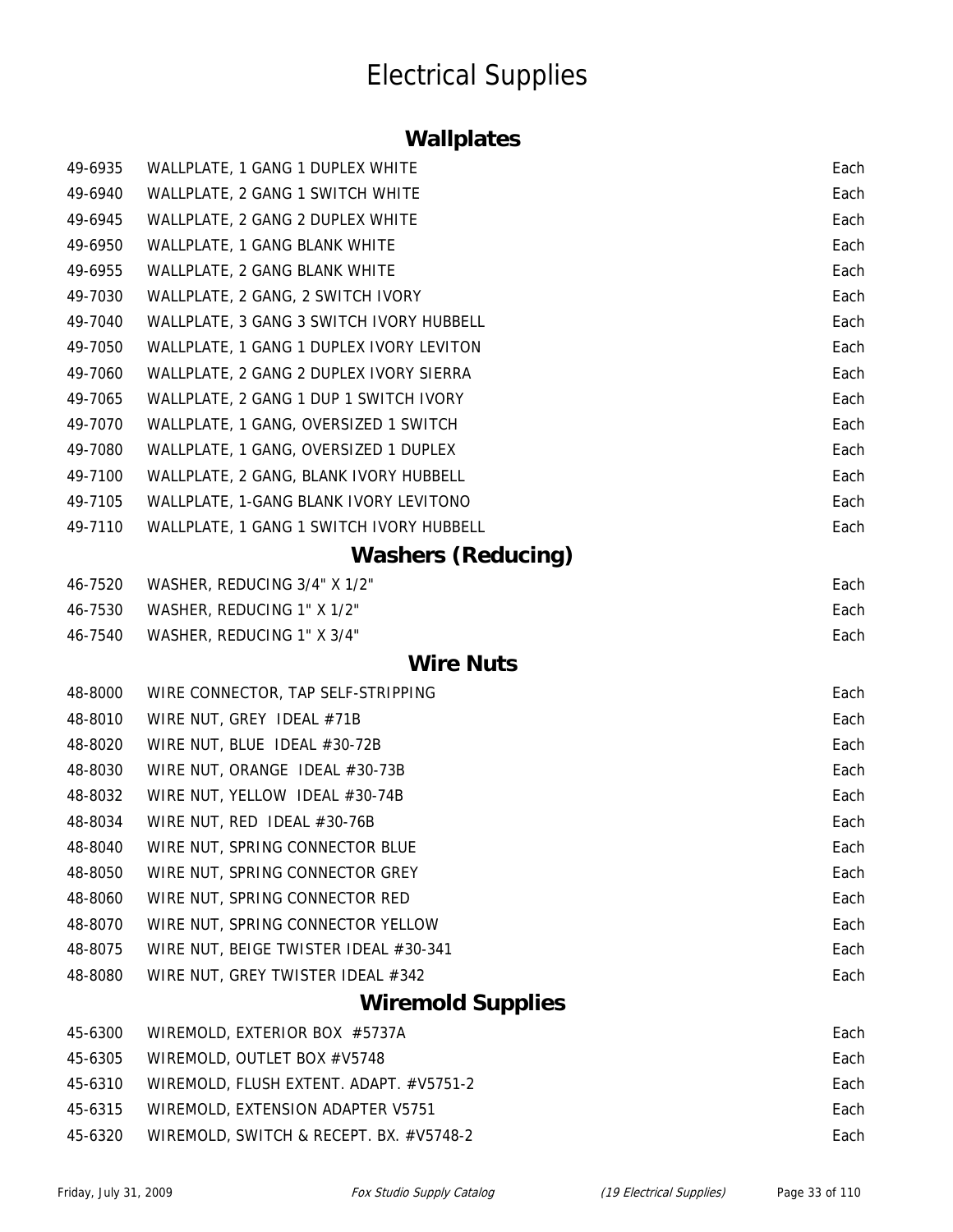### **Wiremold Supplies**

| 45-6325 | WIREMOLD, EXTENT. BX. OPEN BASE #V5737   | Each |
|---------|------------------------------------------|------|
| 45-6330 | WIREMOLD, FLAT ELBOW 90 DEGREE #V511     | Each |
| 45-6335 | WIREMOLD, INTERIOR ELBOW #V517 IVORY     | Each |
| 45-6340 | WIREMOLD, EXTERIOR ELBOW #V518           | Each |
| 45-6345 | WIREMOLD, CLIP #V5703                    | Each |
| 45-6350 | WIREMOLD, TEES #V5715                    | Each |
| 45-6355 | WIREMOLD, COMBINATION CONNECT.           | Each |
| 45-6360 | WIREMOLD, ADJUST/OFFSET CONNECTOR #V5786 | Each |
| 45-6370 | WIREMOLD, V500 CONDUIT 10' LENGTHS       | Each |
|         |                                          |      |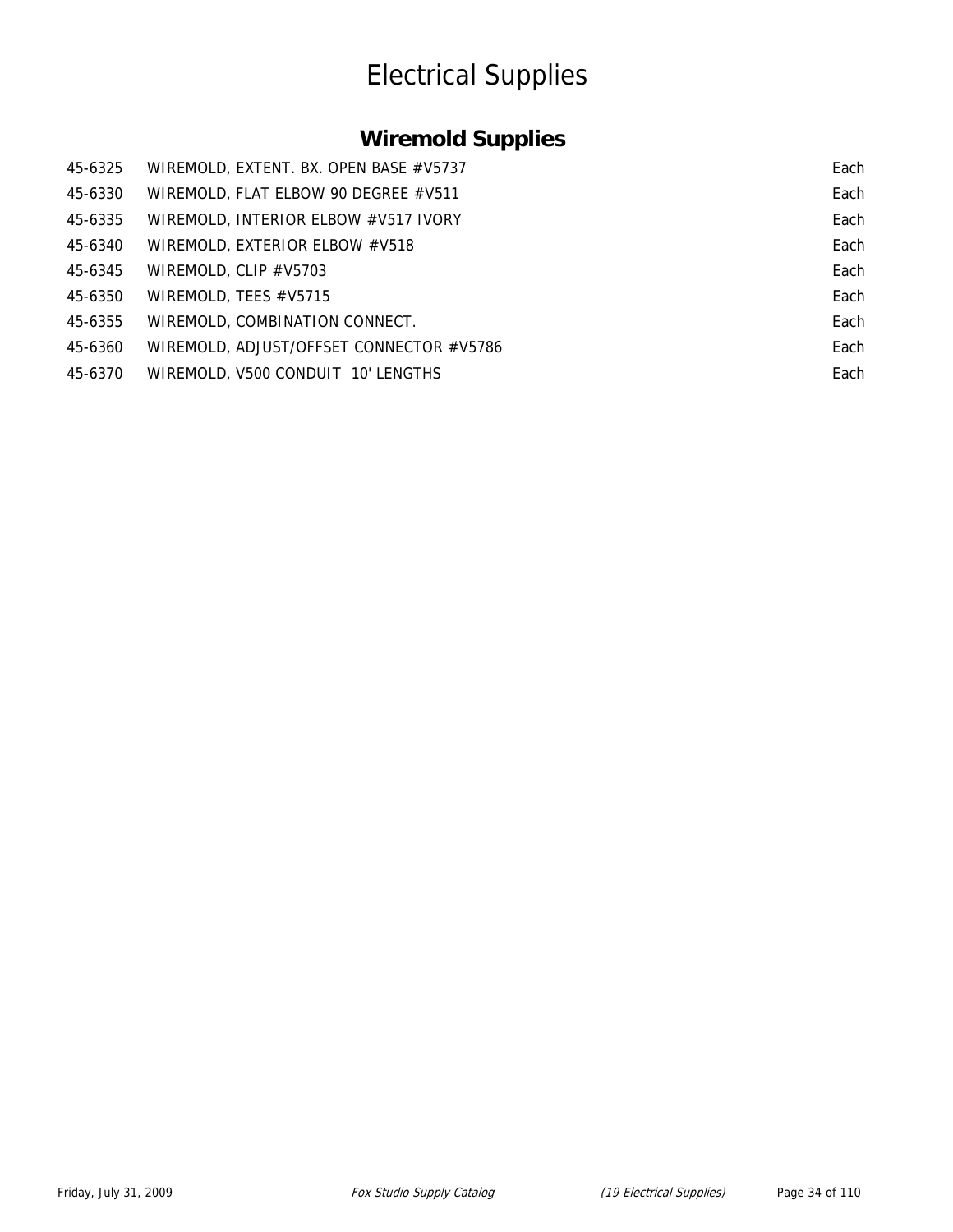# Gardening Supplies

### **Gardening Supplies**

| 62-1155 | RAKE, LAWN 19" WOOD HANDLE              | Each |
|---------|-----------------------------------------|------|
| 62-1200 | SHOVEL, ROUND POINT                     | Each |
| 62-1205 | SHOVEL, SQUARE POINT                    | Each |
| 62-1210 | SHOVEL, SCOOP (SUPER CYCOLAC PLASTIC) D | Each |
| 62-1240 | AXE, 3-1/2 LB HEAD SINGLE BIT           | Each |
| 62-3000 | FERTILIZER, LAWN 15-15-15 50LB/BAG      | Bag  |
| 62-3003 | FERTILIZER, LAWN WEED & FEED 36LB/BAG   | Bag  |
| 62-3005 | FERTILIZER, LAWN PRE-SPROUT 50LB/BAG    | Bag  |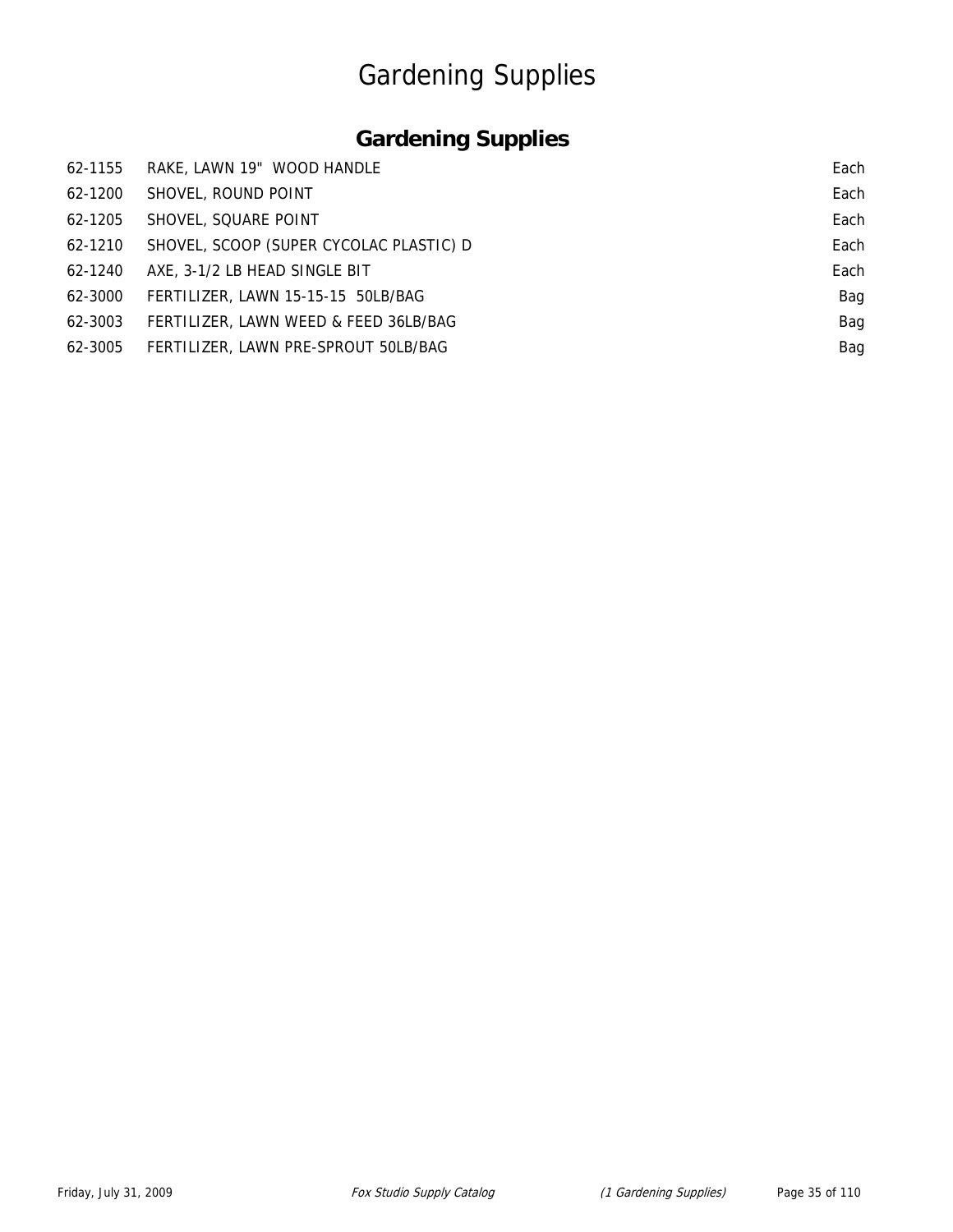# Glass & Plexiglass

| <b>Clips</b> |                                          |      |  |
|--------------|------------------------------------------|------|--|
| 54-1090      | MIRROR CLIPS, PLASTIC #6092              | Each |  |
|              | <b>Glass</b>                             |      |  |
| 54-1005      | GLASS, 24" X 36" SS CLEAR                | Each |  |
| 54-1010      | GLASS, 30" X 40" SS CLEAR                | Each |  |
| 54-1015      | GLASS, 30" X 48" SS CLEAR                | Each |  |
| 54-1030      | GLASS, 36" X 60" DS CLEAR                | Each |  |
| 54-1050      | GLASS, 48" X 60" DS CLEAR                | Each |  |
| 54-1060      | GLASS, 60" X 96" X 1/4" LAM-SAFETY CLEAR | Each |  |
| 54-1080      | GLASS CUTTER, #1                         | Each |  |
|              | <b>Glass Alternatives</b>                |      |  |
| 65-0322      | PLEXIGLASS, 1/16" X 4'X 8' CLEAR         | Each |  |
| 65-0323      | PLEXIGLASS, 1/8" X 4'X 8' NON GLARE      | Each |  |
| 65-0325      | PLEXIGLASS, 1/8" X 4' X 8' CLEAR         | Each |  |
| 65-0326      | PLEXIGLASS, 1/4" X 4' X 8' CLEAR         | Each |  |
| 73-4502      | ACRYCAST, CLEAR 1/4" X 4' X 8'           | Each |  |
| 73-4504      | ACRYCAST, MILKY 1/8" X 4' X 8' WHITE     | Each |  |
| 73-4508      | LEXAN, CLEAR 1/8" X 4' X 8' .125         | Each |  |
| 73-4512      | LEXAN, CLEAR 1/4" X 4' X 8' .250         | Each |  |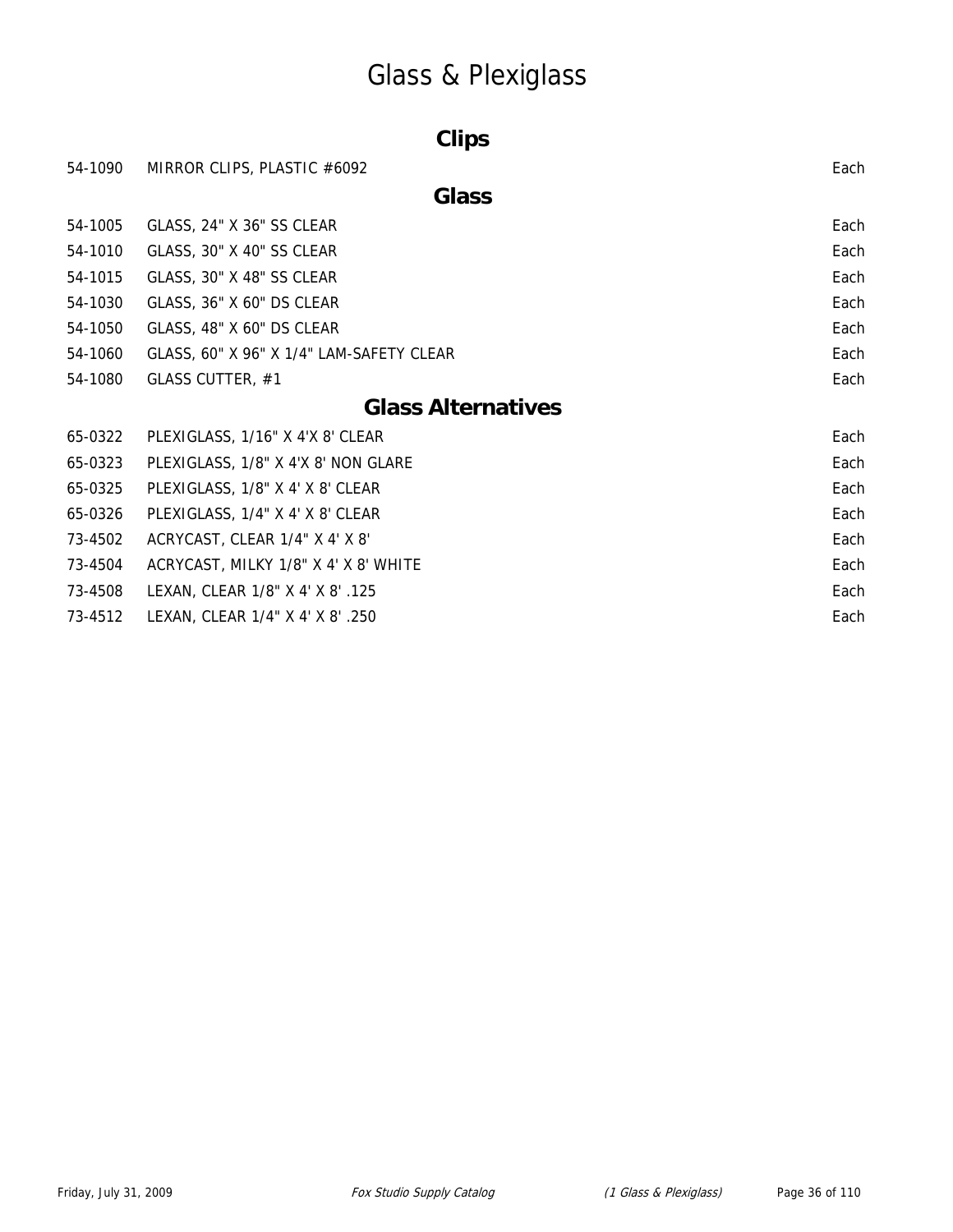| 55-1280 | ADHESIVE TRANSFER, APPLICATOR ATG 752 3M | Each |
|---------|------------------------------------------|------|
| 55-1285 | ADHESIVE TRANSFER, TAPE ATG 1/2" X 36 YD | Roll |
| 55-1290 | ADHESIVE TRANSFER, TAPE ATG 3/4" X 36 YD | Roll |
|         | <b>Aluminum Foils</b>                    |      |
| 55-1222 | BLACK WRAP, FOIL 36" X 25'/RL            | Roll |
| 55-1224 | BLACK WRAP, FOIL 24" X 25'/RL            | Roll |
| 55-1226 | BLACK WRAP, FOIL 12" X 50'/RL            | Roll |
|         | <b>Bags</b>                              |      |
| 55-1020 | SAND BAG, BURLAP NEW #50 22" X 36"       | Each |
| 55-1125 | BAG IT, ALL WEATHER BAG 70" X 60"        | Each |
| 55-1127 | BAG IT, ALL WEATHER BAG 105" X 75"       | Each |
|         | <b>Bead Boards</b>                       |      |
| 55-1250 | BEAD BOARD, FOAM 1" X 4' X 8'            | Each |
|         | <b>Blades/Knives</b>                     |      |
| 55-1202 | BLADE, BOX CUTTER RAZOR                  | Each |
| 55-1204 | SCRAPER, WINDOW RAZOR BLADE              | Each |
| 55-1210 | BLADE, SINGLE EDGE RAZOR 100/BOX         | Box  |
| 55-1212 | UTILITY KNIFE, POCKET STANLEY            | Each |
| 55-1214 | UTILITY KNIFE, POCKET BLADES REPLACEMENT | Each |
| 55-1215 | UTILITY KNIFE, QUICK CHG. STANLEY #      | Each |
| 55-1217 | UTILITY KNIFE, BLADE REFILL DISPENSER    | Pack |
| 55-1220 | UTILITY KNIFE, BLADE REFILL 5ea/PKG      | Each |
|         | Cable (Aircraft)                         |      |
| 56-8010 | CABLE, AIRCRAFT 1/32" GALVANIZED         | Foot |
| 56-8020 | CABLE, AIRCRAFT 1/16" 7 X 7 GALVANIZED   | Foot |
| 56-8022 | CABLE, AIRCRAFT 3/32" 7 X 7 GALVANIZED   | Foot |
| 56-8025 | CABLE, AIRCRAFT 1/8" 7 X 19 GALVANIZED   | Foot |
| 56-8030 | CABLE, AIRCRAFT 3/16" 7 X 19 GALVANIZED  | Foot |
| 56-8040 | CABLE, AIRCRAFT 1/4" 7 X 19 GALVANIZED   | Foot |
|         | Cable (Clamp)                            |      |
| 39-8090 | CABLE TIE, NATURAL 8" W/#8 SCREW EYE     | Each |
| 56-1060 | CLAMP, CROSBY 1/4" CABLE WIRE ROPE CLIP  | Each |
|         | <b>Cable (Pulleys)</b>                   |      |
| 59-7000 | PULLEY, ROPE 1/2" AWNING SINGLE SWIVEL   | Each |
| 59-7010 | PULLEY, CABLE 2" SWIVEL EYE 3/16" CABLE  | Each |
| 59-7020 | PULLEY, CABLE 2-1/2" SWIVEL EYE 1/4"     | Each |
| 59-7030 | PULLEY, CABLE 3" SWIVEL EYE 1/4" CABLE   | Each |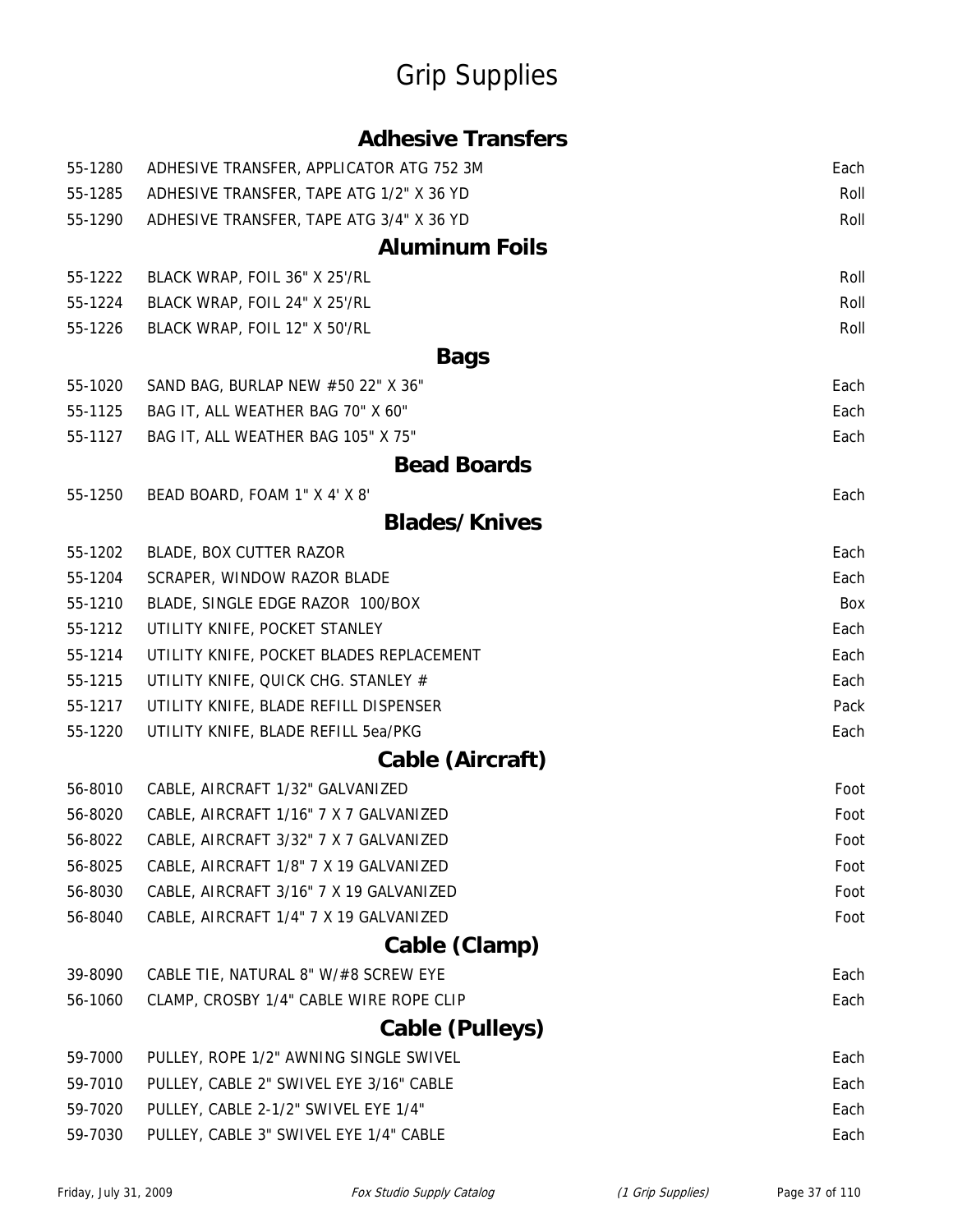|         | <b>Cable (Pulleys)</b>                 |      |
|---------|----------------------------------------|------|
| 59-7040 | PULLEY, CABLE 3-1/2" SWIVEL EYE 5/16"  | Each |
|         | Cable (Shackles)                       |      |
| 56-1020 | SHACKLE, ANCHOR 3/16" W/SCREW PIN      | Each |
| 56-1030 | SHACKLE, ANCHOR 1/4" W/SCREW PIN       | Each |
| 56-1035 | SHACKLE, ANCHOR 5/16" W/SCREW PIN      | Each |
| 56-1040 | SHACKLE, ANCHOR 3/8" W/SCREW PIN       | Each |
| 56-1050 | SHACKLE, ANCHOR 1/2" W/SCREW PIN       | Each |
|         | Cable (Snaps)                          |      |
| 60-9010 | SNAP, 3/8" ROUND EYE POLO #341         | Each |
| 60-9030 | SNAP, 3/4" LOOP EYE HARNESS #200       | Each |
| 60-9040 | SNAP, 3/4" SWIVEL ROUND EYE CAMPBELL # | Each |
| 60-9104 | SNAP, 1/4" #2450 W/EYE RING            | Each |
|         | <b>Cable (Thimbles)</b>                |      |
| 61-2070 | THIMBLE, 1/8" FOR WIRE ROPE            | Each |
| 61-2080 | THIMBLE, 3/16" FOR WIRE ROPE           | Each |
| 61-2090 | THIMBLE, 1/4" FOR WIRE ROPE            | Each |
| 61-3000 | THIMBLE, 3/8" FOR WIRE ROPE            | Each |
|         | <b>Cable (Turnbuckles)</b>             |      |
| 61-3010 | TURNBUCKLE, HOOK & EYE 1/4" X 4"       | Each |
| 61-3020 | TURNBUCKLE, HOOK & EYE 3/8" X 6"       | Each |
| 61-3030 | TURNBUCKLE, HOOK & EYE 1/2" X 6"       | Each |
|         | <b>Cable Sleeve (Nico Press)</b>       |      |
| 56-8045 | CABLE, SLEEVE 1/32" NICO PRESS         | Each |
| 56-8050 | CABLE, SLEEVE 1/16" NICO PRESS         | Each |
| 56-8052 | CABLE, SLEEVE 3/32" NICO PRESS         | Each |
| 56-8055 | CABLE, SLEEVE 1/8" NICO PRESS          | Each |
| 56-8060 | CABLE, SLEEVE 3/16" NICO PRESS         | Each |
| 56-8065 | CABLE, SLEEVE 1/4" NICO PRESS          | Each |
| 56-8080 | CABLE, NICO CRIMPER 63V-XPM            | Each |
| 56-8084 | CABLE, CUTTER FELCO C7                 | Each |
|         | <b>Carabiners</b>                      |      |
| 60-7002 | CARABINER, ALUMINUM 3" SPRING LINK     | Each |
| 60-7014 | CARABINER, ALUMINUM SPRING-LOCKING     | Each |
| 60-7018 | CARABINER, ALUMINUM SCREW-LOCKING      | Each |
| 60-7026 | CARABINER, MOD-STEEL SCREW-LOK 7/16"   | Each |
| 60-7032 | CARABINER, MOD-STEEL QUICK-LOK 7/16"   | Each |
|         | <b>Cello Glass</b>                     |      |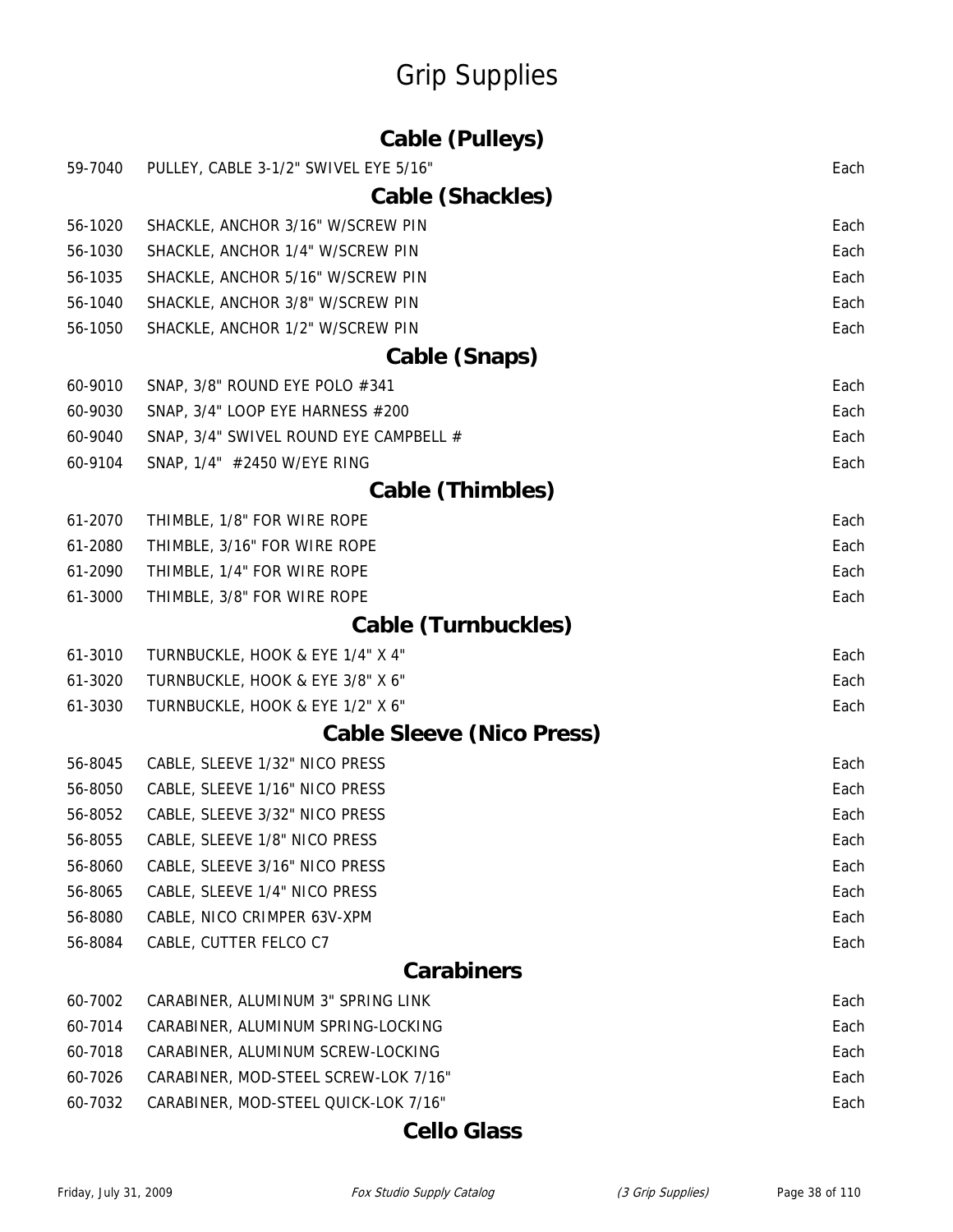| <b>Cello Glass</b>         |                                        |      |
|----------------------------|----------------------------------------|------|
| 57-4010                    | CELLO GLASS, 48" X 50'/ROLL            | Roll |
|                            | Chain                                  |      |
| 57-2000                    | CHAIN, QUICK LINK 1/4" ZINC FINISH     | Each |
| 57-2010                    | CHAIN, STUDIO 6/0 STRAIGHT LINK        | Foot |
| 57-2020                    | CHAIN, GRIP, #40 COPPER 100'/BX        | Box  |
|                            | <b>Clamps/Clips</b>                    |      |
| 55-1186                    | SPEED RAIL, CLIPS 1-1/4" X 9"          | Each |
| 55-1190                    | CLAMP, PONY/HANDY #1                   | Each |
| 55-1200                    | CLAMP, PONY/HANDY #2                   | Each |
| 55-1201                    | CLAMP, PONY/HANDY #3                   | Each |
|                            | <b>Fabrics</b>                         |      |
| 55-1040                    | DUVETYNE, BLACK 54" X 50YRD SUPERCOAT  | Yard |
| 55-1045                    | DUVETYNE, BLACK SOFT 54" X 50 YDS/RL   | Yard |
| 55-1060                    | MUSLIN, NATURAL 9' UNFLAMEPROOFED      | Yard |
| 55-1070                    | MUSLIN, BLEACHED 9' FLAMEPROOFED       | Yard |
| 55-1080                    | MUSLIN, NATURAL 9' FLAMEPROOFED        | Yard |
| 55-1085                    | TREVIA, NATURAL 106" WIDE X 70 YRD     | Yard |
| 55-1090                    | TREVIA, BLEACHED 106" WIDE X 70 YRD    | Yard |
| 55-1120                    | BOBINETT, BLACK 72" COARSE IMPORT WIDE | Yard |
| 55-1160                    | WEBBING, COTTON 2" 50 YARD ROLL        | Each |
|                            | <b>Foam Core</b>                       |      |
| 55-1232                    | FOAM CORE, BLACK/WHITE 3/16" X 4' X 8' | Each |
| 55-1234                    | FOAM CORE, BLACK/BLACK 3/16" X 4' X 8' | Each |
| 55-1240                    | FOAM CORE, WHITE/WHITE 3/16" X 4' X 8' | Each |
|                            | Gatorboard                             |      |
| 55-1242                    | GATORBOARD, WHITE 3/4" X 4' X 8'       | Each |
| 55-1243                    | GATORBOARD, BLACK 3/4" X 4' X 8'       | Each |
| 55-1244                    | GATORBOARD, WHITE 3/16" X 4' X 8'      | Each |
| 55-1245                    | GATORBOARD, WHITE 1/2" X 4' X 8'       | Each |
| 55-1246                    | GATORBOARD, WHITE 1" X 4' X 8'         | Each |
| 55-1247                    | GATORBOARD, BLACK 3/16" X 4' X 8'      | Each |
| 55-1248                    | GATORBOARD, BLACK 1/2" X 4' X 8'       | Each |
| 55-1249                    | GATORBOARD, BLACK 1" X 4' X 8'         | Each |
| Hair Spray (Streak & Tips) |                                        |      |
| 66-1010                    | HAIR SPRAY, BLACK STREAKS & TIPS       | Each |
| 66-1020                    | HAIR SPRAY, GREY STREAKS & TIPS        | Each |
| 66-1030                    | HAIR SPRAY, BROWN STREAKS & TIPS       | Each |

66-1040 HAIR SPRAY, BLONDE STREAKS & TIPS Each extended that the state of the state of the state of the state of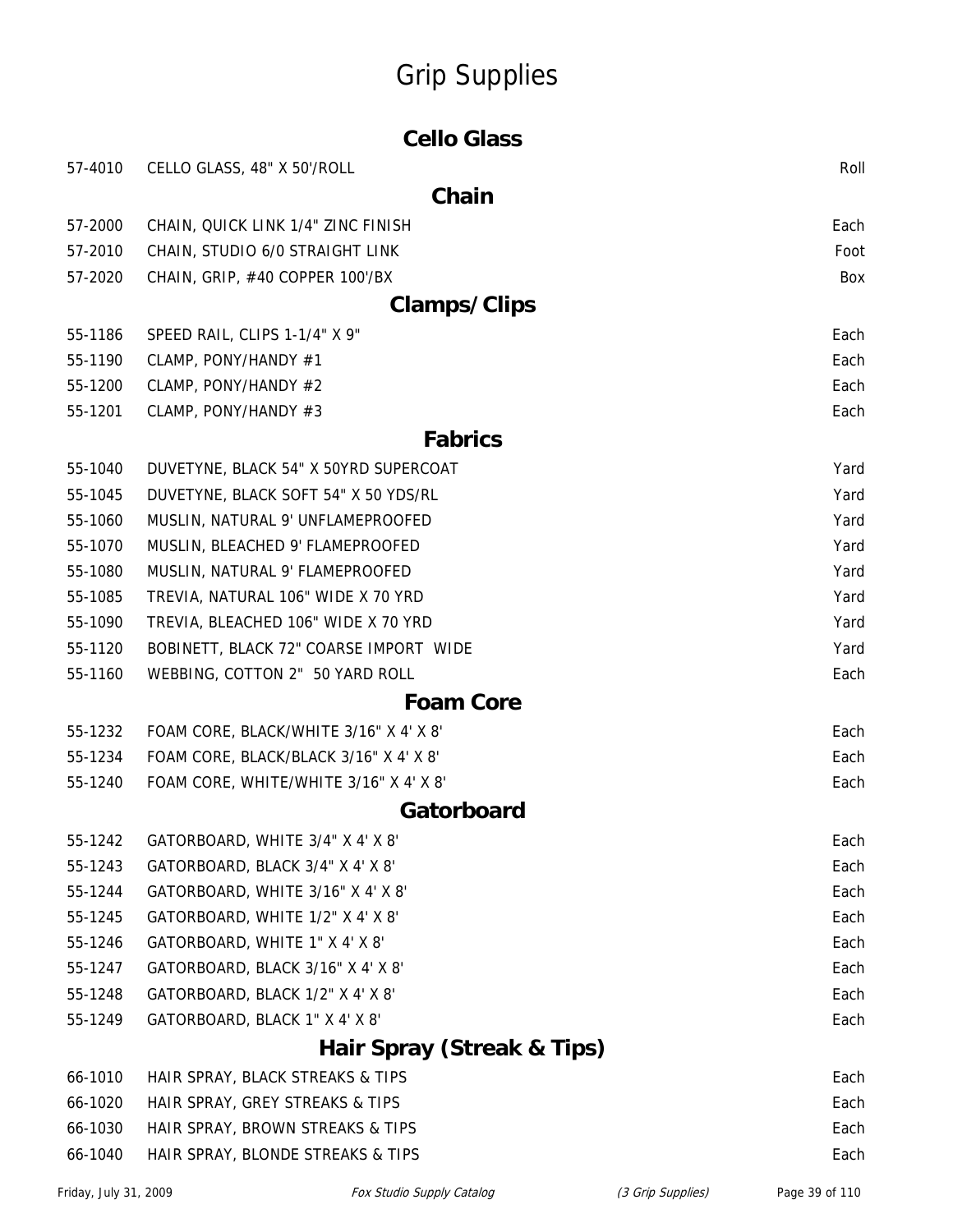### **Hair Spray (Streak & Tips)**

| 66-1050 | HAIR SPRAY, WHITE STREAKS & TIPS 3.5oz  | Each    |
|---------|-----------------------------------------|---------|
| 66-1055 | HAIR SPRAY, AUBURN STREAKS & TIPS 3.5oz | Each    |
|         | <b>Monofilament Line</b>                |         |
| 57-4802 | MONOFILAMENT, LINE 2 LB TEST            | Roll    |
| 57-4810 | MONOFILAMENT, LINE 10 LB TEST           | Roll    |
| 57-4820 | MONOFILAMENT, LINE 20 LB TEST           | Roll    |
| 57-4830 | MONOFILAMENT, LINE 30 LB TEST           | Roll    |
|         | <b>Pins</b>                             |         |
| 55-1180 | SAFETY PINS, #3 (10GROSS)               | Box     |
| 55-1185 | CLOTHES PINS, WOOD SPRING TYPE 40ea/PKG | Package |
| 59-8010 | PUSH PINS, #4 ALUMINUM 100/BX           | Box     |
|         | <b>Pulleys</b>                          |         |
| 59-6920 | PULLEY, ROPE 2" SWIVEL EYE UP TO 3/8"   | Each    |
| 59-6930 | PULLEY, ROPE 3" SWIVEL EYE UP TO 1/2"   | Each    |
|         | Rope/Cord/Twine                         |         |
| 39-5220 | ROPE TIE-OFF, W/D RING FOR E TRACK      | Each    |
| 57-5000 | SASH CORD, WHITE #4 1/8" X 48' HANK     | Hank    |
| 57-5010 | SASH CORD, WHITE #6 3/16" X 100' HANK   | Hank    |
| 57-5020 | SASH CORD, WHITE #8 1/4" X 100' HANK    | Hank    |
| 57-5030 | SASH CORD, WHITE #10 5/16" X 100' HANK  | Hank    |
| 57-5040 | SASH CORD, WHITE #12 3/8" X 100' HANK   | Hank    |
| 57-5050 | SASH CORD, BLACK #4 1/8" X 48' HANK     | Hank    |
| 57-5052 | SASH CORD, BLACK #4 1/8" X 500'/RL      | Roll    |
| 57-5060 | SASH CORD, BLACK #6 3/16" X 100' HANK   | Hank    |
| 57-5080 | SASH CORD, BLACK #8 1/4" X 100' HANK    | Hank    |
| 57-5100 | SASH CORD, BLACK #10 5/16" X 100' HANK  | Hank    |
| 57-5105 | SASH CORD, BLACK #12 3/8" X 100' HANK   | Hank    |
| 57-5216 | SASH CORD, SPOT-HD #6 3/16" X 100' HANK | Hank    |
| 57-5218 | SASH CORD, SPOT-HD #8 1/4" X 100' HANK  | Hank    |
| 60-2010 | ROPE, MANILA 1/4" HEMP 1200'/BX         | Box     |
| 60-2020 | ROPE, MANILA 3/8" HEMP 600'/BX          | Box     |
| 60-2030 | ROPE, MANILA 1/2" HEMP 600'/BX          | Box     |
| 60-2042 | ROPE, STATIC 3/8" BLACK (9mm) 600'      | Roll    |
| 60-2055 | ROPE, TRUCK 3/8" X 600' BLACK/ORANGE    | Spool   |
| 60-2060 | ROPE, TRUCK 1/2" X 600' BLACK/ORANGE    | Spool   |
| 60-8010 | BUNGIE, SHOCK CORD 1/4" X 328'          | Foot    |
| 60-8020 | BUNGIE, SHOCK CORD 3/8" X 328'          | Foot    |
| 60-8030 | BUNGIE, SHOCK CORD 1/2" X 328'          | Foot    |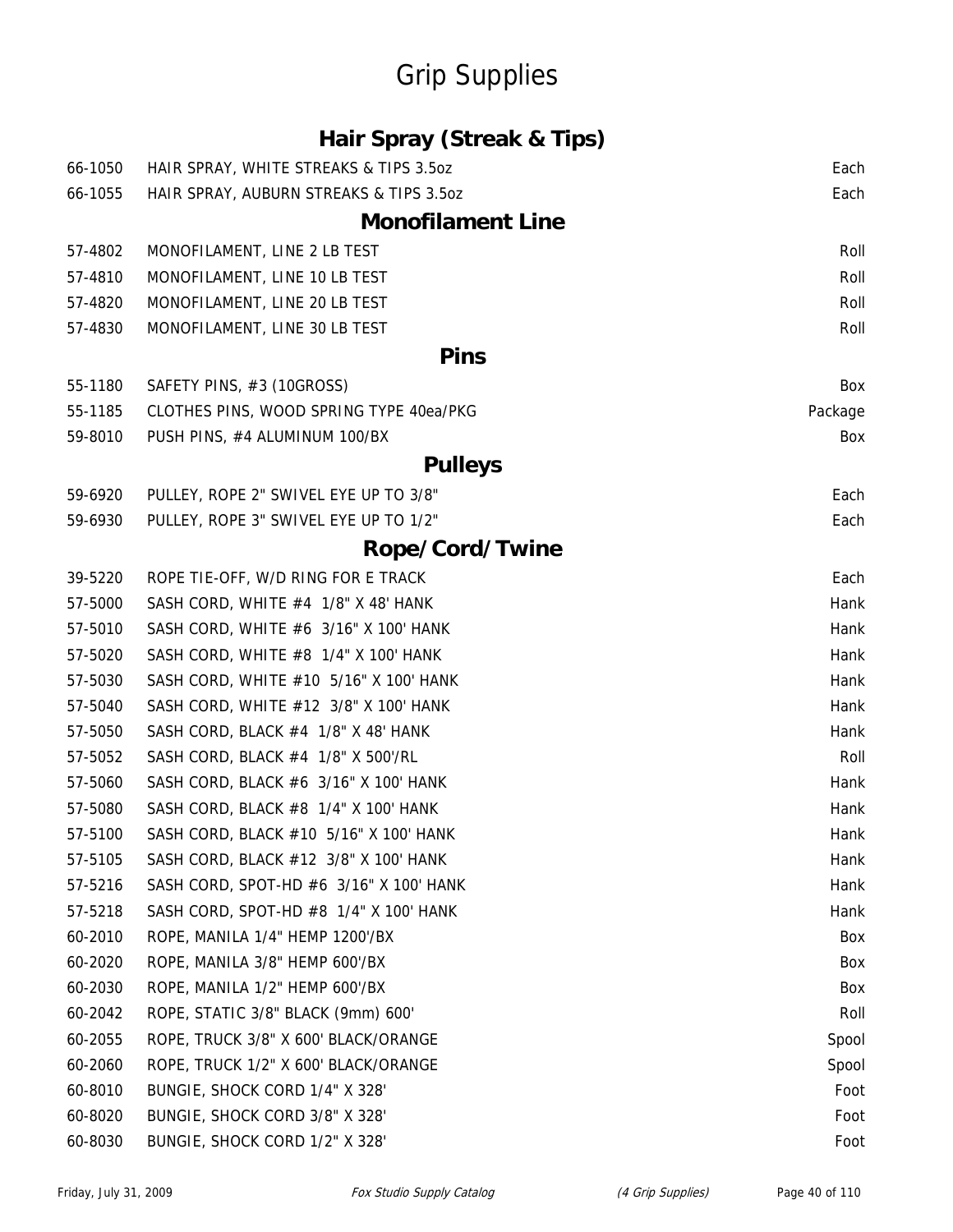### **Rope/Cord/Twine**

| 60-8060 | BUNGIE, HOOK 1/4" W/HOG RING             | Each |
|---------|------------------------------------------|------|
| 60-8064 | BUNGIE, HOOK 3/8" W/HOG RING             | Each |
| 60-8068 | BUNGIE, HOOK 1/2" W/HOG RING             | Each |
| 61-4020 | TWINE, TYING NYLON EXXON #550            | Each |
| 61-4025 | TWINE, COTTON 16-PLY, #SCH070351,        | Each |
| 61-4030 | TWINE, COTTON #36 SIENE                  | Each |
|         | <b>Sho-Card/Matte Board</b>              |      |
| 73-7990 | SHO-CARD, PRIM ROSE (#602) 28" X 44"     | Each |
| 73-8000 | SHO-CARD, COPPER BROWN (#639) 28" X 44"  | Each |
| 73-8020 | SHO-CARD, BLACK & BLACK 32" X 40"        | Each |
| 73-8030 | SHO-CARD, BUFF (#605) 28" X 44"          | Each |
| 73-8040 | SHO-CARD, CORAL (#632) 28" X 44"         | Each |
| 73-8050 | SHO-CARD, CORN (#644) 28" X 44"          | Each |
| 73-8070 | SHO-CARD, ECRU (#609) 28" X 44"          | Each |
| 73-8100 | SHO-CARD, ROSE RED (#604) 28" X 44"      | Each |
| 73-8150 | SHO-CARD, MIDNIGHT BLUE (#656) 28" X 44  | Each |
| 73-8190 | SHO-CARD, ORANGE (#641) 28" X 44"        | Each |
| 73-8220 | SHO-CARD, SCARLET RED (#666) 28" X 44"   | Each |
| 73-8230 | SHO-CARD, SEAFOAM GREEN (#603) 28" X 44  | Each |
| 73-8245 | SHO-CARD, SILVER SHINY 28" X 44"         | Each |
| 73-8247 | SHO-CARD, SILVER PEBBLED 28" X 44"       | Each |
| 73-8250 | SHO-CARD, VENETIAN BLUE #664             | Each |
| 73-8270 | SHO-CARD, WHITE #601                     | Each |
| 73-8280 | SHO-CARD, CREAM #610                     | Each |
| 73-8290 | SHO-CARD, YELLOW #660                    | Each |
| 73-8291 | SHO-CARD, GOLD DULL #621                 | Each |
| 73-8293 | SHO-CARD, GOLD PEBBLED                   | Each |
| 73-8295 | SHO-CARD, GOLD SHINY 28" X 44"           | Each |
| 73-8300 | SHO-CARD, BLACK & WHITE GRIP CARD        | Each |
| 73-8302 | SHO-CARD, MAROON #657                    | Each |
| 73-8303 | SHO-CARD, LAVENDER #645                  | Each |
| 73-8304 | SHO-CARD, SILVER DULL #620               | Each |
| 73-8310 | MATT BOARD, SMOOTH WHITE #33 32" X 40"   | Each |
| 73-8315 | MATT BOARD, PEARL GREY #934A 32" X 40"   | Each |
| 73-8317 | MATT BOARD, PEARL GREY #37 TEX 32" X 40" | Each |
| 73-8318 | MATT BOARD, ANTIQUE WHITE #38 32" X 40"  | Each |
| 73-8350 | CARDBOARD, 36" X 72" 200# BROWN<br>20EA/ | Each |

#### **Staples And Staplers**

#### 55-1253 STAPLER, T-59 STAPLE GUN TACKER ARROW Each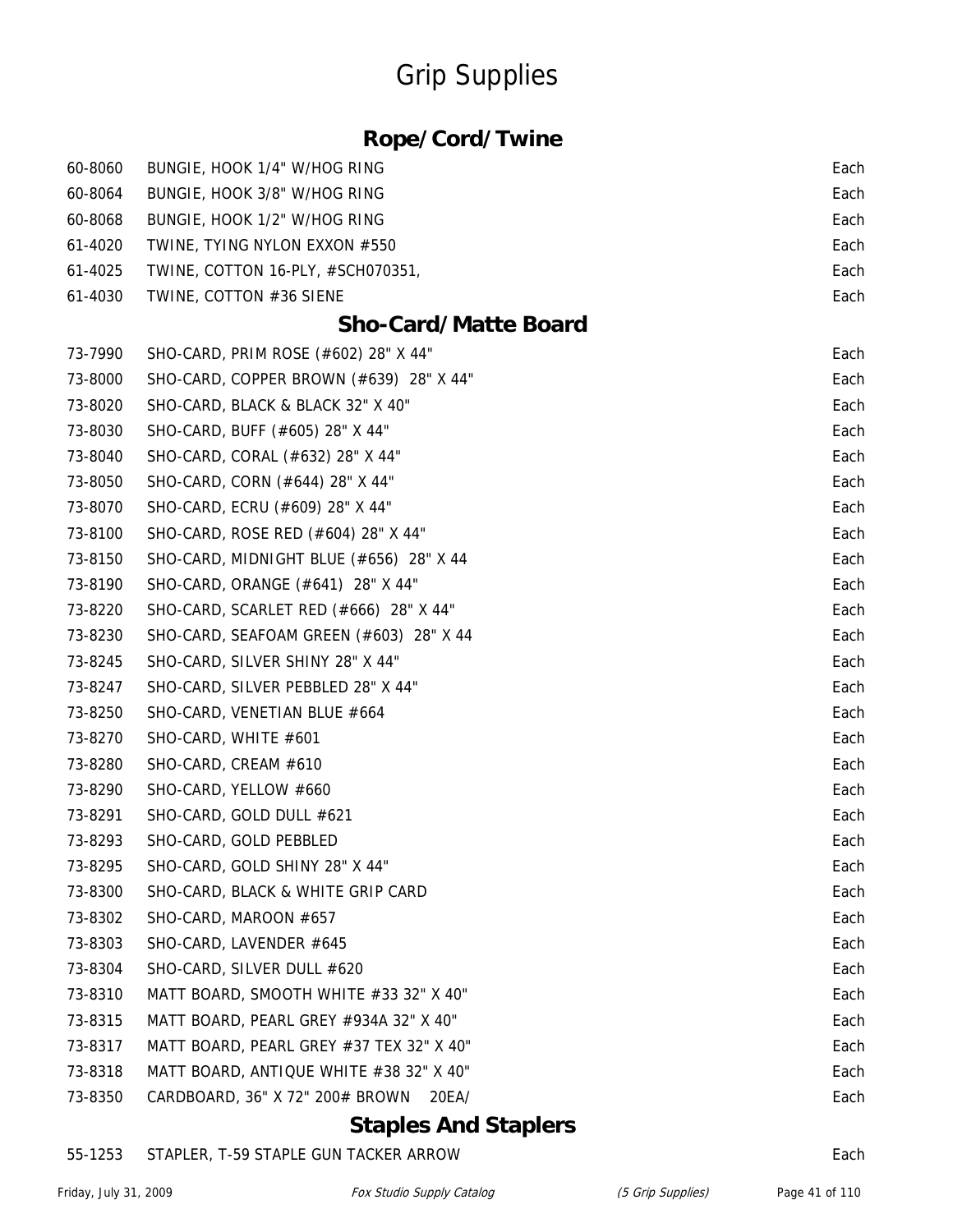### **Staples And Staplers**

| 55-1255 | STAPLER, T-50 STAPLE GUN TACKER ARROW    | Each       |
|---------|------------------------------------------|------------|
| 55-1260 | STAPLES, ARROW T-50 1/4"                 | Box        |
| 55-1265 | STAPLES, ARROW T-50 3/8"                 | Box        |
| 55-1267 | STAPLES, ARROW T-50 5/16"                | <b>Box</b> |
| 55-1270 | STAPLES, ARROW T-50 1/2"                 | Box        |
| 55-1275 | STAPLES, ARROW T-50 9/16" 1250/BX        | Box        |
| 55-1277 | STAPLES, ARROW T-59 5/16" BLACK INSULATD | Box        |
|         | <b>Tarps</b>                             |            |
| 55-1132 | TARP, BLUE 10' X 12' LAMIN/POLY 5MIL     | Each       |
| 55-1134 | TARP, BLUE 12' X 16' LAMIN/POLY 5MIL     | Each       |
| 55-1135 | TARP, BLUE 20' X 30' LAMIN/POLY 5MIL     | Each       |
|         | <b>Tracing Paper</b>                     |            |
| 57-4002 | TRACING PAPER, 48" X 50YD 1000H          | Roll       |
| 57-4004 | TRACING PAPER, 60" X 50YD 1000H          | Roll       |
| 57-4006 | TRACING PAPER, 72" X 50YD 1000H          | Roll       |
|         | <b>Velcro</b>                            |            |
| 55-1153 | VELCRO TAPE, 1" X 75' BLACK STICKY BACK  | Set        |
| 55-1155 | VELCRO TAPE, 2" X 75' BLACK STICKY BACK  | Set        |
|         | <b>Visqueen</b>                          |            |
| 55-1136 | VISQUEEN, CLEAR 12' (2MIL) 200'RL        | Roll       |
| 55-1138 | VISQUEEN, CLEAR 20' (6MIL) 100'RL        | Roll       |
| 55-1140 | VISQUEEN, CLEAR 32' (6MIL) 100'RL        | Roll       |
| 55-1144 | VISQUEEN, BLACK 20' (6MIL) 100'RL        | Roll       |
| 55-1150 | VISQUEEN, BLACK 32' (6MIL) 100'RL        | Roll       |
|         | <b>Wedges</b>                            |            |
| 55-1305 | WEDGES, CAMERA WOOD 1" x 5"              | Each       |
| 55-1309 | WEDGES, DOLLY 2" X 4" X 12"              | Each       |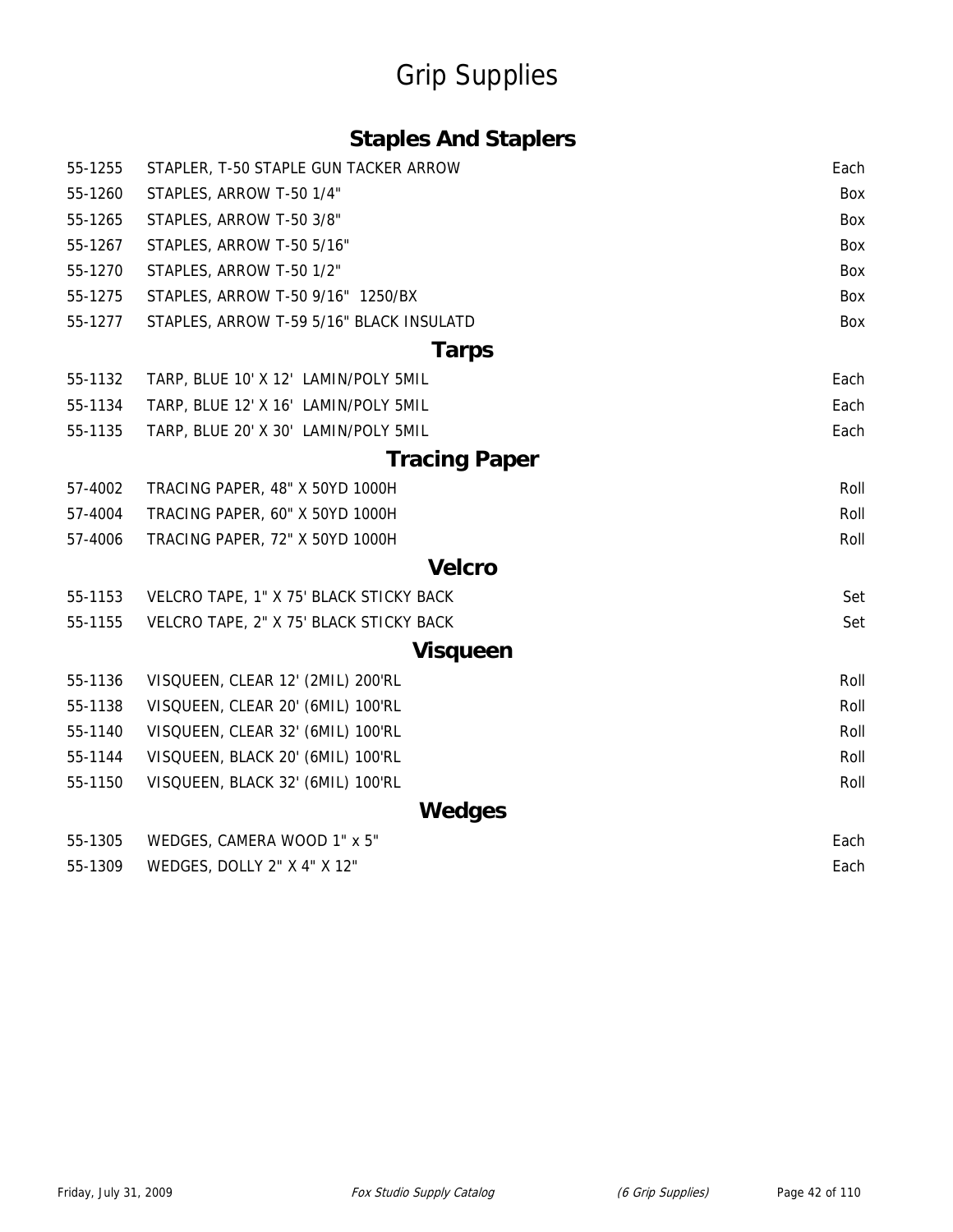### **Abrasives**

| 75-1001 | PAD, SCOTCH BRITE ULTRA FINE #7448       | Each |
|---------|------------------------------------------|------|
| 75-1002 | PAD, SCOTCH BRITE FINE #7447             | Each |
| 91-4000 | SANDING BELT, 3" X 21" 50 GRIT           | Each |
| 91-4002 | SANDING BELT, 3" X 21" 60 GRIT           | Each |
| 91-4004 | SANDING BELT, 3" X 21" 80 GRIT           | Each |
| 91-4006 | SANDING BELT, 3" X 21" 100 GRIT          | Each |
| 91-4008 | SANDING BELT, 3" X 21" 120 GRIT          | Each |
| 91-4010 | SANDING BELT, 3" X 21" 150 GRIT          | Each |
| 91-4030 | SANDING BELT, 3" X 24" 40 GRT 3M         | Each |
| 91-4040 | SANDING BELT, 3" X 24" 60 GRIT           | Each |
| 91-4050 | SANDING BELT, 3" X 24" 80 GRIT           | Each |
| 91-4060 | SANDING BELT, 3" X 24" 100 GRIT          | Each |
| 91-4070 | SANDING BELT, 3" X 24" 120 GRIT          | Each |
| 91-4097 | SANDING DISC, 5" 60 GRIT HOOK & LOOP     | Each |
| 91-4098 | SANDING DISC, 5" 80 GRIT HOOK & LOOP     | Each |
| 91-4099 | SANDING DISC, 5" 100 GRIT HOOK & LOOP    | Each |
| 91-4100 | SANDING DISC, 5" 120 GRIT HOOK & LOOP    | Each |
| 91-4101 | SANDING DISC, 5" 150 GRIT HOOK & LOOP    | Each |
| 91-4102 | SANDING DISC, 5" 220 GRIT HOOK & LOOP    | Each |
| 91-4103 | SANDING DISC, 5" 320 GRIT HOOK & LOOP    | Each |
| 91-4105 | SANDING DISC, PAD 5" HOOK & LOOP         | Each |
| 91-4106 | SANDING DISC, 5" 60 GRIT SELF-STICK      | Each |
| 91-4108 | SANDING DISC, 5" 80 GRIT SELF-STICK      | Each |
| 91-4110 | SANDING DISC, 5" 100 GRIT SELF-STICK     | Each |
| 91-4114 | SANDING DISC, 12" 60 GRIT SELF-STICK 3M  | Each |
| 91-4115 | SANDING DISC, 12" 100 GRIT SELF-STICK 3M | Each |
| 91-4160 | GRINDING DISC, 7" 16 GRIT D#1691 3M      | Each |
| 91-4185 | GRINDING DISC, 7" 24 GRIT #1744 TYPE D   | Each |
| 91-4188 | GRINDING DISC, 7" 36 GRIT #1743 3M       | Each |
| 91-4190 | GRINDING DISC, 7" 60 GRIT #1741 3M       | Each |
| 91-4192 | GRINDING DISC, 7" 80 GRIT #1740 3M       | Each |
| 91-4207 | SANDING SPONGE, FINE/MEDIUM 3M #908      | Each |
| 91-4209 | SANDING SCREEN, DRYWALL 4-3/16" X 11     | Each |
| 91-4210 | SANDPAPER, 220-A GRIT PRODUCTION         | Each |
| 91-4213 | SANDPAPER, 180-A GRIT PRODUCTION         | Each |
| 91-4215 | SANDPAPER, 150-A GRIT PRODUCTION 3M      | Each |
| 91-4218 | SANDPAPER, 120-C GRIT PRODUCTION 3M 2113 | Each |
| 91-4220 | SANDPAPER, 100-C GRIT PRODUCTION 3M      | Each |
| 91-4230 | SANDPAPER, 80-D GRIT PRODUCTION 3M       | Each |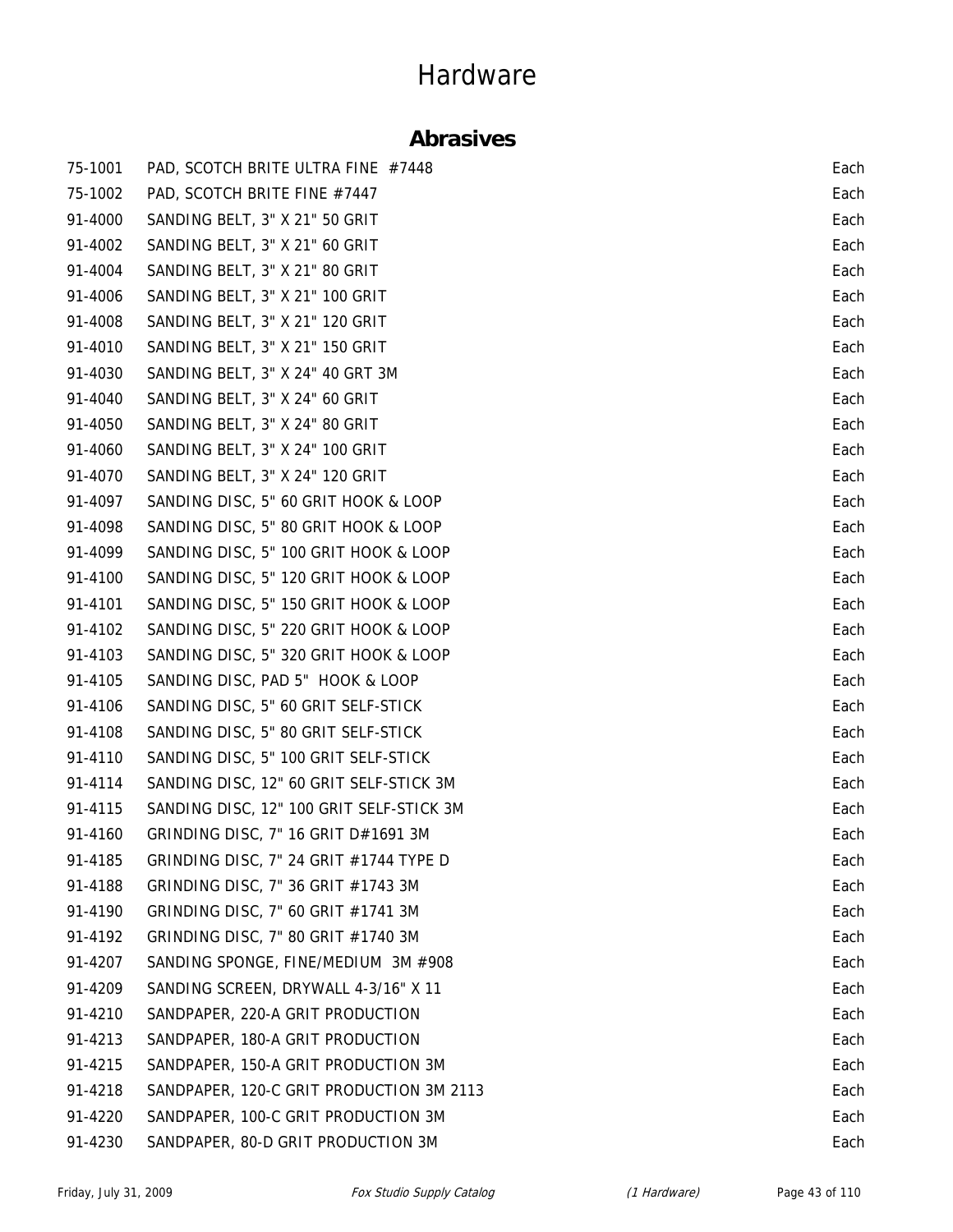#### **Abrasives**

| 91-4240 | SANDPAPER, 60-D GRIT PRODUCTION 3M     | Each    |
|---------|----------------------------------------|---------|
| 91-4260 | SANDPAPER, 36-D GRIT PRODUCTION 3M     | Each    |
| 91-4268 | SANDPAPER, FRECUT 120-C GRIT           | Each    |
| 91-4270 | SANDPAPER, FRECUT 150-C GRIT           | Each    |
| 91-4272 | SANDPAPER, FRECUT 220-C GRIT           | Each    |
| 91-4280 | SANDPAPER, 600 GRIT WET/DRY 3M BRAND   | Each    |
| 91-4290 | SANDPAPER, 400 GRIT WET/DRY 3M BRAND   | Each    |
| 91-4300 | SANDPAPER, 320-A GRIT WET/DRY 3M BRAND | Each    |
| 91-4310 | SANDPAPER, 280-A GRIT WET/DRY 3M BRAND | Each    |
| 91-4320 | SANDPAPER, 240-A GRIT WET/DRY 3M BRAND | Each    |
| 91-4322 | SANDPAPER, 180-C GRIT WET/DRY 3M       | Each    |
| 91-4330 | ABRASIVE BELT CLEANER                  | Each    |
| 91-4335 | GRINDING WHEEL 5" MAKITA #741407-8     | Each    |
| 91-7010 | STEEL WOOL, #00 16 PADS/PKG            | Package |
| 91-7020 | STEEL WOOL, #0000 16 PADS/PKG          | Package |
| 91-7030 | STEEL WOOL, #1 16 PADS/PKG             | Package |
| 91-7040 | STEEL WOOL, #2 16 PADS/PKG             | Package |
| 91-7050 | STEEL WOOL, #3 12 PADS/PKG             | Package |
| 91-7060 | STEEL WOOL, #4 16 PADS/PKG             | Package |

### **Air Line Fittings**

| 91-0001 | AIR CHUCK, 1/4" BRASS FOOT              | Each |
|---------|-----------------------------------------|------|
| 91-0002 | BLOW GUN, AMFLO 201D                    | Each |
| 91-0003 | AIR REGULATOR-FILTER W/GAUGE            | Each |
| 91-0004 | QUICK CONNECTS, COUPLER C21 MALE THRD   | Each |
| 91-0005 | QUICK CONNECTS, PLUG CP21 MALE THRD     | Each |
| 91-0008 | QUICK CONNECTS, COUPLER C20 FEMALE THRD | Each |
| 91-0009 | QUICK CONNECTS, PLUG CP20 FEMALE THRD   | Each |
| 91-0011 | QUICK CONNECTS, COUPLER C7 MALE THRD    | Each |
| 91-0012 | QUICK CONNECTS, PLUG CP7 MALE THRD      | Each |
| 91-0015 | QUICK CONNECTS, COUPLER C8 FEMALE THRD  | Each |
| 91-0017 | QUICK CONNECTS, PLUG CP8 FEMALE THRD    | Each |

#### **Anchors**

| 89-4535 | ANCHOR, "EASY ANCHOR" FOR DRYWALL           | Box  |
|---------|---------------------------------------------|------|
| 89-4600 | ANCHOR, SLEEVE HH 1/4" X 2-1/4"             | Each |
| 89-4605 | ANCHOR, SLEEVE HH 5/16" X 2-1/2"            | Each |
| 89-4610 | ANCHOR, SLEEVE HH 3/8" X 3"                 | Each |
| 89-4615 | ANCHOR, SLEEVE HH 1/2" X 3"                 | Each |
| 89-4617 | ANCHOR, SLEEVE HH $1/2$ " X 4" $\#$ HN-1240 | Each |
| 89-4620 | ANCHOR, SLEEVE HH 5/8" X 3"                 | Each |
|         |                                             |      |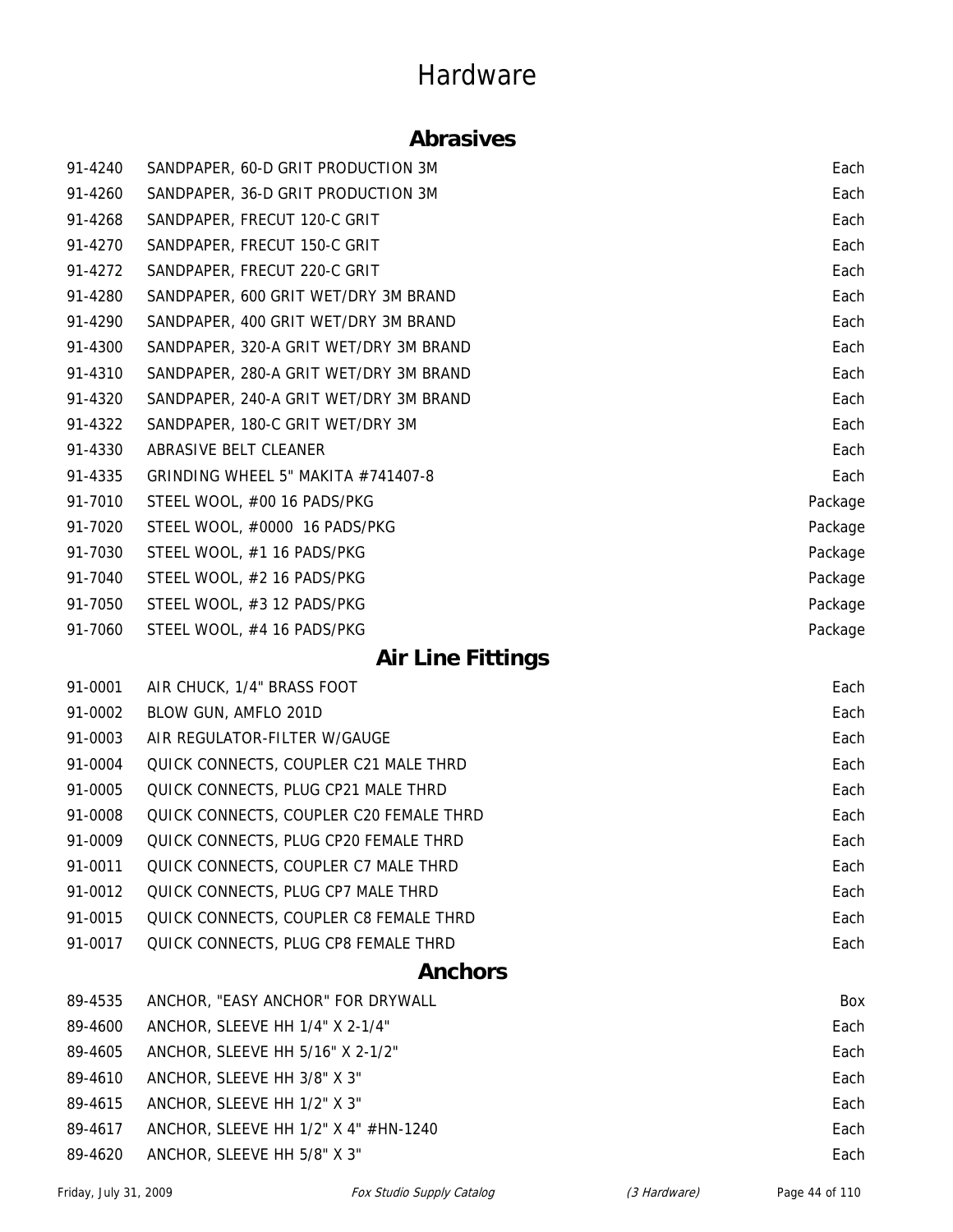### **Anchors**

| 89-4622 | ANCHOR, SLEEVE HH 5/8" X 4-1/4" #HN-5842 | Each |
|---------|------------------------------------------|------|
| 89-4625 | ANCHOR, SLEEVE HH 5/8" X 6"              | Each |
| 89-4650 | ANCHOR, DROP IN/STL EXP 1/4"-20          | Each |
| 89-4655 | ANCHOR, DROP IN/STL EXP 3/8"-16          | Each |
| 89-4660 | ANCHOR, DROP IN/STL EXP 1/2"-13          | Each |
| 89-4665 | ANCHOR, DROP IN/STL EXP 5/8"-11          | Each |
| 89-4700 | ANCHOR, PLASTIC KIT 3/16" LIGHT DUTY     | Each |
| 89-4705 | ANCHOR, PLASTIC KIT 1/4" MEDIUM DUTY     | Each |
| 89-4710 | ANCHOR, 1/4" TAPERED VINYL W/WINGS #8-12 | Box  |
| 89-4720 | ANCHOR, 5/16" TAPER VINYL W/WINGS #12-16 | Box  |
| 89-5010 | BOLT, TOGGLE R.H. 1/8" X 4" 50/BOX       | Each |
| 89-5020 | BOLT, TOGGLE R.H. 3/16" X 4" 25/BOX      | Each |
| 89-5030 | BOLT, TOGGLE R.H. 1/4" X 4" 50/BOX       | Each |
|         | <b>Batteries (Cordless Tools)</b>        |      |
| 82-2020 | BATTERY PACK, 14.4V DEWALT #DW9091       | Pack |
| 82-2030 | BATTERY PACK, 18V DEWALT #DW9096         | Pack |
| 82-2060 | BATTERY, MAKITA 9.6V STICK (9000) 1.3AH  | Pack |
| 82-2070 | BATTERY, MAKITA 12V STICK (1210) 1.3AH   | Pack |
| 82-2109 | BATTERY, MAKITA 9.6V PACK (9100) 1.3AH   | Pack |
| 82-2112 | BATTERY, MAKITA 12V PACK (1200) 1.3AH    | Pack |
|         | <b>Bits (Countersink)</b>                |      |
| 91-8200 | BIT, COUNTERSINK 1/4" WOOD/SOFT METAL    | Each |
| 91-8204 | BIT, COUNTERSINK 3/8" WOOD/SOFT METAL    | Each |
| 91-8208 | BIT, COUNTERSINK 1/2" WOOD/SOFT METAL    | Each |
| 91-8212 | BIT, COUNTERSINK 5/8" WOOD/SOFT METAL    | Each |
| 91-8216 | BIT, COUNTERSINK 3/4" WOOD/SOFT METAL    | Each |
|         | <b>Bits (Endmill)</b>                    |      |
| 91-8000 | END MILL, 1/16" SINGLE/SQUARE END/2 FLT  | Each |
| 91-8002 | END MILL, 1/16" ONSRUD SPIRAL 0 UPCUT    | Each |
| 91-8004 | END MILL, 1/8" BERLIN SPIRAL 0 UPCUT     | Each |
| 91-8006 | END MILL, 3/16" BERLIN SPIRAL 0 UPCUT    | Each |
| 91-8010 | END MILL, 1/8" SINGLE/SQUARE END/2 FLUTE | Each |
|         | <b>Bits (High Speed)</b>                 |      |
| 91-8502 | DRILL BIT, SET HHS 1/16"-1/2" X 64THS    | Set  |
| 91-8600 | DRILL BIT, HSS 1/16"                     | Each |
| 91-8610 | DRILL BIT, HSS 1/8"                      | Each |
| 91-8620 | DRILL BIT, HSS 3/16"                     | Each |
| 91-8630 | DRILL BIT, HSS 1/4"                      | Each |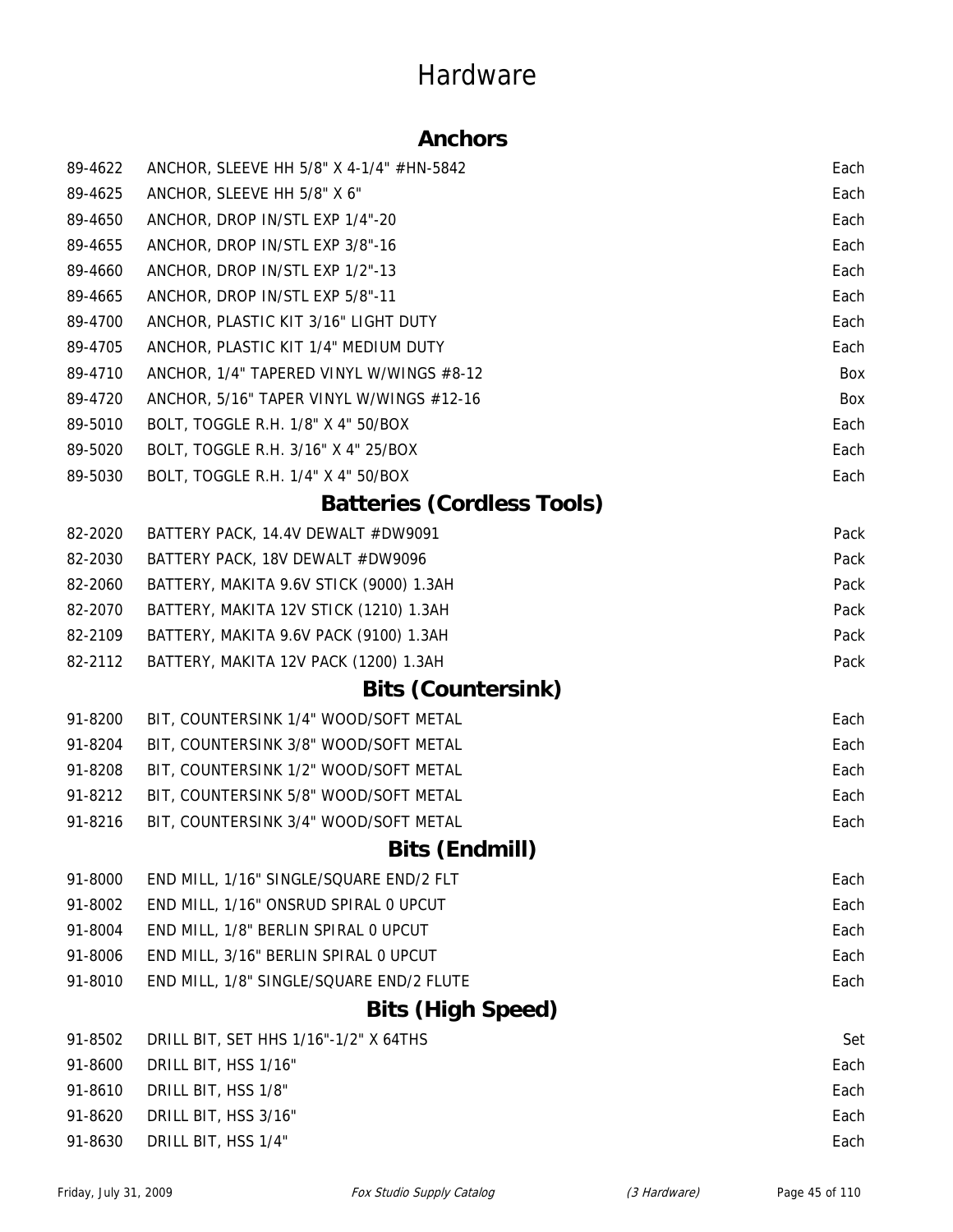### **Bits (High Speed)**

| 91-8640 | DRILL BIT, HSS 9/32" | Each |
|---------|----------------------|------|
| 91-8650 | DRILL BIT, HSS 3/8"  | Each |
| 91-8655 | DRILL BIT, HSS 7/16" | Each |
| 91-8660 | DRILL BIT, HSS 1/2"  | Each |
| 91-9801 | DRILL BIT, #1        | Each |
| 91-9803 | DRILL BIT, #3        | Each |
| 91-9804 | DRILL BIT, #4        | Each |
| 91-9805 | DRILL BIT, #5        | Each |
| 91-9806 | DRILL BIT, #6        | Each |
| 91-9807 | DRILL BIT, #7        | Each |
| 91-9808 | DRILL BIT, #8        | Each |
| 91-9809 | DRILL BIT, #9        | Each |
| 91-9810 | DRILL BIT, #10       | Each |
| 91-9811 | DRILL BIT, #11       | Each |
| 91-9813 | DRILL BIT, #13       | Each |
| 91-9814 | DRILL BIT, #14       | Each |
| 91-9815 | DRILL BIT, #15       | Each |
| 91-9816 | DRILL BIT, #16       | Each |
| 91-9817 | DRILL BIT, #17       | Each |
| 91-9818 | DRILL BIT, #18       | Each |
| 91-9819 | DRILL BIT, #19       | Each |
| 91-9820 | DRILL BIT, #20       | Each |
| 91-9821 | DRILL BIT, #21       | Each |
| 91-9822 | DRILL BIT, #22       | Each |
| 91-9823 | DRILL BIT, #23       | Each |
| 91-9824 | DRILL BIT, #24       | Each |
| 91-9825 | DRILL BIT, #25       | Each |
| 91-9826 | DRILL BIT, #26       | Each |
| 91-9827 | DRILL BIT, #27       | Each |
| 91-9828 | DRILL BIT, #28       | Each |
| 91-9829 | DRILL BIT, #29       | Each |
| 91-9830 | DRILL BIT, #30       | Each |
| 91-9831 | DRILL BIT, #31       | Each |
| 91-9832 | DRILL BIT, #32       | Each |
| 91-9833 | DRILL BIT, #33       | Each |
| 91-9834 | DRILL BIT, #34       | Each |
| 91-9835 | DRILL BIT, #35       | Each |
| 91-9836 | DRILL BIT, #36       | Each |
| 91-9837 | DRILL BIT, #37       | Each |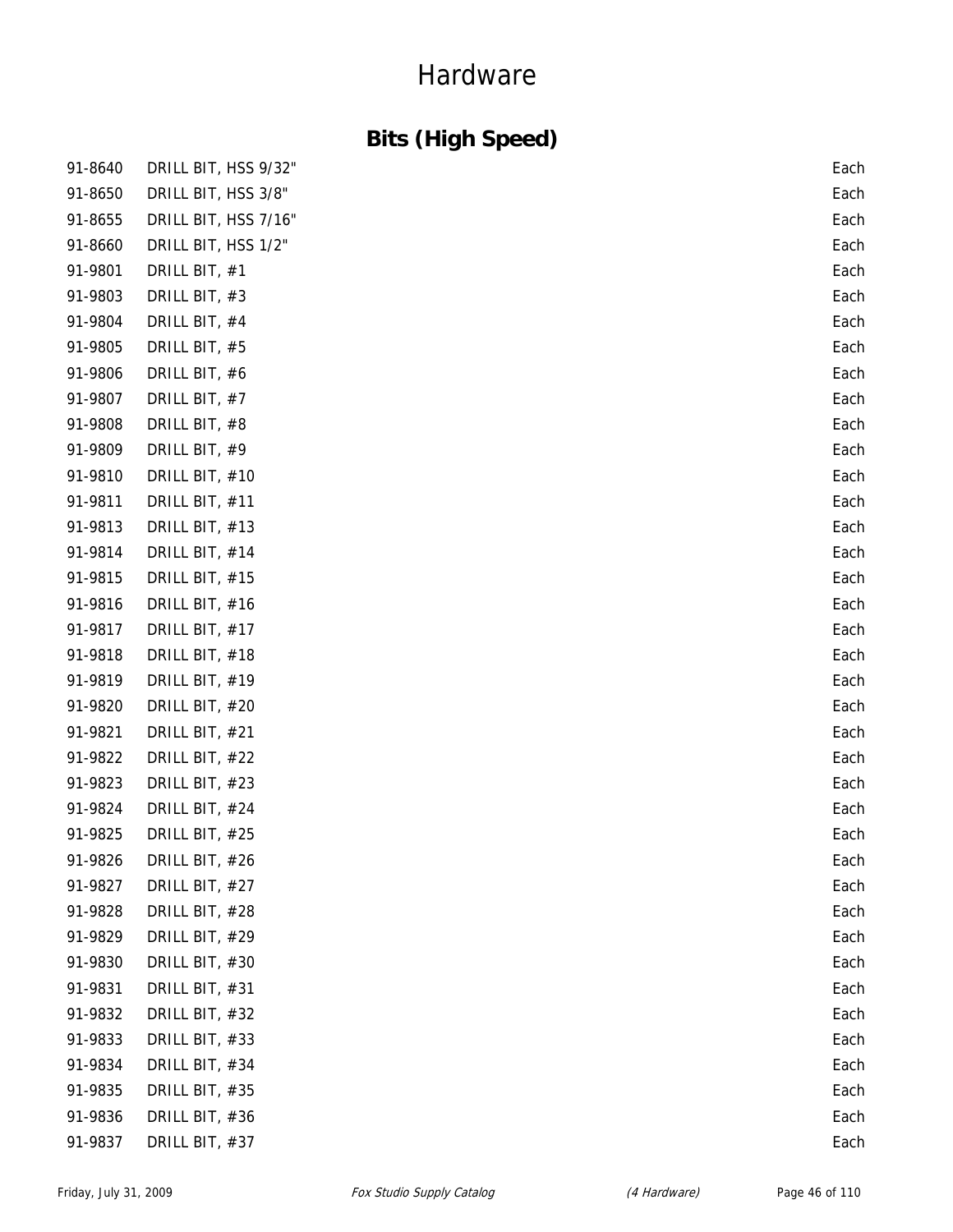### **Bits (High Speed)**

| 91-9839 | DRILL BIT, #39                     | Each |
|---------|------------------------------------|------|
| 91-9840 | DRILL BIT, #40                     | Each |
| 91-9841 | DRILL BIT, #41                     | Each |
| 91-9842 | DRILL BIT, #42                     | Each |
| 91-9843 | DRILL BIT, #43                     | Each |
| 91-9844 | DRILL BIT, #44                     | Each |
| 91-9845 | DRILL BIT, #45                     | Each |
| 91-9846 | DRILL BIT, #46                     | Each |
| 91-9847 | DRILL BIT, #47                     | Each |
| 91-9848 | DRILL BIT, #48                     | Each |
| 91-9849 | DRILL BIT, #49                     | Each |
| 91-9850 | DRILL BIT, #50                     | Each |
| 91-9851 | DRILL BIT, #51                     | Each |
| 91-9852 | DRILL BIT, #52                     | Each |
| 91-9853 | DRILL BIT, #53                     | Each |
| 91-9854 | DRILL BIT, #54                     | Each |
| 91-9855 | DRILL BIT, #55                     | Each |
| 91-9856 | DRILL BIT, #56                     | Each |
| 91-9857 | DRILL BIT, #57                     | Each |
| 91-9858 | DRILL BIT, #58                     | Each |
| 91-9859 | DRILL BIT, #59                     | Each |
| 91-9860 | DRILL BIT, #60                     | Each |
| 91-9862 | DRILL BIT, HSS 5/64"               | Each |
| 91-9863 | DRILL BIT, HSS 3/32"               | Each |
| 91-9864 | DRILL BIT, HSS 7/64"               | Each |
| 91-9865 | DRILL BIT, HSS 9/64"               | Each |
| 91-9866 | DRILL BIT, HSS 5/32"               | Each |
| 91-9867 | DRILL BIT, HSS 11/64"              | Each |
| 91-9868 | DRILL BIT, HSS 13/64"              | Each |
| 91-9869 | DRILL BIT, HSS 7/32"               | Each |
| 91-9870 | DRILL BIT, HSS 15/64"              | Each |
| 91-9871 | DRILL BIT, HSS 5/16" HANSON #60120 | Each |
| 91-9872 | DRILL BIT, HSS 19/64"              | Each |
| 91-9873 | DRILL BIT, HSS 17/64"              | Each |
| 91-9874 | DRILL BIT, HSS 21/64"              | Each |
| 91-9875 | DRILL BIT, HSS 11/32"              | Each |
| 91-9876 | DRILL BIT, HSS 23/64"              | Each |
| 91-9877 | DRILL BIT, HSS 25/64"              | Each |
| 91-9878 | DRILL BIT, HSS 13/32"              | Each |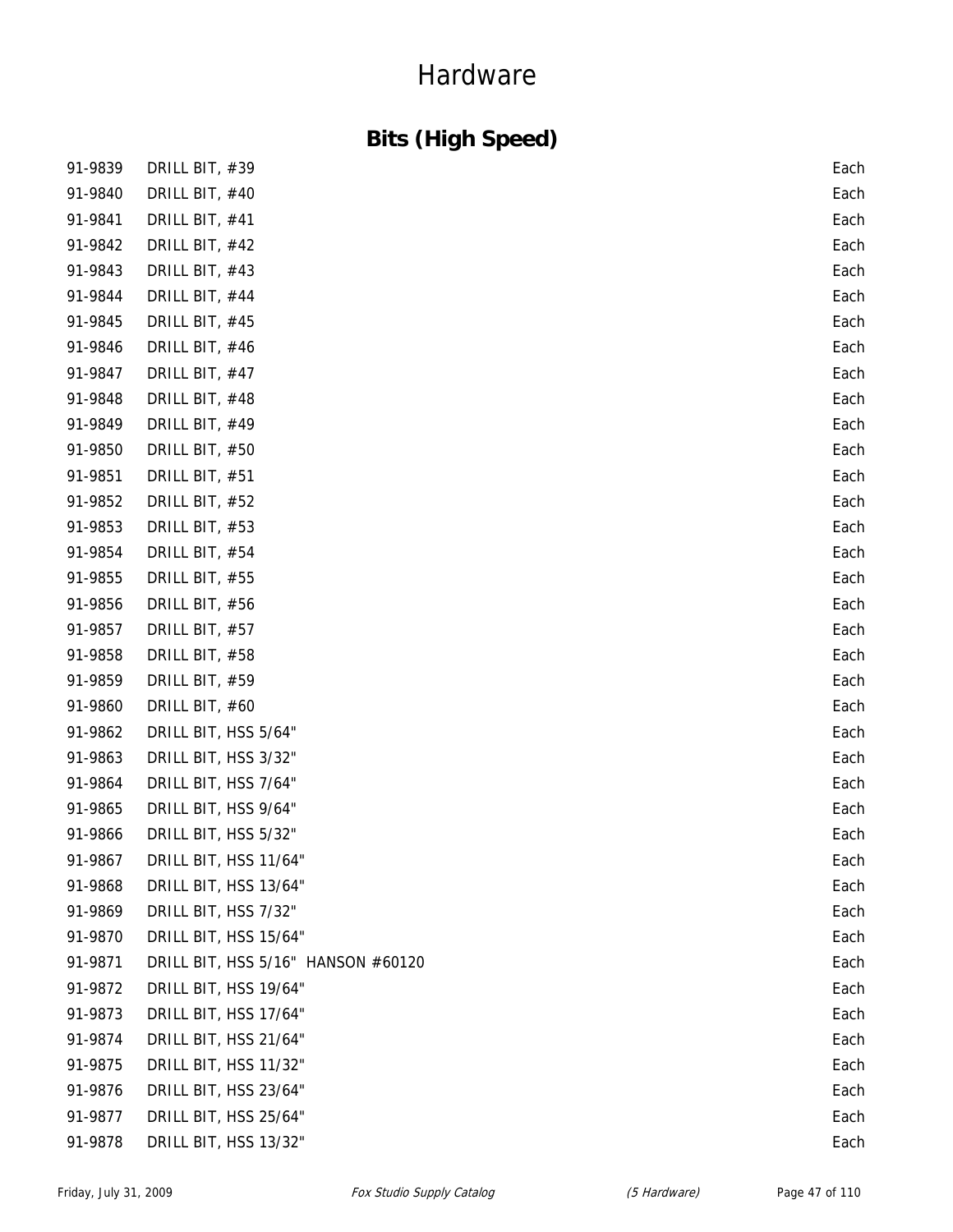### **Bits (High Speed)**

|         | 91-9879 DRILL BIT, HSS 27/64" | Each |
|---------|-------------------------------|------|
| 91-9880 | DRILL BIT, HSS 3/64"          | Each |
| 91-9881 | DRILL BIT, HSS 29/64"         | Each |
| 91-9882 | DRILL BIT, HSS 15/32"         | Each |
| 91-9883 | DRILL BIT, HSS 31/64"         | Each |

### **Bits (Masonry)**

| 91-9893 | DRILL BIT, MASONRY 1/4" JORAN JRP-9      | Each |
|---------|------------------------------------------|------|
| 91-9894 | DRILL BIT, MASONRY 5/16" X 6", 1/4 SHANK | Each |
| 91-9895 | DRILL BIT, MASONRY 3/8" X 6-1/2"         | Each |
| 91-9896 | DRILL BIT, MASONRY 1/2", 3/8" SHANK      | Each |
| 91-9897 | DRILL BIT, MASONRY 5/8", 1/2" SHANK 6"   | Each |
| 91-9898 | DRILL BIT, MASONRY 3/4", 1/2" SHANK      | Each |
| 91-9899 | DRILL BIT, MASONRY 1" JORAN BRAND        | Each |
| 91-9900 | DRILL BIT, MASONRY 3/16" HANSON          | Each |
| 91-9901 | DRILL BIT, MASONRY 1/8" JORAN JRP-1      | Each |

### **Bits (Paddle)**

| 91-8300 | DRILL BIT, WOOD PADDLE 1/4" X 7-1/2"   | Each |
|---------|----------------------------------------|------|
| 91-8304 | DRILL BIT, WOOD PADDLE 3/8" X 7-1/2"   | Each |
| 91-8310 | DRILL BIT, WOOD PADDLE 1/2" X 7-1/2"   | Each |
| 91-8314 | DRILL BIT, WOOD PADDLE 5/8" X 7-1/2"   | Each |
| 91-8320 | DRILL BIT, WOOD PADDLE 3/4" X 7-1/2"   | Each |
| 91-8324 | DRILL BIT, WOOD PADDLE 7/8" X 7-1/2"   | Each |
| 91-8330 | DRILL BIT, WOOD PADDLE 1" X 7-1/2"     | Each |
| 91-8334 | DRILL BIT, WOOD PADDLE 1-1/8" X 7-1/2" | Each |
| 91-8336 | DRILL BIT, WOOD PADDLE 1-1/4" X 7-1/2" | Each |
| 91-8338 | DRILL BIT, WOOD PADDLE 1-3/8" X 7-1/2" | Each |
| 91-8340 | DRILL BIT, WOOD PADDLE 1-1/2" X 7-1/2" | Each |
|         |                                        |      |

### **Bits (Screwdriver)**

| 91-9910 | SCREWDRIVER, BIT SLOTTED               | Each |
|---------|----------------------------------------|------|
| 91-9911 | SCREWDRIVER, BIT #2 PHILLIPS 2" LONG   | Each |
| 91-9913 | SCREWDRIVER, BIT #3 PHILLIPS 2" LONG   | Each |
| 91-9915 | SCREWDRIVER, BIT #1 PHILLIPS 2" LONG   | Each |
| 91-9918 | SCREWDRIVER, BIT #1 PHILLIPS 1" LONG   | Each |
| 91-9920 | SCREWDRIVER, BIT #2 PHILLIPS 1" LONG   | Each |
| 91-9922 | SCREWDRIVER, BIT $#3$ PHILLIPS 1" LONG | Each |
| 91-9924 | SCREW BIT, HEX NUTDRIVER 1/4"          | Each |
| 91-9926 | SCREW BIT, HEX NUTDRIVER 5/16"         | Each |
| 91-9930 | SCREW BIT, DRIVER/FINDER 'STUBBY'      | Each |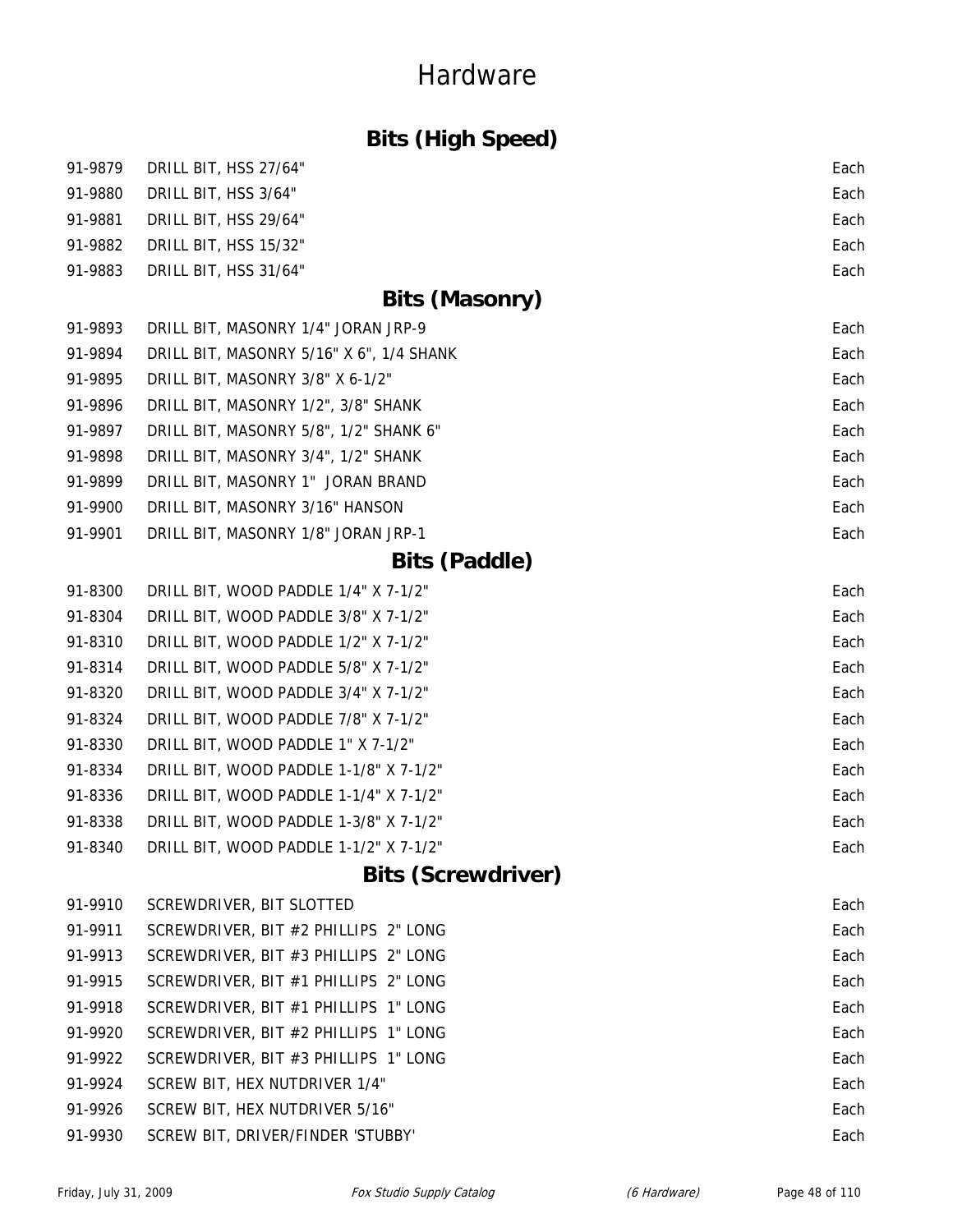|         | <b>Bits (Screwdriver)</b>                |      |
|---------|------------------------------------------|------|
| 91-9934 | SCREW BIT, DRIVER/FINDER 'SHORTY'        | Each |
|         | <b>Bolts (Allthread)</b>                 |      |
| 87-3510 | ALLTHREAD, ROD 1/4" X 36" GRADE 5 STEEL  | Each |
| 87-3520 | ALLTHREAD, ROD 5/16" X 36" GRADE 5 STEEL | Each |
| 87-3530 | ALLTHREAD, ROD 3/8" X 36" GRADE 5 STEEL  | Each |
| 87-3540 | ALLTHREAD, ROD 7/16" X 36" GRADE 5 STEEL | Each |
| 87-3550 | ALLTHREAD, ROD 1/2" X 36" GRADE 5 STEEL  | Each |
|         | <b>Bolts (Carriage)</b>                  |      |
| 86-2010 | BOLT, CARRIAGE 1/4" X 1" (GRD 5) 100/BOX | Each |
| 86-2015 | BOLT, CARRIAGE 1/4" X 1-1/4" 100/BX      | Each |
| 86-2020 | BOLT, CARRIAGE 1/4" X 1-1/2" (GRD 5)     | Each |
| 86-2030 | BOLT, CARRIAGE 1/4" X 2" (GRD 5) 100/BOX | Each |
| 86-2040 | BOLT, CARRIAGE 1/4" X 2-1/2" (GRD 5)     | Each |
| 86-2050 | BOLT, CARRIAGE 1/4" X 3" (GRD 5) 100/BOX | Each |
| 86-2060 | BOLT, CARRIAGE 1/4" X 3-1/2" (GRD 5)     | Each |
| 86-2070 | BOLT, CARRIAGE 1/4" X 4" (GRD 5) 100/BOX | Each |
| 86-2080 | BOLT, CARRIAGE 1/4" X 5" (GRD 5) 100/BOX | Each |
| 86-2090 | BOLT, CARRIAGE 1/4" X 6" (GRD 5) 100/BOX | Each |
| 86-2100 | BOLT, CARRIAGE 5/16" X 1" (GRD 5) 100/BX | Each |
| 86-2105 | BOLT, CARRIAGE 5/16" X 1-1/4" (GRD 5)    | Each |
| 86-2110 | BOLT, CARRIAGE 5/16" X 1-1/2" (GRD 5)    | Each |
| 86-2120 | BOLT, CARRIAGE 5/16" X 2" (GRD 5)        | Each |
| 86-2130 | BOLT, CARRIAGE 5/16" X 2-1/2" (GRD 5)    | Each |
| 86-2140 | BOLT, CARRIAGE 5/16" X 3" (GRD 5)        | Each |
| 86-2150 | BOLT, CARRIAGE 5/16" X 3-1/2" (GRD 5)    | Each |
| 86-2160 | BOLT, CARRIAGE 5/16" X 4" (GRD 5)        | Each |
| 86-2170 | BOLT, CARRIAGE 5/16" X 5" (GRD 5)        | Each |
| 86-2180 | BOLT, CARRIAGE 5/16" X 6" (GRD 5         | Each |
| 86-2190 | BOLT, CARRIAGE 3/8" X 1" (GRD 5)         | Each |
| 86-2200 | BOLT, CARRIAGE 3/8" X 1-1/2" (GRD 5)     | Each |
| 86-2210 | BOLT, CARRIAGE 3/8" X 2" (GRD 5)         | Each |
| 86-2220 | BOLT, CARRIAGE 3/8" X 2-1/2" (GRD 5)     | Each |
| 86-2230 | BOLT, CARRIAGE 3/8" X 3" (GRD 5)         | Each |
| 86-2240 | BOLT, CARRIAGE 3/8" X 3-1/2" (GRD 5)     | Each |
| 86-2250 | BOLT, CARRIAGE 3/8" X 4" (GRD 5)         | Each |
| 86-2260 | BOLT, CARRIAGE 3/8" X 5" (GRD 5)         | Each |
| 86-2270 | BOLT, CARRIAGE 3/8" X 6" (GRD 5)         | Each |
| 86-2280 | BOLT, CARRIAGE 1/2" X 2-1/2" (GRD 5)     | Each |
| 86-2290 | BOLT, CARRIAGE 1/2" X 3" (GRD 5)         | Each |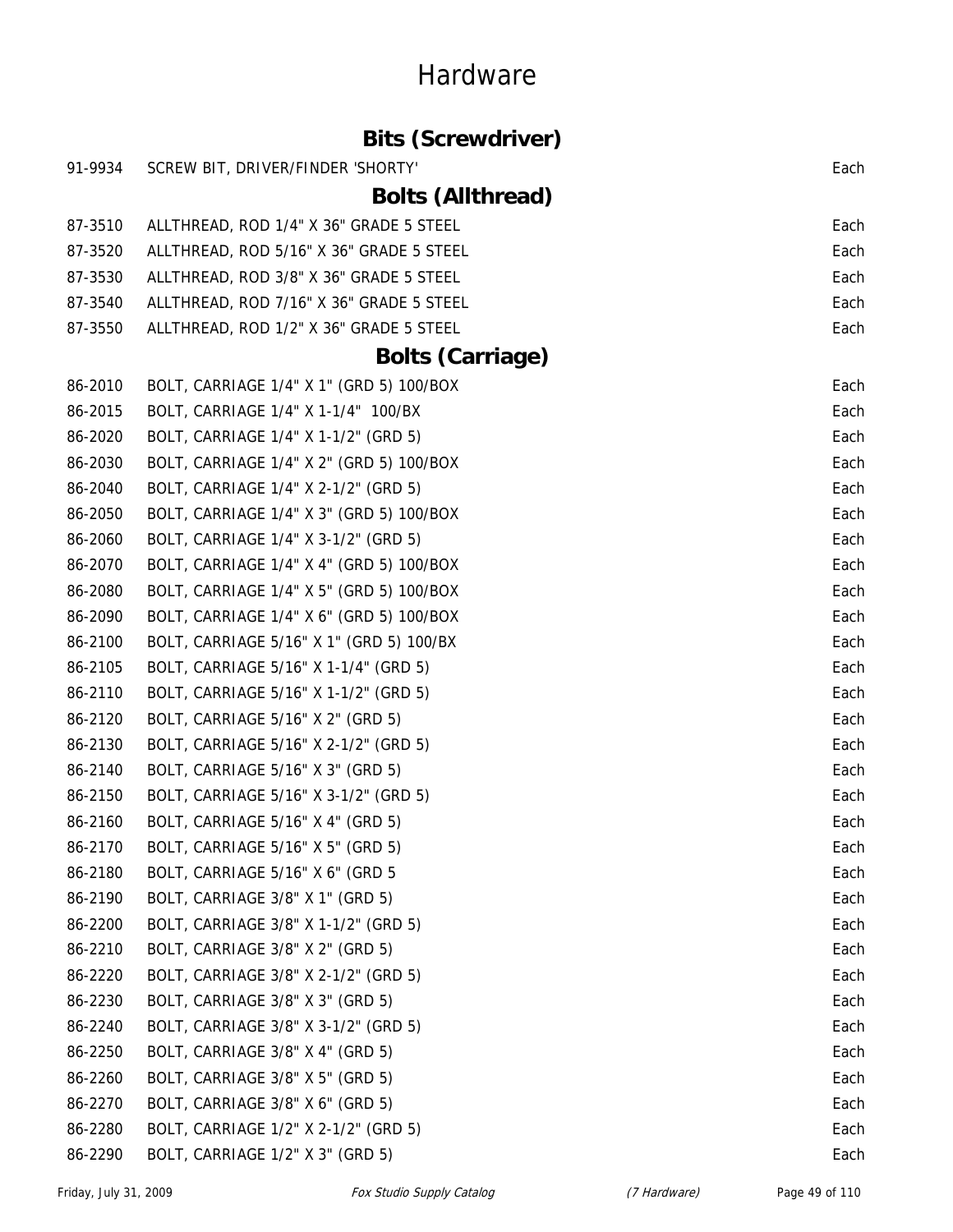### **Bolts (Carriage)**

| 86-2300 | BOLT, CARRIAGE 1/2" X 3-1/2" (GRD 5)     | Each |
|---------|------------------------------------------|------|
| 86-2310 | BOLT, CARRIAGE 1/2" X 4" (GRD 5)         | Each |
| 86-2320 | BOLT, CARRIAGE 1/2" X 4-1/2" (GRD 5)     | Each |
| 86-2330 | BOLT, CARRIAGE 1/2" X 5" (GRD 5)         | Each |
| 86-2340 | BOLT, CARRIAGE 1/2" X 5-1/2" (GRD 5)     | Each |
| 86-2350 | BOLT, CARRIAGE 1/2" X 6" (GRD 5)         | Each |
|         | <b>Bolts (Door/Window)</b>               |      |
| 56-2200 | BOLT, BARREL 3" STANLEY #SP1078          | Each |
| 56-2210 | BOLT, BARREL 5" STANLEY US2 CD107        | Each |
| 56-2220 | BOLT, BARREL 6" STANLEY SP1078           | Each |
| 56-2300 | BOLT, SURFACE 4" BRASS IVES SP043F3      | Each |
| 56-2310 | BOLT, SURFACE 6" IVES US3                | Each |
|         | <b>Bolts (Eye)</b>                       |      |
| 86-4000 | EYE BOLT, TURNED 1/4" X 4" O.L W/HEX NUT | Each |
| 86-4001 | EYE BOLT, TURNED 1/4" X 3" O.L W/HEX NUT | Each |
| 86-4010 | EYE BOLT, TURNED 5/16" X 4" O.L W/HEX NT | Each |
| 86-4020 | EYE BOLT, TURNED 5/16" X 5" O.L W/HEX NT | Each |
| 86-4030 | EYE BOLT, TURNED 5/16" X 6" O.L W/HEX NT | Each |
| 86-4040 | EYE BOLT, TURNED 3/8" X 4" O.L W/HEX NUT | Each |
| 86-4050 | EYE BOLT, TURNED 3/8" X 5" O.L W/HEX NUT | Each |
| 86-4060 | EYE BOLT, TURNED 3/8" X 6" O.L W/HEX NUT | Each |
|         | <b>Bolts (Machine)</b>                   |      |
| 88-3005 | BOLT, MACHINE HH 1/4" X 1/2"             | Each |
| 88-3010 | BOLT, MACHINE HH 1/4" X 3/4"             | Each |
| 88-3020 | BOLT, MACHINE HH 1/4" X 1"               | Each |
| 88-3025 | BOLT, MACHINE HH 1/4" X 1-1/4"           | Each |
| 88-3030 | BOLT, MACHINE HH 1/4" X 1-1/2"           | Each |
| 88-3035 | BOLT, MACHINE HH 1/4" X 1-3/4"           | Each |
| 88-3040 | BOLT, MACHINE HH 1/4" X 2"               | Each |
| 88-3050 | BOLT, MACHINE HH 1/4" X 2-1/2"           | Each |
| 88-3060 | BOLT, MACHINE HH 1/4" X 3"               | Each |
| 88-3070 | BOLT, MACHINE HH 1/4" X 3-1/2" GRADE 5   | Each |
| 88-3080 | BOLT, MACHINE HH 1/4" X 4" GRADE 5       | Each |
| 88-3100 | BOLT, MACHINE HH 1/4" X 5" GRADE 5       | Each |
| 88-3110 | BOLT, MACHINE HH 1/4" X 6" GRADE 5       | Each |
| 88-3115 | BOLT, MACHINE HH 5/16" X 1/2" GRADE 5    | Each |
| 88-3117 | BOLT, MACHINE HH 5/16" X 3/4"            | Each |

88-3120 BOLT, MACHINE HH 5/16" X 1" Each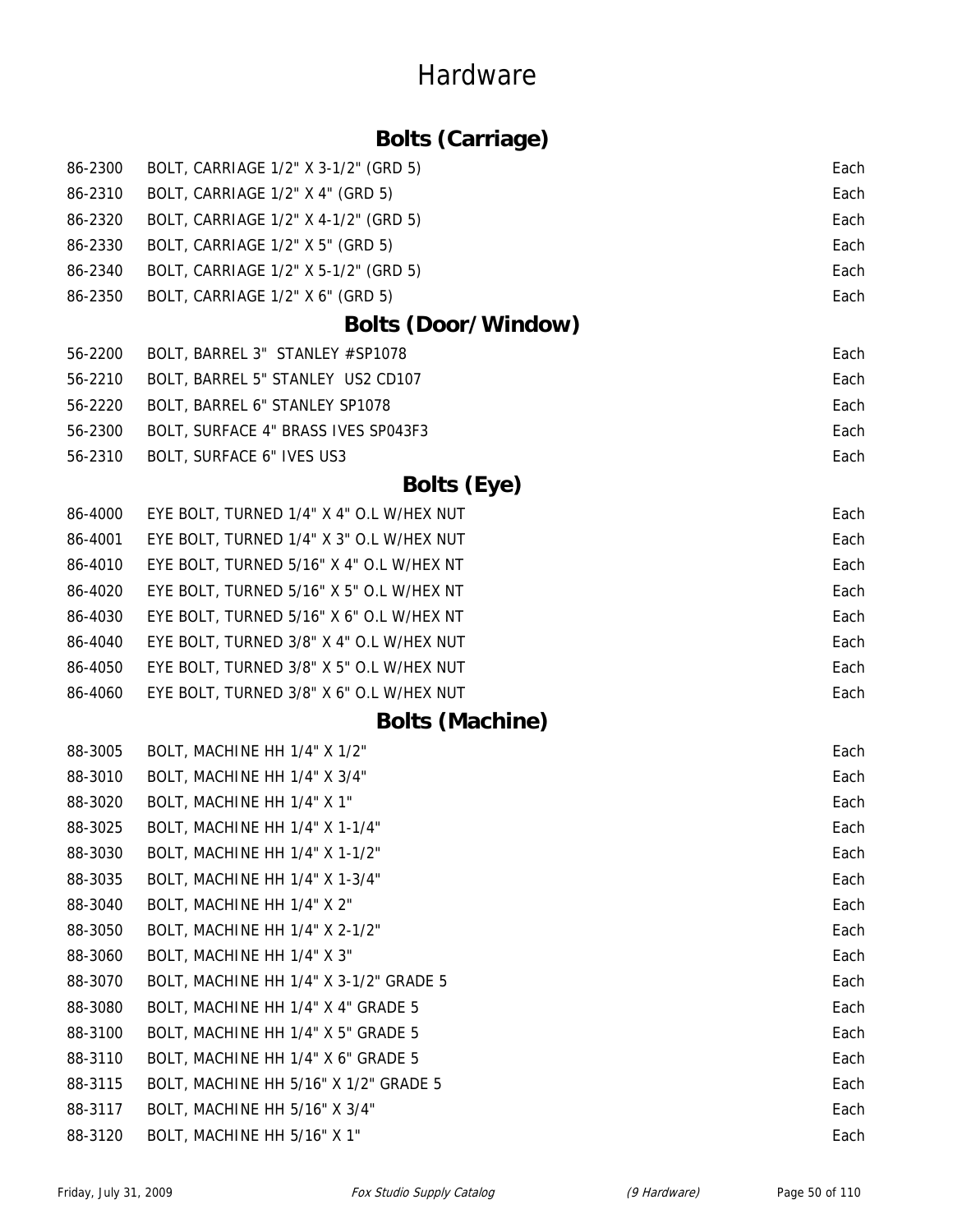### **Bolts (Machine)**

| <b>Braces</b> |                                         |      |
|---------------|-----------------------------------------|------|
| 88-3450       | BOLT, MACHINE HH 1/2" X 7" GRADE 5      | Each |
| 88-3440       | BOLT, MACHINE HH 1/2" X 6" GRADE 5      | Each |
| 88-3430       | BOLT, MACHINE HH 1/2" X 5-1/2" GRADE 5  | Each |
| 88-3420       | BOLT, MACHINE HH 1/2" X 5" GRADE 5      | Each |
| 88-3410       | BOLT, MACHINE HH 1/2" X 4-1/2" GRADE 5  | Each |
| 88-3400       | BOLT, MACHINE HH 1/2" X 4" GRADE 5      | Each |
| 88-3390       | BOLT, MACHINE HH 1/2" X 3-1/2"          | Each |
| 88-3380       | BOLT, MACHINE HH 1/2" X 3" GRADE 5      | Each |
| 88-3375       | BOLT, MACHINE HH 1/2" X 2-3/4" GRADE 5  | Each |
| 88-3370       | BOLT, MACHINE HH 1/2" X 2-1/2"          | Each |
| 88-3360       | BOLT, MACHINE HH 1/2" X 2"              | Each |
| 88-3350       | BOLT, MACHINE HH 1/2" X 1-1/2" GRADE 5  | Each |
| 88-3345       | BOLT, MACHINE HH 1/2" X 1-1/4" GRADE 5  | Each |
| 88-3340       | BOLT, MACHINE HH 1/2" X 1"              | Each |
| 88-3300       | BOLT, MACHINE HH 3/8" X 6"              | Each |
| 88-3290       | BOLT, MACHINE HH 3/8" X 5"              | Each |
| 88-3280       | BOLT, MACHINE HH 3/8" X 4"              | Each |
| 88-3270       | BOLT, MACHINE HH 3/8" X 3-1/2"          | Each |
| 88-3260       | BOLT, MACHINE HH 3/8" X 3"              | Each |
| 88-3250       | BOLT, MACHINE HH 3/8" X 2-1/2"          | Each |
| 88-3240       | BOLT, MACHINE HH 3/8" X 2"              | Each |
| 88-3230       | BOLT, MACHINE HH 3/8" X 1-1/2"          | Each |
| 88-3225       | BOLT, MACHINE HH 3/8" X 1-1/4"          | Each |
| 88-3220       | BOLT, MACHINE HH 3/8" X 1"              | Each |
| 88-3210       | BOLT, MACHINE HH 3/8" X 3/4"            | Each |
| 88-3205       | BOLT, MACHINE HH 3/8" X 1/2" GRADE 5    | Each |
| 88-3200       | BOLT, MACHINE HH 5/16" X 6" GRADE 5     | Each |
| 88-3190       | BOLT, MACHINE HH 5/16" X 5" GRADE 5     | Each |
| 88-3180       | BOLT, MACHINE HH 5/16" X 4" GRADE 5     | Each |
| 88-3170       | BOLT, MACHINE HH 5/16" X 3-1/2" GRADE 5 | Each |
| 88-3160       | BOLT, MACHINE HH 5/16" X 3" GRADE 5     | Each |
| 88-3150       | BOLT, MACHINE HH 5/16" X 2-1/2"         | Each |
| 88-3140       | BOLT, MACHINE HH 5/16" X 2"             | Each |
| 88-3130       | BOLT, MACHINE HH 5/16" X 1-1/2" GRADE 5 | Each |
| 88-3125       | BOLT, MACHINE HH 5/16" X 1-1/4" GRADE 5 | Each |
|               |                                         |      |

| 56-3010 | BRACE, CORNER 2" X 5/8" ZINC PLATED   | Each |
|---------|---------------------------------------|------|
| 56-3020 | BRACE, CORNER 4" X 7/8" ZINC PLATED   | Each |
| 56-3030 | BRACE, CORNER 6" X 1-1/8" ZINC PLATED | Each |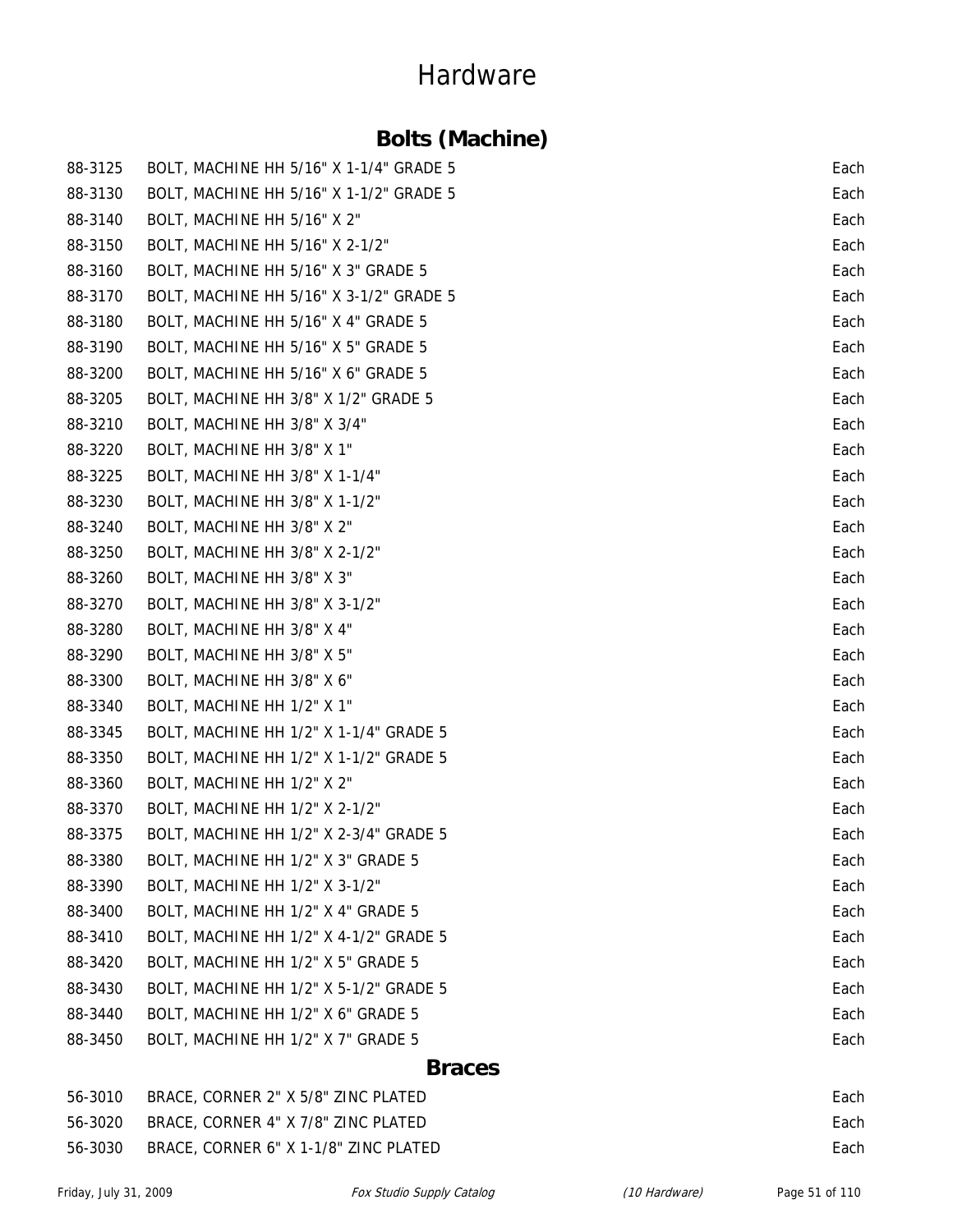#### **Braces**

| 56-3040 | BRACE, FLAT CORNER 3" 999 US2C         | Each |
|---------|----------------------------------------|------|
| 56-3050 | BRACE, FLAT CORNER 6" 999 US2C         | Each |
|         | <b>Butts</b>                           |      |
| 56-7010 | HINGE, NARROW 3/4" FAST PIN BRASS #90  | Pair |
| 56-7020 | HINGE, NARROW 1" FAST PIN BRASS, #92   | Pair |
| 56-7030 | HINGE, 1-1/2" FAST PIN, BRASS MIDDLE   | Pair |
| 56-7040 | HINGE, LIGHT NARROW 1" FAST PIN 838 PS | Pair |
| 56-7050 | HINGE, LIGHT NARROW 1-1/2" FAST PIN    | Pair |
| 56-7060 | HINGE, LIGHT NARROW 2" FAST PIN 838PS  | Pair |
| 56-7070 | HINGE, CABINET 2" X 2" 289 US4         | Pair |
| 56-7080 | HINGE, CABINET 2-1/2" X 2-1/2" 289 US4 | Pair |
| 56-7090 | HINGE, DOOR 3.5" RND. BRASS 741 U      | Pair |
| 56-7100 | HINGE, DOOR 4" SQR. BRASS 741 US4      | Pair |
| 56-7105 | HINGE, DOOR 4" RND. BRASS #RD741       | Pair |
| 56-7130 | HINGE, DOOR 3" BRASS 741 US4           | Pair |
|         | <b>Casters</b>                         |      |
| 56-8100 | CASTER, POLY 3-1/2" SWIVEL-RED         | Each |
| 56-8108 | CASTER, POLY 4" X 2" SWIVEL-RED        | Each |
| 56-8110 | CASTER, POLY 5" X 2" SWIVEL-RED        | Each |
| 56-8112 | CASTER, POLY 6" X 2" SWIVEL-RED        | Each |
| 56-8135 | CASTER, POLY 3-1/2" GREY SWIVEL BASE   | Each |
| 56-8140 | CASTER, POLY 4" BLUE SWIVEL BASE       | Each |
| 56-8160 | CASTER, POLY 4" BLUE W/LOCK BASE       | Each |
| 56-9010 | CASTER, RUBBER 2" SWIVEL               | Each |
| 56-9020 | CASTER, STEEL 6" SWIVEL                | Each |
| 56-9030 | CASTER, STEEL 3" SWIVEL                | Each |
| 56-9035 | CASTER, RUBBER 3" SWIVEL               | Each |
| 56-9040 | CASTER, RUBBER 4" SWIVEL               | Each |
|         | <b>Catches</b>                         |      |
| 57-1010 | CATCH, BRAINERD 1/2" X 1 1/32" BULLET  | Each |
| 57-1020 | CATCH, BALL TYPE IVES #SP346B3         | Each |
| 57-1030 | CATCH, ROLLER ZINC BP3472-2G           | Each |
| 57-1050 | CATCH, ELBOW IVES                      | Pair |
| 57-1060 | CATCH, SUITCASE BRASS 2-3/4" X 1-7/16" | Each |
| 57-1070 | CATCH, 1/4 X 3 1/4 X 7/8"              | Each |
| 57-1080 | CATCH, DRAW PULL 3 3/4 X 1 1/4" ZINC   | Each |
| 57-1100 | CATCH, MAGNETIC STANDARD SIZE #3473-PT | Each |

**Chalk**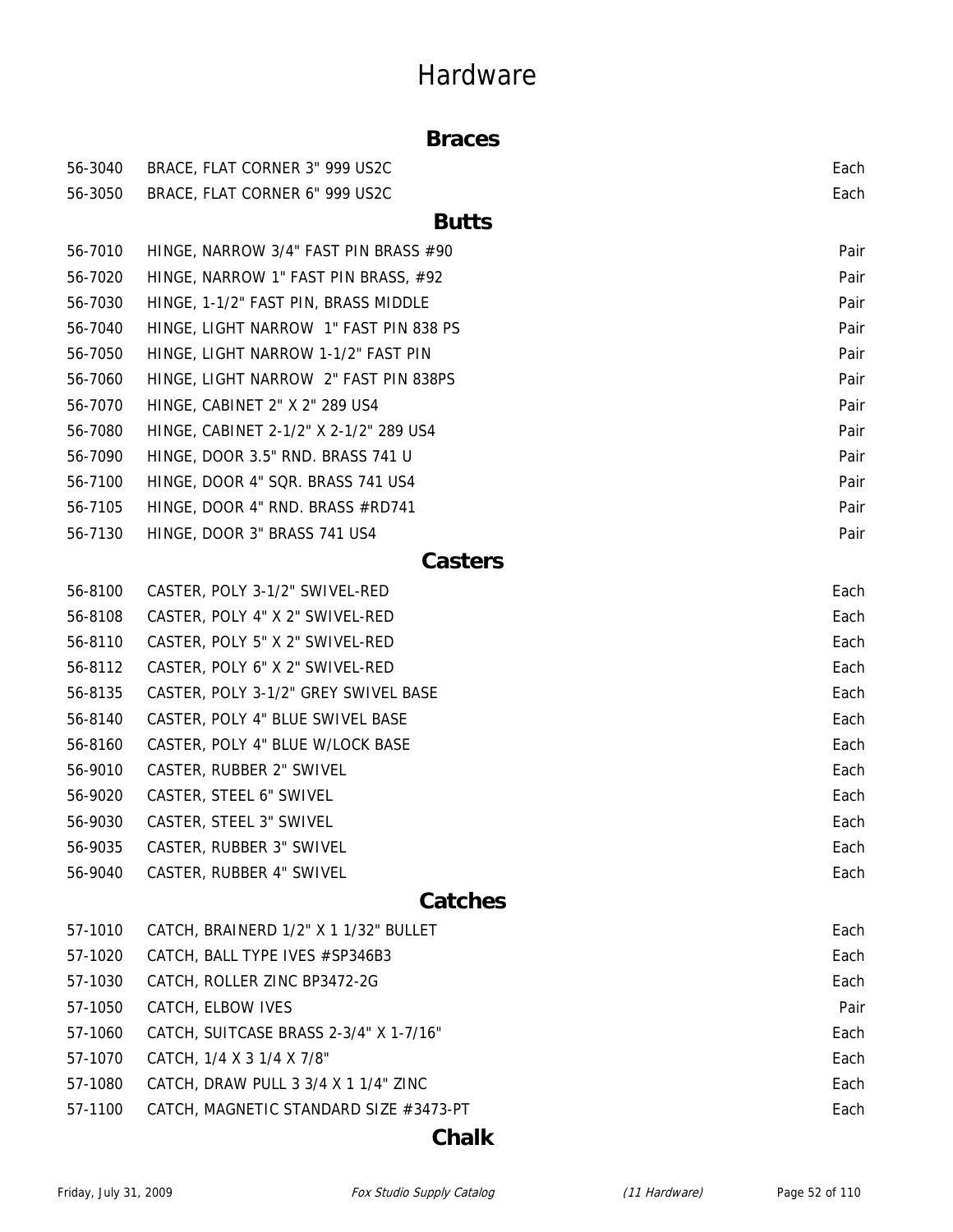#### **Chalk**

| 57-2490 | CHALK, TRIPLE OVERSIZE WHITE 12/pkg      | Box           |
|---------|------------------------------------------|---------------|
| 57-2500 | CHALK, WHITE #20 SCHOOL 12ea./BX         | Box           |
| 57-2502 | CHALK LINE, BLUE 5lb/BTL REFILL          | <b>Bottle</b> |
| 57-2504 | CHALK LINE, RED 5lb/BTL REFILL           | <b>Bottle</b> |
| 57-2508 | CHALK LINE, YELLOW 5lb/BTL REFILL        | <b>Bottle</b> |
| 57-2510 | CHALK LINE, WHITE 5lb/BTL REFILL         | <b>Bottle</b> |
| 57-2512 | CHALK LINE, ORANGE FLOURESCENT 5lb/BTL   | <b>Bottle</b> |
| 57-2520 | MASON LINE, FLOUR-ORANGE #18 X 525'      | Roll          |
|         | <b>Closet Hardware</b>                   |               |
| 58-9100 | CLOSET POLE, BRACKET PLASTIC WHITE       | Set           |
|         | Crowbar/Prybar                           |               |
| 62-1216 | PRYBAR, 15" SUPERBAR STANLEY#B215        | Each          |
| 62-1220 | PRYBAR, 36" HEAVY DUTY                   | Each          |
| 62-1225 | CROWBAR, 5' HEAVY DUTY                   | Each          |
|         | <b>Crutch Tips</b>                       |               |
| 56-9110 | CRUTCH TIPS, WHITE 3/4"                  | Each          |
| 56-9115 | <b>CRUTCH TIPS, WHITE 1"</b>             | Each          |
|         | <b>Cutting Supplies</b>                  |               |
| 55-1202 | BLADE, BOX CUTTER RAZOR                  | Each          |
| 55-1204 | SCRAPER, WINDOW RAZOR BLADE              | Each          |
| 55-1210 | BLADE, SINGLE EDGE RAZOR 100/BOX         | Box           |
| 55-1212 | UTILITY KNIFE, POCKET STANLEY            | Each          |
| 55-1214 | UTILITY KNIFE, POCKET BLADES REPLACEMENT | Each          |
| 55-1215 | UTILITY KNIFE, QUICK CHG. STANLEY #      | Each          |
| 55-1217 | UTILITY KNIFE, BLADE REFILL DISPENSER    | Pack          |
| 55-1220 | UTILITY KNIFE, BLADE REFILL 5ea/PKG      | Each          |
|         | Door/Window Hardware                     |               |
| 58-9050 | WINDOW SASH LIFT, BAR BRASS              | Each          |
| 58-9055 | HANDLE, SCREEN DOOR 4-7/8" BLACK         | Each          |
| 58-9060 | HANDLE, SCREEN DOOR 6-1/2" BLACK         | Each          |
| 58-9062 | WINDOW SASH LOCK, IVES #SP07A3           | Each          |
| 58-9065 | WINDOW SASH LIFT, BRASS PLATED           | Card          |
| 58-9068 | FASTENER, IVES #SPO66A3 CASEMENT CH-2141 | Each          |
| 58-9070 | DOOR SPRING, #5 13/32-16" SCREEN         | Each          |
| 58-9075 | DOOR GUARD, BRAINERD #583XC BRASS CHAIN  | Each          |
| 58-9080 | DOOR STOP, SOLID SP61-A3                 | Each          |
|         |                                          |               |

#### **Dowels**

#### 57-8010 DOWEL, PIN 1/4 X 2" HRDWOOD **Each** example 20 and 20 and 20 and 20 and 20 and 20 and 20 and 20 and 20 and 20 and 20 and 20 and 20 and 20 and 20 and 20 and 20 and 20 and 20 and 20 and 20 and 20 and 20 and 20 and 20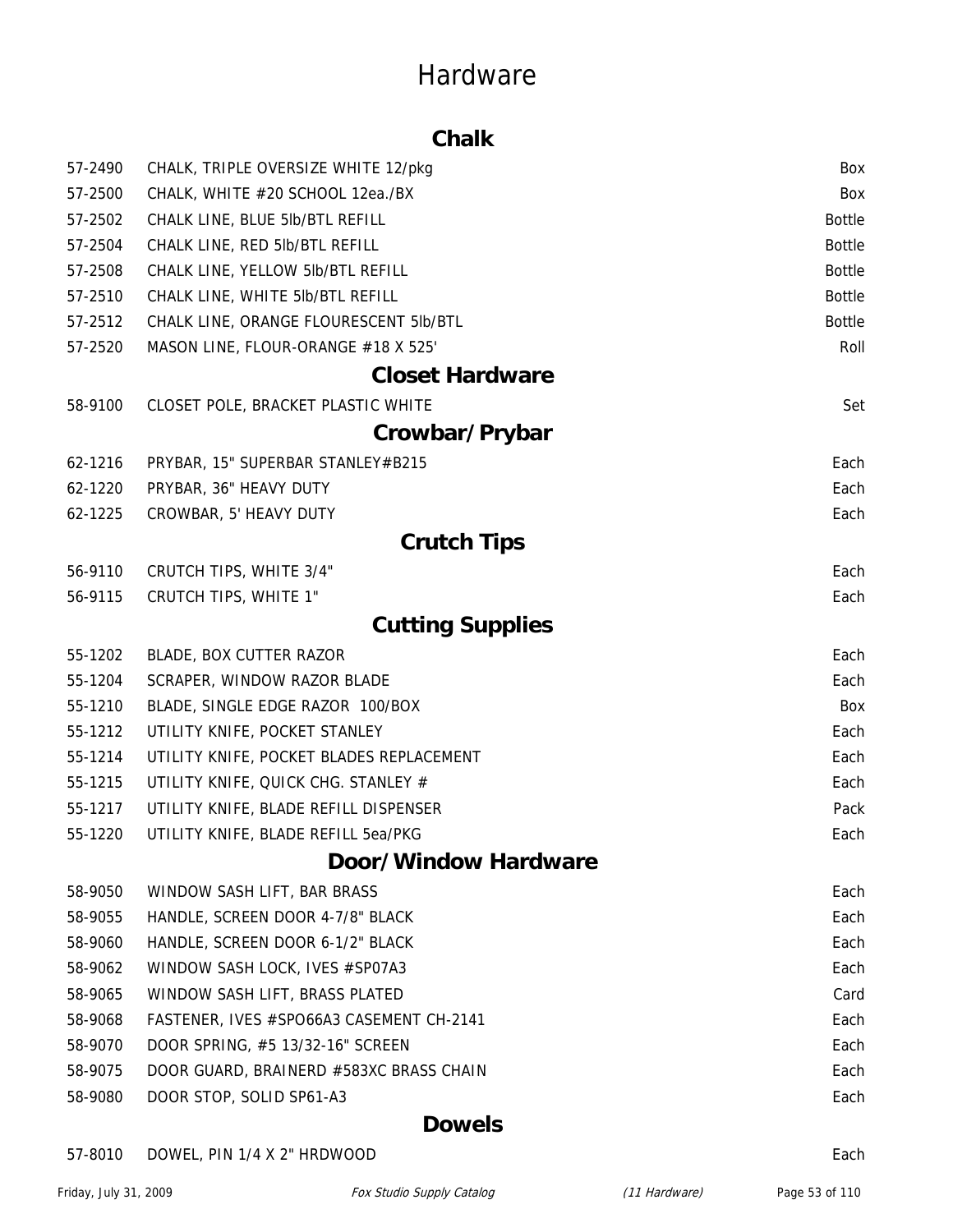#### **Dowels**

| 57-8020 | DOWEL, PIN 3/8 X 2-1/2" HARDWOOD         | Each |
|---------|------------------------------------------|------|
| 57-8040 | DOWEL, PIN 5/8 X 4" HARDWOOD             | Each |
| 57-8050 | DOWEL, PIN 3/4 X 4" HARDWOOD             | Each |
| 57-8060 | DOWEL, 1/4" X 36" HARDWOOD               | Each |
| 57-8070 | DOWEL, 3/8" X 36" HARDWOOD               | Each |
| 57-8080 | DOWEL, 1/2" X 36" HARDWOOD               | Each |
| 57-8090 | DOWEL, 5/8" X 36" HARDWOOD               | Each |
| 57-8100 | DOWEL, 3/4" X 36" HARDWOOD               | Each |
|         | <b>Drawer Slides</b>                     |      |
| 57-9100 | DRAWER SLIDES, METAL 18" KNAPE & VOGT    | Each |
| 57-9110 | DRAWER SLIDES, METAL 22" KNAPE & VOGT    | Each |
|         | <b>Fasteners (Senco)</b>                 |      |
| 68-8065 | BRAD, SENCO 5/8" #AY10EAAP 5M/BX         | Box  |
| 68-8070 | BRAD, SENCO 3/4" #AY11EAAP 5M/BX         | Box  |
| 68-8075 | BRAD, SENCO 1" #AY13EAA 5M/BX            | Box  |
| 68-8076 | BRAD, SENCO 1-1/4" #AX15EAA 5M/BX        | Each |
| 68-8077 | BRAD, SENCO 1-1/2" #AX17EAA              | Box  |
| 68-8078 | BRAD, SENCO 1-5/8" #AX18EAA, 18 GA.      | Box  |
| 68-8079 | NAIL, SENCO 1" FINISH #DA13EPB 4M/BX     | Box  |
| 68-8080 | NAIL, SENCO 1-1/4" FINISH #DA15EPB 4M/BX | Box  |
| 68-8085 | NAIL, SENCO 1-1/2" FINISH #DA17EPB       | Box  |
| 68-8087 | NAIL, SENCO 1-3/4" FINISH #DA19EPB       | Box  |
| 68-8090 | NAIL, SENCO 2" FINISH #DA21EPB           | Box  |
| 68-8092 | NAIL, SENCO 2-1/4" FINISH #DA23EPB       | Box  |
| 68-8094 | NAIL, SENCO 2-1/2" FINISH #DA25EPB       | Box  |
| 68-9640 | NAIL, SENCO (8D) 2-1/2" #GC25APBN        | Box  |
| 68-9646 | NAIL, SENCO (10D) 3" #KC27APBN 3M/BX     | Box  |
| 68-9648 | NAIL, SENCO (12D) 3-1/4" #KC28APBN       | Box  |
| 68-9650 | NAIL, SENCO (16D) 3-1/2" #KC29APBN HRH   | Box  |
| 68-9652 | NAIL, SENCO (16D) 3-1/2" #KD29APBS FRH   | Case |
| 91-6218 | STAPLE, SENCO 1/4" X 1/2" #L08BAB        | Box  |
| 91-6220 | STAPLE, SENCO 1/4" X 3/4" #K11BAB 10M/BX | Box  |
| 91-6230 | STAPLE, SENCO 1/4" X 1" #K13BABN 5M/BOX  | Box  |
| 91-6231 | STAPLE, SENCO 1/4" X 3/4" #L11BAB        | Box  |
| 91-6232 | STAPLE, SENCO 1/4" X 1" #L13BAB          | Box  |
| 91-6234 | STAPLE, SENCO 1/4" X 1-1/4" #L15BAB      | Box  |
| 91-6235 | STAPLE, SENCO 1/4" X 1-1/2" #L17BAB      | Box  |
| 91-6246 | STAPLE, SENCO 7/16" X 3/4" #N11BAB 5M/BX | Box  |
| 91-6248 | STAPLE, SENCO 7/16" X 1" #N13BAB 5M/BX   | Box  |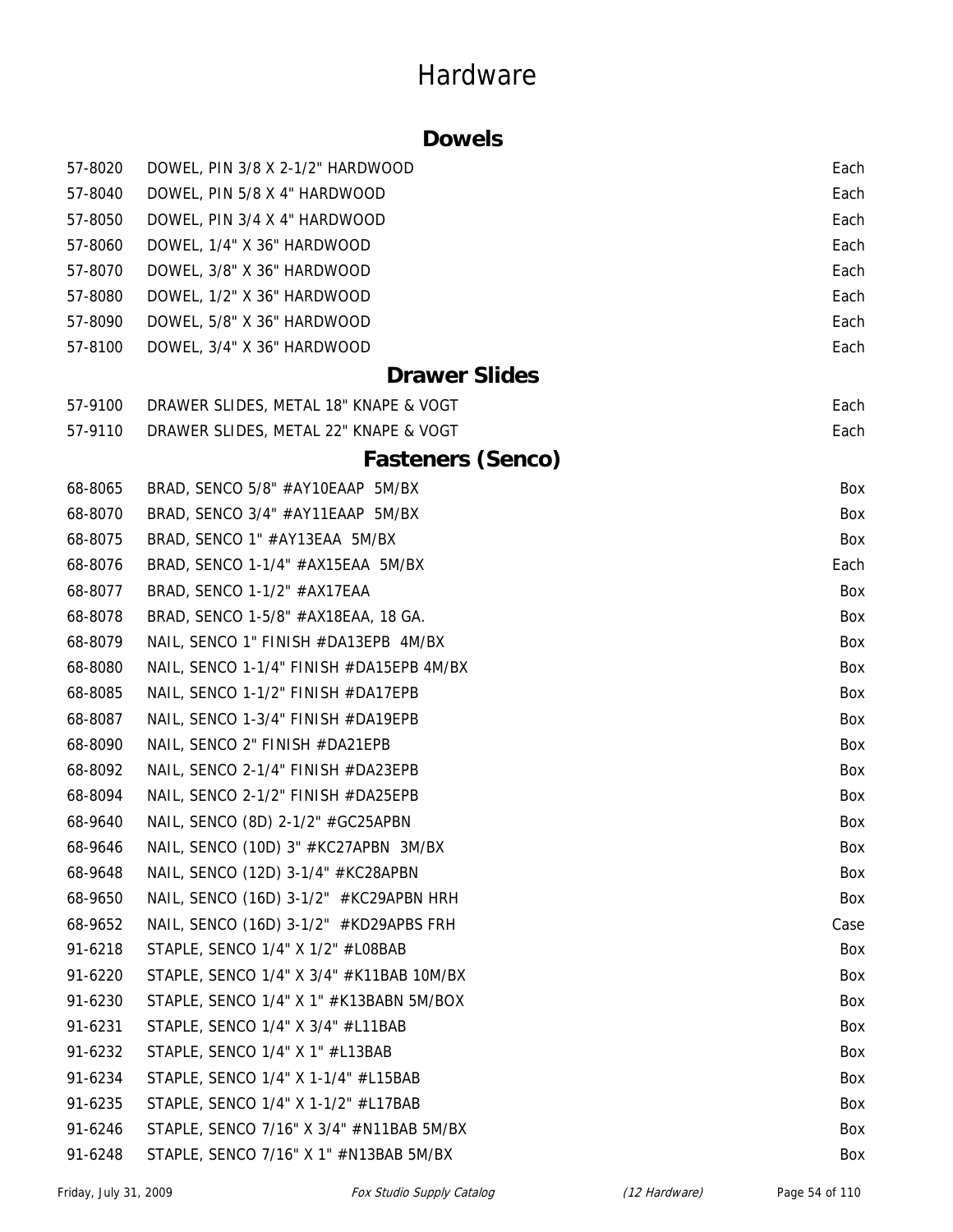### **Fasteners (Senco)**

| 91-6250 | STAPLE, SENCO 7/16" X 1-1/4" #N15BAB     | Box  |
|---------|------------------------------------------|------|
| 91-6260 | STAPLE, SENCO 7/16" X 1-1/2" #N17BAB     | Box  |
| 91-6270 | STAPLE, SENCO 7/16" X 1-3/4" #N19BAB     | Box  |
| 91-6275 | STAPLE, SENCO 7/16" X 2" #N21BAB         | Box  |
| 91-6300 | STAPLE, SENCO 1" X 5/8" WIDE CROWN       | Case |
|         | <b>Files And Accessories</b>             |      |
| 91-2020 | FILE, 6" DOUBLE EXTRA SLIM TAPER         | Each |
| 91-2030 | FILE, 7" DOUBLE EXTRA SLIM TAPER         | Each |
| 91-2040 | FILE, 7" SLIM TAPER                      | Each |
| 91-2120 | FILE, 8" DOUBLE EXTRA SLIM TAPER         | Each |
| 91-2150 | FILE, 8" EXTRA SLIM TAPER                | Each |
| 91-2210 | FILE, 8" REGULAR TAPER                   | Each |
| 91-2220 | FILE, 8" CANTSAW                         | Each |
| 91-2310 | FILE, 10" CANTSAW                        | Each |
| 91-2320 | FILE, 6" FLAT BASTARD                    | Each |
| 91-2330 | FILE, 8" MILL BASTARD                    | Each |
| 91-2340 | FILE, 8" FLAT BASTARD                    | Each |
| 91-2350 | FILE, 10" FLAT BASTARD                   | Each |
| 91-2370 | FILE, 10" MILL BASTARD                   | Each |
| 91-2375 | FILE, 12" FLAT BASTARD                   | Each |
| 91-2380 | FILE, 12" MILL BASTARD                   | Each |
| 91-2410 | FILE, 4" SQUARE BASTARD                  | Each |
| 91-2420 | FILE, 6" SQUARE BASTARD                  | Each |
| 91-2430 | FILE, 8" SQUARE BASTARD                  | Each |
| 91-2440 | FILE, 12" SQUARE BASTARD                 | Each |
| 91-2510 | FILE, 6" HALF ROUND SMOOTH               | Each |
| 91-2520 | FILE, 6" HALF ROUND BASTARD              | Each |
| 91-2530 | FILE, 10" HALF ROUND SMOOTH              | Each |
| 91-2540 | FILE, 10" HALF ROUND BASTARD             | Each |
| 91-2610 | FILE, 4" ROUND BASTARD                   | Each |
| 91-2620 | FILE, 6" ROUND BASTARD                   | Each |
| 91-2630 | FILE, 8" ROUND BASTARD                   | Each |
| 91-2640 | FILE, 10" ROUND BASTARD                  | Each |
| 91-2650 | FILE, 12" ROUND BASTARD                  | Each |
| 91-2710 | FILE, 10" HALF RND CABINET RASP          | Each |
| 91-2750 | FILE HANDLE, 3" TO 6" FILE LONG FERRULE  | Each |
| 91-2755 | FILE HANDLE, 6" TO 8" FILE LONG FERRULE  | Each |
| 91-2760 | FILE HANDLE, 8" TO 12" FILE LONG FERRULE | Each |

#### **Grommets**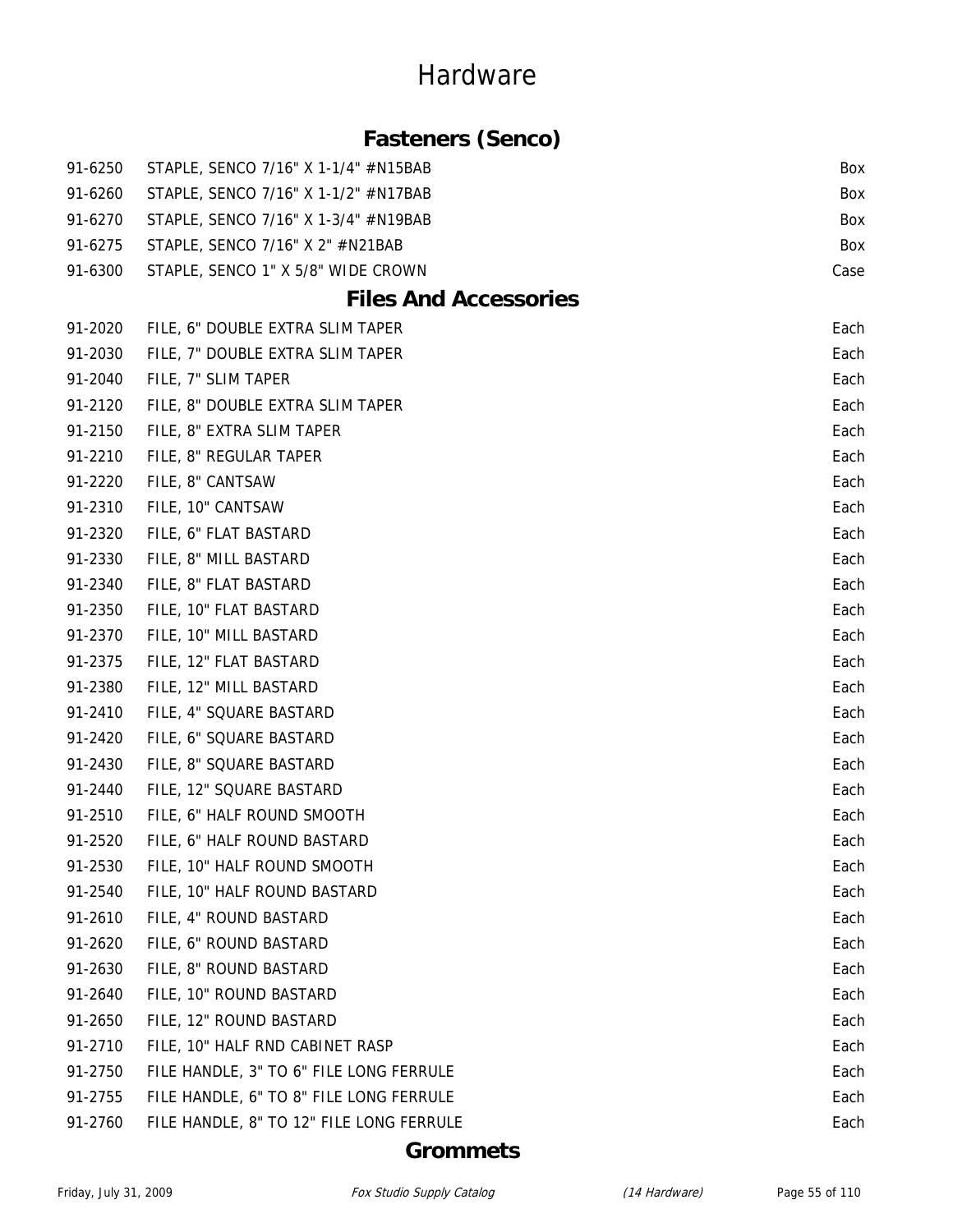|         | <b>Grommets</b>                         |      |
|---------|-----------------------------------------|------|
| 58-4010 | GROMMETS, #3 1GROSS/BOX                 | Box  |
| 58-4020 | GROMMETS, #5 SPUR TOOTH                 | Box  |
|         | <b>Hammers</b>                          |      |
| 62-1235 | HAMMER, SLEDGE #10                      | Each |
|         | <b>Handles</b>                          |      |
| 58-5010 | HANDLE, CHEST 3 1/2"                    | Each |
| 58-5020 | HANDLE, CHEST 4"                        | Each |
| 58-5026 | HANDLE, CHEST RECESSED 4" X 6"          | Each |
| 58-5030 | HANDLE, PULL RING 3" X 3-1/2" FLUSH     | Each |
|         | <b>Hasps</b>                            |      |
| 58-9010 | HASP, 2-1/2" LIGHT BASKET               | Each |
| 58-9020 | HASP, 3-1/2" SAFETY                     | Each |
| 58-9030 | HASP, 4-1/2" SAFETY                     | Each |
| 58-9040 | HASP, 6" SAFETY                         | Each |
|         | <b>Hinges</b>                           |      |
| 59-1001 | HINGE, PIANO 1-1/2" X 6' BRASS PLATED   | Each |
| 59-1003 | HINGE, PIANO 1-1/16" X 6' BRASS PLATED  | Each |
| 59-1005 | HINGE, PIANO 1-1/16" X 6' POLISH NICKEL | Each |
| 59-1007 | HINGE, PIANO 1-1/2" X 6' POLISH NICKEL  | Each |
| 59-1010 | HINGE, ORNAMENTAL BUTTERFLY             | Pair |
| 59-1030 | HINGE, LOOSE-PIN BACKFLAP "SURE HINGE"  | Each |
| 59-1060 | HINGE, LIGHT STRAP 3" SC900 US2C        |      |
| 59-1070 | HINGE, LIGHT STRAP 4"                   | Pair |
| 59-1080 | HINGE, LIGHT STRAP 6"                   | Pair |
| 59-1090 | HINGE, HEAVY STRAP 4"                   | Pair |
| 59-1100 | HINGE, HEAVY STRAP 6" 902 US2C          | Pair |
| 59-1110 | HINGE, HEAVY STRAP 8"                   | Pair |
| 59-1120 | HINGE, HEAVY STRAP 12"                  | Each |
| 59-1130 | HINGE, LIGHT T-HINGE 3"                 | Pair |
| 59-1140 | HINGE, LIGHT T-HINGE 4"                 | Pair |
| 59-1150 | HINGE, LIGHT T-HINGE 6"                 | Pair |
| 59-1160 | HINGE, EXTRA HEAVY T-HINGE 4"           | Pair |
| 59-1170 | HINGE, EXTRA HEAVY T-HINGE 6"           | Pair |
| 59-1180 | HINGE, EXTRA HEAVY T-HINGE 8"           | Pair |
| 59-1190 | HINGE, EXTRA HEAVY T-HINGE 10"          | Pair |
| 59-1200 | HINGE, EXTRA HEAVY T-HINGE 12"          | Pair |
| 59-1210 | HINGE, DOUBLE ACTING 3"                 | Pair |
| 59-1220 | HINGE, DOUBLE ACTING 4"                 | Pair |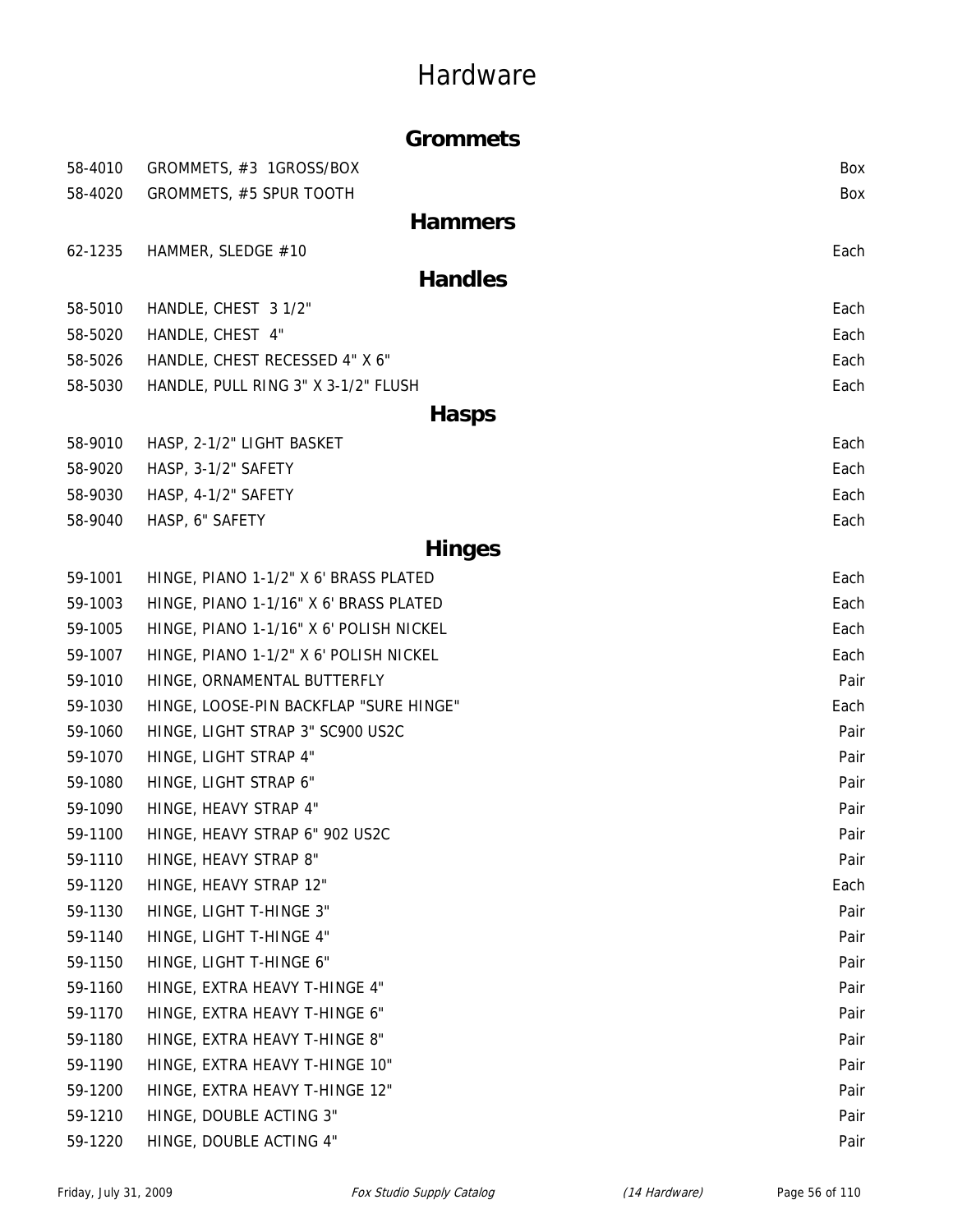### **Hinges**

| 59-1230 | HINGE, CABINET 3/8" OFFSET POLISHED BRAS | Pair |
|---------|------------------------------------------|------|
| 59-1240 | HINGE, CABINET 3/4" STANLEY              | Pair |
|         | <b>Hooks</b>                             |      |
| 58-9120 | HOOK, COAT & HAT BRIGHT BRASS            | Each |
| 59-1950 | HOOK, S 3/4" LIGHT ZINC FINISH           | Each |
| 59-1954 | HOOK, S 1" LIGHT ZINC FINISH             | Each |
| 59-1958 | HOOK, S 1-1/4" LIGHT ZINC FINISH         | Each |
| 59-1962 | HOOK, S 1-1/2" LIGHT ZINC FINISH         | Each |
| 59-1966 | HOOK, S 1-3/4" LIGHT ZINC FINISH         | Each |
| 59-2005 | HOOK, S 1" HEAVY ZINC FINISH             | Each |
| 59-2010 | HOOK, S 1-1/2" HEAVY ZINC FINISH         | Each |
| 59-2015 | HOOK, S 2" HEAVY ZINC FINISH             | Each |
| 59-2020 | HOOK, S 2-1/2" HEAVY ZINC FINISH         | Each |
| 59-2025 | HOOK, S 3" HEAVY ZINC FINISH             | Each |
| 59-2030 | HOOK, CUP 1/2" X 7/8" BRASS #981         | Each |
| 59-2040 | HOOK, CUP 3/4" X 1-1/8" BRASS #981       | Each |
| 59-2050 | HOOK, CUP 1" X 1-1/2" BRASS #981         | Each |
| 59-2060 | HOOK, CUP 1-1/4" X 1-7/8" BRASS #981     | Each |
| 59-2062 | HOOK, CUP 1-1/2" X 2-1/8" BRASS          | Each |
| 59-2080 | HOOK, L SHAPE 1 3/8" SCREW               | Each |
| 59-2090 | GATE HOOK, HOOK & EYE 1-1/2" #W40        | Each |
| 59-2100 | GATE HOOK, HOOK & EYE 2-1/2" #W40        | Each |
| 59-2150 | HOOK, UTILITY 3-1/2" X 7" VINYL COATED   | Each |
| 59-2156 | HOOK, TOOL Y HOOK 4-1/8" VINYL COATED    | Each |
|         | <b>Joist Hangers</b>                     |      |
| 56-3100 | JOIST HANGER, 2" X 4" 18ga. GALV STEEL   | Each |
| 56-3106 | JOIST HANGER, 2" X 6" 18ga. GALV STEEL   | Each |
|         | Matting                                  |      |
| 60-3010 | RUBBER MAT, 36" X 25' BLACK CORRUGATED   | Foot |
|         | Mesh/Screens                             |      |
| 57-4030 | MESH, 1/4" WIRE CLOTH 36" X 100'         | Roll |
| 57-4040 | MESH, 1/2" WIRE CLOTH #2 WIRE 36" WIDE   | Roll |
| 57-4050 | MESH, 1" POULTRY NET 36" X 150' 20 AWG   | Roll |
| 57-4060 | MESH, 2" POULTRY NET 48" X 150' ROLL     | Roll |
| 57-4070 | FIBERGLASS SCREEN, 36" X 100' CHARCOAL   | Roll |
| 57-4080 | FIBERGLASS SCREEN, 48" X 100' CHARCOAL   | Roll |
|         | Nails (Reg)                              |      |

68-1504 NAIL, #6 GREEN SINKERS VINYL COATED BOX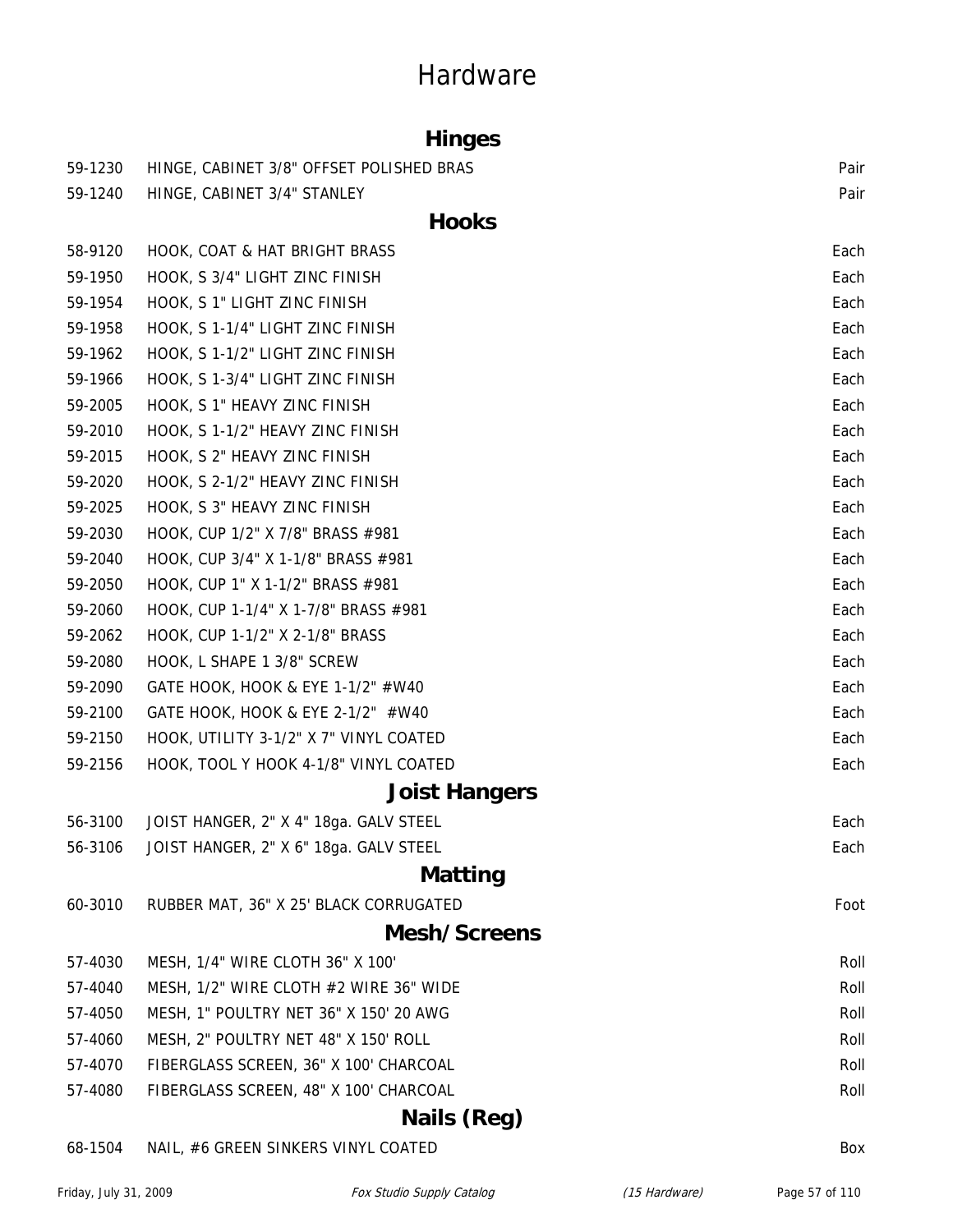### **Nails (Reg)**

| 68-1508 | NAIL, #8 GREEN SINKERS VINYL COATED    | Box       |
|---------|----------------------------------------|-----------|
| 68-1512 | NAIL, #16 GREEN SINKERS VINYL COATED   | Box       |
| 68-1520 | NAIL, #8 DUPLEX HEAD 2-1/2" 5lb./BOX   | Box       |
| 68-1524 | NAIL, #16 DUPLEX HEAD 3-1/2" 5lb./BOX  | Box       |
| 68-1532 | NAIL, #4 FINISH 1-1/2" 5lb./BOX        | Box       |
| 68-1536 | NAIL, #6 FINISH 2" 5lb./BOX            | Box       |
| 68-1540 | NAIL, #8 FINISH 2-1/2" 5lb./BOX        | Box       |
| 68-1544 | NAIL, #16 FINISH 3-1/2" 5lb./BOX       | Box       |
| 68-1560 | NAIL, #8 COMMON 2-1/2" 5lb./BOX        | Box       |
| 68-1564 | NAIL, #16 COMMON 3-1/2" 5lb./BOX       | Box       |
| 68-2050 | NAIL, #6 VINYL COATED (GREEN SINKERS)  | LB        |
| 68-2060 | NAIL, #8 VINYL COATED (GREEN SINKERS)  | LB        |
| 68-2070 | NAIL, #16 VINYL COATED (GREEN SINKERS) | LB        |
| 68-4020 | NAIL, #8 DUPLEX HEAD 50 LB/BOX         | <b>LB</b> |
| 68-4040 | NAIL, #16 DUPLEX HEAD 50 LB/BX         | LB        |
| 68-5020 | NAIL, #4 FINISH 50 LB/BOX              | LB        |
| 68-5040 | NAIL, #8 FINISH 50 LB/BOX              | <b>LB</b> |
| 68-5050 | NAIL, #16 FINISH 50 LB/BOX             | LB        |
| 68-5125 | NAIL, CONCRETE 3/4" 5 LB/BOX           | <b>LB</b> |
| 68-6005 | NAIL, #6 SMOOTH 50 LB/BOX              | LB        |
| 68-6020 | NAIL, #8 SMOOTH 50 LB/BOX              | LB        |
| 68-6040 | NAIL, #16 SMOOTH 50 LB/BOX             | LB        |
| 68-7000 | NAIL, JOIST HANGER #10D 1-1/2" 1LB/BOX | LB        |
| 68-9660 | NAIL, ROOFING 1 1/2" GALV. 50 LB/BOX   | LB        |

#### **Nuts**

| 86-5058 | NUT, LOCK 1/4"-20 COARSE THREAD NYLON | Box  |
|---------|---------------------------------------|------|
| 86-5060 | NUT, LOCK 5/16"-18 COARSE THREAD      | Each |
| 86-5065 | NUT, LOCK 3/8"-16 COARSE THREAD       | Each |
| 86-5070 | NUT, LOCK 7/16" COARSE THREAD 100/BOX | Each |
| 86-5072 | NUT, LOCK 1/2" COARSE THREAD          | Each |
| 86-5075 | NUT, LOCK 1/4"-28 FINE THREAD         | Each |
| 86-5080 | NUT, LOCK 5/16"-24 FINE THREAD        | Each |
| 86-5085 | NUT, LOCK 3/8" FINE THREAD 100/BOX    | Each |
| 86-5090 | NUT, LOCK 7/16" FINE THREAD 100/BOX   | Each |
| 86-7010 | NUT, MACHINE 4/40" ZINC 100/BOX       | Box  |
| 86-7020 | NUT, MACHINE 6/32" ZINC 100/BOX       | Box  |
| 86-7030 | NUT. MACHINE 8/32" ZINC 100/BOX       | Box  |
| 86-7040 | NUT, MACHINE 10/32" ZINC 100/BOX      | Box  |
| 86-7050 | NUT, MACHINE 10/24" ZINC 100/BOX      | Box  |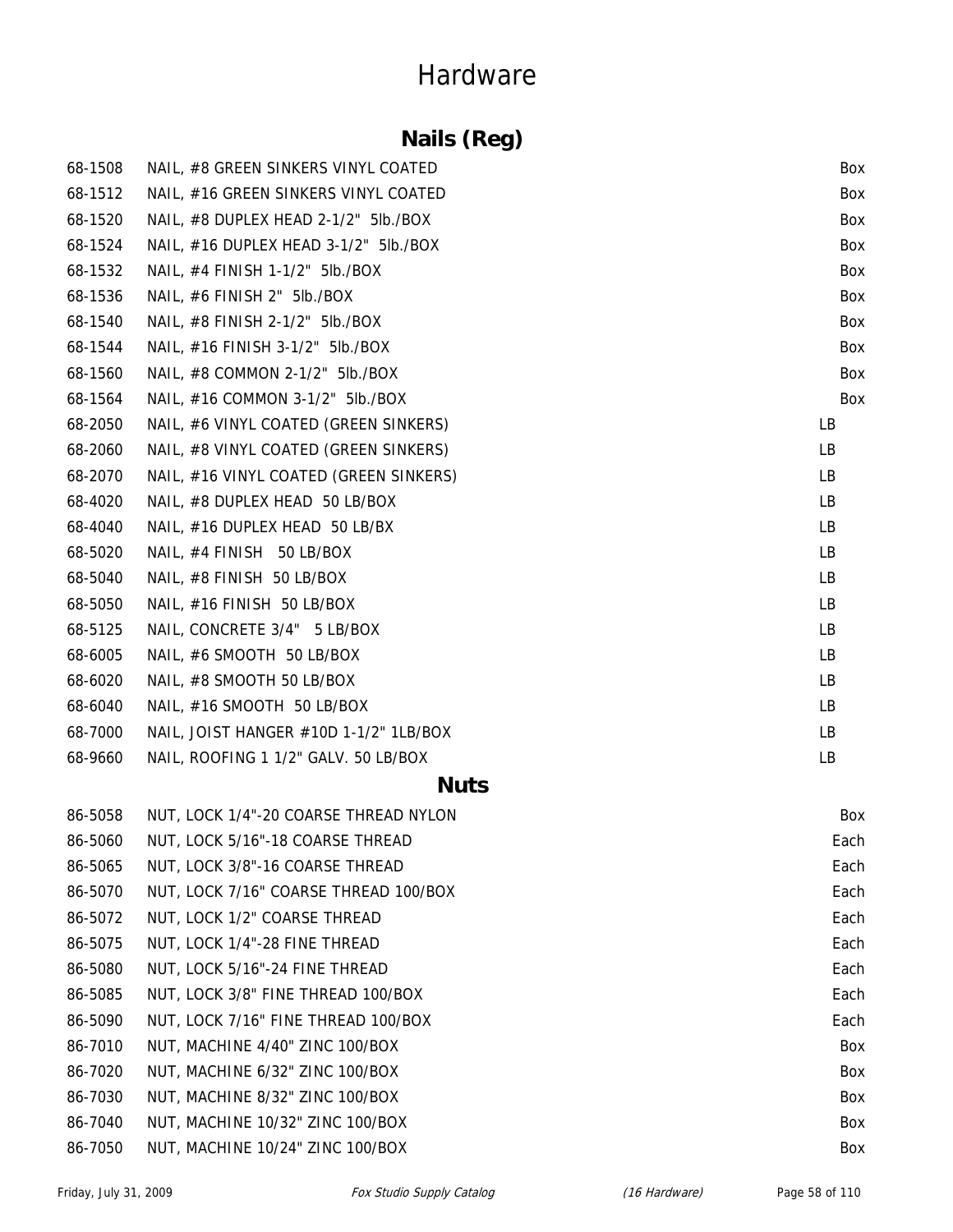#### **Nuts**

| 86-8010 | NUT, HEX 1/4"-20 COARSE (GRD 8) 100/BOX  | Each |
|---------|------------------------------------------|------|
| 86-8020 | NUT, HEX 5/16"-18 COARSE (GRD 8)         | Each |
| 86-8030 | NUT, HEX 3/8"-16 COARSE (GRD 8) 100/BOX  | Each |
| 86-8040 | NUT, HEX 1/2"-13 COARSE (GRD 8) 50/BOX   | Each |
| 86-8050 | NUT, HEX 5/8"-11 COARSE 50/BOX           | Each |
| 86-8060 | NUT, HEX 3/4"-10 COARSE 50/BOX           | Each |
| 89-9005 | NUT, WING ZP 10/24" 100/BOX              | Each |
| 89-9010 | NUT, WING ZP 1/4"-20 100/BOX ZP WING     | Each |
| 89-9020 | NUT, WING ZP 5/16"-18 100/BOX            | Each |
| 89-9030 | NUT, WING ZP 3/8"-16 100/BOX             | Each |
| 89-9040 | NUT, WING ZP 1/2"-13 100/BOX             | Each |
| 89-9046 | NUT, TEE 10/32 100/BOX                   | Each |
| 89-9048 | NUT, TEE 10/24 100/BOX                   | Each |
| 89-9050 | NUT, TEE 1/4" 100/BOX                    | Each |
| 89-9055 | NUT, TEE 5/16" 100/BOX                   | Each |
| 89-9060 | NUT, TEE 3/8" 100/BOX                    | Each |
|         | <b>Padlocks</b>                          |      |
| 39-8230 | CABLE, PADLOCK VINYL 6' GOLF CART CHAIN  | Each |
| 59-4060 | PADLOCK, MASTER #3 KEYED                 | Each |
| 59-4070 | PADLOCK, MASTER #21 RE-KEYABLE           | Each |
| 59-4080 | PADLOCK, MASTER #21 (KEYED DIFFERENT)    | Each |
| 59-4090 | PADLOCK, COMBO-SHORT SHACKL 4# RESETABLE | Each |
| 59-4094 | PADLOCK, COMBO-LONG SHACKLE 4# RESETABLE | Each |
|         | <b>Picture Framing</b>                   |      |
| 58-6010 | HANGER, #25 MOORE PICTURE 12/BOX         | Card |
| 58-6020 | HANGER, #27 MOORE PICTURE 12/BOX         | Card |
| 59-9995 | FRAME LENGTH, 1" ANODIC BLACK 10"        | Each |
| 59-9996 | FRAME LENGTH, 1" MATTE BLACK 10' ML1221  | Each |
| 59-9997 | FRAME LENGTH, 3/4" BLACK 10' ML11        | Each |
| 59-9998 | FRAME LENGTH, 10' ANOTIC SILVER #11      | Each |
| 59-9999 | FRAME LENGTH, 10' GOLD PICTURE           | Each |
| 61-5080 | WIRE, #1 PICTURE CORD 25 FT/ROLL         | Roll |
| 61-5090 | WIRE, #2 PICTURE CORD 25 FT/ROLL         | Roll |
| 61-5100 | WIRE, #3 PICTURE CORD #43250 25 FT.      | Roll |
|         | <b>Rivets</b>                            |      |

| 60-1002 RIVETS, STEEL 3/16" #SB6-8 BUTTONHEAD   | <b>Box</b> |
|-------------------------------------------------|------------|
| $60-1004$ RIVETS, STEEL 1/8" $\#$ SDS46 BLIND   | <b>Box</b> |
| 60-1006 RIVETS, ALUMINUM 1/8" #AB4-2 BUTTONHEAD | <b>Box</b> |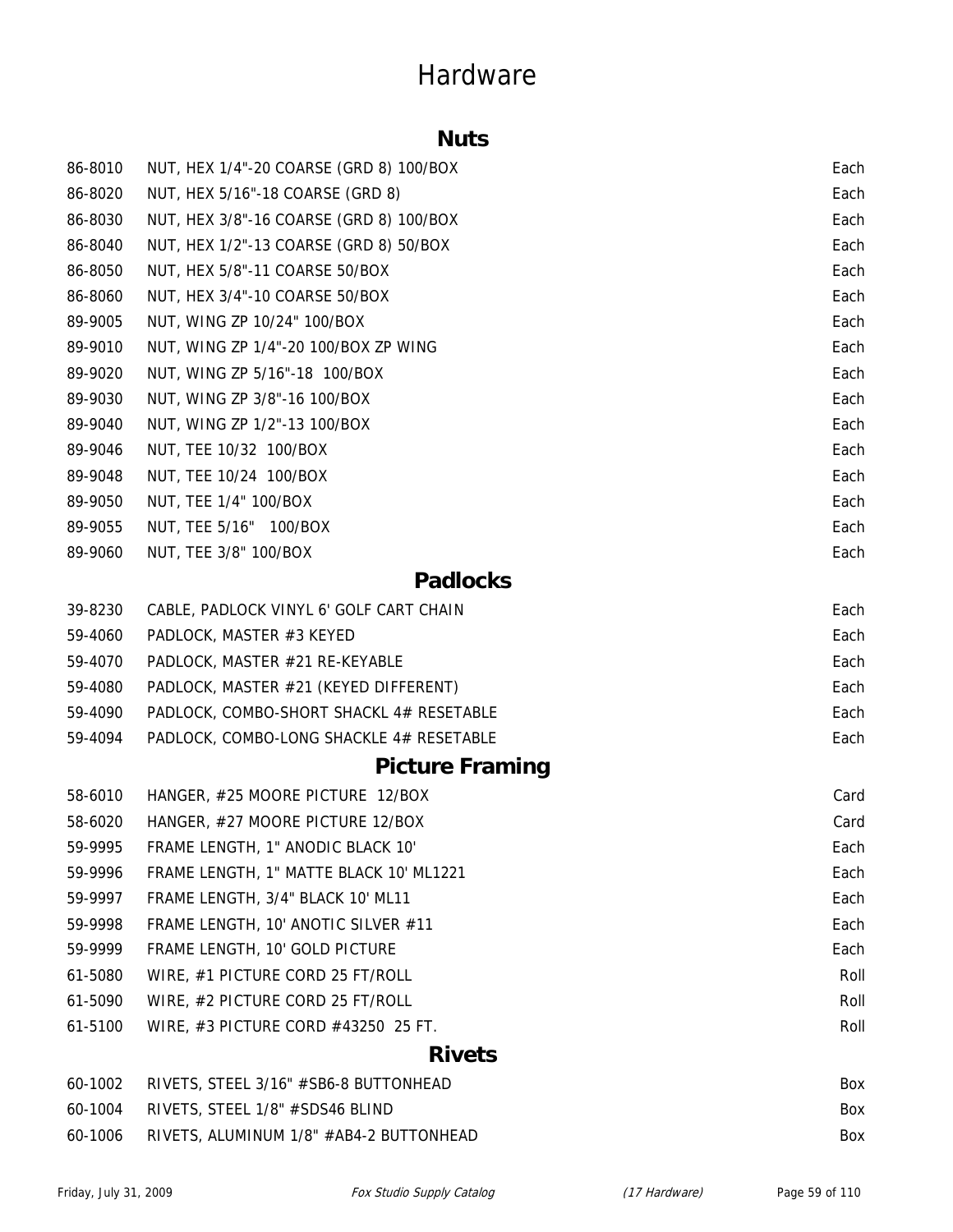#### **Rivets**

| 60-1024 | RIVETS, STEEL 3/16" #SSD6-9 DOMEHEAD     | Box  |
|---------|------------------------------------------|------|
| 60-1034 | RIVETS, ALUMINUM 3/16" #AB64A BUTTONHEAD | Box  |
| 60-1040 | RIVETS, ALUMINIM 3/16" AB6-6A BUTTONHEAD | Box  |
|         | <b>Router Bits</b>                       |      |
| 91-3010 | ROUTER BIT, BOTTOM 1/4" CARBIDE          | Each |
| 91-3025 | ROUTER BIT, PILOT/TRIM 1/4" WKW #70000   | Each |
| 91-3035 | ROUTER BIT, TRIM 1/4" CARB-ROLLER        | Each |
| 91-3040 | ROUTER BIT, BOTTOM 1/2" CARBIDE          | Each |
| 91-3045 | ROUTER BIT, ROUND OVER 1/2" WKW 65008    | Each |
| 91-3050 | ROUTER BIT, TRIM 1/2" 2 FLUTE CARBIDE    | Each |
| 91-3056 | ROUTER BIT, ROUND OVER 1/8" CARB-ROLLER  | Each |
| 91-3060 | ROUTER BIT, ROUND OVER 1/4" CARB-ROLLER  | Each |
| 91-3065 | ROUTER BIT, ROUND OVER 3/8" CARB-ROLLER  | Each |
| 91-3070 | ROUTER BIT, ROUND OVER 1/2" CARB-ROLLER  | Each |
| 91-3100 | ROUTER BIT, BOTTOM 1/16" WKW 61000       | Each |
| 91-3130 | ROUTER BIT, BOTTOM 3/4" CARBIDE          | Each |
| 91-3150 | ROUTER BIT, BOTTOM 3/8" CARBIDE          | Each |
| 91-3160 | ROUTER BIT, COVE 1/4" WKW 71000          | Each |
| 91-3165 | ROUTER BIT, COVE 3/8" WKW 71002          | Each |
| 91-3170 | ROUTER BIT, COVE 1/2" WKW 71004          | Each |
| 91-3175 | ROUTER BIT, ROMAN OGEE, 1-1/2" 85721 M   | Each |
| 91-3180 | ROUTER BIT, BEADING 1/4" WKW 71302       | Each |
| 91-3185 | ROUTER BIT, ROMAN OGEE 1-3/8" WKW 71402  | Each |
| 91-3200 | ROUTER BIT, OGEE CARBIDE W/FILLET 1-3/8" | Each |
|         | <b>Saw Blades</b>                        |      |
| 91-0050 | HOSE, AIR LINE 3/8" X 50"                | Each |
| 91-0310 | BLADE, HI-SPEED HACKSAW 12" 14TPI        | Each |
| 91-0320 | BLADE, HI-SPEED HACKSAW 12" 18TPI        | Each |
| 91-0330 | BLADE, HI-SPEED HACKSAW 12" 24TPI        | Each |
| 91-0370 | SAWZALL BLADE, WOOD/NAILS 6" 6TPI        | Each |
| 91-0380 | SAWZALL BLADE, METAL 2-1/2"              | Each |
| 91-0383 | SAWZALL BLADE, METAL 4" 18TPI            | Each |
| 91-0387 | SAWZALL BLADE, THE TORCH 9" 14TPI        | Each |
| 91-0388 | SAWZALL BLADE, METAL 6" 14TPI            | Each |
| 91-0389 | SAWZALL BLADE, METAL 12" 18TPI           | Each |
| 91-0390 | SAWZALL BLADE, PLASTIC/WOOD 6" 6TPI      | Each |
| 91-0400 | SAWZALL BLADE, PLASTER 6" 6TPI           | Each |
| 91-0405 | SAWZALL BLADE, WOOD 9" (THE UGLY) #94100 | Each |
| 91-0410 | SAWZALL BLADE, WOOD 12" 7TPI             | Each |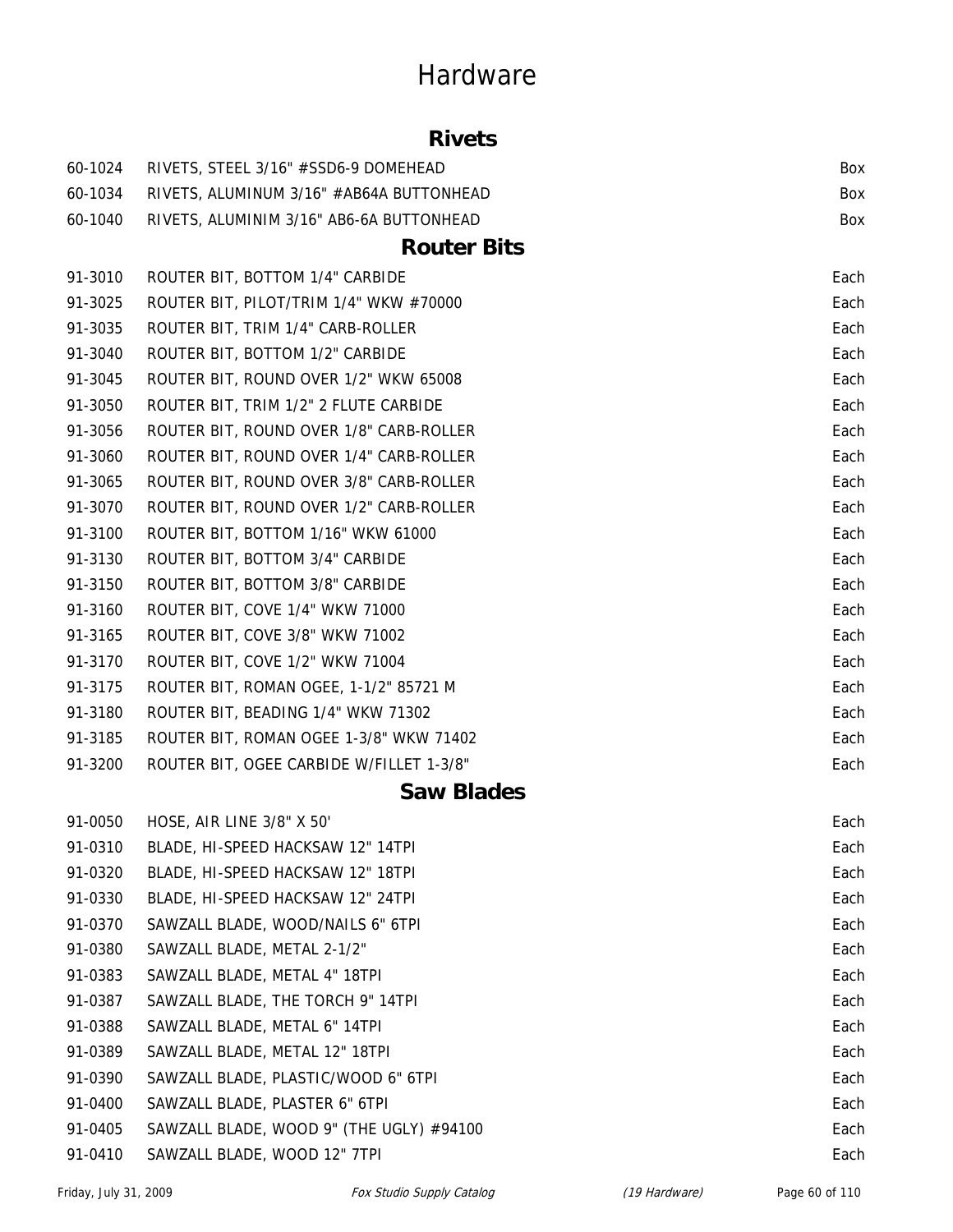### **Saw Blades**

| 91-0415 | SAWZALL BLADE, WOOD/NAILS 12" 6TPI       | Each |
|---------|------------------------------------------|------|
| 91-0420 | SAW BLADE, METAL 7"                      | Each |
| 91-0430 | SAW BLADE, MASONRY 7" DIAMOND ARBOR      | Each |
| 91-0450 | SAW BLADE, SKIL 7-1/4" 14TPI WOOD/NAILS  | Each |
| 91-0453 | SAW BLADE, SKIL 7-1/4" 24TPI WOOD/COMBO  | Each |
| 91-0456 | SAW BLADE, SKIL 7-1/4" 40TPI WOOD/FINISH | Each |
| 91-0610 | SAW, HOLE 7/8"                           | Each |
| 91-0614 | SAW, HOLE 1"                             | Each |
| 91-0618 | SAW, HOLE 1-1/8"                         | Each |
| 91-0622 | SAW, HOLE 1-1/4"                         | Each |
| 91-0626 | SAW, HOLE 1-3/8"                         | Each |
| 91-0630 | SAW, HOLE 1-1/2"                         | Each |
| 91-0634 | SAW, HOLE 1-5/8"                         | Each |
| 91-0638 | SAW, HOLE 1-3/4"                         | Each |
| 91-0642 | SAW, HOLE 1-7/8"                         | Each |
| 91-0646 | SAW, HOLE 2"                             | Each |
| 91-0650 | SAW, HOLE 2-1/8"                         | Each |
| 91-0654 | SAW, HOLE 2-1/4"                         | Each |
| 91-0658 | SAW, HOLE 2-3/8"                         | Each |
| 91-0662 | SAW, HOLE 2-1/2"                         | Each |
| 91-0666 | SAW, HOLE 2-5/8"                         | Each |
| 91-0670 | SAW, HOLE 2-3/4"                         | Each |
| 91-0674 | SAW, HOLE 2-7/8"                         | Each |
| 91-0678 | SAW, HOLE 3"                             | Each |
| 91-0682 | SAW, HOLE 3-1/8"                         | Each |
| 91-0686 | SAW, HOLE 3-1/4"                         | Each |
| 91-0690 | SAW, HOLE 3-3/8"                         | Each |
| 91-0694 | SAW, HOLE 3-1/2"                         | Each |
| 91-0698 | SAW, HOLE 3-5/8"                         | Each |
| 91-0702 | SAW, HOLE 3-3/4"                         | Each |
| 91-0706 | SAW, HOLE 3-7/8"                         | Each |
| 91-0710 | SAW, HOLE 4"                             | Each |
| 91-0730 | SAW, HOLE ARBOR 1/4"                     | Each |
| 91-0732 | SAW, HOLE ARBOR 3/8"                     | Each |
| 91-0734 | SAW, HOLE ARBOR 7/16"                    | Each |
|         | $\mathbf{C}_{\mathbf{A}}$                |      |

#### **Screw Eyes**

|         | 60-6010 SCREW EYE, W216 9/64" X 11/16" | Each |
|---------|----------------------------------------|------|
|         | 60-6020 SCREW EYE, W214 5/32" X 13/16" | Each |
| 60-6030 | SCREW EYE, W212 3/16" X 15/16"         | Each |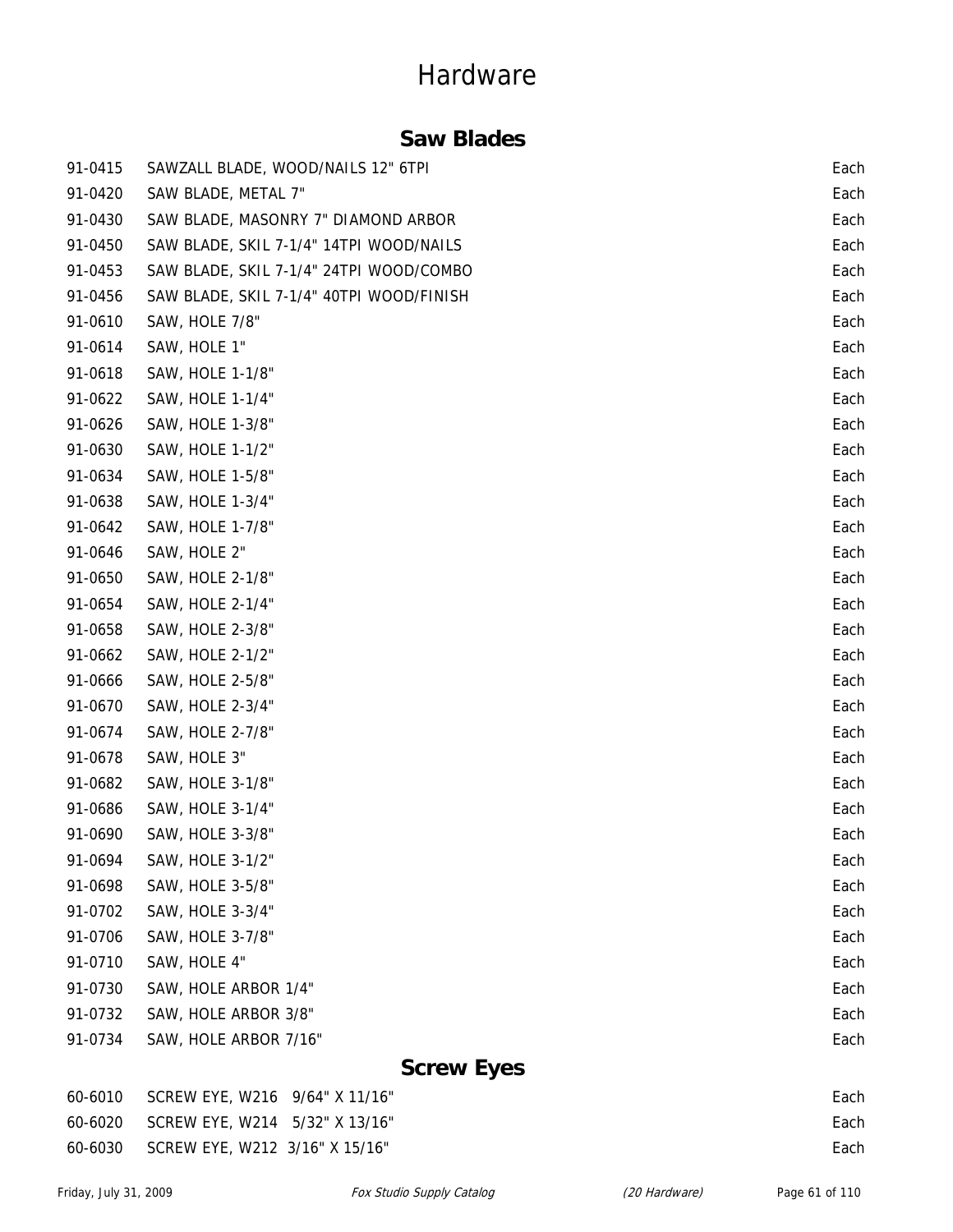### **Screw Eyes**

| 60-6040 | SCREW EYE, W210 7/32" X 1-3/16" | Each |
|---------|---------------------------------|------|
| 60-6050 | SCREW EYE, W14 11/32" X 1-1/16" | Each |
| 60-6060 | SCREW EYE, W10 13/32" X 1-3/8"  | Each |
| 60-6070 | SCREW EYE, W8 15/32" X 1-5/8"   | Each |
| 60-6080 | SCREW EYE, W6 17/32" X 1-15/16" | Each |
| 60-6090 | SCREW EYE, W4 5/8" X 2-3/16"    | Each |
| 60-6100 | SCREW EYE, W2 23/32" X 2-5/8"   | Each |
| 60-6110 | SCREW EYE, WO 13/16" X 3-3/16"  | Each |
| 60-6120 | SCREW EYE, W000 1-1/8" X 2-7/8" | Each |

#### **Screws (Drywall)**

|         | $C_{C}$                                        |            |
|---------|------------------------------------------------|------------|
| 89-4538 | SCREW, DRYWALL $#10$ X 6" COARSE 5 $#$ /BOX    | Box        |
| 89-4536 | SCREW, DRYWALL #10 X 5" COARSE 5#/BOX          | <b>Box</b> |
| 89-4533 | SCREW, DRYWALL #10 X 4" COARSE 5#/BOX          | <b>Box</b> |
| 89-4532 | SCREW, DRYWALL #8 X 3-1/2" COARSE 5#/BOX       | Box        |
| 89-4531 | SCREW, DRYWALL #8 X 3" COARSE 5#/BOX           | <b>Box</b> |
| 89-4526 | SCREW, DRYWALL $#8$ X 2-1/2" COARSE 5 $#$ /BOX | Box        |
| 89-4520 | SCREW, DRYWALL #6 X 2" COARSE 5#/BOX           | Box        |
| 89-4516 | SCREW, DRYWALL #6 X 1-5/8" COARSE $5#/BOX$     | Box        |
| 89-4511 | SCREW, DRYWALL #6 X 1-1/4" COARSE 5#/BOX       | Box        |
| 89-4506 | SCREW, DRYWALL #6 X 1-1/8" COARSE $5#/BOX$     | Box        |
| 89-4501 | SCREW, DRYWALL #6 X 1" COARSE $5#/BOX$         | <b>Box</b> |
| 89-4500 | SCREW, DRYWALL #6 X 3/4" COARSE 5#/BOX         | Box        |
| 89-4498 | SCREW, DRYWALL 4" COARSE 22#/CASE              | Case       |
| 89-4497 | SCREW, DRYWALL 3-1/2" COARSE 22#/CASE          | Case       |
| 89-4496 | SCREW, DRYWALL 3" COARSE 22#/CASE 2,000        | Case       |
| 89-4494 | SCREW, DRYWALL 2" COARSE 20#/CASE              | Case       |
| 89-4493 | SCREW, DRYWALL 2-1/2" COARSE CASE              | Case       |
| 89-4492 | SCREW, DRYWALL 1-1/4" COARSE                   | Case       |
| 89-4490 | SCREW, DRYWALL 1-5/8" COARSE CASE              | Case       |
| 89-4486 | SCREW, DRYWALL 1" COARSE CASE                  | Case       |
|         |                                                |            |

#### **Screws (Lag)**

| 88-1010 | SCREW, LAG 1/4" X 1" 100/BOX     | Each |
|---------|----------------------------------|------|
| 88-1020 | SCREW, LAG 1/4" X 1-1/2" 100/BOX | Each |
| 88-2005 | SCREW, LAG 1/4" X 2-1/2" 100/BOX | Each |
| 88-2010 | SCREW, LAG 1/4" X 2" 100/BOX     | Each |
| 88-2020 | SCREW, LAG 1/4" X 3" 100/BOX     | Each |
| 88-2030 | SCREW, LAG 1/4" X 3-1/2" 100/BOX | Each |
| 88-2040 | SCREW, LAG 1/4" X 4" 100/BOX     | Each |
| 88-2042 | SCREW, LAG 1/4" X 4-1/2" 100/BOX | Each |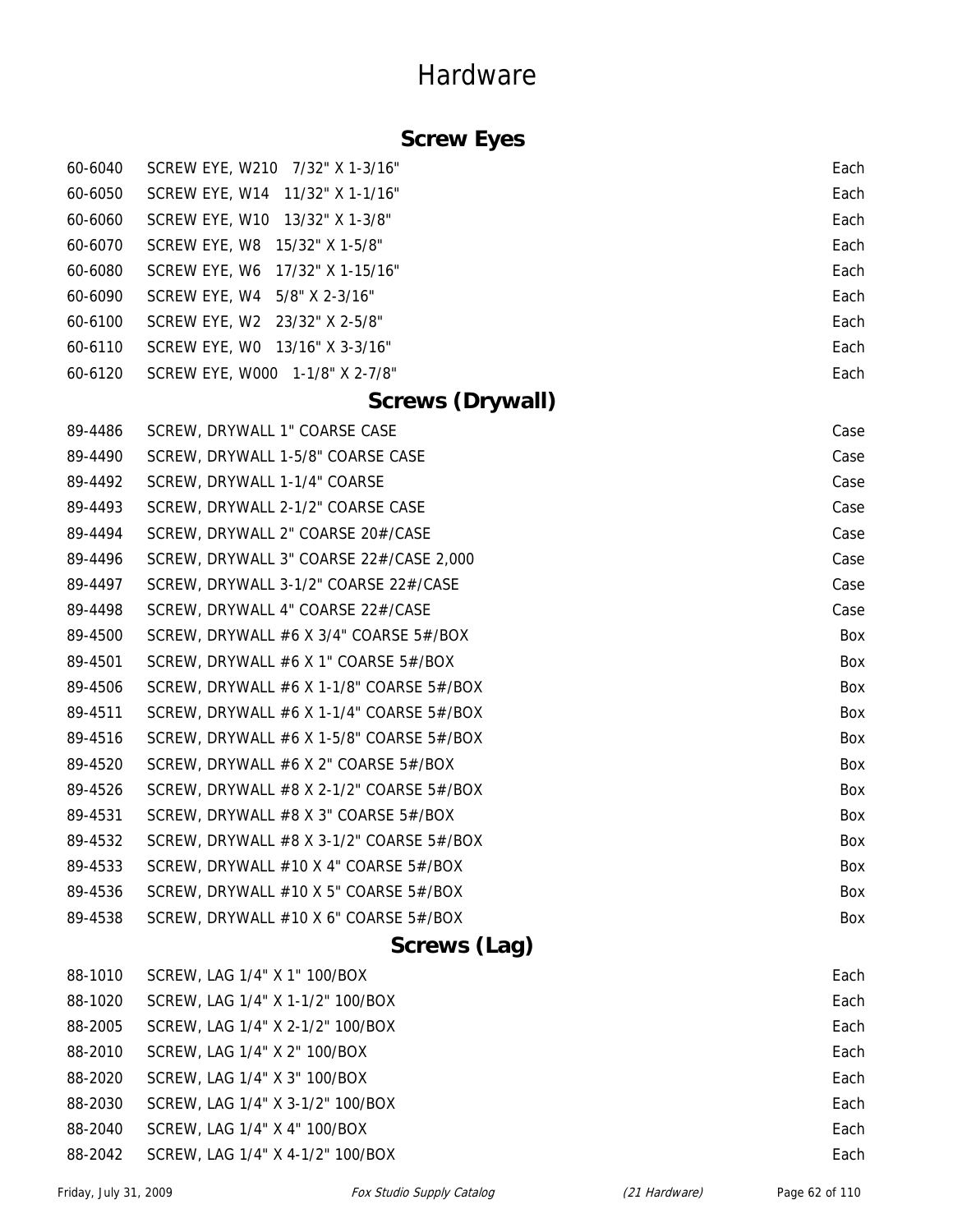### **Screws (Lag)**

| 88-2044 | SCREW, LAG 1/4" X 5" 100/BOX      | Each |
|---------|-----------------------------------|------|
| 88-2045 | SCREW, LAG 1/4" X 5-1/2" 100/BOX  | Each |
| 88-2046 | SCREW, LAG 1/4" X 6" 100/BOX      | Each |
| 88-2048 | SCREW, LAG 5/16" X 1" 100/BOX     | Each |
| 88-2050 | SCREW, LAG 5/16" X 1-1/2" 50/BOX  | Each |
| 88-2052 | SCREW, LAG 5/16" X 2" 100/BOX     | Each |
| 88-2054 | SCREW, LAG 5/16" X 2-1/2" 100/BOX | Each |
| 88-2056 | SCREW, LAG 5/16" X 3" 100/BOX     | Each |
| 88-2058 | SCREW, LAG 5/16" X 3-1/2" 50/BOX  | Each |
| 88-2060 | SCREW, LAG 5/16" X 4" 50/BOX      | Each |
| 88-2062 | SCREW, LAG 5/16" X 4-1/2" 50/BOX  | Each |
| 88-2064 | SCREW, LAG 5/16" X 5" 50/BOX      | Each |
| 88-2065 | SCREW, LAG 5/16" X 5-1/2" 50/BOX  | Each |
| 88-2066 | SCREW, LAG 5/16" X 6" 50/BOX      | Each |
| 88-2067 | SCREW, LAG 3/8" X 1" 100/BOX      | Each |
| 88-2068 | SCREW, LAG 3/8" X 1-1/2" 100/BOX  | Each |
| 88-2070 | SCREW, LAG 3/8" X 2" 100/BOX      | Each |
| 88-2074 | SCREW, LAG 3/8" X 2-1/2" 50/BOX   | Each |
| 88-2080 | SCREW, LAG 3/8" X 3" 50/BOX       | Each |
| 88-2084 | SCREW, LAG 3/8" X 3-1/2" 50/BOX   | Each |
| 88-2090 | SCREW, LAG 3/8" X 4" 50/BOX       | Each |
| 88-2094 | SCREW, LAG 3/8" X 4-1/2" 50/BOX   | Each |
| 88-2100 | SCREW, LAG 3/8" X 5" 50/BOX       | Each |
| 88-2104 | SCREW, LAG 3/8" X 5-1/2" 50/BOX   | Each |
| 88-2110 | SCREW, LAG 3/8" X 6" 50/BOX       | Each |
| 88-2112 | SCREW, LAG 3/8" X 6-1/2" 50/BOX   | Each |
| 88-2114 | SCREW, LAG 3/8" X 7" 50/BOX       | Each |
| 88-2118 | SCREW, LAG 3/8" X 8" 50/BOX       | Each |
| 88-2120 | SCREW, LAG 1/2" X 1-1/2" 50/BOX   | Each |
| 88-2130 | SCREW, LAG 1/2" X 2" 50/BOX       | Each |
| 88-2140 | SCREW, LAG 1/2" X 2-1/2" 50/BOX   | Each |
| 88-2150 | SCREW, LAG 1/2" X 3" 50/BOX       | Each |
| 88-2160 | SCREW, LAG 1/2" X 3-1/2" 50/BOX   | Each |
| 88-2170 | SCREW, LAG 1/2" X 4" 50/BOX       | Each |
| 88-2172 | SCREW, LAG 1/2" X 4-1/2" 50/BOX   | Each |
| 88-2174 | SCREW, LAG 1/2" X 5" 50/BOX       | Each |
| 88-2176 | SCREW, LAG 1/2" X 5-1/2" 50/BOX   | Each |
| 88-2178 | SCREW, LAG 1/2" X 6" 50/BOX       | Each |
| 88-2180 | SCREW, LAG 1/2" X 6-1/2" 50/BOX   | Each |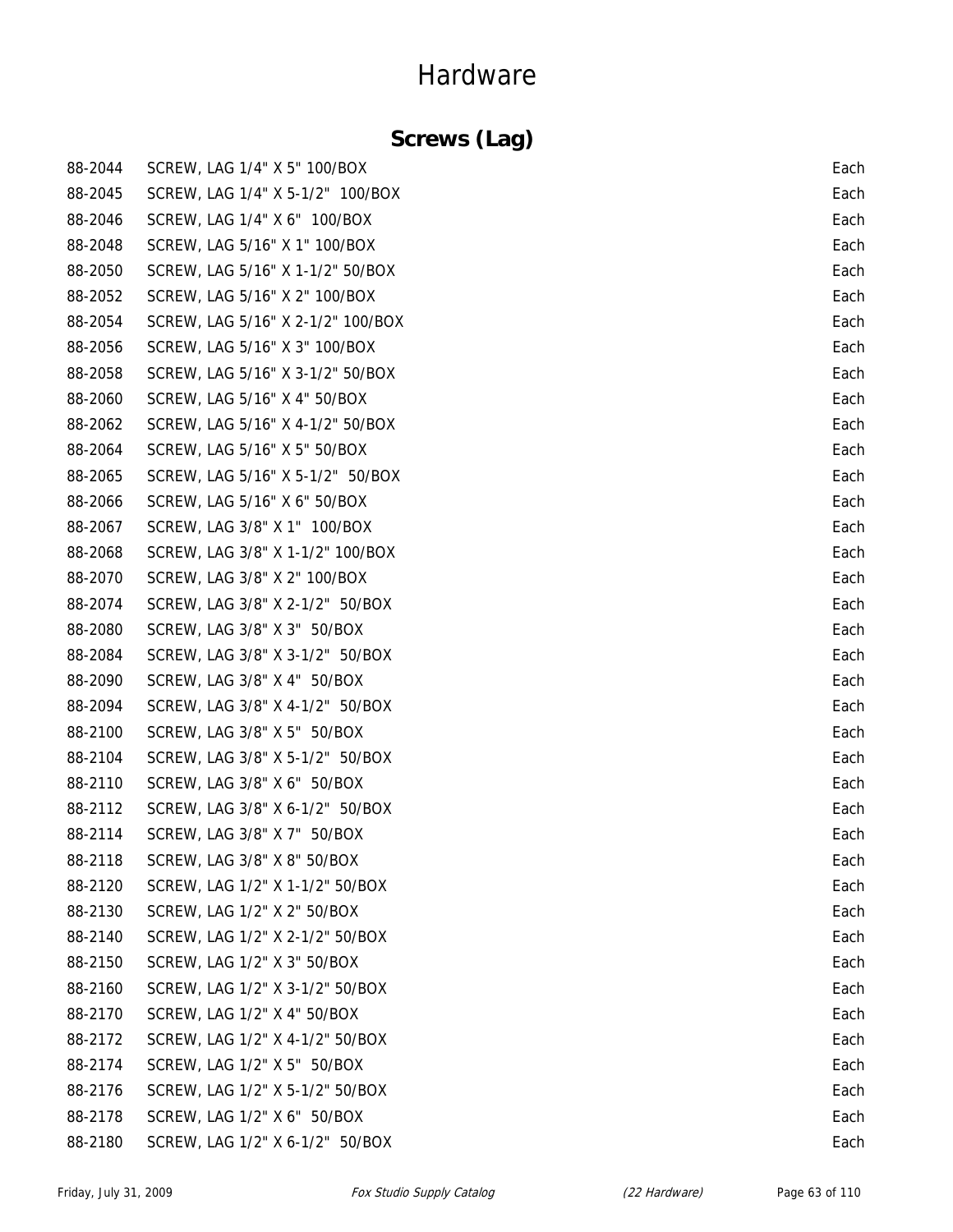|         | Screws (Lag)                             |      |
|---------|------------------------------------------|------|
| 88-2182 | SCREW, LAG 1/2" X 7" 50/BOX              | Each |
| 88-2186 | SCREW, LAG 1/2" X 8" 50/BOX              | Each |
|         | <b>Screws (Machine)</b>                  |      |
| 88-5010 | SCREW, MACHINE FHZ 10/24" X 3/8" 100/BOX | Box  |
| 88-5020 | SCREW, MACHINE FHZ 10/24" X 1/2"         | Box  |
| 88-5030 | SCREW, MACHINE FHZ 10/24" X 3/4"         | Box  |
| 88-5040 | SCREW, MACHINE FHZ 10/24" X 1"           | Box  |
| 88-5050 | SCREW, MACHINE FHZ 10/24" X 1-1/2" 100/B | Box  |
| 88-5060 | SCREW, MACHINE FHZ 10/24" X 2" 100/BOX   | Box  |
| 88-5070 | SCREW, MACHINE FHZ 10/24" X 2-1/2" 100/B | Box  |
| 88-5080 | SCREW, MACHINE FHZ 10/24" X 3" 100/BOX   | Box  |
| 88-5090 | SCREW, MACHINE FHZ 10/24" X 3-1/2" 100/B | Box  |
| 88-5110 | SCREW, MACHINE FHZ 1/4"-20 X 1/2"        | Box  |
| 88-5120 | SCREW, MACHINE FHZ 1/4"-20 X 3/4"        | Box  |
| 88-5130 | SCREW, MACHINE FHZ 1/4"-20 X 1"          | Box  |
| 88-5140 | SCREW, MACHINE FHZ 1/4"-20 X 1-1/4"      | Box  |
| 88-5150 | SCREW, MACHINE FHZ 1/4"-20 X 1-1/2"      | Box  |
| 88-5160 | SCREW, MACHINE FHZ 1/4"-20 X 2"          | Box  |
| 88-5180 | SCREW, MACHINE FHZ 1/4"-20 X 3"          | Box  |
| 88-5190 | SCREW, MACHINE FHZ 1/4"-20 X 3-1/2"      | Box  |
| 88-5200 | SCREW, MACHINE FHZ 1/4"-20 X 4"          | Box  |
| 88-5210 | SCREW, MACHINE FHZ 4/40" X 1/4" 100/BOX  | Box  |
| 88-5220 | SCREW, MACHINE FHZ 4/40" X 1/2" 100/BOX  | Box  |
| 88-5230 | SCREW, MACHINE FHZ 4/40" X 3/4" 100/BOX  | Box  |
| 88-5240 | SCREW, MACHINE FHZ 4/40" X 1" 100/BOX    | Box  |
| 88-5250 | SCREW, MACHINE FHZ 4/40" X 1-1/2" 100/BX | Box  |
| 88-5260 | SCREW, MACHINE FHZ 6/32" X 3/8" 100/BOX  | Box  |
| 88-5270 | SCREW, MACHINE FHZ 6/32" X 1/2" 100/BOX  | Box  |
| 88-5280 | SCREW, MACHINE FHZ 6/32" X 3/4" 100/BOX  | Box  |
| 88-5290 | SCREW, MACHINE FHZ 6/32" X 1" 100/BOX    | Box  |
| 88-5300 | SCREW, MACHINE FHZ 6/32" X 1-1/2" 100/BX | Box  |
| 88-5310 | SCREW, MACHINE FHZ 6/32" X 2" 100/BOX    | Box  |
| 88-5330 | SCREW, MACHINE FHZ 8/32" X 1/2"          | Box  |
| 88-5340 | SCREW, MACHINE FHZ 8/32" X 3/4" 100/BOX  | Box  |
| 88-5350 | SCREW, MACHINE FHZ 8/32" X 1" 100/BOX    | Box  |
| 88-5360 | SCREW, MACHINE FHZ 8/32" X 1-1/4" 100/BX | Box  |
| 88-5370 | SCREW, MACHINE FHZ 8/32" X 1-1/2" 100/BX | Box  |
| 88-5380 | SCREW, MACHINE FHZ 10/32" X 1/2" 100/BOX | Box  |
| 88-5390 | SCREW, MACHINE FHZ 10/32" X 3/4" 100/BOX | Box  |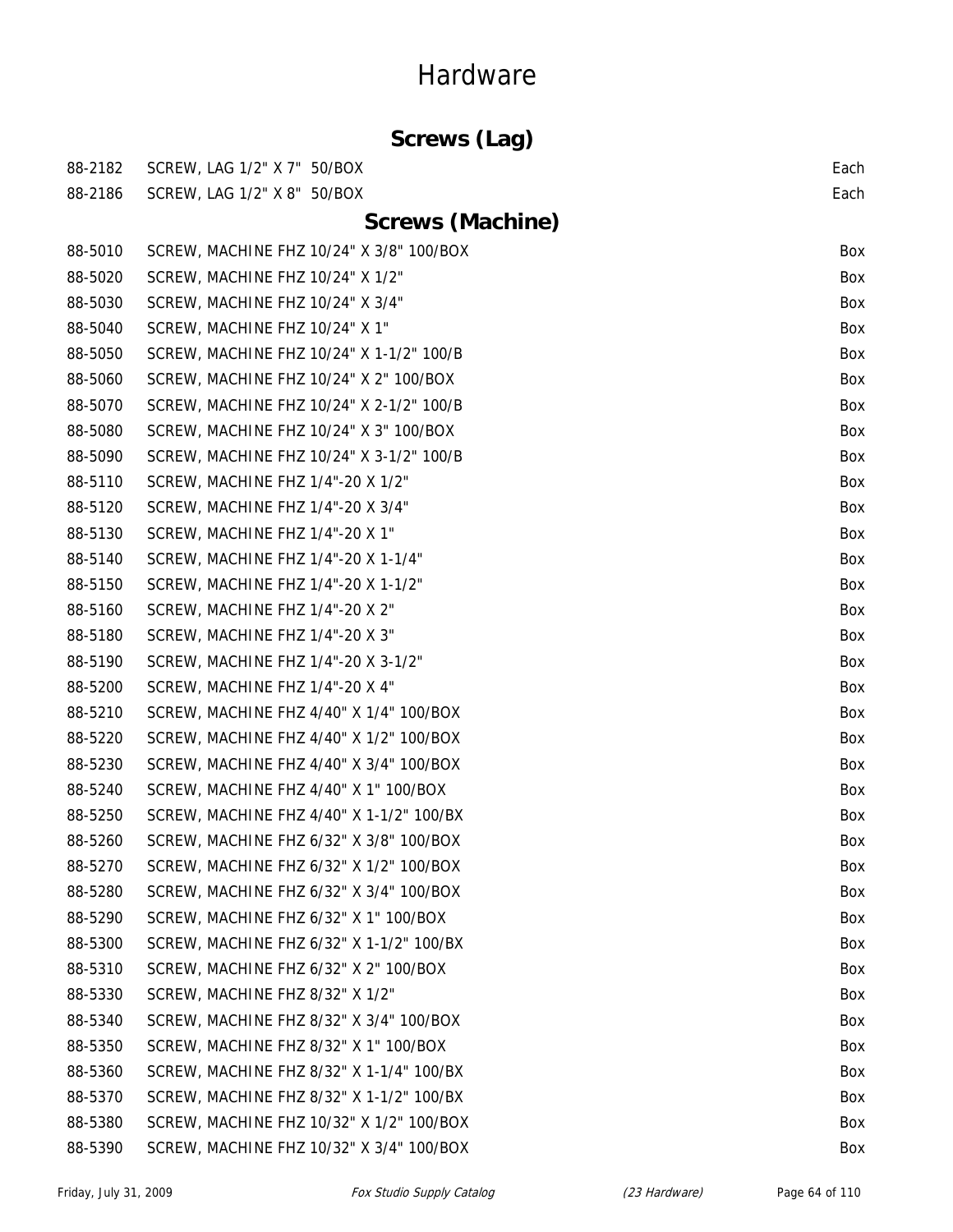### **Screws (Machine)**

| 88-5400 | SCREW, MACHINE FHZ 10/32" X 1" 100/BOX   | Box |
|---------|------------------------------------------|-----|
| 88-5410 | SCREW, MACHINE FHZ 10/32" X 1-1/4" 100/B | Box |
| 88-5420 | SCREW, MACHINE FHZ 10/32" X 1-1/2" 100/B | Box |
| 88-7010 | SCREW, MACHINE RHZ 4/40" X 1/4" 100/BOX  | Box |
| 88-7020 | SCREW, MACHINE RHZ 4/40" X 1/2" 100/BOX  | Box |
| 88-7040 | SCREW, MACHINE RHZ 4/40" X 1" 100/BOX    | Box |
| 88-7050 | SCREW, MACHINE RHZ 4/40" X 1-1/2" 100/BX | Box |
| 88-7065 | SCREW, MACHINE RHZ 6/32" X 3/4" 100/BOX  | Box |
| 88-7070 | SCREW, MACHINE RHZ 6/32" X 1/2" 100/BOX  | Box |
| 88-7080 | SCREW, MACHINE RHZ 6/32" X 1" 100/BOX    | Box |
| 88-7090 | SCREW, MACHINE RHZ 6/32" X 1-1/2" 100/BX | Box |
| 88-7095 | SCREW, MACHINE RHZ 6/32" X 1-1/2" 100/BX | Box |
| 88-7100 | SCREW, MACHINE RHZ 6/32" X 2" 100/BOX    | Box |
| 88-7110 | SCREW, MACHINE RHZ 8/32" X 1/2" 100/BOX  | Box |
| 88-7120 | SCREW, MACHINE RHZ 8/32" X 3/4" 100/BOX  | Box |
| 88-7130 | SCREW, MACHINE RHZ 8/32" X 1" 100/BOX    | Box |
| 88-7140 | SCREW, MACHINE RHZ 8/32" X 1-1/4" 100/BX | Box |
| 88-7150 | SCREW, MACHINE RHZ 8/32" X 1-1/2" 100/BX | Box |
| 88-7160 | SCREW, MACHINE RHZ 10/32" X 1/4" 100/BOX | Box |
| 88-7170 | SCREW, MACHINE RHZ 10/32" X 3/8" 100/BOX | Box |
| 88-7180 | SCREW, MACHINE RHZ 10/32" X 1/2" 100/BOX | Box |
| 88-7190 | SCREW, MACHINE RHZ 10/32" X 3/4" 100/BOX | Box |
| 88-7200 | SCREW, MACHINE RHZ 10/32" X 1"           | Box |
| 88-7210 | SCREW, MACHINE RHZ 10/32" X 1-1/4"       | Box |
| 88-7220 | SCREW, MACHINE RHZ 10/32" X 1-1/2"       | Box |
| 88-7230 | SCREW, MACHINE RHZ 10/24" X 3/8"         | Box |
| 88-7240 | SCREW, MACHINE RHZ 10/24" X 1/2"         | Box |
| 88-7250 | SCREW, MACHINE RHZ 10/24" X 3/4"         | Box |
| 88-7260 | SCREW, MACHINE RHZ 10/24" X 1"           | Box |
| 88-7270 | SCREW, MACHINE RHZ 10/24" X 1-1/2"       | Box |
| 88-7280 | SCREW, MACHINE RHZ 10/24" X 2"           | Box |
| 88-7290 | SCREW, MACHINE RHZ 10/24" X 2-1/2"       | Box |
| 88-7300 | SCREW, MACHINE RHZ 10/24" X 3"           | Box |
| 88-7310 | SCREW, MACHINE RHZ 10/24" X 3-1/2"       | Box |
| 88-7330 | SCREW, MACHINE RHZ 1/4"-20 X 1/2"        | Box |
| 88-7335 | SCREW, MACHINE RHZ 1/4"-20 X 3/4"        | Box |
| 88-7340 | SCREW, MACHINE RHZ 1/4"-20 X 1"          | Box |
| 88-7350 | SCREW, MACHINE RHZ 1/4"-20 X 1-1/4"      | Box |
| 88-7360 | SCREW, MACHINE RHZ 1/4"-20 X 1-1/2"      | Box |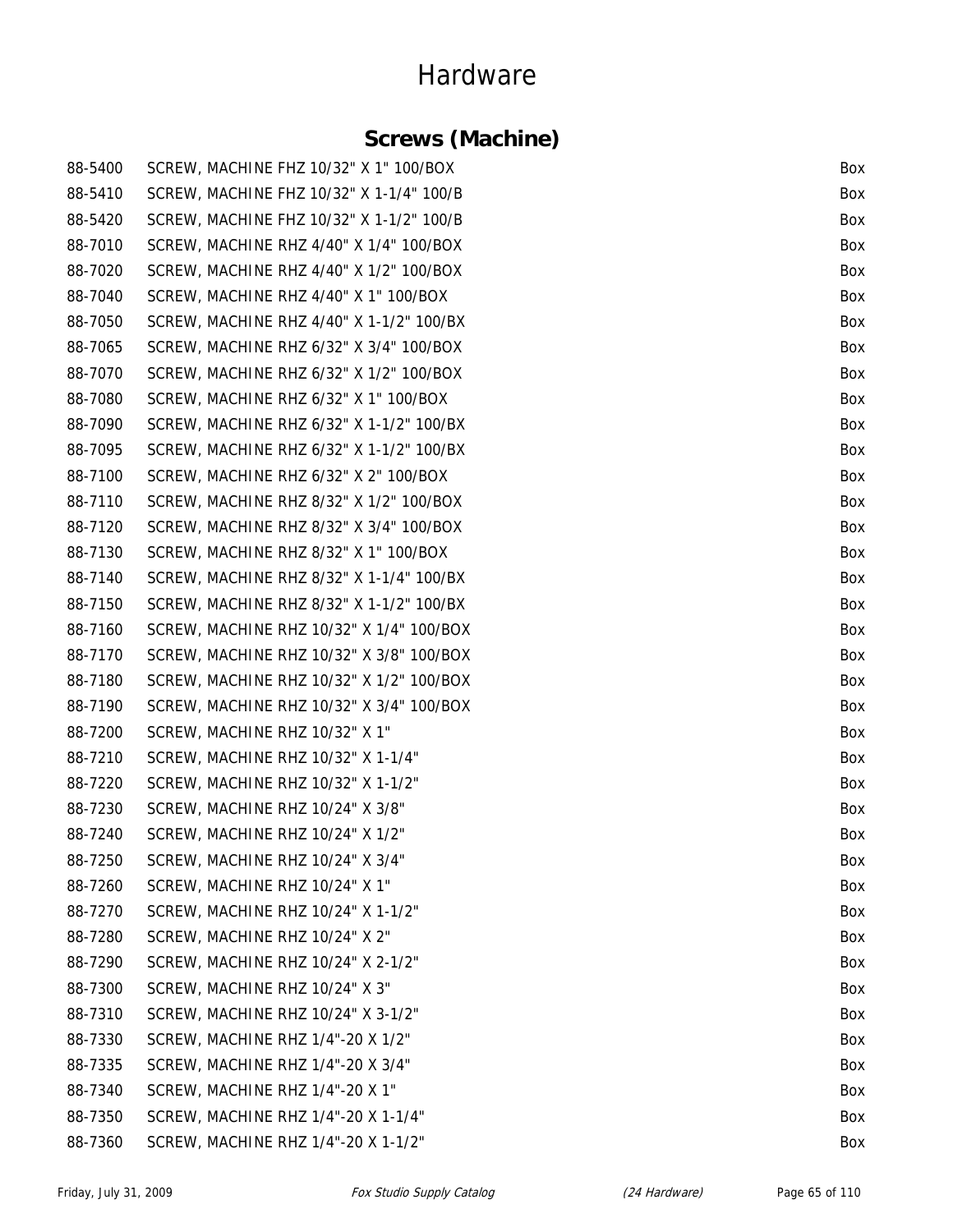#### **Screws (Machine)**

| 88-7370 | SCREW, MACHINE RHZ 1/4"-20 X 2"         | Box |
|---------|-----------------------------------------|-----|
| 88-7380 | SCREW, MACHINE RHZ 1/4"-20 X 2-1/2"     | Box |
| 88-7390 | SCREW, MACHINE RHZ 1/4"-20 X 3" 100/BOX | Box |
| 88-7400 | SCREW, MACHINE RHZ 1/4"-20 X 4" 100/BOX | Box |
|         | <b>Screws (Self Drill)</b>              |     |
| 89-0070 | SCREW, WAFER #10-24 X 1-7/16" PHIL-HEAD | Box |
| 89-1000 | SCREW, TEK HEX HD. #8 X 1/2"            | Box |
| 89-1005 | SCREW, TEK HEX HD. #8 X 3/4"            | Box |
| 89-1010 | SCREW, TEK HEX HD. #8 X 1"              | Box |
| 89-1015 | SCREW, TEK HEX HD. #8 X 1 1/4"          | Box |
| 89-1020 | SCREW, TEK HEX HD. #8 X 1-1/2"          | Box |
| 89-1030 | SCREW, TEK HEX HD. #10 X 1/2"           | Box |
| 89-1035 | SCREW, TEK HEX HD. #10 X 3/4"           | Box |
| 89-1040 | SCREW, TEK HEX HD. #10 X 1"             | Box |
| 89-1050 | SCREW, TEK HEX HD. #10 X 1-1/2"         | Box |
| 89-1055 | SCREW, TEK HEX HD. $#12$ X 3/4"         | Box |
| 89-1060 | SCREW, TEK HEX HD. #12 X 1"             | Box |
| 89-2000 | SCREW, TEK PAN HD. $#6 X 1/2"$          | Box |
| 89-2010 | SCREW, TEK PAN HD. #8 X 1/2"            | Box |
| 89-2014 | SCREW, TEK PAN HD. #8 X 3/4"            | Box |
| 89-2018 | SCREW, TEK PAN HD. #8 X 1"              | Box |
| 89-2020 | SCREW, TEK PAN HD. #8 X 1-1/4"          | Box |
| 89-2022 | SCREW, TEK PAN HD. #8 X 1-1/2"          | Box |
| 89-2030 | SCREW, TEK PAN HD. #10 X 1/2"           | Box |
| 89-2034 | SCREW, TEK PAN HD. #10 X 3/4"           | Box |
| 89-2038 | SCREW, TEK PAN HD. #10 X 1"             | Box |
| 89-3220 | SCREW, K-LATH #8 X 1/2" RND WASHER HEAD | Box |
| 89-3226 | SCREW, K-LATH #8 X 3/4" RND WASHER HEAD | Box |
| 89-3230 | SCREW, K-LATH #8 X 1" RND WASHER HEAD   | Box |
| 89-3234 | SCREW, K-LATH #8 X 1-1/4" RND WASHER HD | Box |
| 89-3238 | SCREW, K-LATH #8 X 1-5/8" RND WASHER HD | Box |

### **Screws (Sheet Metal)**

| 89-4010 | SCREW, SHT MTL PAN HD $\#6$ X 1/4"     | Box        |
|---------|----------------------------------------|------------|
| 89-4020 | SCREW, SHT MTL PAN HD #6 X 1/2"        | Box        |
| 89-4025 | SCREW, SHT MTL PAN HD #6 $\times$ 3/4" | <b>Box</b> |
| 89-4030 | SCREW, SHT MTL PAN HD $#6$ X 1"        | <b>Box</b> |
| 89-4090 | SCREW, SHT MTL PAN HD $#8$ X 3/8"      | <b>Box</b> |
| 89-4100 | SCREW. SHT MTL PAN HD $#8$ X 1/2"      | Box        |
| 89-4110 | SCREW, SHT MTL PAN HD $#8$ X 3/4"      | <b>Box</b> |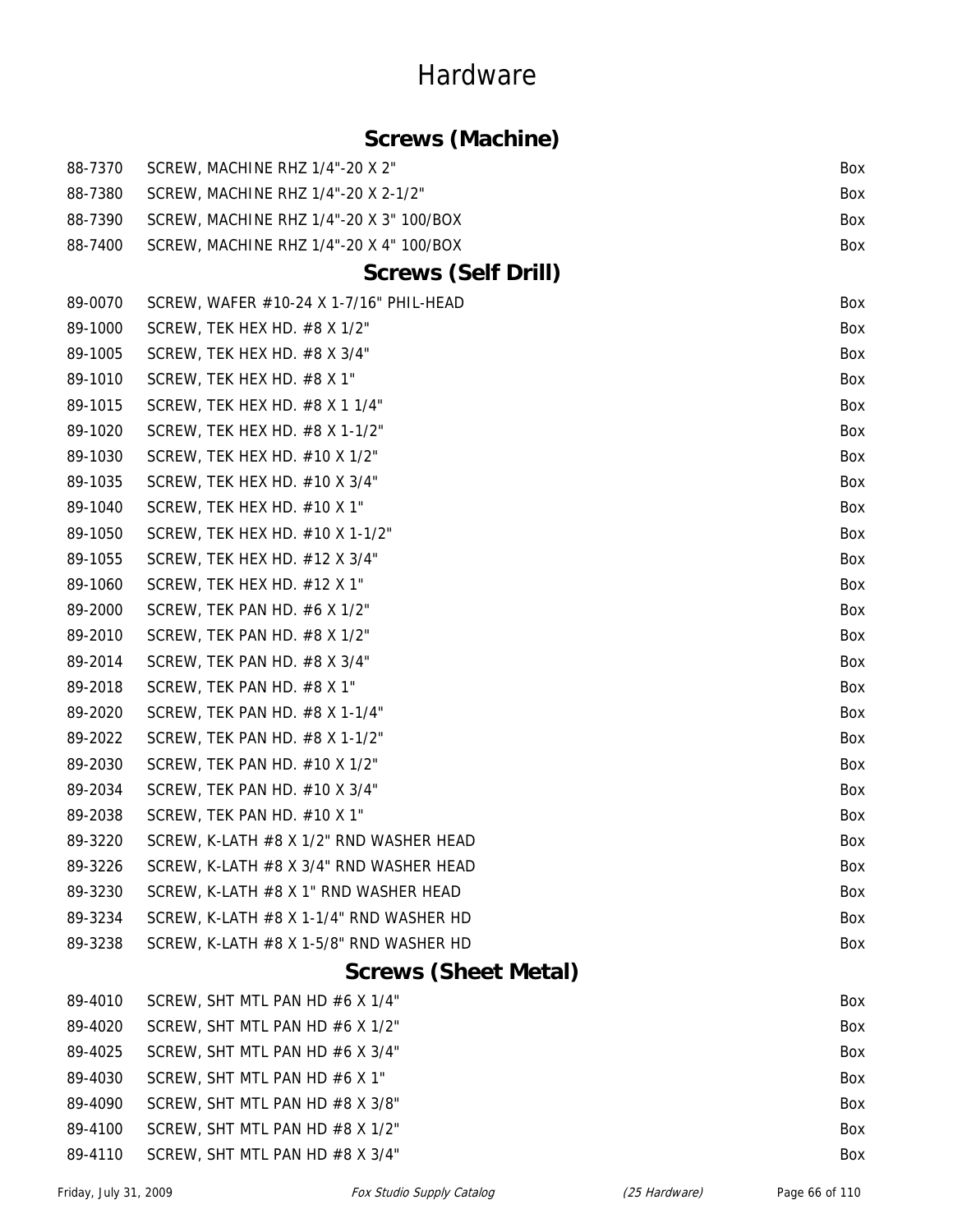### **Screws (Sheet Metal)**

| 89-4120     | SCREW, SHT MTL PAN HD #8 X 1"         | Box  |
|-------------|---------------------------------------|------|
| 89-4121     | SCREW, SHT MTL PAN HD $#8$ X 1-1/4"   | Box  |
| 89-4122     | SCREW, SHT MTL PAN HD $#8$ X 1-1/2"   | Box  |
| 89-4124     | SCREW, SHT MTL PAN HD #8 X 1-3/4"     | Box  |
| 89-4126     | SCREW, SHT MTL PAN HD #8 X 2"         | Box  |
| 89-4128     | SCREW, SHT MTL PAN HD $#8$ X 2-1/2"   | Box  |
| 89-4129     | SCREW, SHT MTL PAN HD #8 X 3"         | Box  |
| 89-4130     | SCREW, SHT MTL PAN HD #10 X 3/8"      | Box  |
| 89-4140     | SCREW, SHT MTL PAN HD #10 X 1/2"      | Box  |
| 89-4150     | SCREW, SHT MTL PAN HD #10 X 3/4"      | Box  |
| 89-4160     | SCREW, SHT MTL PAN HD #10 X 1"        | Box  |
| 89-4170     | SCREW, SHT MTL PAN HD #10 X 1-1/2"    | Box  |
| 89-4172     | SCREW, SHT MTL PAN HD #10 X 2"        | Box  |
| 89-4174     | SCREW, SHT MTL PAN HD #10 X 2-1/2"    | Box  |
| 89-4176     | SCREW, SHT MTL PAN HD #10 X 3"        | Box  |
| 89-4180     | SCREW, SHT MTL PAN HD #12 X 1/2"      | Box  |
| 89-4190     | SCREW, SHT MTL PAN HD #12 X 3/4"      | Box  |
| 89-4200     | SCREW, SHT MTL PAN HD #12 X 1"        | Box  |
| 89-4210     | SCREW, SHT MTL PAN HD #12 X 1-1/2"    | Box  |
| 89-4212     | SCREW, SHT MTL PAN HD #12 X 2"        | Box  |
| 89-4214     | SCREW, SHT MTL PAN HD #12 X 2-1/2"    | Box  |
| 89-4216     | SCREW, SHT MTL PAN HD #12 X 3"        | Box  |
| 89-4220     | SCREW, SHT MTL PAN HD #14 X 1/2"      | Box  |
| 89-4230     | SCREW, SHT MTL PAN HD #14 X 3/4"      | Box  |
| 89-4240     | SCREW, SHT MTL PAN HD #14 X 1"        | Box  |
| 89-4250     | SCREW, SHT MTL PAN HD #14 X 1-1/4"    | Box  |
| 89-4260     | SCREW, SHT MTL PAN HD #14 X 1-1/2"    | Box  |
| 89-4280     | SCREW, SHT MTL PAN HD #14 X 2"        | Box  |
| 89-4320     | SCREW, SHT MTL PAN HD #14 X 2-1/2"    | Box  |
| 89-4350     | SCREW, SHT MTL PAN HD #14 X 3"        | Box  |
|             | <b>Screws (Tapcon)</b>                |      |
| 89-4550     | SCREW, TAPCON 1/4" X 1-1/4" FLAT HEAD | Each |
| $90 - 1552$ | SCREW TARCON 1/4" Y 1-3/4" ELAT HEAD  | Each |

|         | $09-4000$ $3$ CREW, IAPCON 1/4 A 1-1/4 FLAT HEAD | caul |
|---------|--------------------------------------------------|------|
| 89-4552 | SCREW, TAPCON 1/4" X 1-3/4" FLAT HEAD            | Each |
| 89-4554 | SCREW, TAPCON 1/4" X 2-1/4" FLAT HEAD            | Each |
| 89-4556 | SCREW, TAPCON 1/4" X 2-3/4" FLAT HEAD            | Each |
| 89-4558 | SCREW, TAPCON 1/4" X 3-1/4" FLAT HEAD            | Each |
| 89-4560 | SCREW, TAPCON 1/4" X 3-3/4" FLAT HEAD            | Each |
| 89-4562 | SCREW, TAPCON 1/4" X 4" FLAT HEAD                | Each |
| 89-4580 | SCREW, TAPCON 1/4" X 1-1/4" HEX HD               | Each |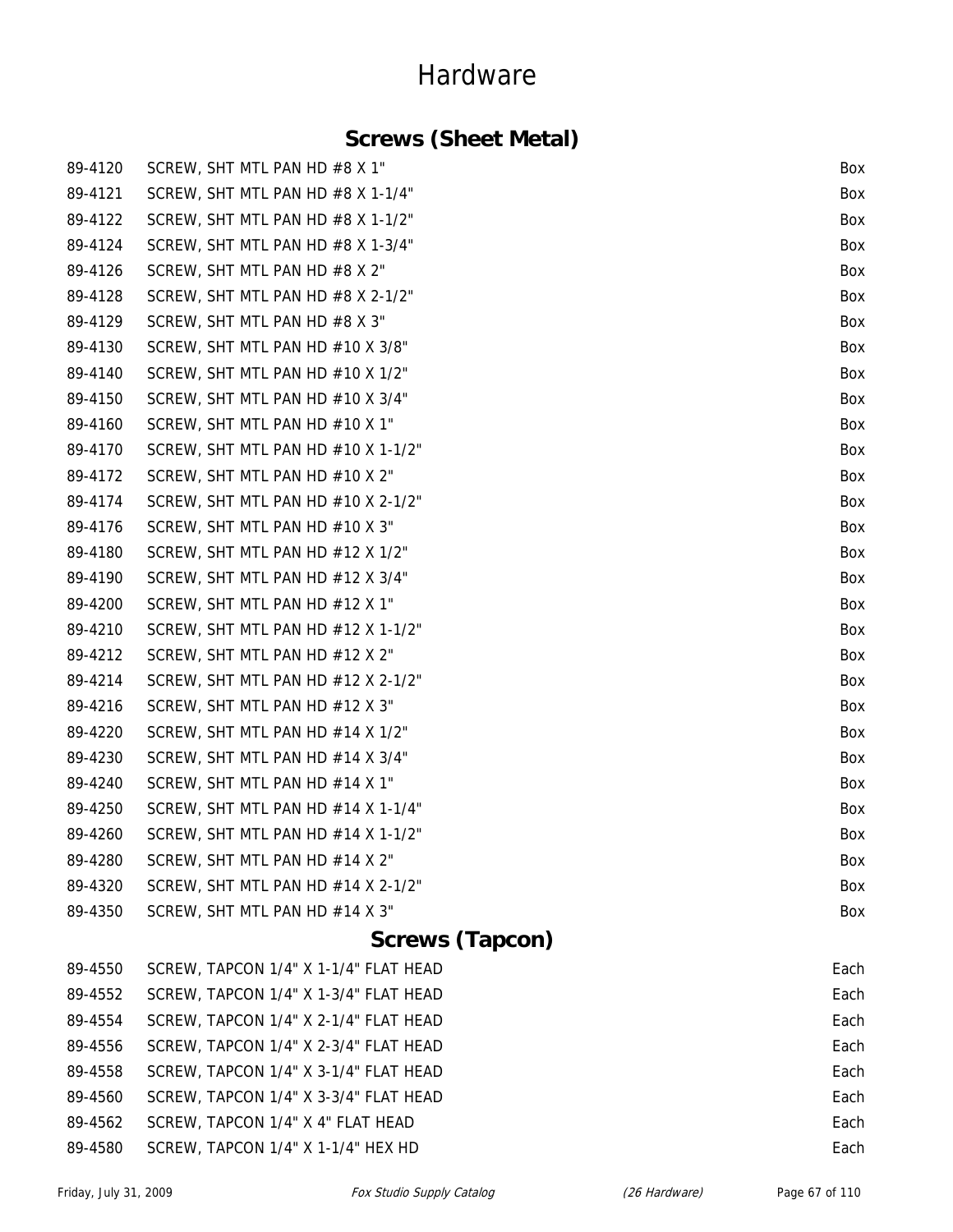### **Screws (Tapcon)**

| 89-4582 | SCREW, TAPCON 1/4" X 1-3/4" HEX HD | Each |
|---------|------------------------------------|------|
| 89-4584 | SCREW, TAPCON 1/4" X 2-1/4" HEX HD | Each |
| 89-4586 | SCREW, TAPCON 1/4" X 2-3/4" HEX HD | Each |
| 89-4588 | SCREW, TAPCON 1/4" X 3-1/4" HEX HD | Each |
| 89-4590 | SCREW, TAPCON 1/4" X 3-3/4" HEX HD | Each |
| 89-4592 | SCREW, TAPCON 1/4" X 4" HEX HD     | Each |
|         | <b>Screws (Wood)</b>               |      |
| 90-2030 | SCREW, SHT MTL FHZ #4 X 1/2"       | Box  |
| 90-2040 | SCREW, SHT MTL FHZ #4 X 3/4"       | Box  |
| 90-2050 | SCREW, SHT MTL FHZ #4 X 1"         | Box  |
| 90-2060 | SCREW, SHT MTL FHZ #5 X 1/2"       | Box  |
| 90-2070 | SCREW, SHT MTL FHZ #5 X 3/4"       | Box  |
| 90-2080 | SCREW, SHT MTL FHZ #6 X 1/2"       | Box  |
| 90-2090 | SCREW, SHT MTL FHZ #6 X 3/4"       | Box  |
| 90-2100 | SCREW, SHT MTL FHZ #6 X 1"         | Box  |
| 90-2110 | SCREW, SHT MTL FHZ #6 X 1-1/2"     | Box  |
| 90-2120 | SCREW, WOOD FHZ #6 X 2"            | Box  |
| 90-2190 | SCREW, SHT MTL FHZ #8 X 1/2"       | Box  |
| 90-2200 | SCREW, SHT MTL FHZ #8 X 3/4"       | Box  |
| 90-2210 | SCREW, SHT MTL FHZ #8 X 1"         | Box  |
| 90-2220 | SCREW, SHT MTL FHZ $#8$ X 1-1/4"   | Box  |
| 90-2230 | SCREW, SHT MTL FHZ #8 X 1-1/2"     | Box  |
| 90-2240 | SCREW, SHT MTL FHZ #8 X 2"         | Box  |
| 90-2250 | SCREW, SHT MTL FHZ #8 X 3"         | Box  |
| 90-2310 | SCREW, SHT MTL FHZ #10 X 3/4"      | Box  |
| 90-2320 | SCREW, SHT MTL FHZ #10 X 1"        | Box  |
| 90-2330 | SCREW, SHT MTL FHZ #10 X 1-1/4"    | Box  |
| 90-2340 | SCREW, SHT MTL FHZ #10 X 1-1/2"    | Box  |
| 90-2350 | SCREW, SHT MTL FHZ #10 X 2"        | Box  |
| 90-2355 | SCREW, SHT MTL FHZ #10 X 3"        | Box  |
| 90-2360 | SCREW, WOOD FHZ #12 X 3/4"         | Box  |
| 90-2370 | SCREW, SHT MTL FHZ #12 X 1"        | Box  |
| 90-2380 | SCREW, SHT MTL FHZ #12 X 1-1/4"    | Box  |
| 90-2390 | SCREW, SHT MTL FHZ #12 X 1-1/2"    | Box  |
| 90-2410 | SCREW, SHT MTL FHZ #12 X 2"        | Box  |
| 90-2420 | SCREW, SHT MTL FHZ #12 X 3"        | Box  |
| 90-2430 | SCREW, WOOD FHZ $#14$ X 1"         | Box  |
| 90-2440 | SCREW, SHT MTL FHZ #14 X 1-1/2"    | Box  |
| 90-2450 | SCREW, WOOD FHZ #14 X 2"           | Box  |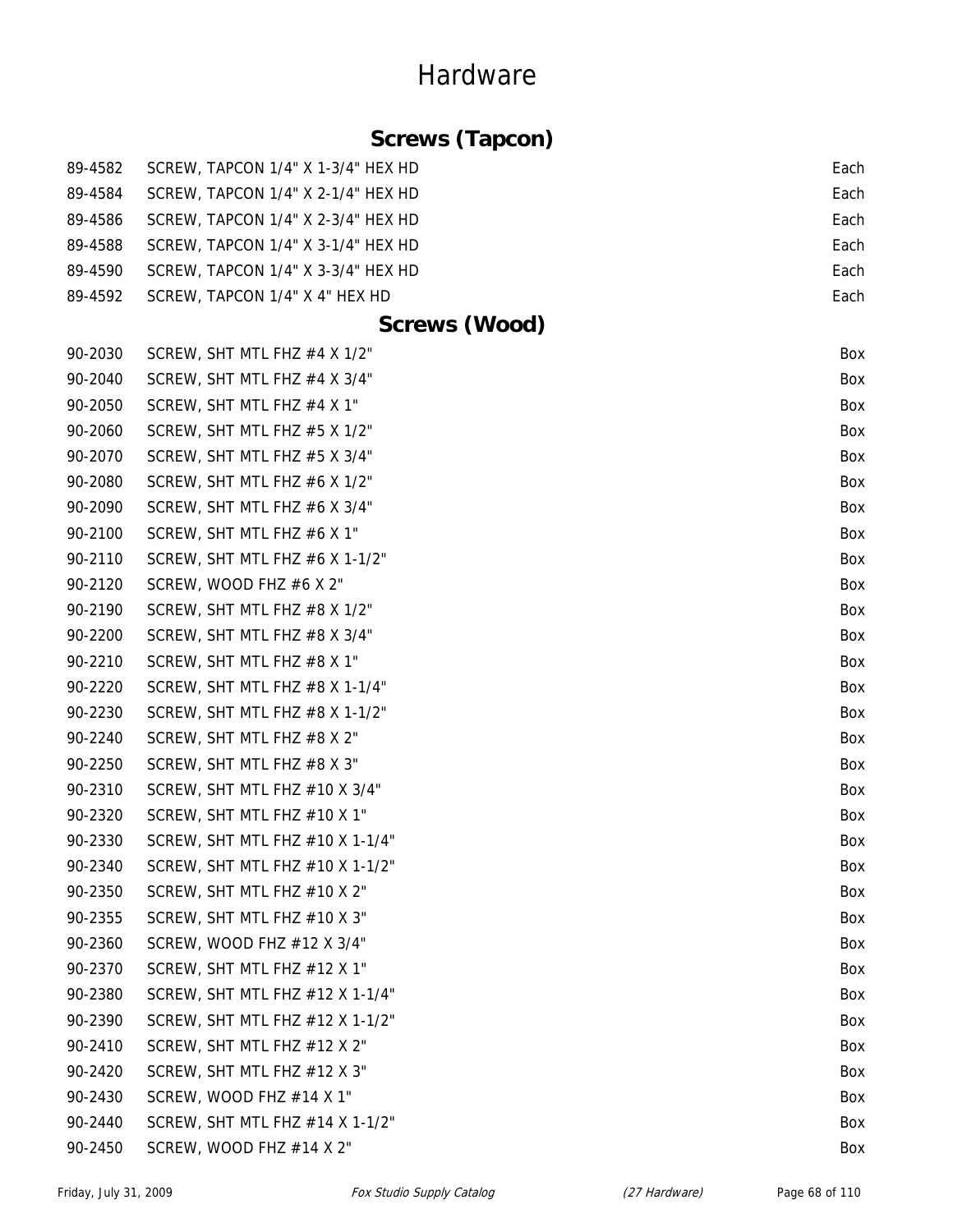### **Screws (Wood)**

| 90-2460 | SCREW, WOOD FHZ #14 X 2-1/2"             | Box  |
|---------|------------------------------------------|------|
| 90-2470 | SCREW, WOOD FHZ #16 X 2"                 | Box  |
| 90-2510 | SCREW, SHT MTL FHZ #10 X 2-1/2"          | Box  |
|         | <b>Shelving Materials</b>                |      |
| 56-4010 | BRACKET, SHELF 8" X 10" #797BG           | Each |
| 56-4020 | BRACKET, SHELF 10" X 12" #796B           | Each |
| 56-4500 | SHELF STANDARD, #80 WHITE 36"            | Each |
| 56-4510 | SHELF STANDARD, #80 BRONZE 36"           | Each |
| 56-4530 | SHELF STANDARD, #80 WHITE 48"            | Each |
| 56-4540 | SHELF STANDARD, #80 BRONZE 48"           | Each |
| 56-4560 | SHELF HOLDER, #180 WHITE 12"             | Each |
| 56-4570 | SHELF HOLDER, #180 BRONZE 12"            | Each |
| 56-4580 | SHELF HOLDER, CLIP #346 1/4" HOLE ANOCHR | Each |
| 56-4590 | SHELF BOARD, 12" X 36" WHITE             | Each |
| 56-4600 | SHELF BOARD, 12" X 36" WALNUT            | Each |
| 56-4610 | SHELF BOARD, 12" X 48" WHITE             | Each |
| 56-4620 | SHELF BOARD, 12" X 48" WALNUT            | Each |
|         | <b>Staple Supplies</b>                   |      |
| 55-1255 | STAPLER, T-50 STAPLE GUN TACKER ARROW    | Each |
| 55-1260 | STAPLES, ARROW T-50 1/4"                 | Box  |
| 55-1265 | STAPLES, ARROW T-50 3/8"                 | Box  |
| 55-1267 | STAPLES, ARROW T-50 5/16"                | Box  |
| 55-1270 | STAPLES, ARROW T-50 1/2"                 | Box  |
| 55-1275 | STAPLES, ARROW T-50 9/16" 1250/BX        | Box  |
|         | Taps (Bottom/Taper)                      |      |
| 91-7400 | TAPS, BOTTOM 6-32NC                      | Each |
| 91-7404 | TAPS, BOTTOM 8-32NC                      | Each |
| 91-7408 | TAPS, BOTTOM 10-24NC                     | Each |
| 91-7412 | TAPS, BOTTOM 10-32NF                     | Each |
| 91-7416 | TAPS, BOTTOM 1/4"-20NC                   | Each |
| 91-7420 | TAPS, BOTTOM 5/16"-18NC                  | Each |
| 91-7424 | TAPS, BOTTOM 3/8"-16NC                   | Each |
| 91-7428 | TAPS, BOTTOM 1/2"-13NC                   | Each |
| 91-9884 | TAPS, TAPER 6-32NC                       | Each |
| 91-9885 | TAPS, TAPER 8-32NC                       | Each |
| 91-9886 | TAPS, TAPER 10-24NC                      | Each |
| 91-9887 | TAPS, TAPER 10-32NF                      | Each |
| 91-9888 | TAPS, TAPER 1/4"-20NF                    | Each |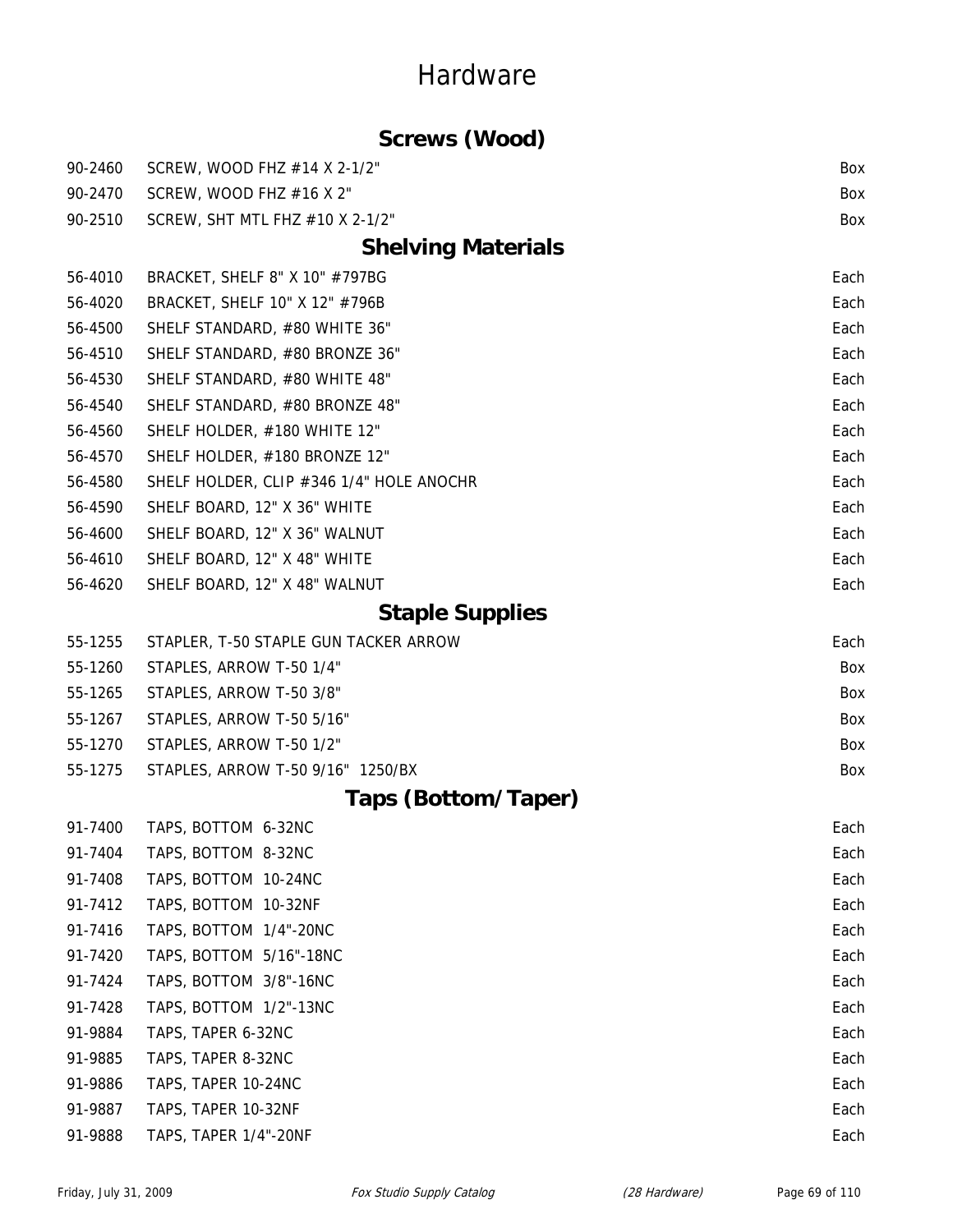|  | Taps (Bottom/Taper) |  |
|--|---------------------|--|
|--|---------------------|--|

| 91-9889     | <b>TAPS, TAPER 5/16"-18NC</b>            | Each |  |
|-------------|------------------------------------------|------|--|
| 91-9890     | TAPS, TAPER 3/8"-16NC                    | Each |  |
| 91-9891     | TAPS, TAPER 1/2"-13NC                    | Each |  |
| 91-9892     | TAPS, TAPER 4-40NC                       | Each |  |
|             | <b>Washers</b>                           |      |  |
| 87-3300     | WASHER, LOCK #6 100/BOX                  | Box  |  |
| 87-3302     | WASHER, LOCK #8 100/BOX                  | Box  |  |
| 87-3310     | WASHER, LOCK 1/4" 100/BOX                | Box  |  |
| 87-3325     | WASHER, LOCK 5/16" 100/BOX               | Box  |  |
| 87-3330     | WASHER, LOCK 3/8" 100/BOX                | Box  |  |
| 87-3340     | WASHER, LOCK 7/16" 100/BOX               | Box  |  |
| 87-3350     | WASHER, LOCK 1/2" 100/BOX                | Box  |  |
| 87-3420     | WASHER, FLAT SAE 5/16" 100/BOX           | Box  |  |
| 87-3430     | WASHER, FLAT SAE 3/8" 100/BOX            | Box  |  |
| 87-3440     | WASHER, FLAT SAE 7/16" 100/BOX           | Box  |  |
| 87-3450     | WASHER, FLAT SAE 1/2" 100/BOX            | Box  |  |
| 87-4002     | WASHER, FLAT USS #6 100/BOX              | Box  |  |
| 87-4004     | WASHER, FLAT USS #8 100/BOX              | Box  |  |
| 87-4010     | WASHER, FLAT USS 3/16" 100/BOX           | Box  |  |
| 87-4015     | WASHER, FLAT USS 1/4" (GRD 5) 100EA/BOX  | Box  |  |
| 87-4020     | WASHER, FLAT USS 5/16" (GRD 8) 100EA/BOX | Box  |  |
| 87-4025     | WASHER, FLAT USS 3/8" 100EA/BOX          | Box  |  |
| 87-4030     | WASHER, FLAT USS 1/2" 50EA/BOX           | Box  |  |
| 87-4035     | WASHER, FLAT USS 5/8" (GRD 8)            | Box  |  |
| 87-4040     | WASHER, FLAT USS 3/4" (GRD 8)            | Box  |  |
| 87-4045     | WASHER, FLAT USS 1" (GRD 8)              | Box  |  |
| 87-4195     | WASHER, FENDER 3/16" X 1"OD              | Box  |  |
| 87-4200     | WASHER, FENDER 1/4" X 1-1/4"OD           | Box  |  |
| 87-4220     | WASHER, FENDER 5/16" X 1-1/2"OD          | Box  |  |
| 87-4240     | WASHER, FENDER 3/8" X 1-1/2"OD           | Box  |  |
| 87-4300     | WASHER, FINISHING #6<br>100/BOX          | Box  |  |
| 87-4304     | WASHER, FINISHING #8<br>100/BOX          | Box  |  |
| 87-4308     | WASHER, FINISHING #10<br>100/BOX         | Box  |  |
| 87-4312     | WASHER, FINISHING #12<br>100/BOX         | Box  |  |
| <b>Wire</b> |                                          |      |  |

48-2070 WIRE PULLING COMPOUND, YELLOW Gallon 48-4020 WIRE, SJO 14-3 STRANDED 250'/ROLL ROLL ROLL ROLL 48-4025 WIRE, SO 14-3 STRANDED 250'/RL ROLL ROLL ROLL ROLL ROLL ROLL ROLL 48-4050 WIRE, SJO 16-3 STRANDED 250'/RL Roll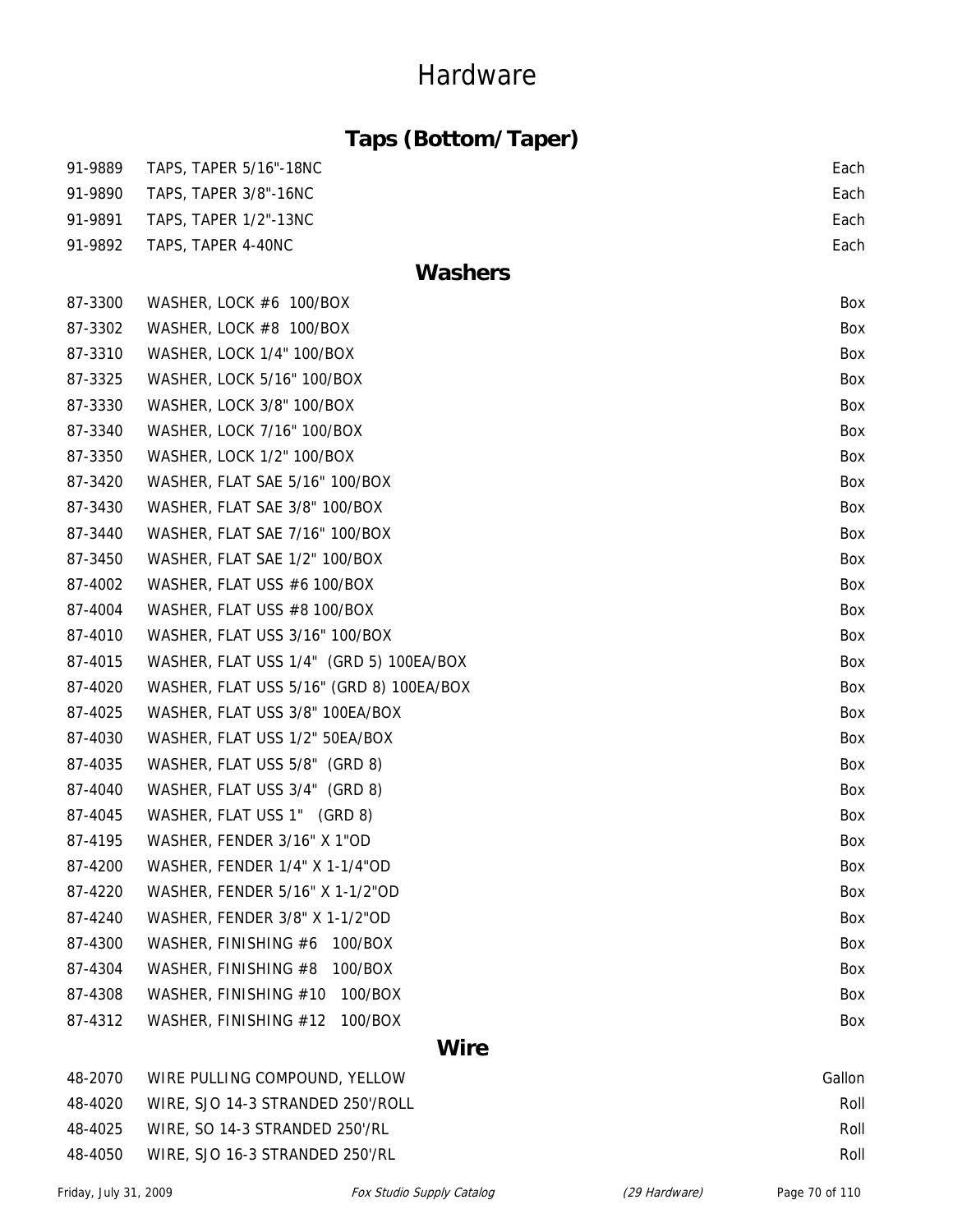#### **Wire**

| 48-4080 | WIRE, SJO 18-3 STRANDED 250'/RL         | Roll |
|---------|-----------------------------------------|------|
| 48-4100 | WIRE, SO 12-3 STRANDED 250'/RL          | Roll |
| 48-4105 | WIRE, SJO 12-3 STRANDED 250'/RL         | Roll |
| 48-4760 | WIRE, THHN #12 SOLID BLACK 500'/RL      | Roll |
| 48-4770 | WIRE, THHN #12 SOLID BLUE 500'/RL       | Roll |
| 48-4800 | WIRE, THHN #12 SOLID PURPLE 500'/RL     | Roll |
| 48-4820 | WIRE, THHN #12 SOLID WHITE 500'/RL      | Roll |
| 48-4825 | WIRE, THHN #12 SOLID RED 500'/RL        | Roll |
| 48-4830 | WIRE, THHN #12 SOLID YELLOW 500'/RL     | Roll |
| 48-4870 | WIRE, THHN #10 SOLID RED 500'/RL        | Roll |
| 48-4910 | WIRE, THHN #8 STRANDED BLACK 500'/RL    | Roll |
| 48-4930 | WIRE, THHN #8 STRANDED RED 500'/RL      | Roll |
| 48-4950 | WIRE, THHN #6 STRANDED BLACK 500'/RL    | Roll |
| 48-5010 | WIRE, THHN #10 STRANDED BLACK 500'/RL   | Roll |
| 48-5020 | WIRE, THHN #10 STRANDED BLUE 500'/RL    | Roll |
| 48-5030 | WIRE, THHN #10 STRANDED GREEN 500'/RL   | Roll |
| 48-5040 | WIRE, THHN #10 STRANDED PURPLE 500'/RL  | Roll |
| 48-5050 | WIRE, THHN #10 STRANDED RED 500'/RL     | Roll |
| 48-5060 | WIRE, THHN #10 STRANDED WHITE 500'/RL   | Roll |
| 48-5100 | WIRE, THHN #12 STRANDED ORANGE 500'/RL  | Roll |
| 48-5110 | WIRE, THHN #12 STRANDED BLACK 500'/ROLL | Roll |
| 48-5120 | WIRE, THHN #12 STRANDED BLUE 500'/RL    | Roll |
| 48-5130 | WIRE, THHN #12 STRANDED GREEN 500'/RL   | Roll |
| 48-5140 | WIRE, THHN #12 STRANDED PURPLE 500'/RL  | Roll |
| 48-5150 | WIRE, THHN #12 STRANDED RED 500'/RL     | Roll |
| 48-5160 | WIRE, THHN #12 STRANDED WHITE 500'/RL   | Roll |
| 48-5170 | WIRE, THHN #12 STRANDED YELLOW 500'/RL  | Roll |
| 48-6010 | WIRE, ZIP 18-2 SPT-1 BLACK 250'/RL      | Roll |
| 48-6020 | WIRE, ZIP 18-2 SPT-1 BROWN 250'/RL      | Roll |
| 48-6030 | WIRE, ZIP 18-2 SPT-1 WHITE 250'/RL      | Roll |
| 48-6040 | WIRE, ZIP 16-2 SPT-2 BLACK 250'/RL      | Roll |
| 48-6050 | WIRE, ZIP 16-2 SPT-2 BROWN 250'/RL      | Roll |
| 48-6060 | WIRE, ZIP 16-2 SPT-2 WHITE 250'/RL      | Roll |
| 48-6075 | WIRE, SPEAKER #22 GREY 250'/RL STRANDED | Roll |
| 48-6090 | WIRE, RED/BLK TWISTED 12-2 STRANDED     | Roll |
| 61-5040 | WIRE, 20 GA. BLACK STOVE PIPE           | Roll |
| 61-5050 | WIRE, 18 GA. BLACK STOVE PIPE           | Roll |
| 61-5055 | WIRE, TIE 16 GA. BLACK (BAILING)        | Roll |
| 61-5060 | WIRE, #12 GALVINIZED, 100 LBS./ROLL     | LB   |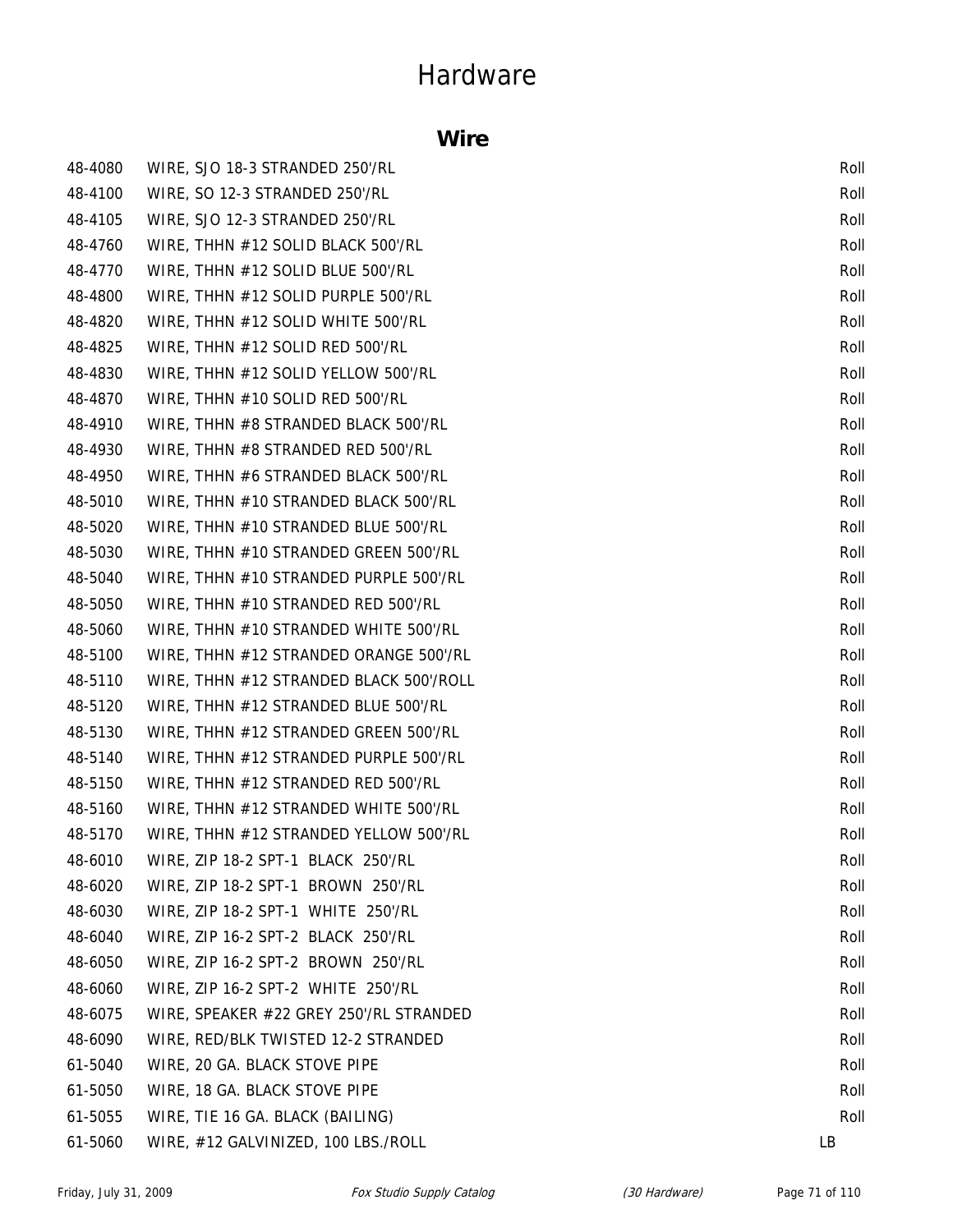#### **Wire**

61-5070 WIRE, #9 GALVINIZED 100 LB/ROLL **SEEMINGS** CONTROLL LB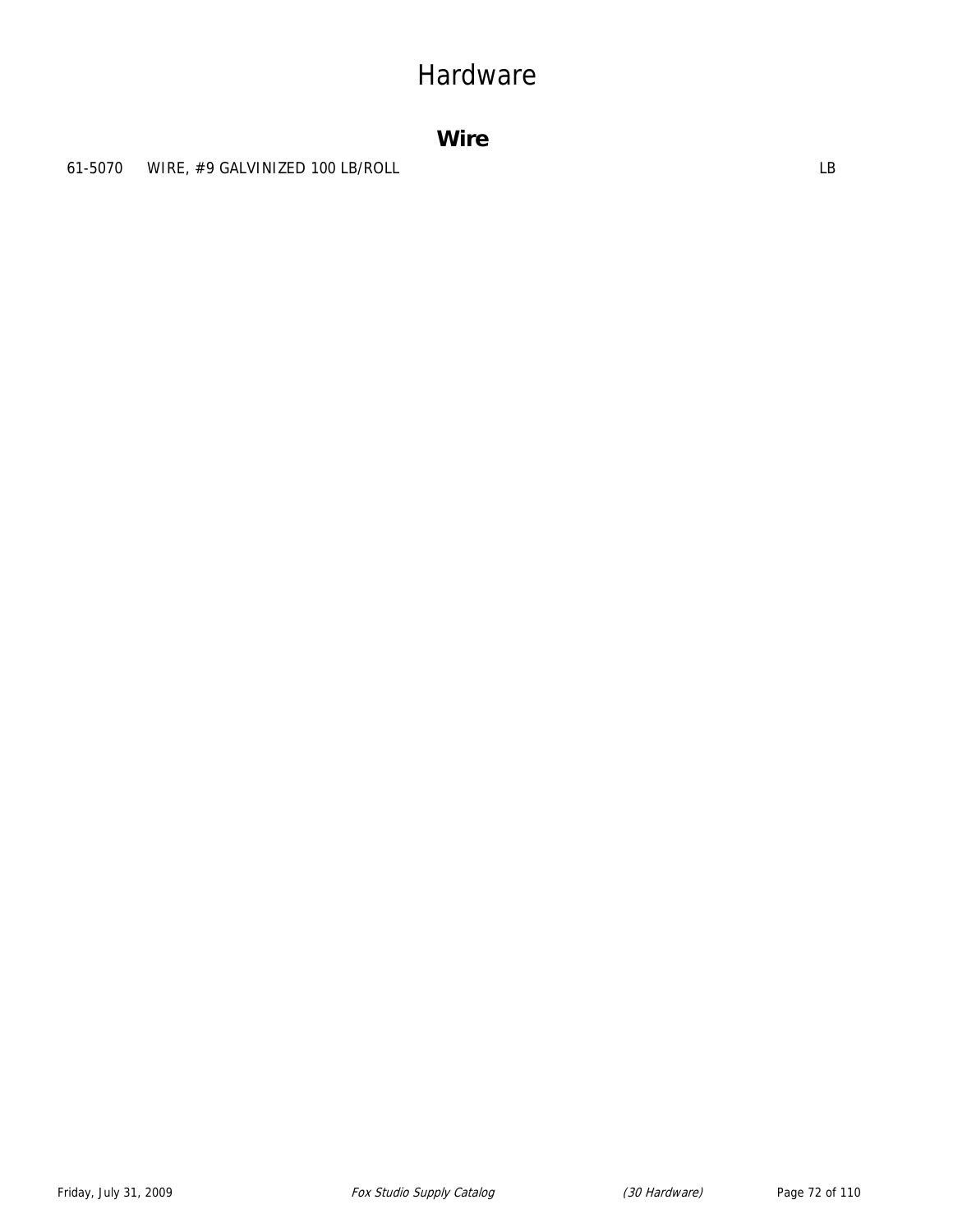# Kitchen Supplies

#### **Chocolate**

| 16-1245 | CHOCOLATE, CARNATION SUGAR FREE 25PK/BX  | Box     |
|---------|------------------------------------------|---------|
| 16-1250 | CHOCOLATE, CARNATION HOT COCOA, 50/BOX   | Box     |
|         | Cider                                    |         |
| 16-1280 | CIDER, LIPTON HOT SPICED 14BG/BOX        | Box     |
|         | Coffee                                   |         |
| 16-0078 | COFFEE, STARBUCKS DECAF-HOUSE BLEND      | Box     |
| 16-0082 | COFFEE, STARBUCKS BREAKFAST BLEND 2.5oz  | Box     |
| 16-0084 | COFFEE, STARBUCKS FRENCH ROAST 2.5oz     | Box     |
| 16-0086 | COFFEE, STARBUCKS HOUSE BLEND 2.5oz      | Box     |
| 16-0092 | COFFEE, DIEDRICHS SUMATRA 18pk/2.25oz    | Box     |
| 16-1000 | COFFEE, YUBAN/MASTER ROAST 42pk/case     | Case    |
| 16-1004 | COFFEE, APFFELS-COLOMBIAN 42pk/CS        | Case    |
| 16-1008 | COFFEE, APFFELS-GOURMET 42pk/CS          | Case    |
| 16-1050 | COFFEE, INSTANT TASTERS CHOICE NAT/DECAF | Box     |
| 16-1059 | COFFEE, GAVINA HAWAIIAN/HAZELNUT 2oz/pk  | Case    |
|         | <b>Coffee Supplies</b>                   |         |
| 16-1115 | COFFEE DECANTER, SMALL A10 TYPE          | Each    |
| 16-1120 | COFFEE DECANTER, EXTRA 12 CUP GLASS      | Each    |
| 16-1125 | COFFEE DECANTER, DECAF., 12 CUP GLASS    | Each    |
| 16-1130 | BRUSH, DECANTER CLEANING TYPE            | Each    |
| 16-1132 | COFFEE MACHINE BREW CUP, LARGE           | Each    |
| 16-1134 | COFFEE MACHINE BREW CUP, SMALL FOR #A-10 | Each    |
| 16-1140 | COFFEE DECANTER CLEANING SOLUTION, 12 OZ | Each    |
| 16-1145 | COFFEE FILTERS, LARGE 50ea./SLEEVE       | Sleeve  |
| 16-1146 | COFFEE FILTERS, SMALL 50ea./SLEEVE       | Sleeve  |
|         | <b>Kitchen Utensils</b>                  |         |
| 16-0001 | MUGS, CERAMIC WHITE MATTE BISTRO         | Each    |
| 16-0002 | MUGS, CERAMIC BLACK MATTE VIENNA         | Each    |
| 16-0015 | MUGS, TRAVEL BLACK W/FOX STUDIOS LOGO    | Each    |
| 16-1100 | COFFEE, PLASTIC STIRRING STIX 1000/BOX   | Box     |
| 16-1102 | PLATES, 6" SNACK MOLDD FIBR 125/PKG      | Package |
| 16-1104 | PLATES, 9" MOLDD FIBR 125ea./PKG         | Package |
| 16-1106 | SPOON, PLASTIC 100/BX                    | Package |
| 16-1107 | FORK, PLASTIC 100/BX                     | Package |
| 16-1108 | KNIFE, PLASTIC 100/BX                    | Package |
| 16-1110 | PAPER NAPKINS, SNACK TYPE 250/PK         | Package |
| 16-1150 | CUPS, PAPER 80Z. 1000/CASE W/FOX LOGO    | Case    |
| 16-1355 | PAPER TOWEL, KITCHEN TYPE ROLL           | Roll    |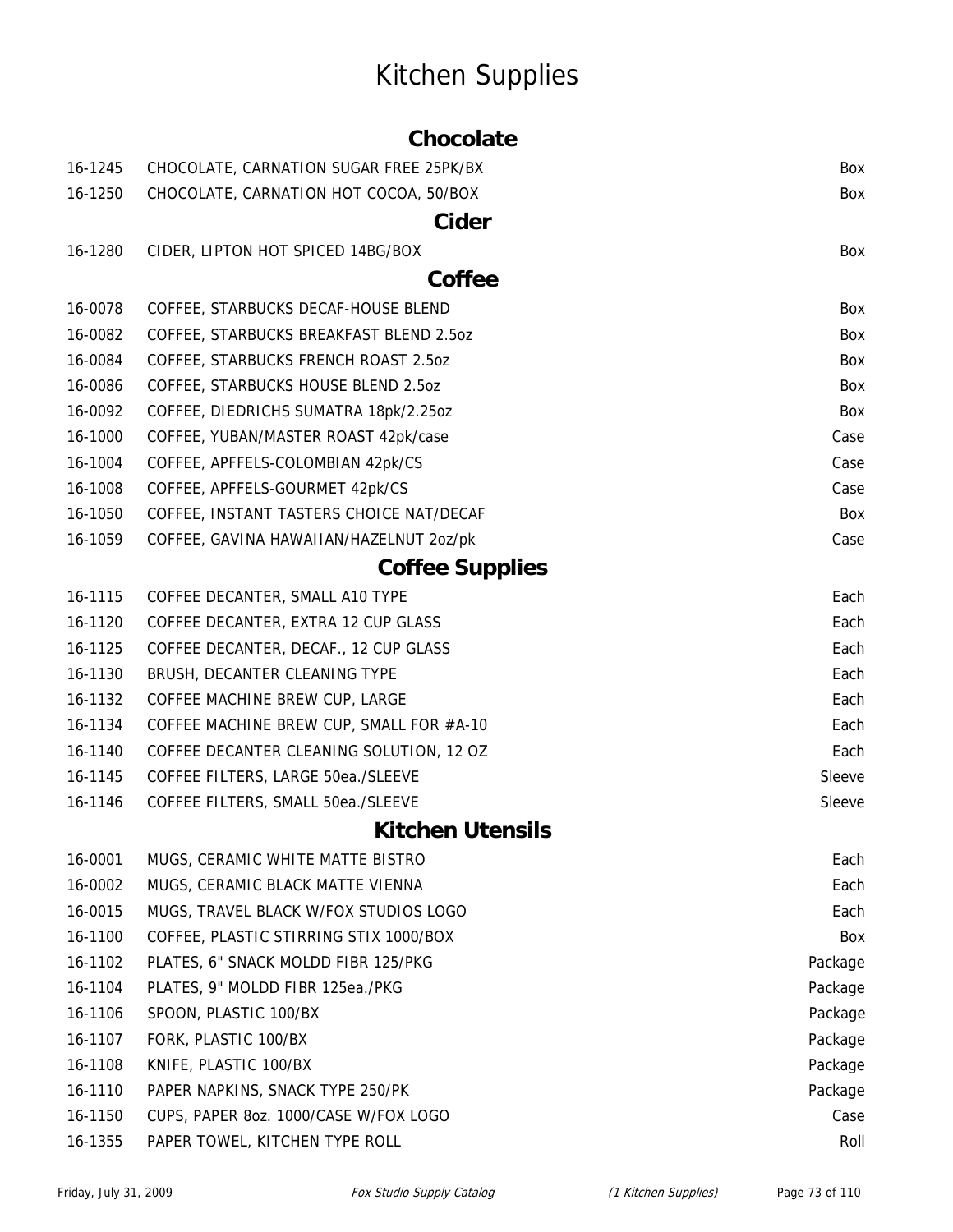### Kitchen Supplies

#### **Kitchen Utensils**

| 16-1356 | TOWEL RACK, FOR PAPER TOWEL KITCHEN TYPE | Each     |
|---------|------------------------------------------|----------|
| 16-1360 | CUPS, WATER TYPE 3.5oz 100/SLEEVE        | Sleeve   |
| 16-1362 | CUPS, PAPER 80Z 50/SLEEVE W/FOX LOGO     | Sleeve   |
|         | <b>Soft Drinks</b>                       |          |
| 16-2032 | SODA, COKE REGULAR 12oz/CAN 6PK          | Pack     |
| 16-2036 | SODA, PEPSI REGULAR 12oz/CAN 6PK         | Pack     |
| 16-2040 | SODA, DR. PEPPER REGULAR 12oz/CAN 6PK    | Pack     |
| 16-2044 | SODA, A & W ROOT BEER 12oz/CAN 6PK       | Pack     |
| 16-2061 | SODA, DIET COKE 12oz/CAN 6PK             | Pack     |
| 16-2065 | SODA, DIET PEPSI 12oz/CAN 6PK            | Pack     |
| 16-2069 | SODA, DIET DR. PEPPER 120Z/CAN 6PK       | Pack     |
|         | <b>Soup</b>                              |          |
| 16-1190 | SOUP, CHICKEN-NOODLE CUP-A-SOUP 15/PACK  | Package  |
|         | Sugar/Creamer                            |          |
| 16-1060 | SUGAR, GRANULATED 20oz CANISTER          | Box      |
| 16-1070 | CREAMER, NON-DAIRY TYPE 12oz CANNISTER   | Canister |
| 16-1080 | SWEETNER, SWEET'N LOW 400PK/BX           | Box      |
| 16-1084 | SWEETNER, EQUAL 100PK/BX                 | Box      |
| 16-1090 | SWEETNER, SUGAR PACKETS (250PKTS/BOX)    | Box      |
|         | Tea                                      |          |
| 16-1260 | TEA, BIGELOW EARL GRAY 28BG/BOX          | Box      |
| 16-1270 | TEA, BIGELOW TEA BAGS 100/BOX            | Box      |
| 16-1275 | TEA, DECAFFEINATED LIPTON 100/BOX        | Box      |
| 16-1290 | TEA, BIGELOW CONSTANT COMET 28BG/BOX     | Box      |
| 16-1300 | TEA, BIGELOW LEMON LIFT 28BG/BOX         | Box      |
| 16-1310 | TEA, BIGELOW CINNAMON STICK 28BG/BOX     | Box      |
| 16-1320 | TEA, BIGELOW ENGLISH TEATIME 28/BOX      | Box      |
| 16-1325 | TEA, BIGELOW DECAF-ENGLISH TEATIME 28/BX | Box      |
| 16-1330 | TEA, BIGELOW PLANTATION MINT 28/BOX      | Box      |
| 16-1340 | TEA, BIGELOW APPLE CINNANOM 28BG/BOX     | Box      |
| 16-1345 | TEA, BIGELOW GREEN TEA 28/BOX            | Box      |
| 16-1347 | TEA, BIGELOW DECAF-GREEN TEA 28BG/BOX    | Box      |
| 16-1350 | TEA, BIGELOW MINT MEDLEY HERB 28BG/BOX   | Box      |
|         | <b>Water Items</b>                       |          |
| 16-1370 | WATER PUMP, 5 GAL BOTTLE PLASTIC         | Each     |
| 16-2000 | WATER, DRINKING 5 GAL. BOTTLE            | Each     |
| 16-2001 | DEPOSIT FOR EMPTY WATER BOTTLE           | Each     |
| 16-2003 | DEPOSIT, CRATES FOR 5GAL WATER BOTTLE    | Each     |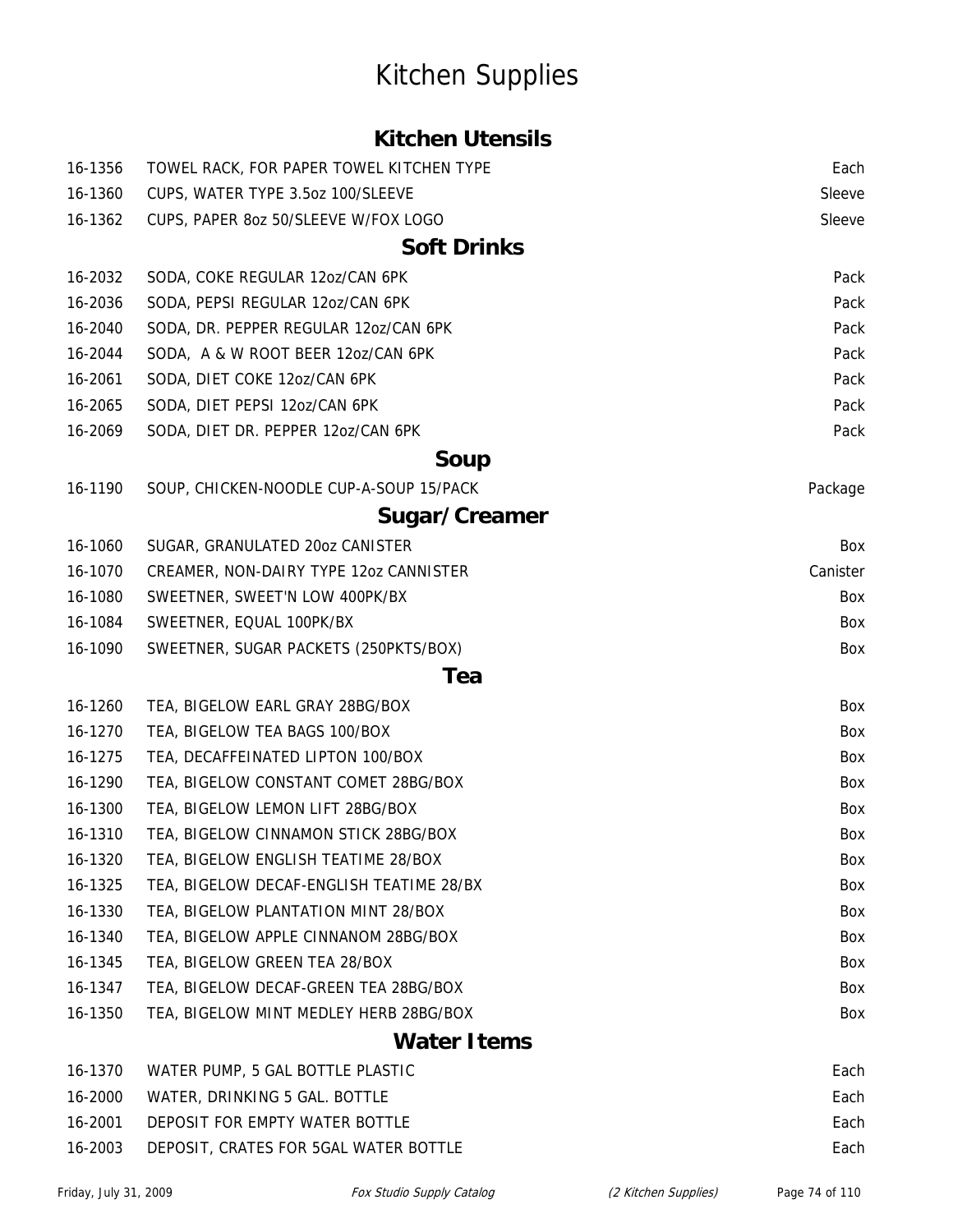### Kitchen Supplies

#### **Water Items**

16-2006 WATER, SPRING 1/2 LTR 16.9oz BOTTLES Case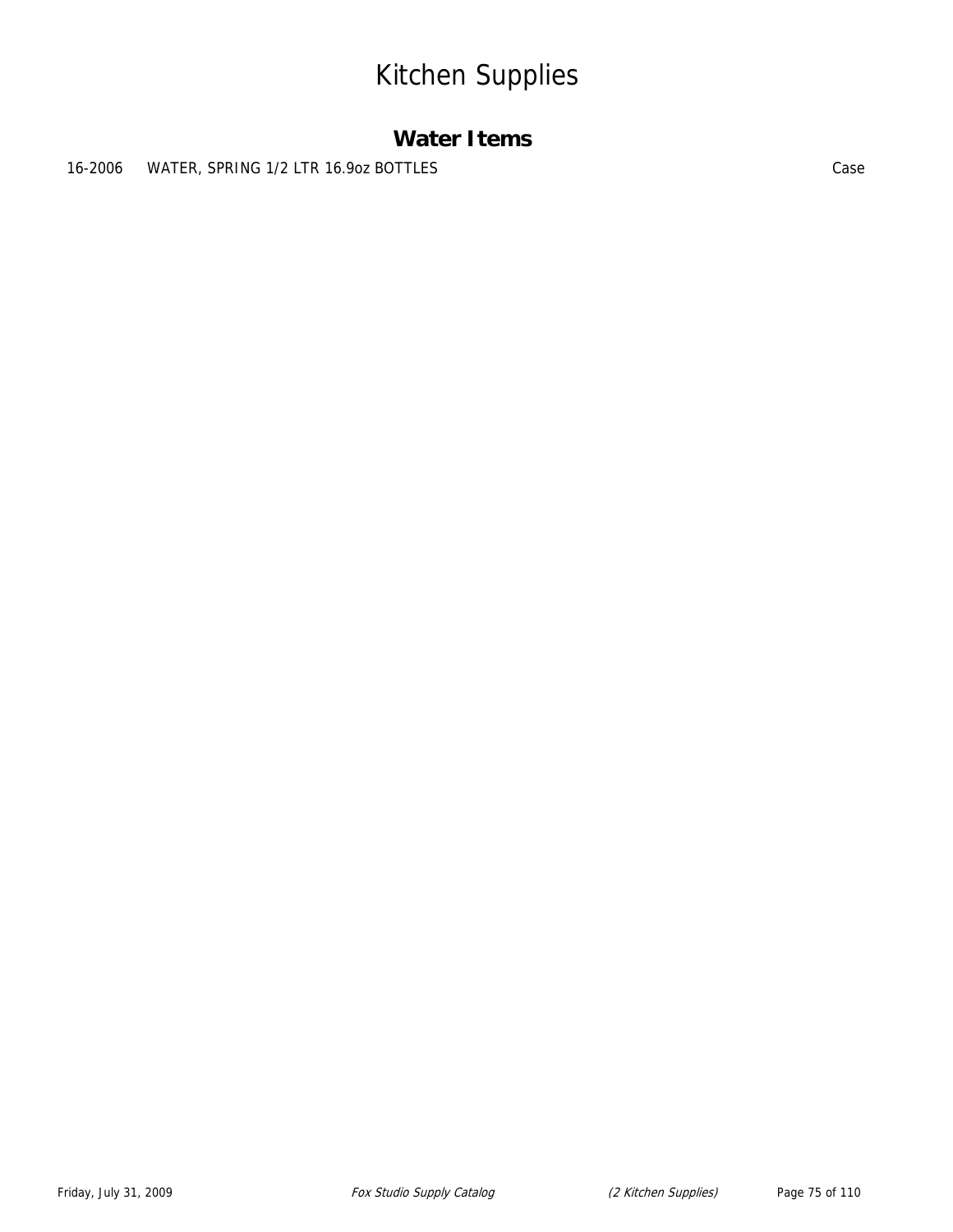### **Lubricants**

#### **Degreaser**

| 36-4050 | DEGREASER, EEC ENERGIZED ELECT-CLEANER   | Canister      |
|---------|------------------------------------------|---------------|
| 36-4060 | DEGREASER, ENGINE 'GUNK' SPRAY 160Z      | Canister      |
|         | <b>Foam Insulation</b>                   |               |
| 36-1150 | FOAM INSULATION, KWIK FOAM 12oz          | Each          |
|         | <b>Lubricants</b>                        |               |
| 36-4010 | LUBRICANT, GREASE AXLE DARINA 1 LB       | Each          |
| 36-4015 | LUBRICANT, MASTER MECHANIC-ENVIROMENTAL  | Each          |
| 36-4020 | LUBRICANT, WD40 12oz/CAN                 | Each          |
| 36-4027 | LUBRICANT, OIL 2-CYCLE MCCULLOCH 40 TO 1 | Each          |
| 36-4030 | LUBRICANT, OIL 3-IN-1 3oz/CAN            | Each          |
| 36-4034 | LUBRICANT, SENCO PNEUMATIC TOOL OIL      | Each          |
| 36-4042 | TAPPING FLUID, METAL CUTTING RAPID TAP   | <b>Bottle</b> |
| 36-4070 | LUBRICANT, SILICONE SPRAY KRYLON #1360   | Each          |
| 36-4072 | LUBRICANT, SUPER LUBE SPRAY 11oz         | Each          |
| 36-4075 | LUBRICANT, MOTOR OIL 30 WT.              | Quart         |
| 36-4080 | LUBRICANT, TRI-FLOW SPRAY 120Z           | Each          |
| 39-5070 | LUBRICANT, L.P.S. #1 11oz                | Each          |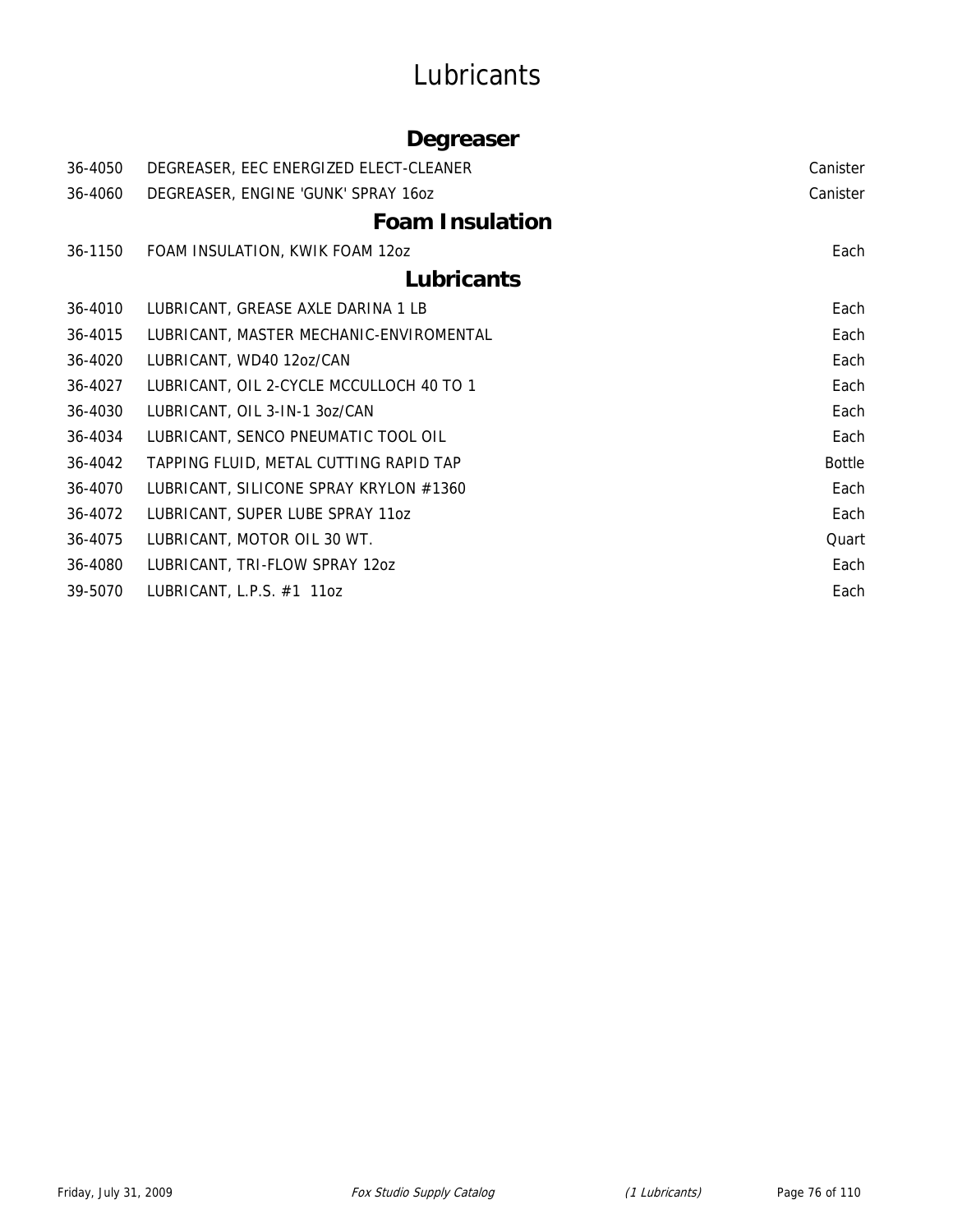#### **Adhesives**

| 31-6420 | GLUE STICK, CLEAR .280Z                  | Each    |
|---------|------------------------------------------|---------|
| 36-1030 | ADHESIVE, DUCO CEMENT HOUSEHOLD          | Each    |
| 36-1105 | ADHESIVE, CRAZY GLUE GEL 60Z             | Each    |
| 36-1110 | ADHESIVE, SUPER GLUE 2GRAMS              | Each    |
| 36-1130 | ADHESIVE, WHITE GLUE (HOBBY) 8 OZ.       | Each    |
|         | <b>Batteries</b>                         |         |
| 82-1020 | BATTERY, D DURACELL ( PRO-CELL )         | Each    |
| 82-1030 | BATTERY, C DURACELL ( PRO-CELL )         | Each    |
| 82-1031 | BATTERY, 1.5 VOLT (MS76B) WATCH DURACELL | Each    |
| 82-1032 | BATTERY, 3 VOLT (123A) VARTA             | Each    |
| 82-1034 | BATTERY, 3 VOLT (CR-2) DURACELL          | Each    |
| 82-1035 | BATTERY, 6 VOLT (PX28A) VARTA            | Each    |
| 82-1038 | BATTERY, 12 VOLT (MN21B) DURACELL        | Each    |
| 82-1050 | BATTERY, 9 VOLT PRO-CELL DURACELL        | Each    |
| 82-1060 | BATTERY, AA PRO-CELL DURACELL            | Each    |
| 82-1065 | BATTERY, AAA PRO-CELL DURACELL           | Each    |
| 82-1075 | BATTERY, AA LITHIUM ENERGIZER            | Each    |
|         | Catalog                                  |         |
| 31-0002 | CATALOG, STORES                          | Each    |
|         | Chipboard                                |         |
| 77-3010 | CHIPBOARD, 8-1/2" X 11" 30#              | Each    |
|         | Clipboard                                |         |
| 31-4104 | CLIPBOARD, LETTER SIZE BLACK PLASTIC     | Each    |
|         | <b>Envelopes (Padded)</b>                |         |
| 31-0010 | MAILER, PADDED 8-1/2" X 12" JIFFY $#2$   | Each    |
| 31-0020 | MAILER, PADDED 10-1/2" X 16" JIFFY #5    | Each    |
| 31-0030 | MAILER, PADDED 14-1/2" X 20" JIFFY #7    | Each    |
|         | <b>Envelopes (Plain)</b>                 |         |
| 69-2581 | ENVELOPE, #10 PLAIN BRIGHT WHITE         | 100/Pkg |
| 69-2660 | ENVELOPE, #10 GREY PLAIN 24#             | 100/Pkg |
| 69-2750 | ENVELOPE, 6" X 9" PLAIN GREY             | 100/Pkg |
| 69-2755 | ENVELOPE, 7" X 10" PLAIN GREY 28#        | 100/Pkg |
| 69-2760 | ENVELOPE, 9" X 12" PLAIN GREY 28#        | 100/Pkg |
| 69-2770 | ENVELOPE, 10" X 13" PLAIN GREY 28# 500/C | 100/Pkg |
| 69-2786 | ENVELOPE, 10" X 13" RED                  | 100/Pkg |
| 69-2800 | ENVELOPE, 12" X 15-1/2" GREY PLAIN 28#   | 100/Pkg |
| 69-2863 | ENVELOPE, 9" X 12" GREY CLASP PLAIN      | 100/Pkg |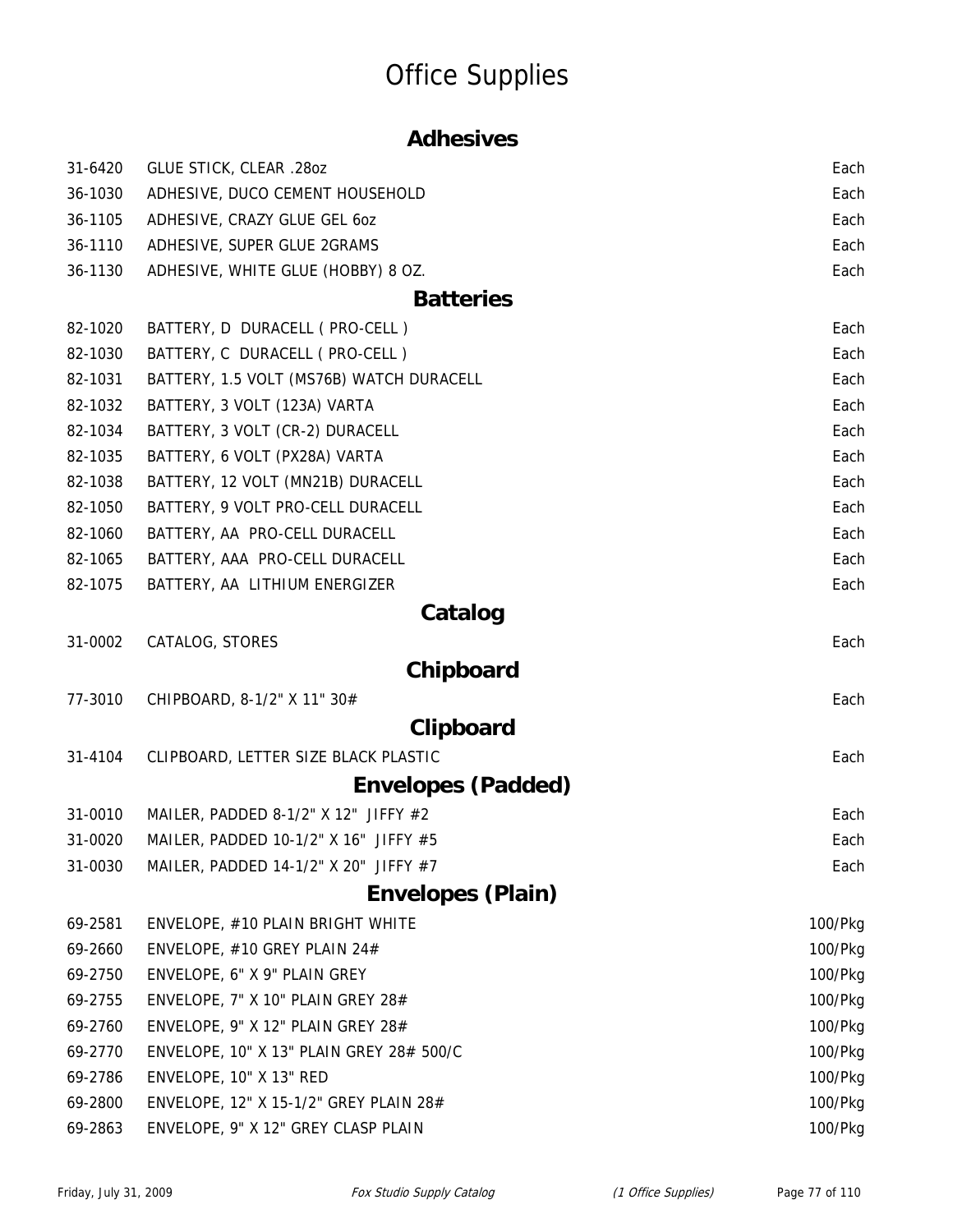#### **Envelopes (Printed)**

| 69-2585 | ENVELOPE, #10 WHITE STUDIO OPERATIONS   | 100/Pkg |
|---------|-----------------------------------------|---------|
| 69-2590 | ENVELOPE, #10 WHITE 20TH TV             | 100/Pkg |
| 69-2595 | ENVELOPE, #10 WHITE LIC.& MERCH.        | 100/Pkg |
| 69-2600 | ENVELOPE, #10 WHITE TCF TELEVISION      | 100/Pkg |
| 69-2605 | ENVELOPE, #10 WHITE FOX SEARCHLIGHT     | 100/Pkg |
| 69-2610 | ENVELOPE, #10 WHITE TCF-FILM CORP.      | 100/Pkg |
| 69-2620 | ENVELOPE, #10 WHITE FBC LOGO/ADDRESS    | 100/Pkg |
| 69-2630 | ENVELOPE, #10 WHITE FOX ENTERT GROUP    | 100/Pkg |
| 69-2635 | ENVELOPE, #10 WHITE TCF-HOME ENTERT.    | 100/Pkg |
| 69-2640 | ENVELOPE, #10 GREY P & C                | 100/Pkg |
| 69-2690 | ENVELOPE, #10 GREY INTER-OFFICE         | 100/Pkg |
| 69-2700 | ENVELOPE, #10 RED NEW YORK POUCH        | 100/Pkg |
| 69-2710 | ENVELOPE, 10" X 13" GREEN PHOENIX POUCH | 100/Pkg |
| 69-2780 | ENVELOPE, 10" X 13" INTER-OFFICE GREY   | 100/Pkg |
| 69-2784 | ENVELOPE, 10" X 13" P & C GREY          | 100/Pkg |
| 69-2785 | ENVELOPE, 10" X 13" RED NEW YORK POUCH  | 100/Pkg |
| 69-2885 | ENVELOPE, #10 A.P. (OLD) WINDOW         | 100/Pkg |
| 69-2890 | ENVELOPE, #9 ACCOUNTS PAYABLE WINDOW    | 100/Pkg |
| 69-2895 | ENVELOPE, #10 ORANGE PAYROLL TIME CARD  | 100/Pkg |
| 70-3455 | ENVELOPE, FORM 542-T PETTY CASH VOUCHER | Each    |
| 70-3475 | ENVELOPE, FORM 541-T CORPORATE JOURNAL  | Each    |
|         | <b>Erasers</b>                          |         |
| 31-3125 | DRY-ERASE, EASY ERASING PAD             | Pad     |
|         | <b>Fans/Heaters</b>                     |         |
| 45-1007 | FAN, 20" BOX 3-SPEED                    | Each    |
| 45-1008 | HEATER, 1500 WATT BIG HEAT MODEL 6200   | Each    |
| 45-1009 | FAN, 12" OSCILLATING TABLE 3-SPEED      | Each    |
|         | <b>Fasteners (Script Brads)</b>         |         |
| 31-1410 | SCRIPT BRADS, #5 1-1/4" (10K/CS) RND HD | Carton  |
| 31-1415 | SCRIPT BRADS, #5 1-1/4" (100/BX) RND HD | Box     |
|         | <b>Fax Supplies</b>                     |         |
| 31-5148 | FAX, TONER CARTG (FX-1) CANON 700'S     | Each    |
| 31-5149 | FAX, TONER CARTG XEROX #7042            | Each    |
| 31-5156 | FAX, DRUM UNIT XEROX 7042               | Each    |
| 31-5158 | FAX, DONOR FILM MURATA F70 & F72        | Box     |
| 31-5159 | FAX, DONOR FILM MURATA F60, F65         | Box     |
| 31-5162 | FAX, TONER MURATEC F120 (#TS120)        | Each    |
| 31-5164 | FAX, TONER MURATEC F320/F360            | Each    |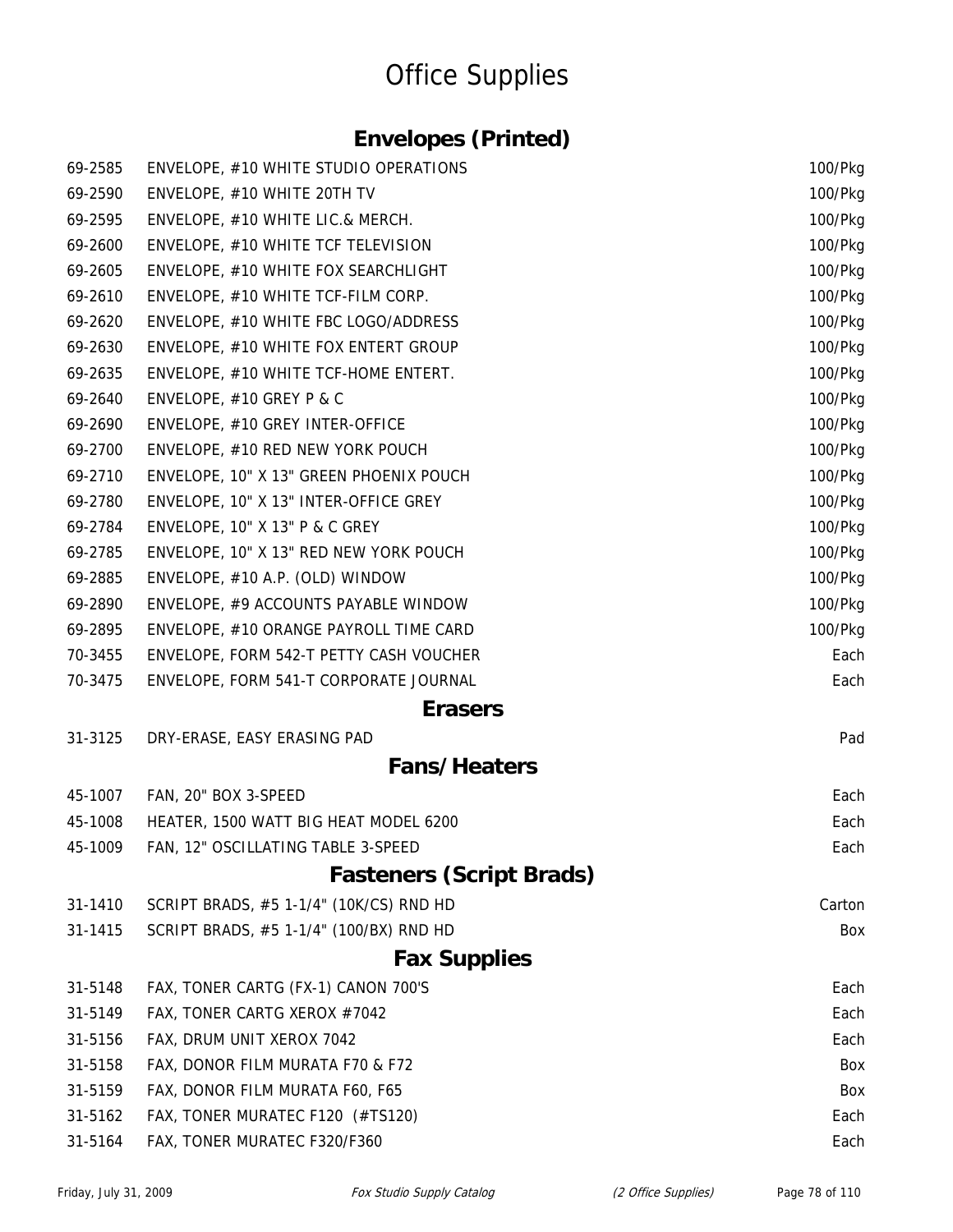### **Fax Supplies**

| 31-5174 | FAX, TONER SAMSUNG MSYS5150 #TDR515      | Each |
|---------|------------------------------------------|------|
| 31-5178 | FAX, TONER CANON PC980                   | Each |
|         | Film (Instant)                           |      |
| 44-2040 | FILM, POLAROID INSTANT SPECTRA HI-DENS   | Pack |
| 44-2042 | FILM, POLAROID INSTANT 600 TWIN PACK     | Pack |
|         | <b>Forms (Printed)</b>                   |      |
| 70-1140 | FORM, PPA-445 PAYROLL PAYMENT AUTH.      | Each |
| 70-2310 | FORM, RC-790 RECORD TRANSFER LIST        | Each |
| 70-3290 | FORM, E-1173 TRAVEL EXPENSE REPORT       | Pad  |
| 70-3295 | FORM, E-1174 TRAVEL AUTHORIZATION        | Each |
| 70-3470 | FORM, 492-S VOUCHER CORPORATE JOURNAL    | Pad  |
| 70-5100 | FORM, PERS-802 PERSONNEL REQUISITION     | Each |
| 70-6010 | FORM, PF-5 EMPLOYEE START SLIP           | Each |
| 70-6020 | FORM, PF-6 EMPLOYEE CLOSING SLIP         | Each |
| 70-6025 | FORM, PF-7 EMPLOYEE START/CLOSE NOTICE   | Each |
| 70-6040 | FORM, PF-21 CHECK REQUEST                | Each |
| 70-6050 | FORM, PF-34 CASH VOUCHER                 | Each |
| 70-6140 | FORM, PF-475 CHANGE OF RATE OR POSITION  | Each |
| 70-6185 | FORM, PR-67 TV VACATION REQUEST NON UNIO | Each |
| 70-6190 | FORM, PR-673 VACATION NON UNION EXEMT    | Each |
| 70-6195 | FORM, VACATION NON UNION NON-EXEMT       | Pad  |
| 70-6200 | FORM, PR-456 UNION VACATION NOTICE       | Each |
| 70-6210 | FORM, PF-7082 TELEPHONE SERVICE REQUEST  | Each |
| 70-6215 | FORM, TEL-719 STUDIO TELEPHONE DIRECTORY | Each |
| 70-7010 | FORM, PURCH 240 PURCHASE REQUISITION     | Each |
| 70-7150 | FORM, STORES REQUISITION, PURCH 400      | Each |
| 70-8111 | FORM, POST PRODUCTION ORDER (FORM P.P    | Each |
| 70-8170 | FORM, PR673 FBC NON-UNION VACATION PAYME | Each |
| 70-8175 | FORM, PF38 FBC WEEKLY ATTENDANCE CARDS   | Each |
| 70-8180 | FORM, 498-S, PAYMENT AUTHORIZATION T.V.  | Each |
| 70-8200 | FORM, 500-TV TCF-TV PAYMENT AUTHORIZATIO | Each |
| 70-8205 | FORM, 590-V STOP PAYMENT REQ/CONF        | Each |
|         | <b>Kleenex</b>                           |      |
| 62-1160 | TISSUE, FACIAL SURPASS 100%RECYCLED      | Box  |
|         | Labels (Mailing)                         |      |
| 31-2505 | MAILING LABEL, TCF FILM CORP             | Each |
| 31-2530 | MAILING LABEL, FOX ENTRT GROUP           | Each |

31-2535 MAILING LABEL, FBC **Each** Each extended the Samuel Capital Each extended the Sach Each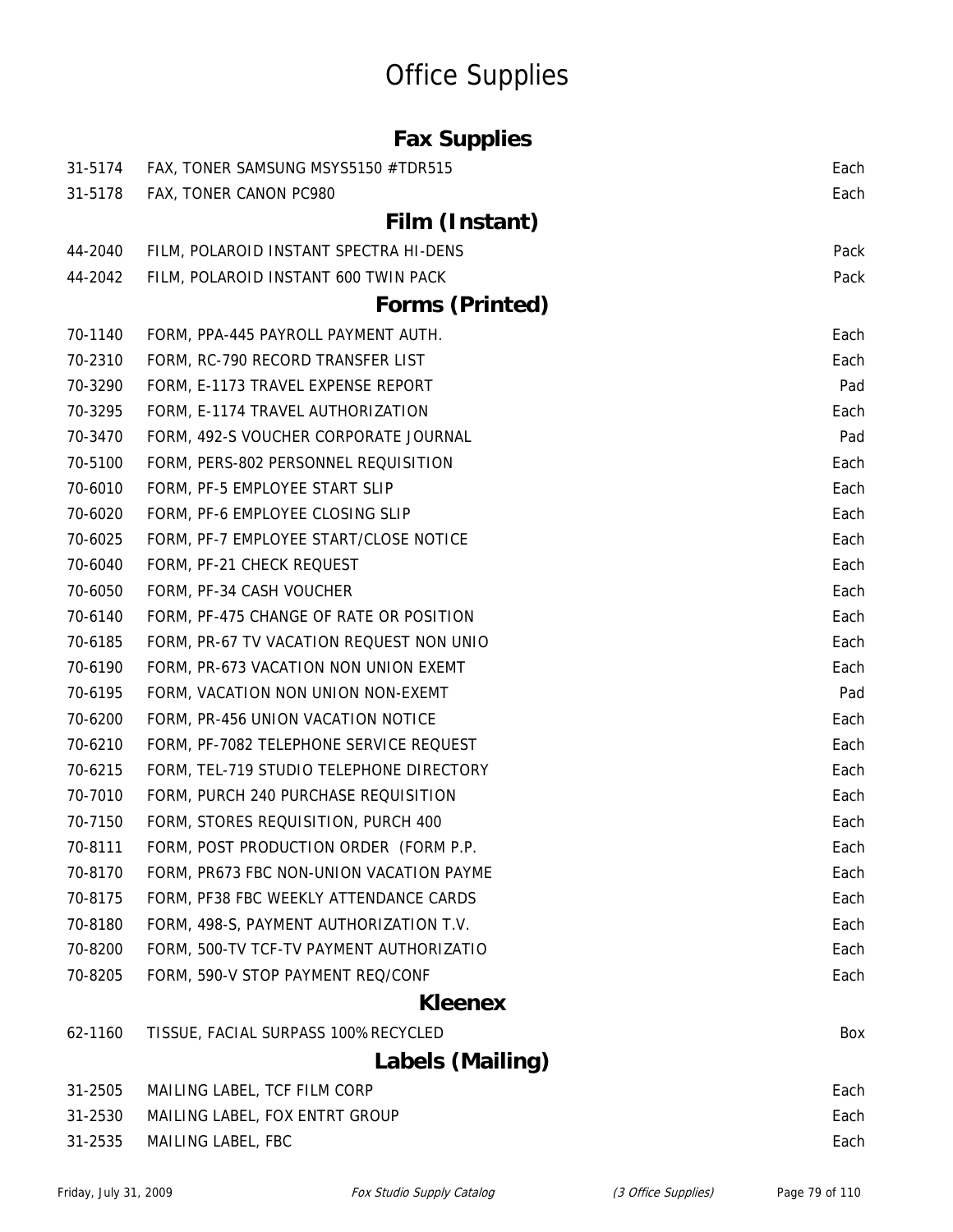### **Labels (Mailing)**

| 31-2540 | MAILING LABEL, 20TH TV                  | Each |
|---------|-----------------------------------------|------|
| 31-2545 | MAILING LABEL, TCF-HOME ENT.            | Each |
| 31-2550 | MAILING LABEL, LIC & MERCH              | Each |
| 31-2555 | MAILING LABEL, FOX STUDIO OPERATIONS    | Each |
| 31-2570 | MAILING LABEL, TCF-TELEVISION           | Each |
| 31-2575 | MAILING LABEL, FOX SEARCHLIGHT          | Each |
|         | <b>Markers</b>                          |      |
| 31-3030 | MARKER, MARKS-A-LOT BLACK CHISEL TIP    | Each |
| 31-3034 | MARKER, MARKS-A-LOT BLUE CHISEL TIP     | Each |
| 31-3038 | MARKER, MARKS-A-LOT RED CHISEL TIP      | Each |
| 31-3042 | MARKER, MARKS-A-LOT JUMBO BLACK         | Each |
| 31-3050 | MARKER, SHARPIE BLACK ULTRA FINE POINT  | Each |
| 31-3054 | MARKER, SHARPIE BLUE ULTRA FINE POINT   | Each |
| 31-3062 | MARKER, SHARPIE TWIN TIP BLACK          | Each |
| 31-3066 | MARKER, SHARPIE TWIN TIP BLUE           | Each |
| 31-3100 | MARKER, HIGHLIGHTER 6 COLOR SET         | Set  |
| 31-3120 | MARKER, DRY ERASE CHISEL TIP 4 COLOR ST | Each |
| 44-2033 | MARKER, SHARPIE SILVER FINE TIP         | Each |
| 44-2035 | MARKER, SHARPIE BLACK FINE TIP          | Each |
| 44-2036 | MARKER, SHARPIE BLUE FINE TIP           | Each |
| 44-2038 | MARKER, SHARPIE RED FINE TIP            | Each |
| 44-2043 | PENCIL, GREASE YELLOW                   | Each |
| 44-2044 | PENCIL, GREASE RED                      | Each |
| 44-2045 | PENCIL, GREASE BLACK                    | Each |
| 44-2046 | PENCIL, GREASE WHITE DIX00092           | Each |
| 44-3000 | MARKER, PAINT BLACK FINE LINE           | Each |
| 44-3001 | MARKER, PAINT WHITE MEDIUM LINE         | Each |
| 44-3002 | MARKER, PAINT RED MEDIUM LINE           | Each |
| 44-3003 | MARKER, PAINT BLUE MEDIUM LINE          | Each |
| 44-3004 | MARKER, PAINT GREEN MEDIUM LINE         | Each |
| 44-3005 | MARKER, PAINT YELLOW MEDIUM LINE        | Each |
| 44-3006 | MARKER, PAINT BLACK MEDIUM LINE         | Each |
| 44-3008 | MARKER, PAINT SILVER MEDIUM LINE        | Each |
|         | Paper (Clips)                           |      |

| 31-5600 CLIPS, PAPER #1 100/BOX            | Box        |
|--------------------------------------------|------------|
| 31-5640 CLIPS, PAPER JUMBO SMOOTH 100ea/BX | <b>Box</b> |
| 31-5680 CLIPS, BULLDOG #2 MAGNETIC 3PK     | Pack       |
| 31-5688 CLIPS, BULLDOG #4 2PK #2004        | Pack       |
| 31-5705 CLIPS, BINDER SMALL 3/4" 12ea/BX   | Box        |
|                                            |            |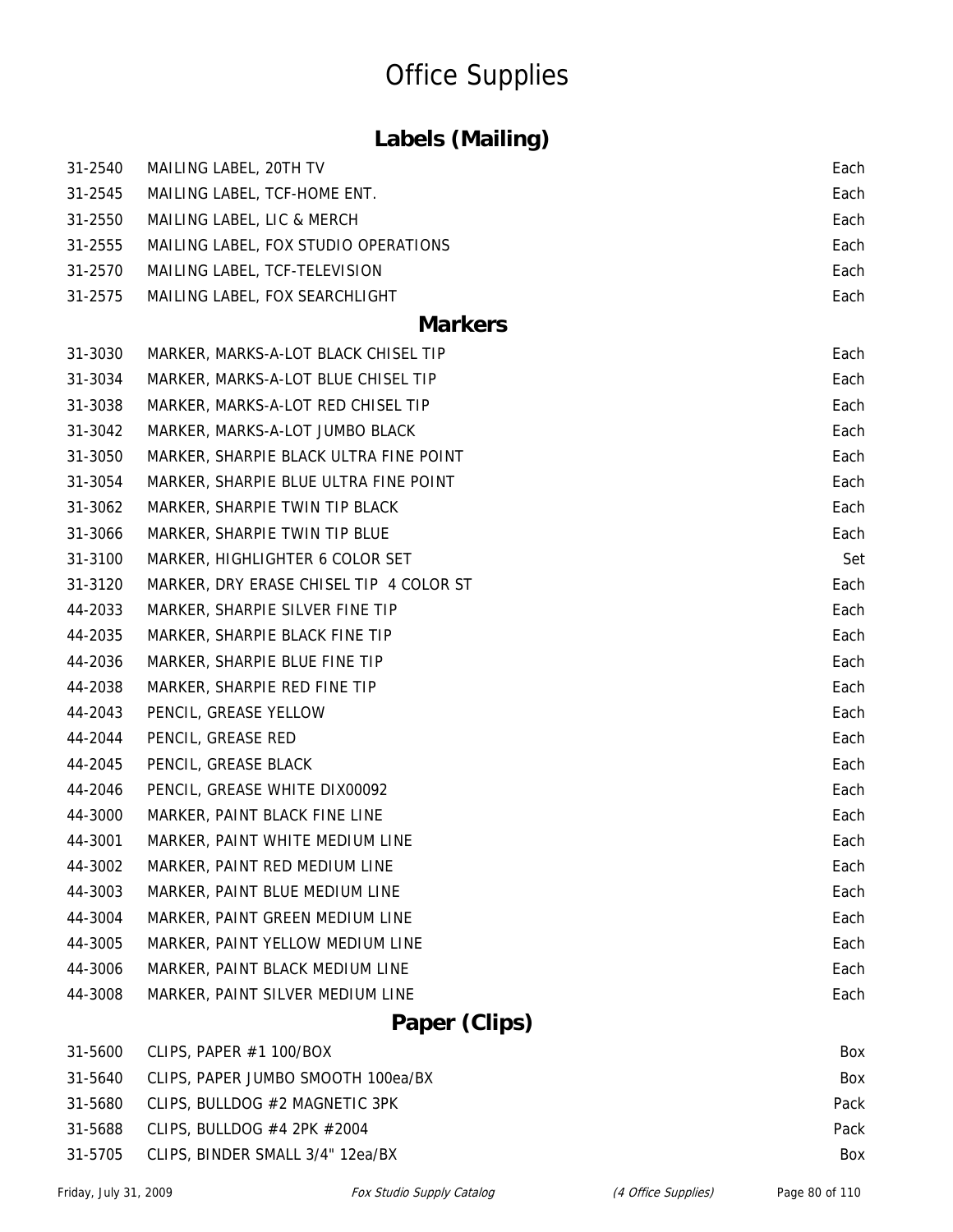| Paper (Clips) |  |  |
|---------------|--|--|
|---------------|--|--|

| 31-5709 | CLIPS, BINDER MEDIUM 1-1/4" 12ea./BX     | Box  |
|---------|------------------------------------------|------|
| 31-5713 | CLIPS, BINDER LARGE 2" 12ea./BX          | Box  |
|         | Paper (Computer)                         |      |
| 71-3225 | PAPER, GREENBAR 14-7/8" X 11" 1 PART CON | Case |
| 71-3227 | PAPER, COMPUTER WHITE 9-1/2" X 11" 1 PRT | Case |
|         | Paper (Pads)                             |      |
| 31-4040 | PAD, LINED LETTER SIZE WHITE             | Pad  |
| 31-4042 | PAD, LINED LEGAL SIZE WHITE              | Pad  |
| 31-4044 | PAD, STENO 6" X 9" GREGG RULED           | Each |
|         | Paper (Xerox)                            |      |
| 71-3010 | PAPER, COPY GREEN PLAIN 20# LTR SIZE     | Ream |
| 71-3020 | PAPER, COPY BLUE 3-HOLE 20# LTR SIZE     | Ream |
| 71-3030 | PAPER, COPY CANARY PLAIN 20# LTR SIZE    | Ream |
| 71-3040 | PAPER, COPY CANARY 3-HOLE 20# LTR SIZE   | Ream |
| 71-3050 | PAPER, COPY GOLD PLAIN 20# LTR SIZE      | Ream |
| 71-3060 | PAPER, COPY GOLD 3-HOLE 20# LTR SIZE     | Ream |
| 71-3070 | PAPER, COPY BLUE PLAIN 20# LTR SIZE      | Ream |
| 71-3075 | PAPER, COPY GREEN 3-HOLE 20# LTR SIZE    | Ream |
| 71-3100 | PAPER, COPY PINK PLAIN 20# LTR SIZE      | Ream |
| 71-3110 | PAPER, COPY PINK 3-HOLE 20# LTR SIZE     | Ream |
| 71-3130 | PAPER, COPY SALMON 3-HOLE 20# LTR SIZE   | Ream |
| 71-3135 | PAPER, COPY SALMON PLAIN 20# LTR SIZE    | Ream |
| 71-3160 | PAPER, COPY WHITE PLAIN 20# LTR SIZE     | Ream |
| 71-3170 | PAPER, COPY WHITE 3-HOLE 20# LTR SIZE    | Ream |
| 71-3210 | PAPER, COPY WHITE PLAIN 20# LEGAL SIZE   | Ream |
|         | Pens, Pencils, Chalk                     |      |
| 31-3000 | PENS, STICK BALLPOINT BLACK MEDIUM POINT | Each |
| 31-3002 | PENS, STICK BALLPOINT BLUE MEDIUM POINT  | Each |
| 31-3012 | PENCILS, WOOD #2 MEDIUM SOFT 12EA./BX    | Each |
| 44-2047 | PENCIL, STABILO GRAPHITE #747            | Each |
| 44-2048 | PENCIL, STABILO WHITE                    | Each |
| 44-2049 | PENCIL, STABILO SILVER                   | Each |
| 57-2500 | CHALK, WHITE #20 SCHOOL 12ea./BX         | Box  |
|         | <b>Push Pins</b>                         |      |
| 59-8010 | PUSH PINS, #4 ALUMINUM 100/BX            | Box  |
|         | <b>Rubber Bands</b>                      |      |
| 31-5920 | BANDS, RUBBER #32 1/4LB/BAG              | Bag  |
| 31-5960 | BANDS, RUBBER #107 1/4LB/BAG             | Bag  |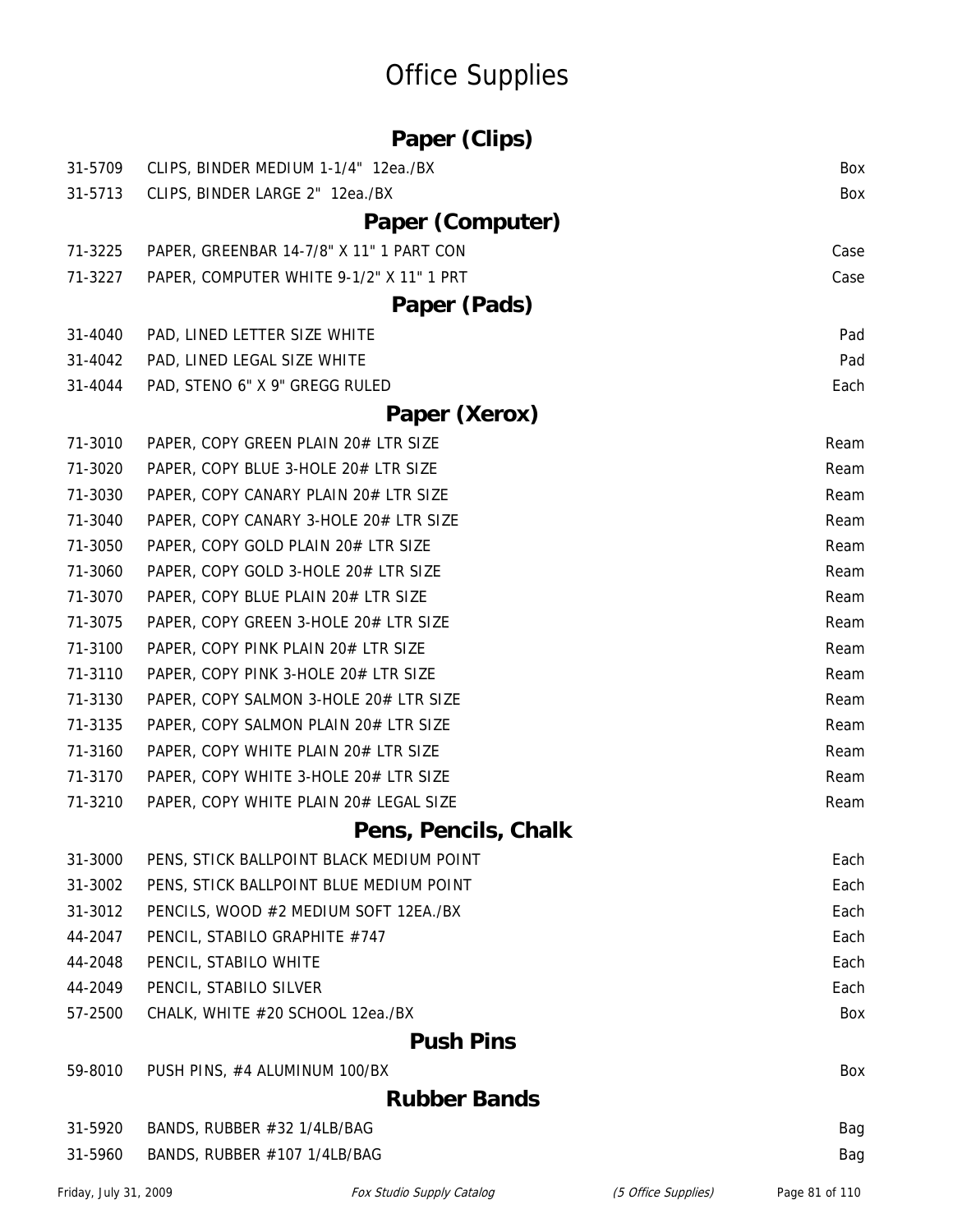|         | <b>Rubber Bands</b>                       |           |
|---------|-------------------------------------------|-----------|
| 31-5970 | BANDS, RUBBER #33 1 lb./BOX               | Box       |
|         | <b>Scissors</b>                           |           |
| 31-6550 | SCISSORS, 8" STRAIGHT HANDLE              | Each      |
|         | <b>Spray Bottle</b>                       |           |
| 44-2070 | SPRAY BOTTLE, PLASTIC 24oz 'W/OUT NOZZLE  | Each      |
| 44-2071 | SPRAY BOTTLE, NOZZLE                      | Each      |
|         | <b>Stationery</b>                         |           |
| 71-2056 | STATIONERY, 2ND SHEETS 8-1/2 X 11 500/RM  | Ream      |
| 71-2205 | STATIONERY, TCF-FILM CORP. LOGO/ADDRESS   | Ream      |
| 71-2240 | STATIONERY, LIC & MERCH. LOGO/ADDRESS     | Ream      |
|         | <b>Tape (Correction)</b>                  |           |
| 31-6285 | TAPE, LABELING TZ 3/4" BLACK/WHITE        | Each      |
|         | Tape (Scotch)                             |           |
| 31-6400 | TAPE, SCOTCH 3/4" CLEAR W/DISPENSER       | Each      |
| 31-6405 | TAPE, SCOTCH REFILL 3/4" X 1296" CLEAR    | Roll      |
|         | <b>Toner (HP Printers)</b>                |           |
| 69-2181 | TONER CARTG, HP92275A HP 11P, 111P,       | Carton    |
| 69-2182 | TONER CARTG, HP92291A HP IIISI, 4SI       | Each      |
| 69-2183 | TONER CARTG, HP92274A HP 4L, 4ML, 4P, 4MP | Each      |
| 69-2186 | TONER CARTG, HPC3909A HP 5SI & 5SI/MX     | Each      |
| 69-2188 | TONER CARTG, HPC3903A HP 5P& 6MP          | Each      |
| 69-2189 | TONER CARTG, HPC8061X HP 4100 SERIES      | Each      |
| 69-2190 | TONER CARTG, HPC4127X HP 4000N/4050       | Each      |
| 69-2192 | TONER CARTG, HPC4096A HP 2100M, 2100XI,   | Each      |
| 69-2193 | TONER CARTG, HPQ2610A HP 2300 SERIES      | Each      |
| 69-2194 | TONER CARTG, HPC4129X HP 5000 SERIES      | Each      |
| 69-2197 | TONER CARTG, HP92295A FOR II, IID, III,   | Each      |
| 69-2215 | TONER CARTG, HP92298A HP 4, 4PLUS, 4M,    | Each      |
|         | <b>Toner (Large Format Printers)</b>      |           |
| 69-2250 | TONER, BLACK CP INKJET CRTG HPC1806A      | Cartridge |
| 69-2252 | TONER, CYAN CP INKJET CRTG HPC1807A       | Cartridge |
| 69-2254 | TONER, MAGENTA CP INKJET CRTG HPC1808A    | Cartridge |
| 69-2256 | TONER, YELLOW CP INKJET CRTG HPC1809A     | Cartridge |
| 69-2268 | TONER, BLACK UV INKJET CRTG HPC1892A      | Cartridge |
| 69-2272 | TONER, MAGENTA UV INKJET CRTG HPC1894A    | Cartridge |
| 69-2274 | TONER, YELLOW UV INKJET CRTG HPC1895A     | Cartridge |
| 69-2280 | TONER, HP5000 BLACK DYE INK #C4930A       | Cartridge |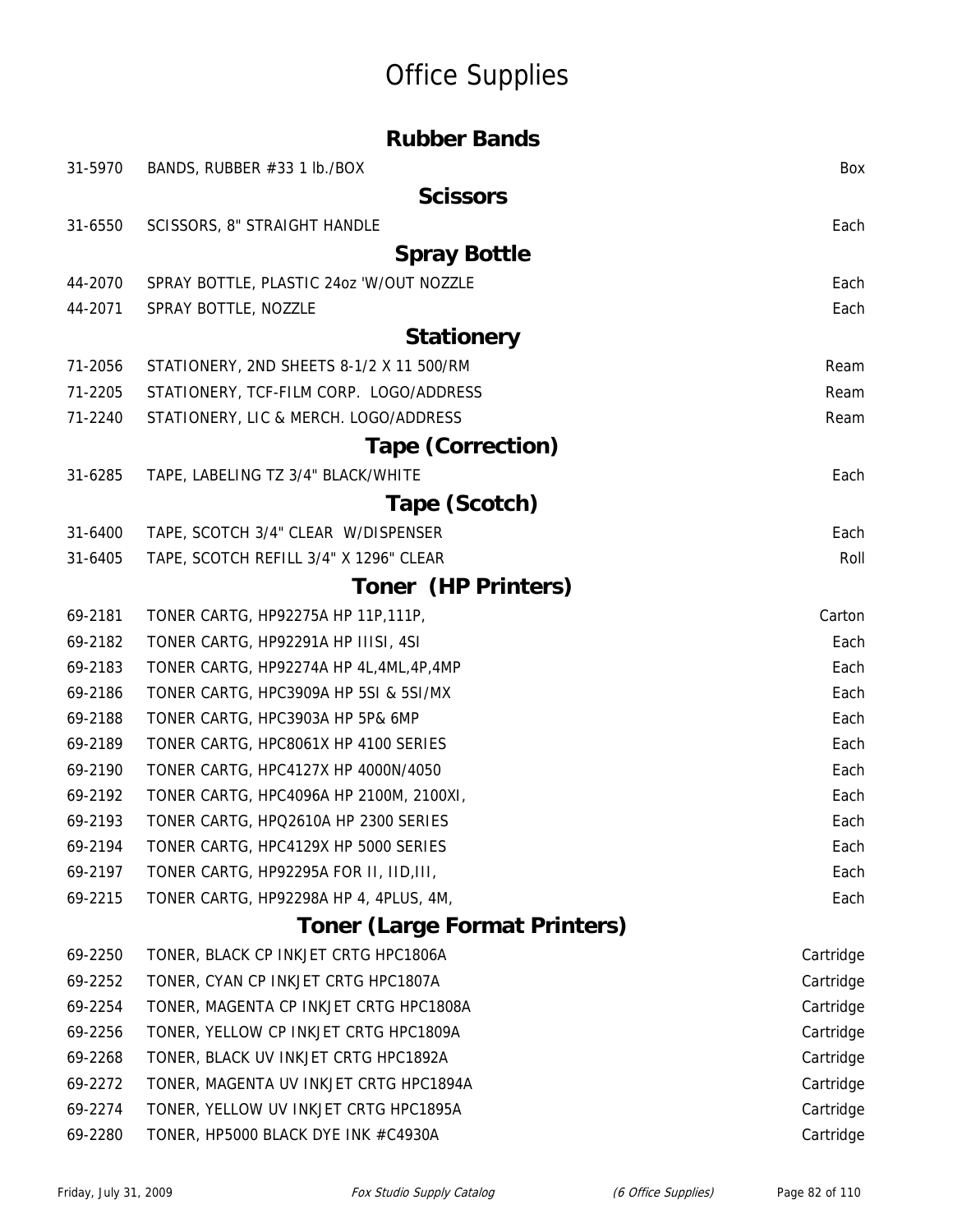### **Toner (Large Format Printers)**

| 69-2310 | PRINTHEAD & CLNR, LIGHT MAGENTA DYE INK | Pack      |  |
|---------|-----------------------------------------|-----------|--|
| 69-2308 | PRINTHEAD & CLNR, LIGHT CYAN DYE INK    | Pack      |  |
| 69-2306 | PRINTHEAD & CLNR, YELLOW DYE INK        | Pack      |  |
| 69-2304 | PRINTHEAD & CLNR, MAGENTA DYE INK       | Pack      |  |
| 69-2302 | PRINTHEAD & CLNR, CYAN DYE INK          | Pack      |  |
| 69-2300 | PRINTHEAD & CLNR, BLACK DYE INK         | Pack      |  |
| 69-2290 | TONER, HP5000 LT-MAGENTA DYE INK        | Cartridge |  |
| 69-2288 | TONER, HP5000 LT-CYAN DYE INK           | Cartridge |  |
| 69-2286 | TONER, HP5000 YELLOW DYE INK            | Cartridge |  |
| 69-2284 | TONER, HP5000 MAGENTA DYE INK           | Cartridge |  |
| 69-2282 | TONER, HP5000 CYAN DYE INK #C4931A      | Cartridge |  |
|         |                                         |           |  |

#### **Wrapping Paper**

|         | 81-4010 PAPER, WRAPPING 24" X 65' 60#      | Roll |
|---------|--------------------------------------------|------|
| 81-4030 | - PAPER, WRAPPING 24" 40# BROWN KRAFT      | Roll |
| 81-4040 | - PAPER, WRAPPING 36" X 825' 60# NAT KRAFT | Roll |
| 81-4060 | PAPER, WRAPPING 30" 40# BROWN KRAFT        | Roll |
| 81-4070 | PAPER, WRAPPING 18" 40# WAXED 1 SIDE       | Roll |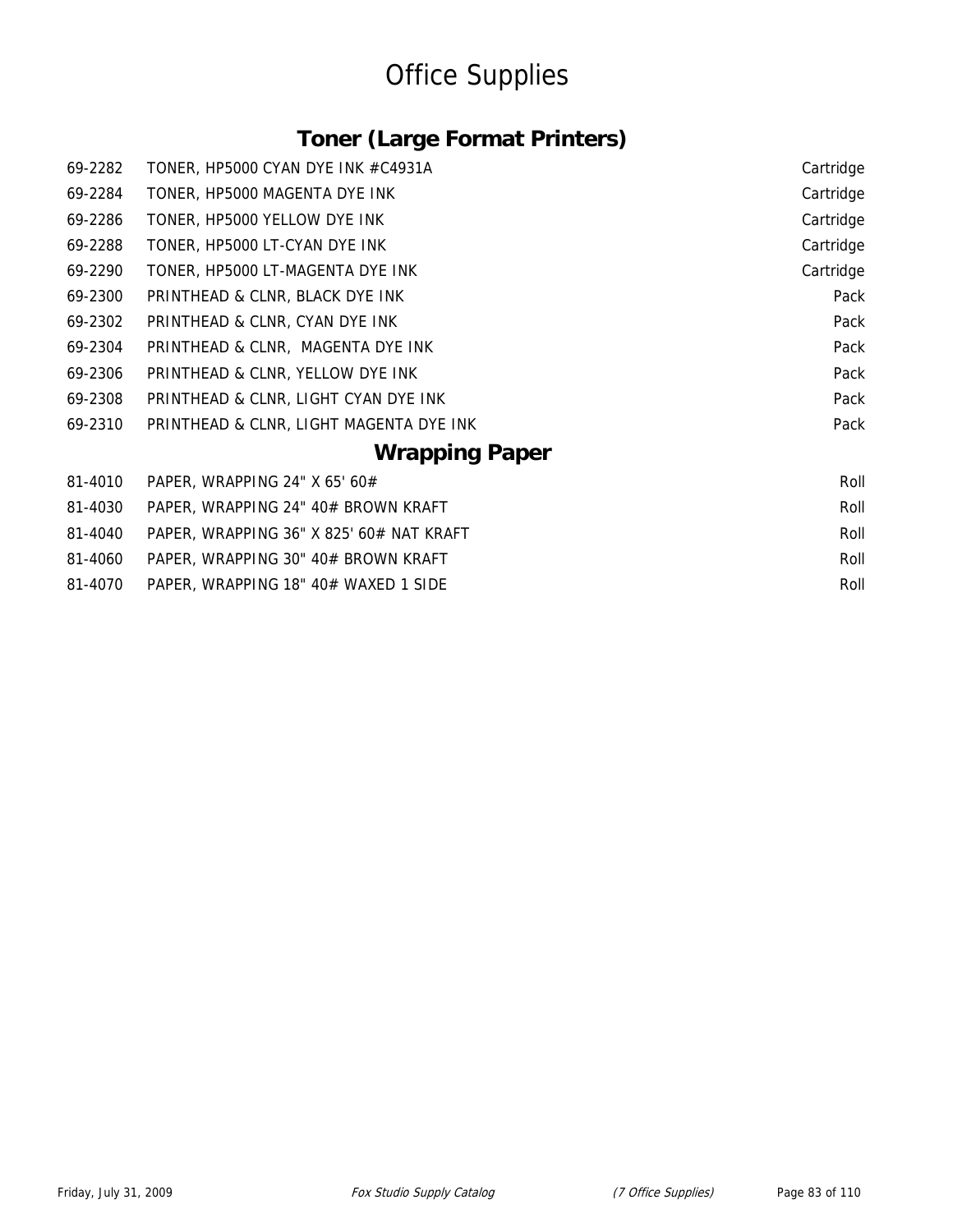### **Brushes (Art)**

| 75-2070 | PAINT BRUSH, ARTIST 1/4" ANGULAR        | Each |
|---------|-----------------------------------------|------|
| 75-2080 | PAINT BRUSH, ARTIST 1/2" ANGULAR        | Each |
| 75-2090 | PAINT BRUSH, ARTIST 3/4" ANGULAR        | Each |
| 75-2100 | PAINT BRUSH, ARTIST 1" ANGULAR          | Each |
| 75-2110 | PAINT BRUSH, ARTIST 1/4" LINER          | Each |
| 75-2120 | PAINT BRUSH, ARTIST 1/2" LINER          | Each |
| 75-2140 | PAINT BRUSH, ARTIST 3/4" LINER          | Each |
| 75-2150 | PAINT BRUSH, ARTIST 1" LINER            | Each |
| 75-2160 | PAINT BRUSH, ARTIST 1-1/4" LINER        | Each |
| 75-2170 | PAINT BRUSH, ARTIST 1-1/2" LINER        | Each |
|         | <b>Brushes (Pads)</b>                   |      |
| 75-1032 | PAD PAINTER, 7" FLEX HANDLE             | Each |
| 75-1034 | PAD PAINTER, 9" FLEX HANDLE             | Each |
| 75-1036 | PAD PAINTER, 7" REFILL PAD              | Each |
| 75-1038 | PAD PAINTER, 9" REFILL PAD              | Each |
|         | <b>Brushes (Paint)</b>                  |      |
| 75-2001 | PAINT BRUSH, FOAM 1"                    | Each |
| 75-2002 | PAINT BRUSH, FOAM 2"                    | Each |
| 75-2003 | PAINT BRUSH, FOAM 3"                    | Each |
| 75-2004 | PAINT BRUSH, FOAM 4"                    | Each |
| 75-2010 | PAINT BRUSH, CHIP 1-1/2" THROWAWAY      | Each |
| 75-2012 | PAINT BRUSH, CHIP 2" THROWAWAY          | Each |
| 75-2014 | PAINT BRUSH, CHIP 4" DOUBLE THROWAWAY   | Each |
| 75-2015 | PAINT BRUSH, 2-1/2" ANGLED SASH COMPTON | Each |
| 75-2020 | PAINT BRUSH, LATEX 2" NYLON/POLY        | Each |
| 75-2021 | PAINT BRUSH, LATEX 2-1/2" NYLON PIP     | Each |
| 75-2025 | PAINT BRUSH, 1-1/2" CHINESE ADJUTANT    | Each |
| 75-2027 | PAINT BRUSH, 2" ANGLED NYLON-POLY       | Each |
| 75-2030 | PAINT BRUSH, CHIP 3" THROWAWAY          | Each |
| 75-2041 | PAINT BRUSH, OIL 3" CHINESE/OXFLO       | Each |
| 75-2058 | PAINT BRUSH, LATEX 3" NYLON-SWAN        | Each |
| 75-2060 | PAINT BRUSH, LATEX 3-1/2" NYLON-PIP     | Each |
| 75-2062 | PAINT BRUSH, OIL 2" CHINESE/OXFLO       | Each |
| 75-2063 | PAINT BRUSH, OIL 4" CHINESE/SWAN        | Each |
| 75-2065 | PAINT BRUSH, LATEX 4" NYLOX-SWAN        | Each |
|         | <b>Brushes (Wire)</b>                   |      |

| 91-1010 | BRUSH, WIRE STRAIGHT BACK #1960   | Each |
|---------|-----------------------------------|------|
| 91-1020 | BRUSH, WIRE LONG HANDLE 19" #1940 | Each |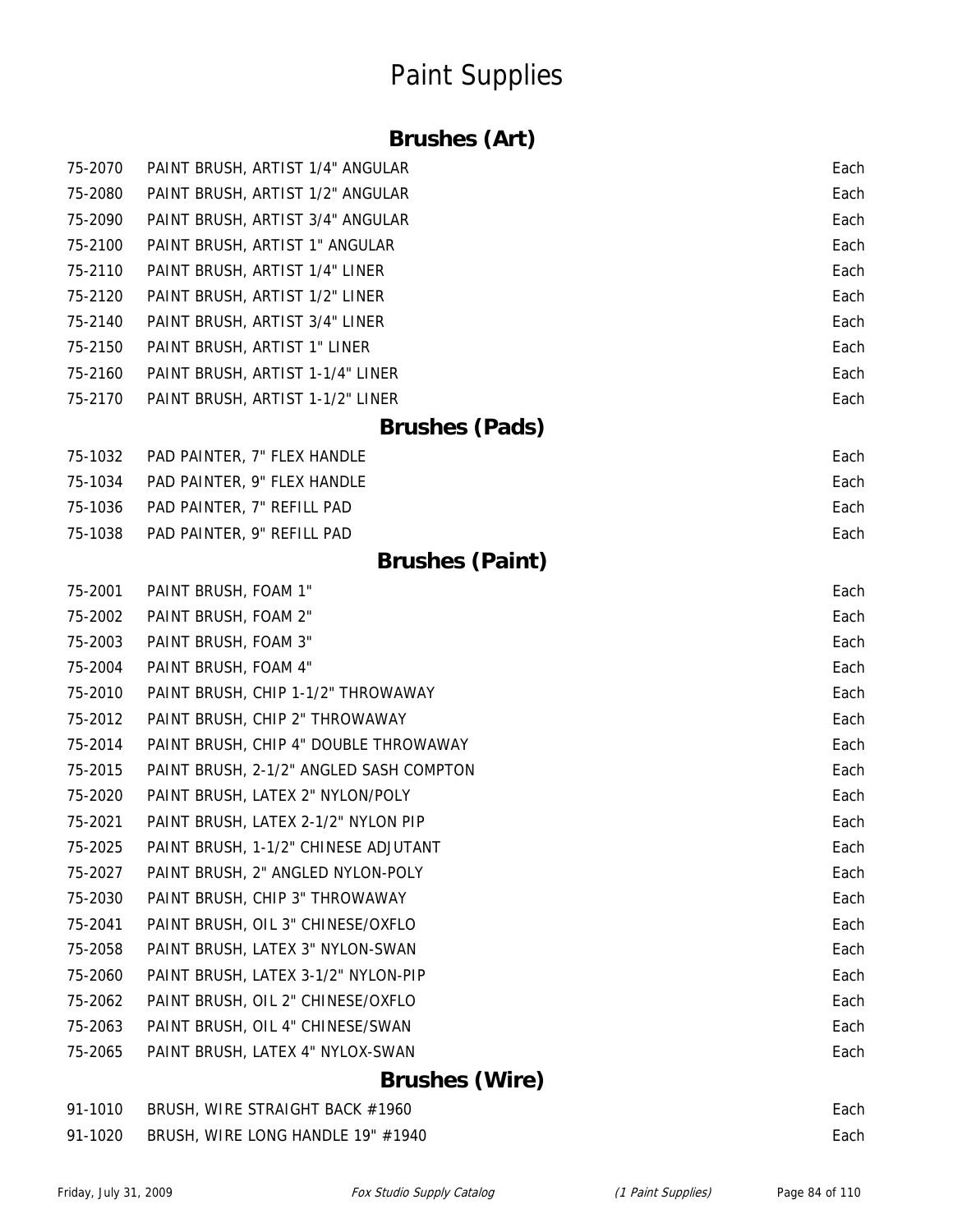#### **Brushes (Wire)**

| 91-1030 | BRUSH, WIRE #A400                        | Each     |
|---------|------------------------------------------|----------|
| 91-1040 | BRUSH, BRASS WIRE, 8" LONG               | Each     |
| 91-1050 | BRUSH, #1 ACID                           | Each     |
|         | <b>Buckets And Lids</b>                  |          |
| 75-2130 | BUCKET, 2 GAL WHITE PLASTIC              | Each     |
| 75-2131 | BUCKET, LID 2 GAL WHITE PLASTIC          | Each     |
| 75-3015 | BUCKET, 5 GAL WHITE PLASTIC              | Each     |
| 75-3080 | BUCKET, 1 QUART WHITE PLASTIC            | Each     |
| 75-3082 | BUCKET, LID 1 QUART WHITE PLASTIC        | Each     |
| 75-3085 | CUP, QUART PLAIN PLASTIC 320Z            | Each     |
| 75-3086 | CUP, LID 1 QUART CLEAR PLASTIC           | Each     |
| 75-3095 | BUCKET, LID 5 GAL WHITE PLASTIC          | Each     |
| 75-3098 | BUCKET, LID 1 GAL WHITE PLASTIC          | Each     |
| 75-3100 | BUCKET, 1 GAL WHITE PLASTIC              | Each     |
| 75-3130 | BUCKET, LINER 5 GAL CLEAR PLASTIC        | Each     |
| 75-3135 | BUCKET, LINER 2 GAL CLEAR PLASTIC        | Each     |
|         | <b>Caulking Supplies</b>                 |          |
| 75-1008 | CAULK, SILICONE ALUMINUM/METAL 10.1oz    | Tube     |
| 75-1011 | CAULK, SILICONE CLEAR ALL PURPOSE        | Tube     |
| 75-1015 | CAULK, LATEX PAINTERS 11oz. ALL PURPOSE  | Tube     |
| 75-1017 | CAULK, LATEX WHITE 50YR 11oz.            | Tube     |
| 75-1019 | CAULK, LATEX CLEAR 50YR 11oz.            | Tube     |
| 75-1020 | CAULK, GUN NEWBORN E-Z THRUST            | Each     |
| 75-1022 | CAULK, GUN DRIPLESS #CH200               | Each     |
|         | <b>Cheese Cloth</b>                      |          |
| 55-1028 | CHEEZE CLOTH, FOLDED 36" X 80 YARDS      | Box      |
| 55-1030 | CHEEZE CLOTH, ROLL 36" X 100 YARDS       | Yard     |
|         | <b>Cleaners</b>                          |          |
| 72-1300 | CLEANER, PICRIN 1 GALLON CAN             | Gallon   |
| 72-1310 | CLEANER, GOOF-OFF 160z. SPOT & STAIN REM | Canister |
| 72-1312 | CLEANER, LIFT OFF #2 22oz.SPRAY          | Each     |
| 72-1315 | CLEANER, T.S.P CRYSTALS 5lb./BOX         | Box      |
|         | <b>Drop Cloth</b>                        |          |
| 75-0080 | DROP CLOTH, CANVAS 4' X 15'              | Each     |
| 75-0082 | DROP CLOTH, CANVAS 9' X 12'              | Each     |
| 75-0084 | DROP CLOTH, CANVAS 12' X 15'             | Each     |
| 75-1005 | DROP CLOTH, 9' X 12' PLASTIC 2 MIL       | Each     |
|         |                                          |          |

### **Hair Spray (Streak 'N Tips )**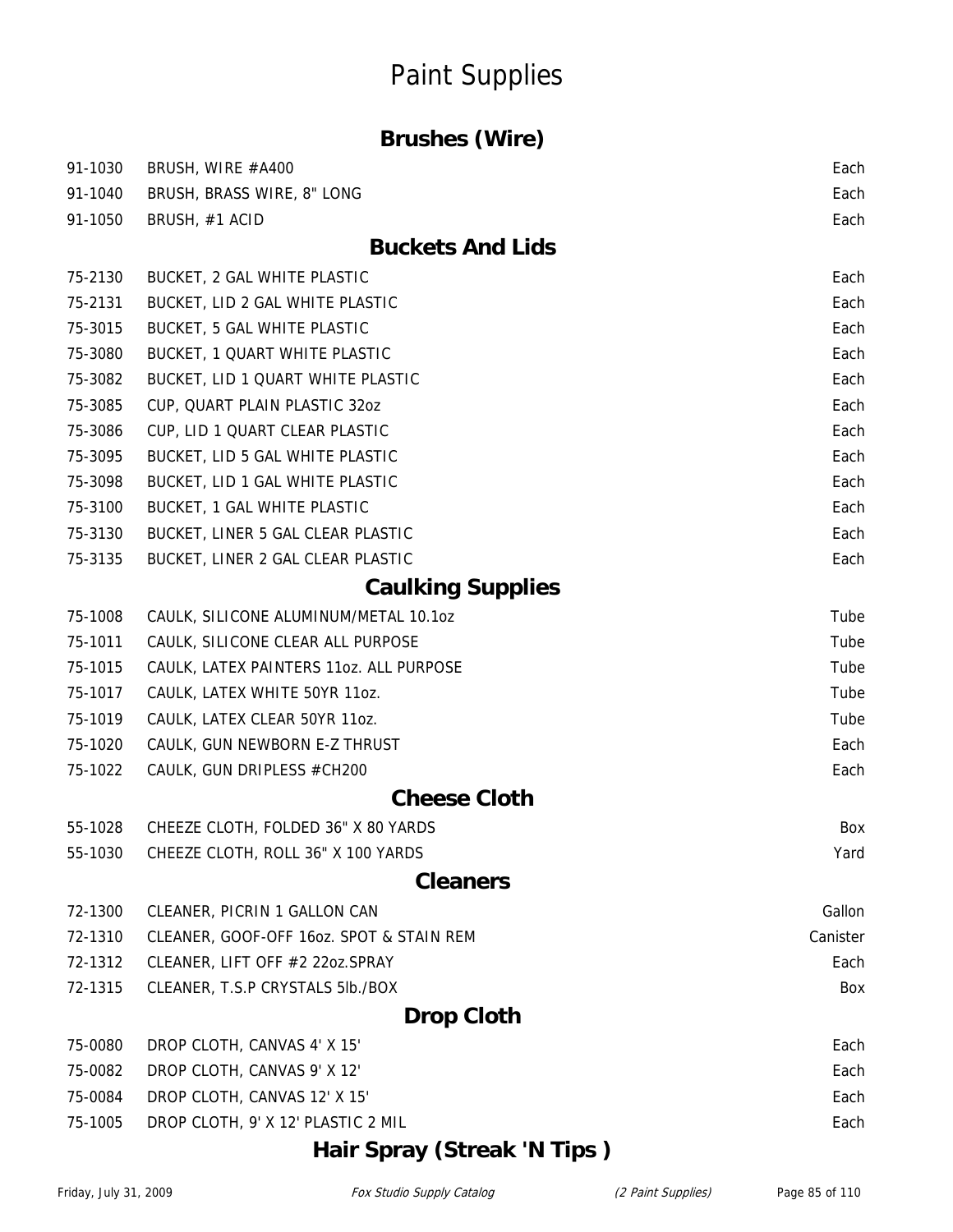### **Hair Spray (Streak 'N Tips )**

| 66-1010 | HAIR SPRAY, BLACK STREAKS & TIPS        | Each  |
|---------|-----------------------------------------|-------|
| 66-1020 | HAIR SPRAY, GREY STREAKS & TIPS         | Each  |
| 66-1030 | HAIR SPRAY, BROWN STREAKS & TIPS        | Each  |
| 66-1040 | HAIR SPRAY, BLONDE STREAKS & TIPS       | Each  |
| 66-1050 | HAIR SPRAY, WHITE STREAKS & TIPS 3.5oz  | Each  |
| 66-1055 | HAIR SPRAY, AUBURN STREAKS & TIPS 3.5oz | Each  |
|         | <b>Masking Paper &amp; Film</b>         |       |
| 75-1023 | MASKING, FILM 72" X 90' 3M #MF72        | Roll  |
| 75-1024 | MASKING, PAPER 12" X 180'               | Roll  |
| 75-1025 | MASKING, FILM 48" X 180' 3M #MF48       | Roll  |
| 75-1026 | MASKING, FILM 99" X 90' 3M #MF99        | Roll  |
| 75-1027 | HAND MASKER, 3M #M3000                  | Roll  |
| 75-1028 | HAND MASKER, 12" PAPER BLADE            | Each  |
| 75-1029 | HAND MASKER, 12" FILM BLADE W/GUARD     | Each  |
|         | <b>Miscellaneous</b>                    |       |
| 75-0095 | TACK CLOTH, 18" X 36" WAX/SILICONE FREE | Each  |
| 75-1004 | PAINT STRAINER, CONE MEDIUM LATEX       | Each  |
| 75-1030 | TAPE, SANDBLAST PROTEX 36" X 30 YDS     | Roll  |
| 75-1135 | TONGUE DEPRESSORS 500EA/BOX             | Box   |
| 80-2678 | <b>SPRAY SOCK</b>                       | Each  |
|         | <b>Paint Booth Filters</b>              |       |
| 75-1006 | PAINT BOOTH, AIR FILTERS 20" X 20" X 2" | Each  |
|         | <b>Putty And Spackle Supplies</b>       |       |
| 36-1025 | BONDO, METAL MENDER                     | Quart |
| 36-1026 | BONDO, CREAM HARDNER RED .75oz/TUBE     | Each  |
| 36-1028 | SPREADER, PLASTIC BONDO 3/PACK 12/CASE  | Pack  |
| 36-1029 | SPREADER, 3" PLASTIC SPATULA            | Each  |
| 72-1080 | PUTTY, EVERCOAT POLYESTER GLAZING       | Quart |
| 72-1082 | PUTTY, EVERCOAT-CREAM HARDNER BLUE 4oz  | Tube  |
| 72-1085 | PUTTY, DAP GLAZING #33                  | Quart |
| 72-1088 | PUTTY, PAINTERS CRAWFORDS               | Quart |
| 72-1090 | PUTTY, WATER 4 LB/CAN                   | Each  |
| 72-1420 | PUTTY KNIFE, 2" FLEX- BLADE HYDE        | Each  |
| 72-1440 | PUTTY KNIFE, 4" FLEX-BLADE HYDE         | Each  |
| 72-1446 | PUTTY KNIFE, 6" FLEX-BLADE HYDE         | Each  |
| 72-1452 | PUTTY KNIFE, SCRAPER 8-IN-1 TOOL        | Each  |
| 72-2070 | SPACKLE, CRAWFORD'S QT.                 | Quart |
| 72-2080 | SPACKLE, LIGHTWEIGHT ONETIME QT         | Quart |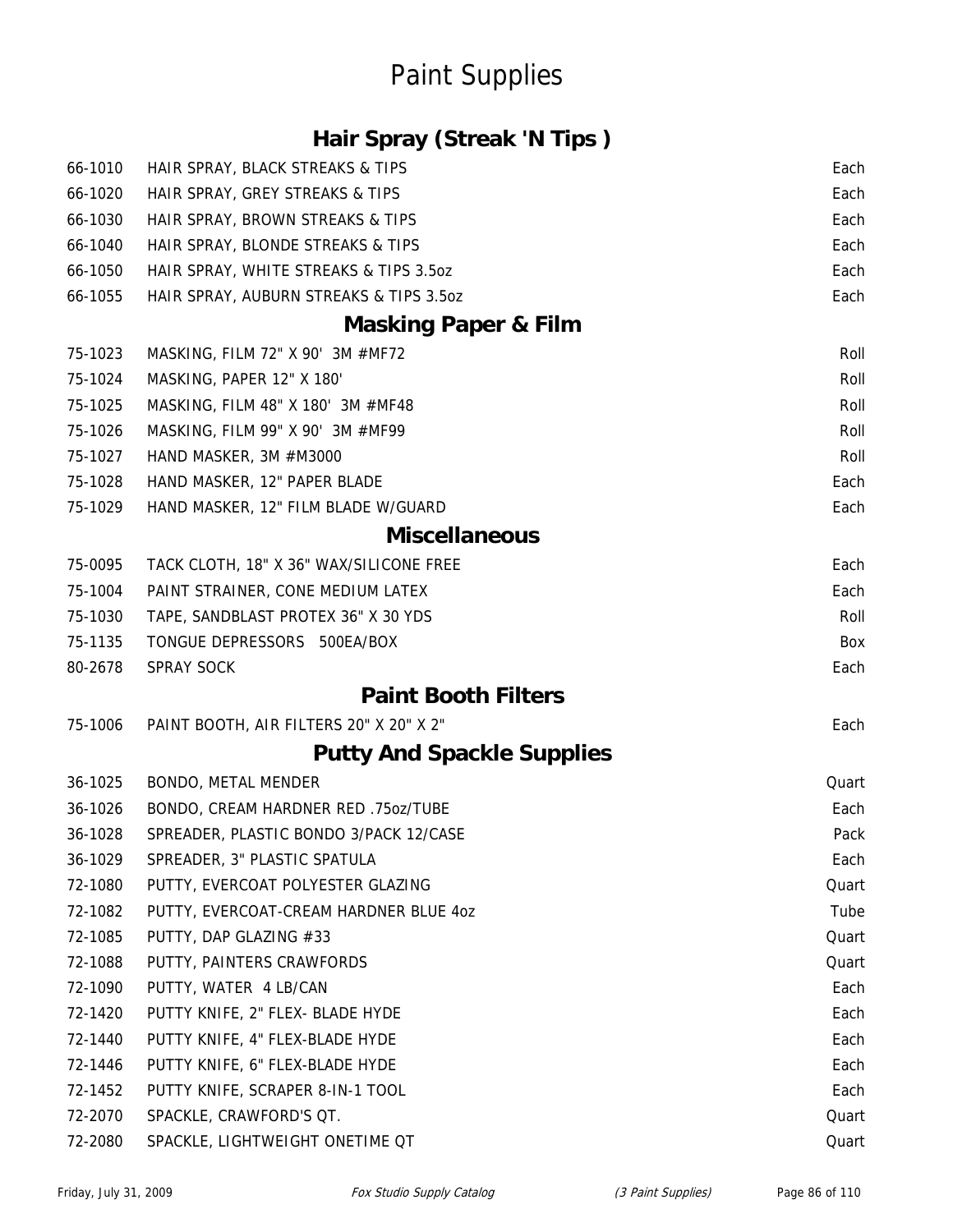### **Putty And Spackle Supplies**

| 72-2120 | ADHESIVE, SURE STICK 111 (VINYLGRIP)     | Gallon |
|---------|------------------------------------------|--------|
|         | <b>Roller Supplies</b>                   |        |
| 62-2026 | POLE, 8'-16' EXTENSION SHERLOCK          | Each   |
| 75-1040 | ROLLER COVER, 3" CARPET NAP              | Each   |
| 75-1056 | ROLLER COVER, 6-1/2" X 1/4" 'HOT DOG'    | Each   |
| 75-1058 | ROLLER COVER, 6-1/2" X 3/8" 'HOT DOG'    | Each   |
| 75-1060 | ROLLER COVER, 6-1/2" X 1/2" 'HOT DOG'    | Each   |
| 75-1064 | ROLLER COVER, 6-1/2" FOAM 'HOT DOG'      | Each   |
| 75-1066 | ROLLER COVER, 6-1/2" SEA SPONG 'HOT DOG' | Each   |
| 75-1070 | ROLLER COVER, 9" X 3/8" NAP ACRY-LAM     | Each   |
| 75-1080 | ROLLER COVER, 9" X 3/4" NAP ACRY-LAM     | Each   |
| 75-1085 | ROLLER COVER, 7" X 1/2" NAP ACRY-LAM     | Each   |
| 75-1087 | ROLLER COVER, 7" X 1/4" NAP ACRY-LAM     | Each   |
| 75-1089 | ROLLER COVER, 7" X 3/4" NAP ACRY-LAM     | Each   |
| 75-1090 | ROLLER COVER, 9" CARPET NAP #9V39        | Each   |
| 75-1096 | ROLLER COVER, 9" X 1/2" NAP ACRY-LAM     | Each   |
| 75-1100 | ROLLER COVER, 9" X 1/4" NAP ACRY-LAM     | Each   |
| 75-1104 | ROLLER COVER, 9" FOAM NAP                | Each   |
| 75-1110 | ROLLER GRID/SCREEN H-DUTY 9" COVERS      | Each   |
| 75-1115 | ROLLER GRID/SCREEN H-DUTY 7" COVERS      | Each   |
| 75-1120 | ROLLER HANDLE, 9" FRAME WOOSTER          | Each   |
| 75-1125 | ROLLER HANDLE, 7" ECONOMY (HD1695)       | Each   |
| 75-1127 | ROLLER HANDLE, HOT DOG SHORT HANDLE      | Each   |
| 75-1129 | ROLLER HANDLE, HOT DOG LONG HANDLE       | Each   |
| 75-1130 | ROLLER HANDLE, 3"                        | Each   |
| 75-1160 | PAINT TRAY METAL 9"                      | Each   |
| 75-1168 | PAINT TRAY LINER 9"                      | Each   |
| 75-1204 | PAINT ROLLER, LITTLE JOE 3" X 3/8"       | Each   |
| 75-1206 | PAINT ROLLER, LITTLE JOE 3" X 1/2"       | Each   |
|         | <b>Spray Paint (Krylon)</b>              |        |
| 74-2000 | SPRAY PAINT, GREY PRIMER                 | Each   |
| 74-2004 | SPRAY PAINT, BROWN PRIMER                | Each   |
| 74-2010 | SPRAY PAINT, COPPER METALLIC             | Each   |
| 74-2020 | SPRAY PAINT, BRIGHT GOLD                 | Each   |
| 74-2024 | SPRAY PAINT, LIGHT ANODIZED BRONZE       | Each   |
| 74-2026 | SPRAY PAINT, DARK ANODIZED BRONZE        | Each   |
| 74-2030 | SPRAY PAINT, BRIGHT SILVER               | Each   |
| 74-2033 | SPRAY PAINT, ALLUMINUM/CHROME            | Each   |
| 74-2035 | SPRAY PAINT, BRASS METALLIC              | Each   |
|         |                                          |        |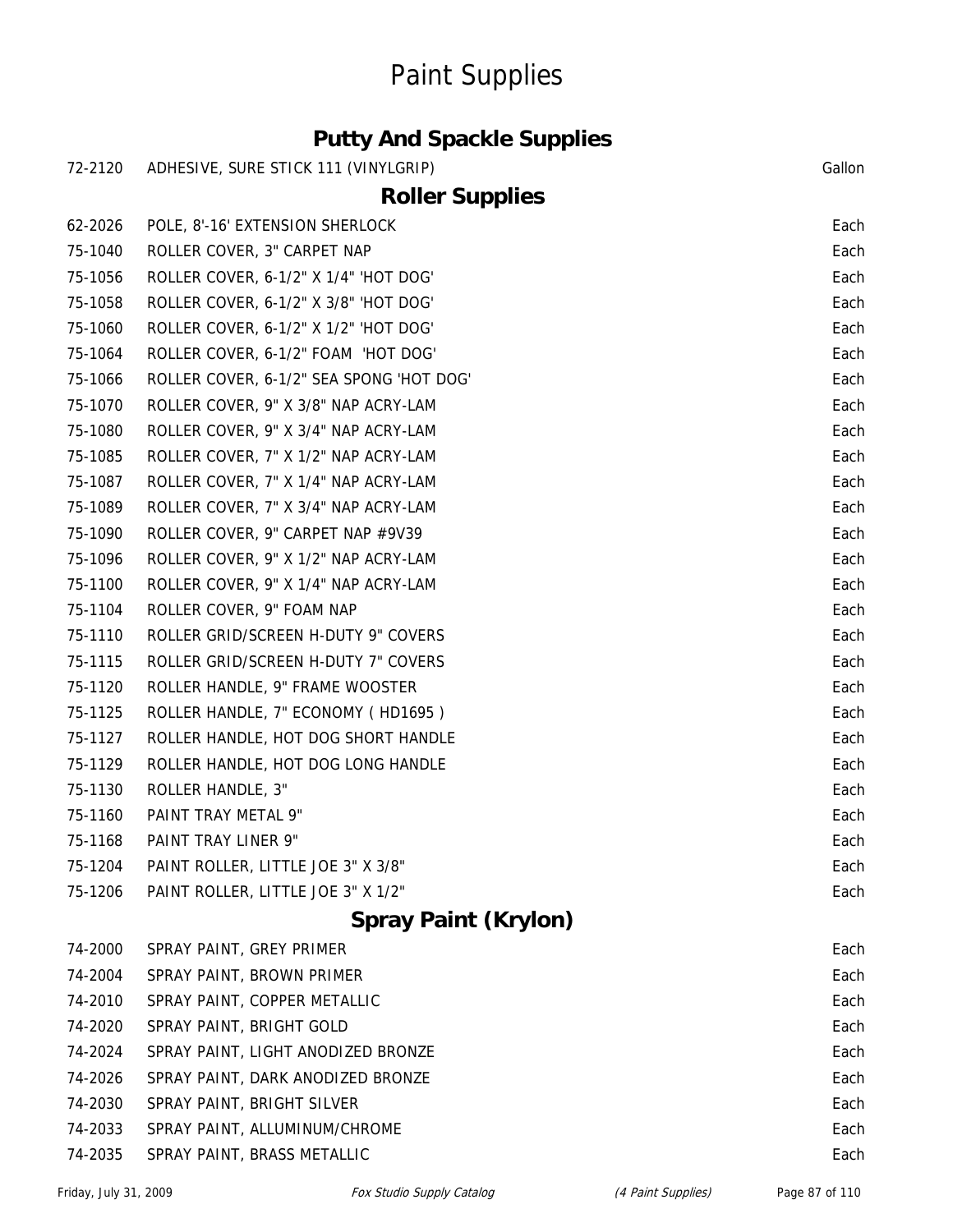### **Spray Paint (Krylon)**

| 74-2037 | SPRAY PAINT, DULL ALUMINUM               | Each |
|---------|------------------------------------------|------|
| 74-2050 | SPRAY PAINT, RED CHERRY                  | Each |
| 74-2060 | SPRAY PAINT, BRIGHT YELLOW               | Each |
| 74-2065 | SPRAY PAINT, SAFETY ORANGE               | Each |
| 74-2067 | SPRAY PAINT, SAFETY YELLOW               | Each |
| 74-2070 | SPRAY PAINT, CRYSTAL CLEAR               | Each |
| 74-2075 | SPRAY PAINT, BLACK SEMI-FLAT             | Each |
| 74-2080 | SPRAY PAINT, BLACK ULTRA-FLAT            | Each |
| 74-2090 | SPRAY PAINT, FLAT WHITE                  | Each |
| 74-2100 | SPRAY PAINT, BLACK GLOSS                 | Each |
| 74-2105 | SPRAY PAINT, WHITE GLOSS                 | Each |
| 74-2110 | SPRAY PAINT, HUNTER GREEN                | Each |
| 74-2120 | SPRAY PAINT, SMOKE GREY                  | Each |
| 74-2130 | SPRAY PAINT, TRUE BLUE                   | Each |
| 74-2140 | SPRAY PAINT, DULLING SPRAY               | Each |
| 74-2200 | SPRAY PAINT, FLOUR-CERISE                | Each |
| 74-2205 | SPRAY PAINT, FLOUR-LEMON YELLOW          | Each |
| 74-2209 | SPRAY PAINT, FLOUR-GREEN                 | Each |
| 74-2220 | SPRAY PAINT, LEATHER BROWN               | Each |
| 74-2230 | SPRAY PAINT, WORKABLE FIXATIVE,          | Each |
| 74-2232 | SPRAY PAINT, MATTE FINISH                | Each |
| 74-2236 | SPRAY PAINT, FROSTING SPRAY 12oz/CAN     | Each |
| 74-2240 | SPRAY PAINT, PAVEMENT WHITE HWY STRIPING | Each |
| 74-2250 | SPRAY PAINT, PAVEMENT YELLOW HWY STRIPIN | Each |
| 74-2265 | SPRAY PAINT, REGAL BLUE                  | Each |
| 74-2270 | SPRAY PAINT, SEALER 'KILZ' STAIN BLOCKER | Each |
| 74-2335 | SPRAY PAINT, HI-HEAT BLACK               | Each |
|         |                                          |      |

#### **Spray Paint (Movie Paint)**

| 74-2400 | MOVIE PAINT, DIRT (TEMP) 11oz         | Each |
|---------|---------------------------------------|------|
| 74-2404 | MOVIE PAINT, NICOTINE (TEMP) 11oz     | Each |
| 74-2408 | MOVIE PAINT, ROTTENSTONE (TEMP) 11oz  | Each |
| 74-2412 | MOVIE PAINT, BROWN RUST (TEMP) 11oz   | Each |
| 74-2416 | MOVIE PAINT, RED RUST (TEMP) 11oz     | Each |
| 74-2420 | MOVIE PAINT, LIGHT PATINA (TEMP) 11oz | Each |
| 74-2424 | MOVIE PAINT, DARK PATINA (TEMP) 11oz  | Each |
| 74-2430 | MOVIE PAINT, COOL BEIGE (TEMP) 110Z   | Each |
| 74-2438 | MOVIE PAINT, LIGHT PATINA (PERM)110Z  | Each |
| 74-2442 | MOVIE PAINT, DARK PATINA (PERM)110Z   | Each |
| 74-2446 | MOVIE PAINT, RED RUST (PERM)110Z      | Each |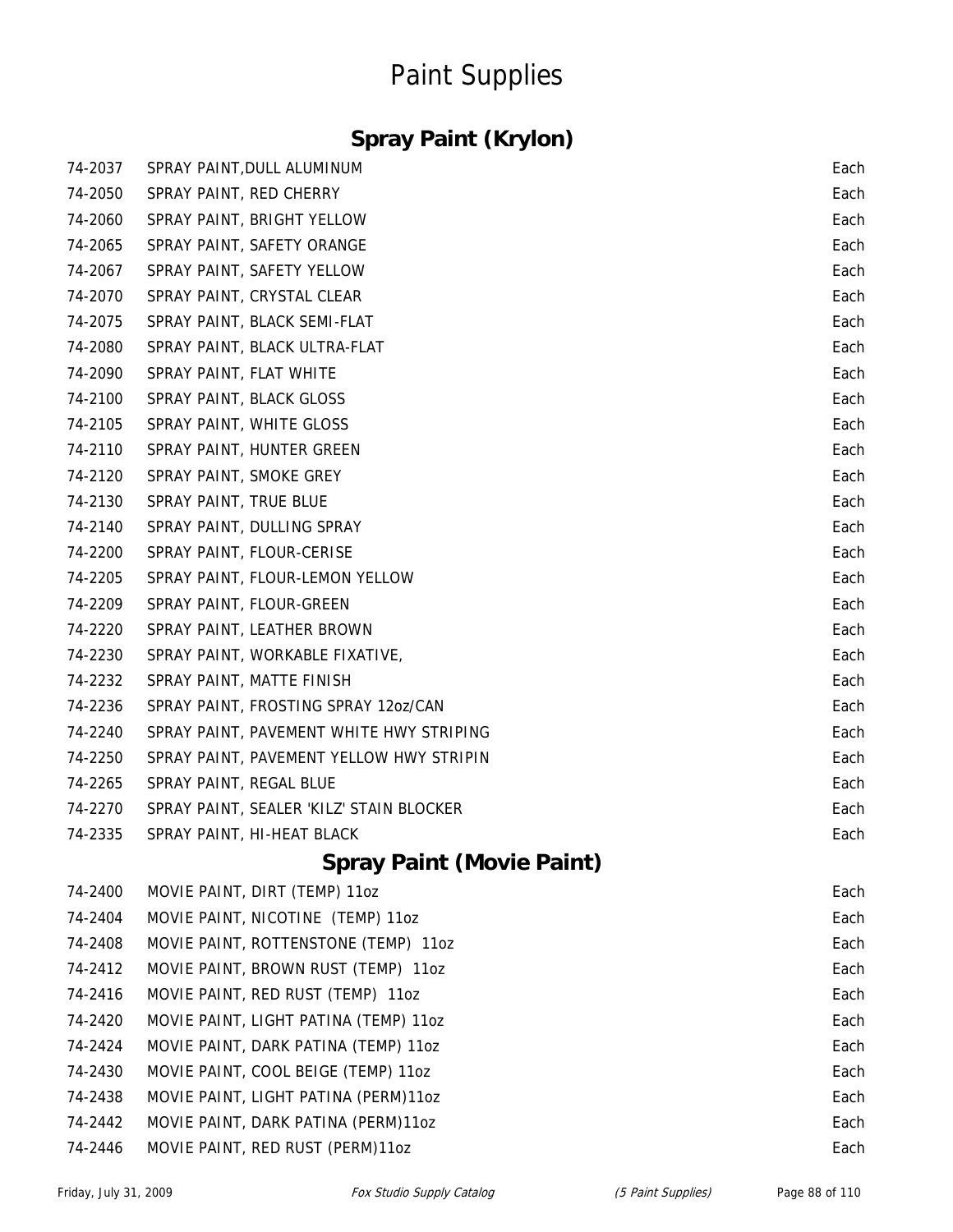### **Spray Paint (Movie Paint)**

| 74-2450                | MOVIE PAINT, BROWN RUST (PERM)110Z     | Each    |  |
|------------------------|----------------------------------------|---------|--|
| <b>Sprayers (Comp)</b> |                                        |         |  |
| 56-2985                | SPRAYER, COMP. AIR 480Z POLY TANK      | Each    |  |
| 56-2990                | SPRAYER, COMP. AIR 3 GAL. POLY TANK    | Each    |  |
| 56-3000                | SPRAYER, COMP. AIR 3 GAL. STEEL TANK   | Each    |  |
| <b>Strip Tools</b>     |                                        |         |  |
| 62-1231                | SCRAPER, FLOOR 14" W/WOOD HANDLE       | Each    |  |
| 72-1530                | SCRAPER, HANDLE FOR WALLPAPER 4"       | Each    |  |
| 72-1540                | SCRAPER, REPLACEMENT BLADE 4" & 3-1/4" | Package |  |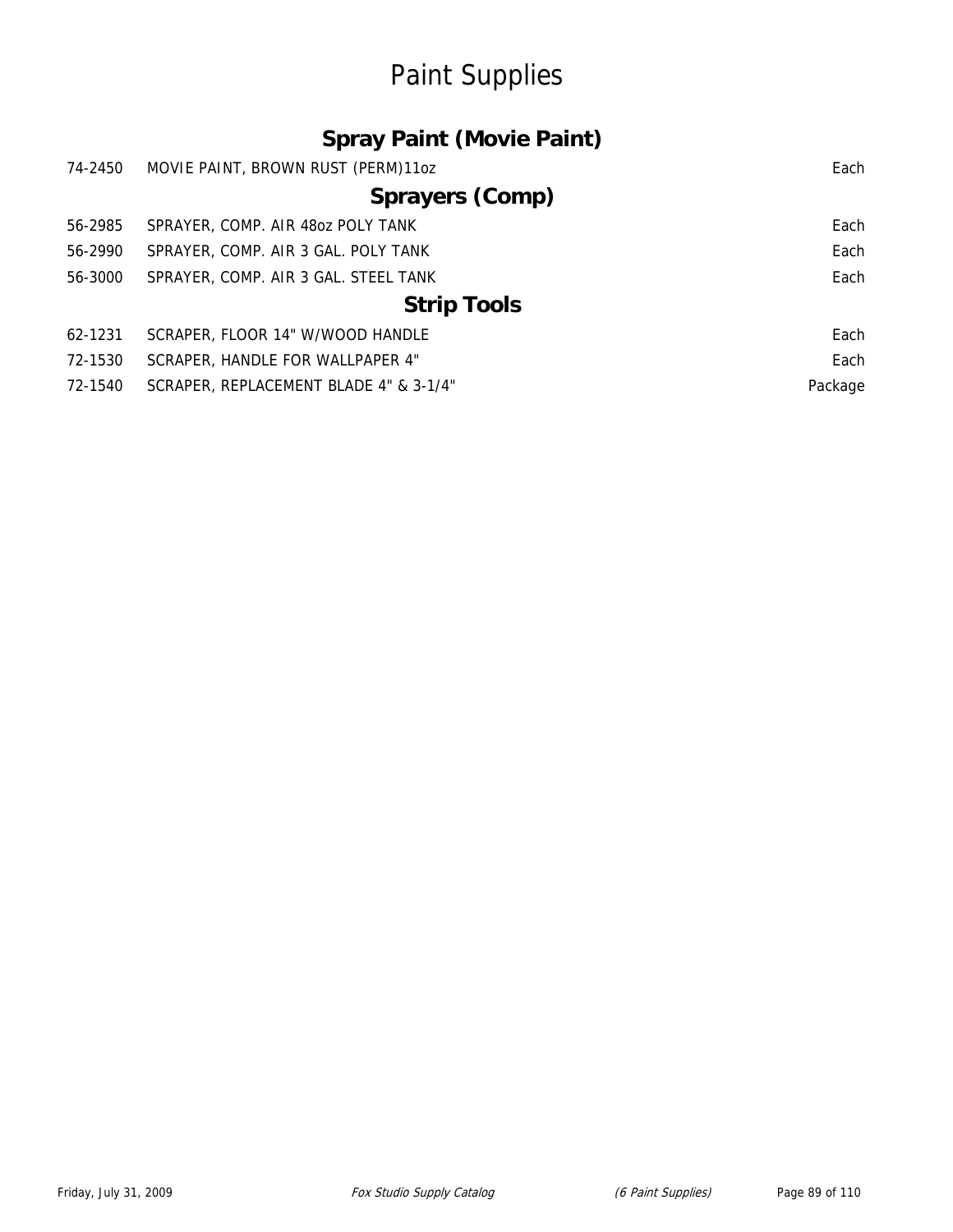### **Bushings**

| 46-1010 | BUSHING, 1/2" PLASTIC                    | Each |  |
|---------|------------------------------------------|------|--|
| 46-1020 | BUSHING, 3/4" PLASTIC                    | Each |  |
| 46-1030 | BUSHING, 1" PLASTIC, A100 CONDUIT        | Each |  |
| 46-1040 | BUSHING, 1-1/4" PLASTIC                  | Each |  |
| 46-1050 | BUSHING, 1-1/2" PLASTIC, A150 CONDUIT    | Each |  |
| 46-1060 | BUSHING, 2" PLASTIC, RAYCO #1408         | Each |  |
| 46-7800 | <b>BUSHING, KNOCKOUT 1/2" PLASTIC</b>    | Each |  |
| 46-7804 | <b>BUSHING, KNOCKOUT 3/4" PLASTIC</b>    | Each |  |
| 46-7808 | BUSHING, KNOCKOUT 1" PLASTIC             | Each |  |
| 76-1010 | BUSHING, REDUCING 1" X 1/2" GALVANIZED   | Each |  |
| 76-1020 | BUSHING, REDUCING 1-1/2" X 3/4" GALV.    | Each |  |
| 76-1030 | BUSHING, REDUCING 1-1/2" X 1" GALVANIZED | Each |  |
| 76-1040 | BUSHING, REDUCING 2" X 3/4" GALVANIZED   | Each |  |
| 76-1050 | BUSHING, REDUCING 2" X 1" GALVANIZED     | Each |  |
| 76-1080 | BUSHING, REDUCING 1/4" X 1/8" GALVANIZED | Each |  |
| 76-1090 | BUSHING, REDUCING 3/8" X 1/4" GALVANIZED | Each |  |
| 76-1100 | BUSHING, REDUCING 1/2" X 3/8" GALVANIZED | Each |  |
| 76-1110 | BUSHING, REDUCING 3/4" X 1/2" GALVANIZED | Each |  |
| 76-1120 | BUSHING, REDUCING 1" X 3/4" GALVANIZED   | Each |  |
| 76-1130 | BUSHING, REDUCING 1-1/4" X 1" GALVANIZED | Each |  |
| 76-1150 | BUSHING, REDUCING 2" X 1-1/2" GALVANIZED | Each |  |
| 76-1160 | BUSHING, REDUCING 1/2" X 1/4" GALVANIZED | Each |  |
| 76-1170 | BUSHING, REDUCING 3/4" X 1/4" GALVANIZED | Each |  |
|         | Caps                                     |      |  |

| 76-2010 | CAP, GALVANIZED 1/8"   | Each |
|---------|------------------------|------|
| 76-2030 | CAP, GALVANIZED 1/4"   | Each |
| 76-2040 | CAP, GALVANIZED 3/8"   | Each |
| 76-2050 | CAP, GALVANIZED 1/2"   | Each |
| 76-2060 | CAP, GALVANIZED 3/4"   | Each |
| 76-2070 | CAP, GALVANIZED 1"     | Each |
| 76-2080 | CAP. GALVANIZED 1-1/4" | Each |
| 76-2090 | CAP, GALVANIZED 1-1/2" | Each |
| 76-2100 | CAP, GALVANIZED 2"     | Each |

### **Copper Tubing**

| 76-2510       TUBING. COPPER 1/8" X 50'/RL | Each |
|--------------------------------------------|------|
| 76-2520 TUBING, COPPER 1/4" X 50'/RL       | Each |
| 76-2530       TUBING. COPPER 3/8" X 50'/RL | Each |
|                                            |      |

### **Couplings**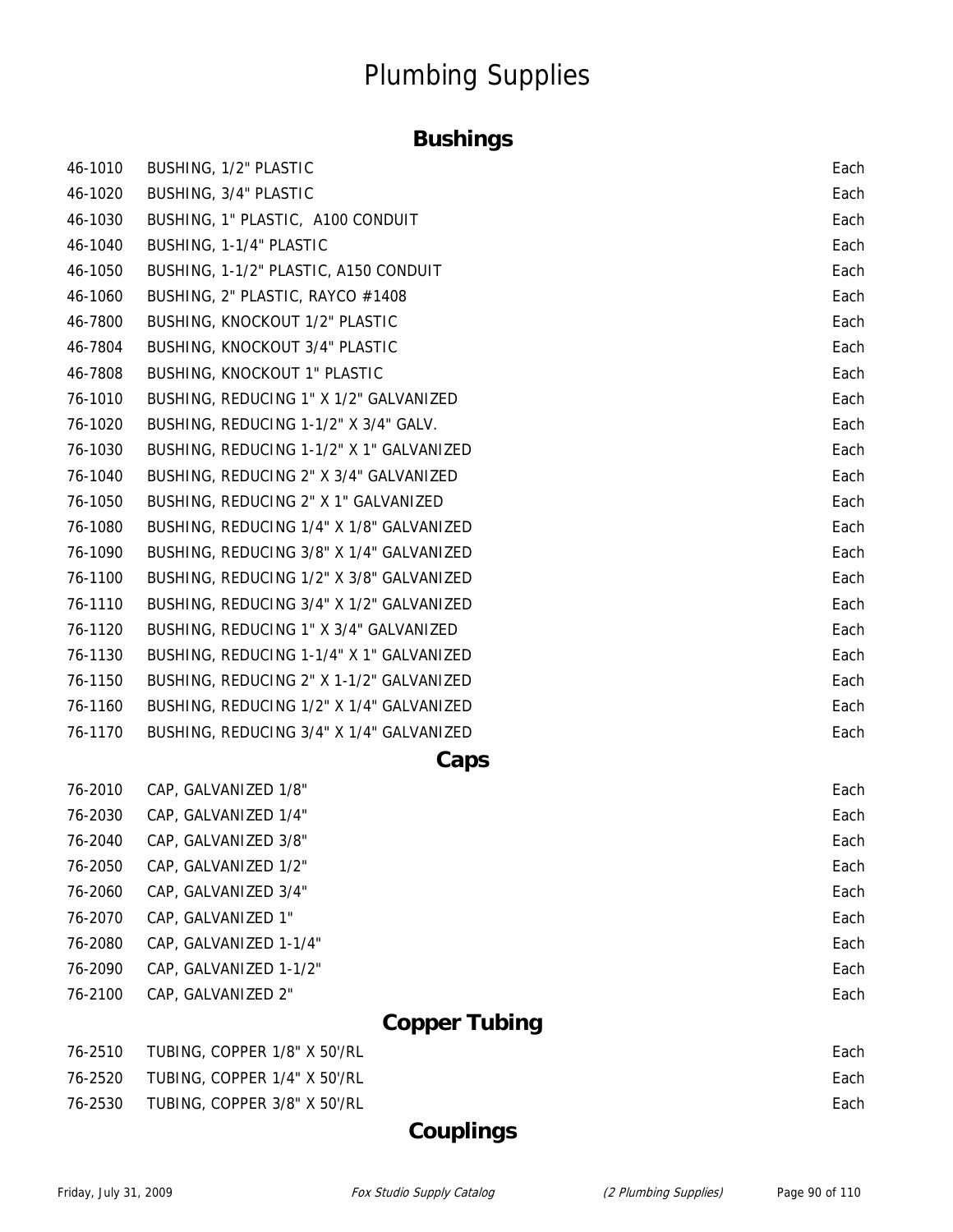### **Couplings**

| 46-5000 | COUPLING, FLEX TO EMT 1/2"             | Each |
|---------|----------------------------------------|------|
| 46-5005 | COUPLING, FLEX TO EMT 3/4"             | Each |
| 46-5006 | COUPLING, EMT TO EMT 90deg. 1/2"       | Each |
| 46-5008 | COUPLING, EMT TO EMT 90deq. 3/4"       | Each |
| 46-5010 | COUPLING, EMT COMPRESSION 1/2"         | Each |
| 46-5020 | COUPLING, EMT COMPRESSION 3/4"         | Each |
| 46-5030 | COUPLING, EMT COMPRESSION 1"           | Each |
| 46-5040 | COUPLING, EMT SET SCREW 1/2"           | Each |
| 46-5050 | COUPLING, EMT SET SCREW 3/4"           | Each |
| 46-5060 | COUPLING, EMT SET SCREW 1"             | Each |
| 46-5062 | COUPLING, EMT SET SCREW 1-1/4"         | Each |
| 46-5064 | COUPLING, EMT SET SCREW 1-1/2"         | Each |
| 46-5070 | COUPLING, FLEX SCREW-IN 1/2"           | Each |
| 46-5080 | COUPLING, FLEX SCREW-IN 3/4"           | Each |
| 46-5085 | COUPLING, FLEX SCREW-IN 1"             | Each |
| 46-5090 | COUPLING, GALVANIZED RIGID 1/2"        | Each |
| 46-5100 | COUPLING, GALVANIZED RIGID 3/4"        | Each |
| 46-5110 | COUPLING, GALVANIZED RIGID 1"          | Each |
| 46-5111 | COUPLING, GALVANIZED RIGID 1-1/4"      | Each |
| 76-3010 | COUPLING, GALVANIZED 1/8"              | Each |
| 76-3020 | COUPLING, GALVANIZED 1/4"              | Each |
| 76-3030 | COUPLING, GALVANIZED 3/8"              | Each |
| 76-3040 | COUPLING, GALVANIZED 1/2"              | Each |
| 76-3045 | COUPLING, GALVANIZED 3/4"              | Each |
| 76-3050 | COUPLING, GALVANIZED 1"                | Each |
| 76-3060 | COUPLING, GALVANIZED 1-1/4"            | Each |
| 76-3070 | COUPLING, GALVANIZED 1-1/2"            | Each |
| 76-3080 | COUPLING, GALVANIZED 2"                | Each |
| 76-3090 | BELL REDUCER 1/4" X 1/8" GALVANIZED    | Each |
| 76-3100 | BELL REDUC COUP 3/8" X 1/4" GALVANIZED | Each |
| 76-3110 | BELL REDUC COUP 1/2" X 3/8" GALVANIZED | Each |
| 76-3120 | BELL REDUC COUP 3/4" X 1/2" GALVANIZED | Each |
| 76-3130 | BELL REDUC COUP 1" X 3/4" GALVANIZED   | Each |
| 76-3140 | BELL REDUC COUP 1-1/4" X 1" GALVANIZED | Each |
| 76-3150 | BELL REDUC 1-1/2" X 1-1/4" GALVANIZED  | Each |
| 76-3160 | BELL REDUC COUP 2" X 1-1/2" GALVANIZED | Each |
| 76-3170 | BELL REDUC COUP 1/2" X 1/4" GALVANIZED | Each |

#### **Elbows**

#### 76-4120 ELBOW, GALV 3/4" X 1/2" REDUCER Each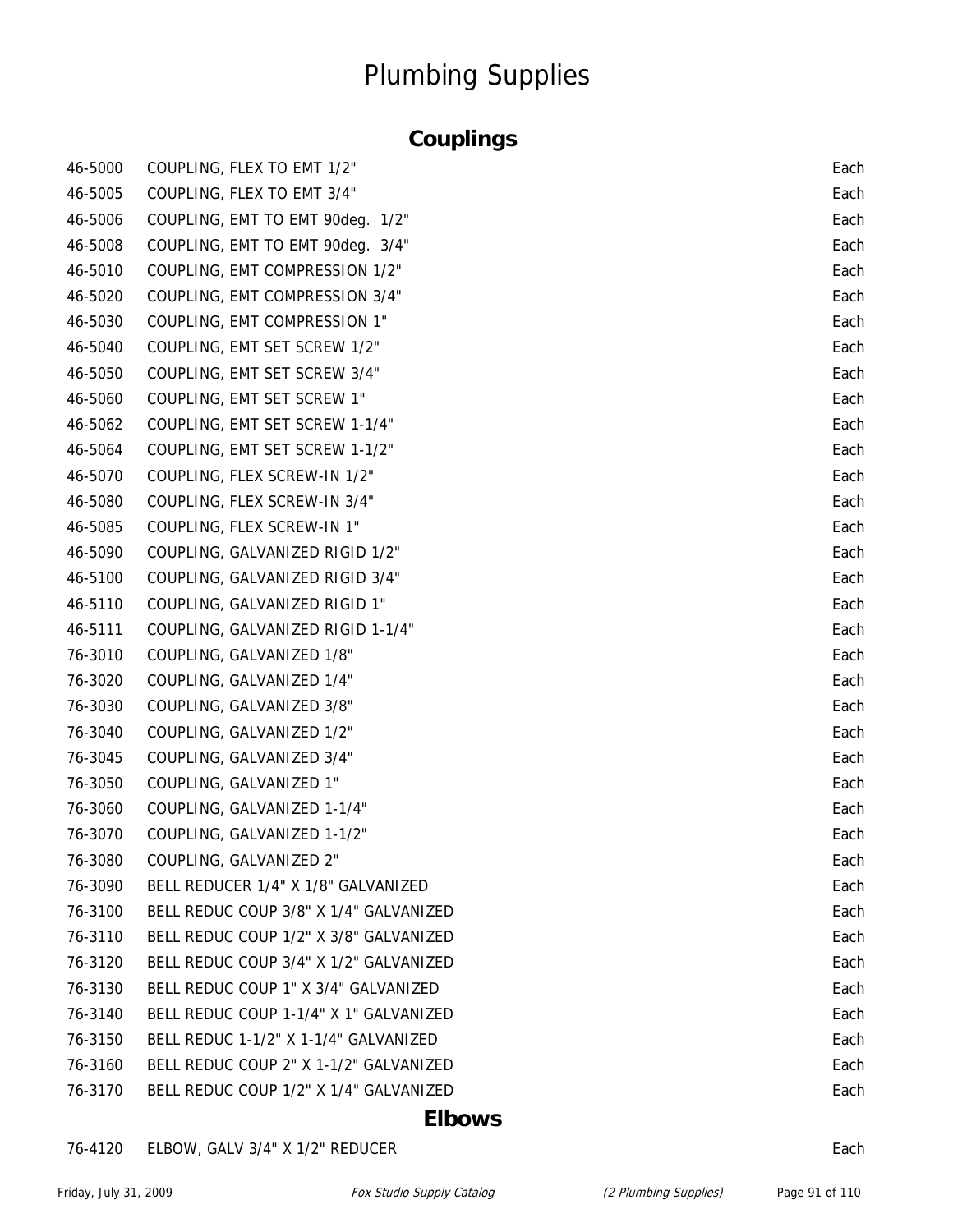#### **Elbows**

| 76-4130 | ELBOW, GALV 3/4" X 1" REDUCER           | Each |
|---------|-----------------------------------------|------|
| 76-4210 | ELBOW, 1/8" GALVANIZED NINETY DEGREE    | Each |
| 76-4220 | ELBOW, 1/4" GALVANIZED NINETY DEGREE    | Each |
| 76-4230 | ELBOW, 3/8" GALVANIZED NINETY DEGREE    | Each |
| 76-4240 | ELBOW, 1/2" GALVANIZED NINETY DEGREE    | Each |
| 76-4250 | ELBOW, 3/4" GALVANIZED NINETY DEGREE    | Each |
| 76-4260 | ELBOW, 1" GALVANIZED NINETY DEGREE      | Each |
| 76-4270 | ELBOW, 1-1/4" GALVANIZED NINETY DEGREE  | Each |
| 76-4280 | ELBOW, 1-1/2" GALVANIZED NINETY DEGREE  | Each |
| 76-4290 | ELBOW, 2" GALVANIZED NINETY DEGREE      | Each |
| 76-4300 | ELBOW, STREET 1/8" GALV NINETY DEGREE   | Each |
| 76-4310 | ELBOW, STREET 1/4" GALV NINETY DEGREE   | Each |
| 76-4320 | ELBOW, STREET 1/2" GALV NINETY DEGREE   | Each |
| 76-4330 | ELBOW, STREET 3/4" GALV NINETY DEGREE   | Each |
| 76-4345 | ELBOW, STREET 1-1/4" GALV NINETY DEGREE | Each |
| 76-4350 | ELBOW, STREET 1-1/2" GALV NINETY DEGREE | Each |
| 76-4360 | ELBOW, 1/4" GALV FORTY-FIVE DEGREE      | Each |
| 76-4380 | ELBOW, 1/2" GALV FORTY-FIVE DEGREE      | Each |
| 76-4410 | ELBOW, 3/4" GALV FORTY-FIVE DEGREE      | Each |
| 76-4420 | ELBOW, 1" GALV FORTY-FIVE DEGREE        | Each |
| 76-4430 | ELBOW, 1-1/4" GALV FORTY-FIVE DEGREE    | Each |
| 76-4460 | ELBOW, 1-1/2" GALV FORTY-FIVE DEGREE    | Each |
| 76-4470 | ELBOW, 2" GALV FORTY-FIVE DEGREE        | Each |
| 76-4490 | ELBOW, 1/2" X 3/8" REDUCER GALVANIZED   | Each |
|         | <b>Flanges</b>                          |      |
| 76-4700 | FLOOR FLANGE, 1/2" GALVANIZED           | Each |
| 76-4710 | FLOOR FLANGE, 3/4" GALVANIZED           | Each |
| 76-4720 | FLOOR FLANGE, 1" GALVANIZED             | Each |
| 76-4730 | FLOOR FLANGE, 1-1/4" GALVANIZED         | Each |
| 76-4740 | FLOOR FLANGE, 1-1/2" GALVANIZED         | Each |
| 76-4745 | FLOOR FLANGE, 2" GALVANIZED             | Each |
|         | <b>Gas Cock</b>                         |      |
| 76-5020 | GAS COCK, 1/2" SQUARE HEAD              | Each |
| 76-5030 | GAS COCK, 3/4"                          | Each |
| 76-5040 | GAS COCK, 1" SQUARE HEAD                | Each |
|         | Hose (Barbs)                            |      |
| 76-5600 | HOSE BARBS, 1/8" X 1/8" MALE IPS BRASS  | Each |
| 76-5602 | HOSE BARBS, 3/16" X 1/8" MALE IPS BRASS | Each |
|         |                                         |      |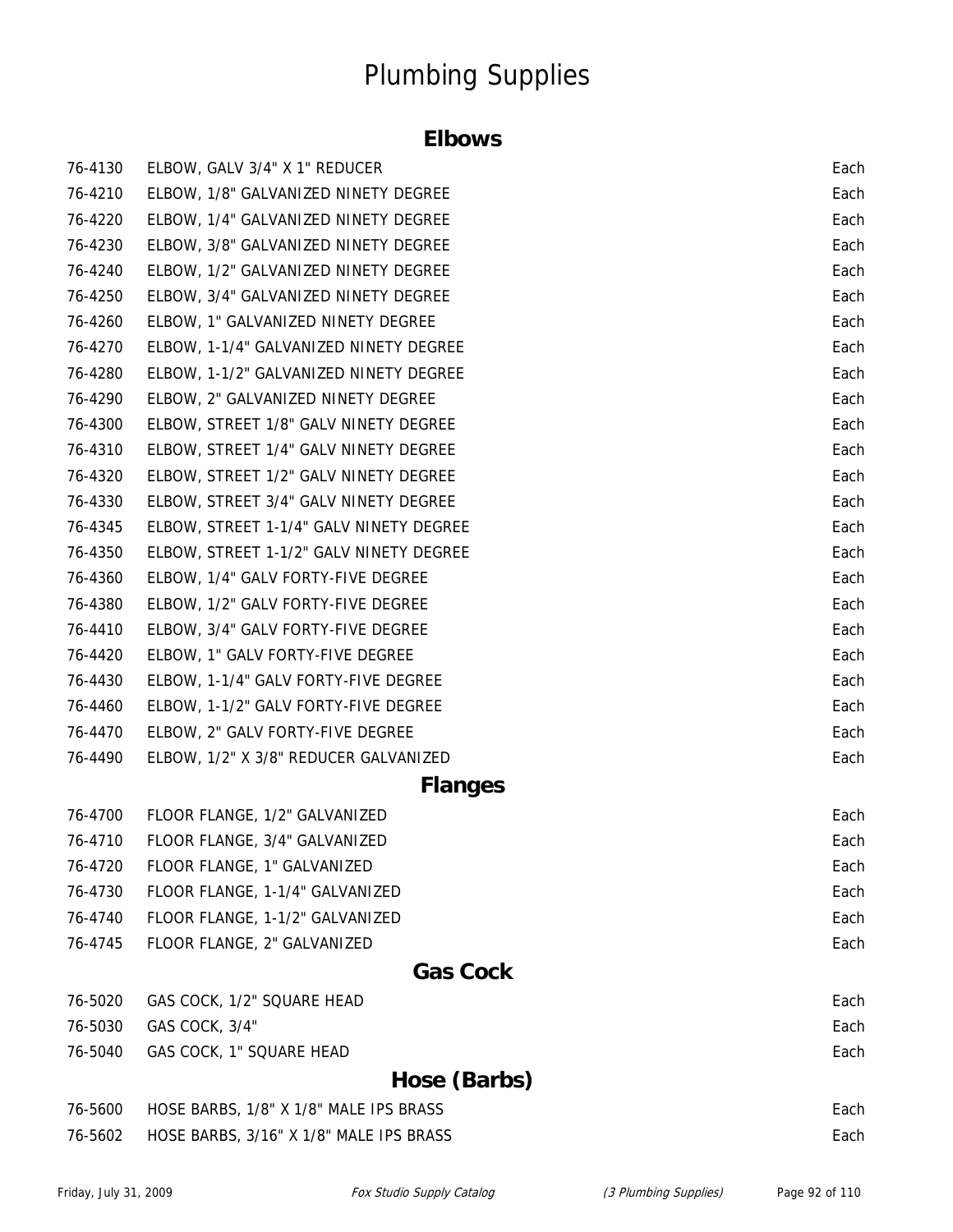### **Hose (Barbs)**

| 76-5604 | HOSE BARBS, 1/4" X 1/8" MALE IPS BRASS   | Each |
|---------|------------------------------------------|------|
| 76-5606 | HOSE BARBS, 1/4" X 1/4" MALE IPS BRASS   | Each |
| 76-5608 | HOSE BARBS, 1/4" X 3/8" MALE IPS BRASS   | Each |
| 76-5610 | HOSE BARBS, 5/16" X 1/8" MALE IPS BRASS  | Each |
| 76-5612 | HOSE BARBS, 5/16" X 1/4" MALE IPS BRASS  | Each |
| 76-5614 | HOSE BARBS, 3/8" X 1/8" MALE IPS BRASS   | Each |
| 76-5616 | HOSE BARBS, 3/8" X 1/4" MALE IPS BRASS   | Each |
| 76-5618 | HOSE BARBS, 3/8" X 3/8" MALE IPS BRASS   | Each |
| 76-5620 | HOSE BARBS, 3/8" X 1/2" MALE IPS BRASS   | Each |
| 76-5622 | HOSE BARBS, 1/2" X 1/4" MALE IPS BRASS   | Each |
| 76-5624 | HOSE BARBS, 1/2" X 3/8" MALE IPS BRASS   | Each |
| 76-5626 | HOSE BARBS, 1/2" X 1/2" MALE IPS BRASS   | Each |
| 76-5640 | HOSE BARBS, 1/4" X 1/8" FEMALE IPS BRASS | Each |
| 76-5642 | HOSE BARBS, 1/4" X 1/4" FEMALE IPS BRASS | Each |
| 76-5644 | HOSE BARBS, 5/16" X 1/8" FEMAL IPS BRASS | Each |
| 76-5646 | HOSE BARBS, 5/16" X 1/4" FEMAL IPS BRASS | Each |
| 76-5648 | HOSE BARBS, 3/8" X 1/8" FEMALE IPS BRASS | Each |
| 76-5650 | HOSE BARBS, 3/8" X 1/4" FEMALE IPS BRASS | Each |
| 76-5652 | HOSE BARBS, 3/8" X 3/8" FEMALE IPS BRASS | Each |
| 76-5654 | HOSE BARBS, 1/2" X 3/8" FEMALE IPS BRASS | Each |
| 76-5656 | HOSE BARBS, 1/2" X 1/2" FEMALE IPS BRASS | Each |
| 76-5670 | HOSE BARBS, COUPLING 3/16" BRASS         | Each |
| 76-5672 | HOSE BARBS, COUPLING 1/4" BRASS          | Each |
| 76-5674 | HOSE BARBS, COUPLING 5/16" BRASS         | Each |
| 76-5676 | HOSE BARBS, COUPLING 3/8" BRASS          | Each |
| 76-5678 | HOSE BARBS, COUPLING 1/2" BRASS          | Each |
|         | <b>Hose Bibbs</b>                        |      |
| 76-5510 | HOSE BIBB, 1/2" BRASS MALE IPS-SS        | Each |
| 76-5520 | HOSE BIBB, 3/4" BRASS MALE               | Each |
| 76-5530 | HOSE BIBB, 1" X 3/4" BENT NOSE TYPE      | Each |
| 76-5540 | HOSE BIBB, 3/4" X 3/4" BENT NOSE TYPE    | Each |
| 76-5550 | HOSE BIBB, 1" X 1" BENT NOSE TYPE        | Each |
|         | <b>Hose Nozzles</b>                      |      |
| 76-6920 | HOSE, NOZZLE TWIST ADJUST 3/4" BRASS     | Each |
| 76-6925 | HOSE, NOZZLE TRIGGER TYPE                | Each |
|         | <b>Nipples</b>                           |      |
| 76-6010 | NIPPLE, GALVANIZED 1" X 3"               | Each |
| 76-6020 | NIPPLE, GALVANIZED 1" X 3-1/2"           | Each |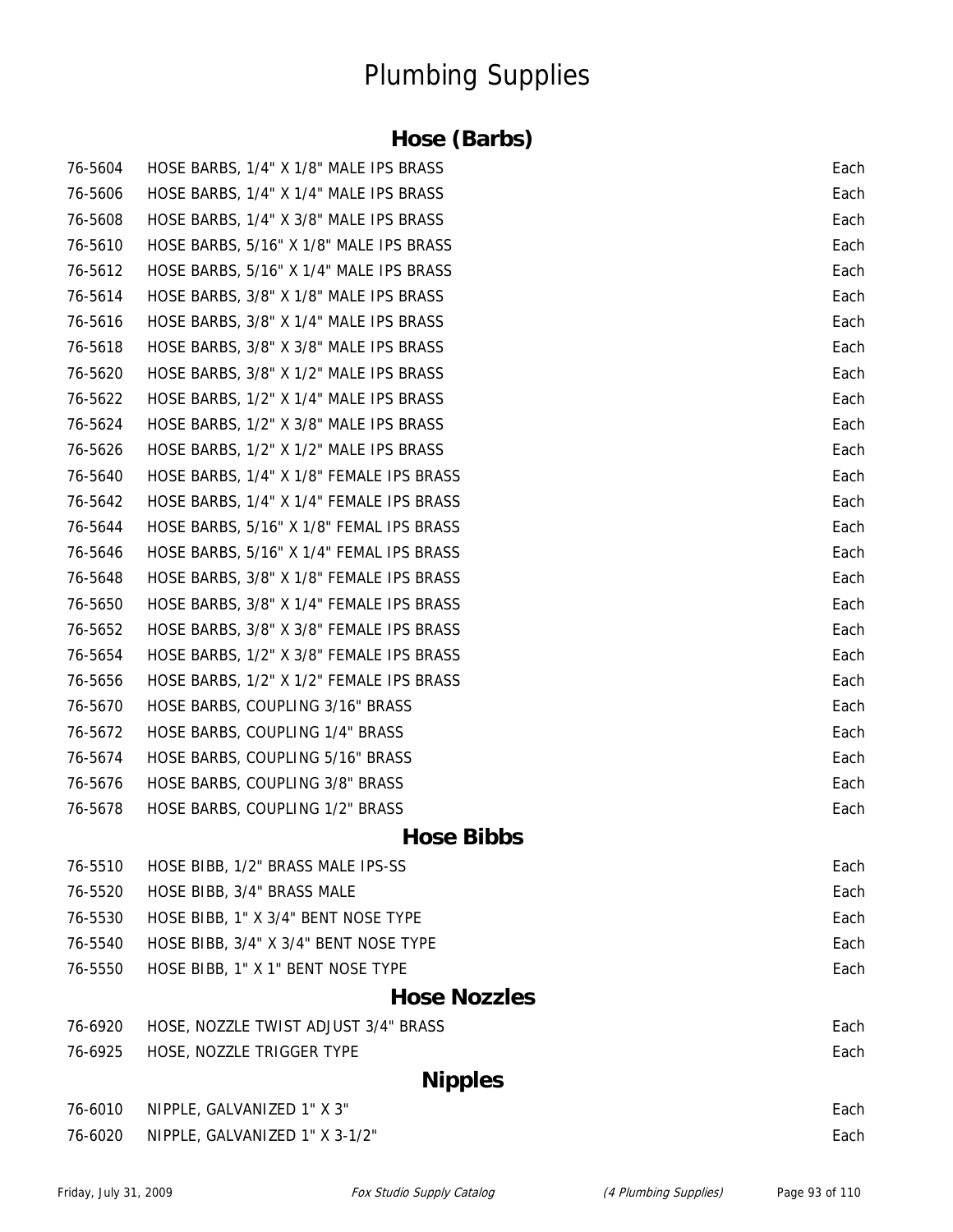### **Nipples**

| 76-6030 | NIPPLE, GALVANIZED 1" X 4"         | Each |
|---------|------------------------------------|------|
| 76-6040 | NIPPLE, GALVANIZED 1" X 4-1/2"     | Each |
| 76-6050 | NIPPLE, GALVANIZED 1" X 5"         | Each |
| 76-6060 | NIPPLE, GALVANIZED 1" X 5-1/2"     | Each |
| 76-6070 | NIPPLE, GALVANIZED 1" X 6"         | Each |
| 76-6080 | NIPPLE, GALVANIZED 1-1/4" X CLOSE  | Each |
| 76-6090 | NIPPLE, GALVANIZED 1-1/4" X 2"     | Each |
| 76-6100 | NIPPLE, GALVANIZED 1-1/4" X 2-1/2" | Each |
| 76-6110 | NIPPLE, GALVANIZED 1-1/4" X 3"     | Each |
| 76-6120 | NIPPLE, GALVANIZED 1-1/4" X 3-1/2" | Each |
| 76-6130 | NIPPLE, GALVANIZED 1-1/4" X 4"     | Each |
| 76-6140 | NIPPLE, GALVANIZED 1-1/4" X 4-1/2" | Each |
| 76-6150 | NIPPLE, GALVANIZED 1-1/4" X 5"     | Each |
| 76-6160 | NIPPLE, GALVANIZED 1-1/4" X 5-1/2" | Each |
| 76-6170 | NIPPLE, GALVANIZED 1-1/4" X 6"     | Each |
| 76-6180 | NIPPLE, GALVANIZED 1-1/2" X CLOSE  | Each |
| 76-6190 | NIPPLE, GALVANIZED 1-1/2" X 2"     | Each |
| 76-6200 | NIPPLE, GALVANIZED 1-1/2" X 2-1/2" | Each |
| 76-6210 | NIPPLE, GALVANIZED 1-1/2" X 3"     | Each |
| 76-6220 | NIPPLE, GALVANIZED 1-1/2" X 3-1/2" | Each |
| 76-6230 | NIPPLE, GALVANIZED 1-1/2" X 4"     | Each |
| 76-6240 | NIPPLE, GALVANIZED 1-1/2" X 4-1/2" | Each |
| 76-6250 | NIPPLE, GALVANIZED 1-1/2" X 5"     | Each |
| 76-6260 | NIPPLE, GALVANIZED 1-1/2" X 5-1/2" | Each |
| 76-6270 | NIPPLE, GALVANIZED 1-1/2" X 6"     | Each |
| 76-6280 | NIPPLE, GALVANIZED 2" X CLOSE      | Each |
| 76-6285 | NIPPLE, GALVANIZED 2" X 2-1/2"     | Each |
| 76-6290 | NIPPLE, GALVANIZED 2" X 3"         | Each |
| 76-6300 | NIPPLE, GALVANIZED 2" X 3-1/2"     | Each |
| 76-6310 | NIPPLE, GALVANIZED 2" X 4"         | Each |
| 76-6320 | NIPPLE, GALVANIZED 2" X 4-1/2"     | Each |
| 76-6330 | NIPPLE, GALVANIZED 2" X 5"         | Each |
| 76-6340 | NIPPLE, GALVANIZED 2" X 5-1/2"     | Each |
| 76-6350 | NIPPLE, GALVANIZED 2" X 6"         | Each |
| 76-6360 | NIPPLE, GALVANIZED 1/8" X CLOSE    | Each |
| 76-6370 | NIPPLE, GALVANIZED 1/8" X 1-1/2"   | Each |
| 76-6380 | NIPPLE, GALVANIZED 1/8" X 2"       | Each |
| 76-6390 | NIPPLE, GALVANIZED 1/8" X 2-1/2"   | Each |
| 76-6400 | NIPPLE, GALVANIZED 1/8" X 3"       | Each |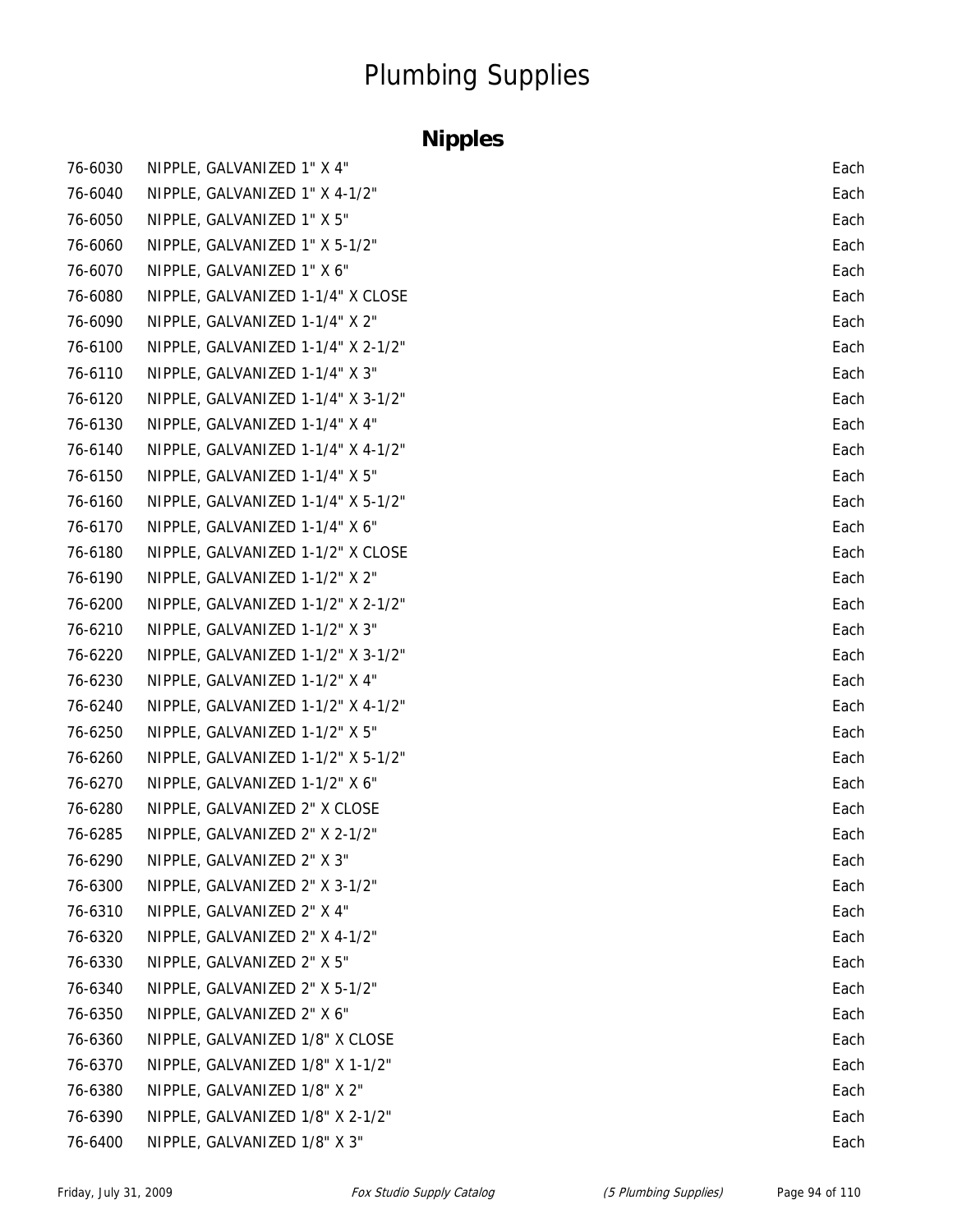### **Nipples**

| 76-6410 | NIPPLE, GALVANIZED 1/8" X 3-1/2" | Each |
|---------|----------------------------------|------|
| 76-6420 | NIPPLE, GALVANIZED 1/8" X 4"     | Each |
| 76-6430 | NIPPLE, GALVANIZED 1/8" X 4-1/2" | Each |
| 76-6440 | NIPPLE, GALVANIZED 1/8" X 5"     | Each |
| 76-6450 | NIPPLE, GALVANIZED 1/8" X 5-1/2" | Each |
| 76-6460 | NIPPLE, GALVANIZED 1/8" X 6"     | Each |
| 76-6470 | NIPPLE, GALVANIZED 1/4" X CLOSE  | Each |
| 76-6480 | NIPPLE, GALVANIZED 1/4" X 1-1/2" | Each |
| 76-6490 | NIPPLE, GALVANIZED 1/4" X 2"     | Each |
| 76-6500 | NIPPLE, GALVANIZED 1/4" X 2-1/2" | Each |
| 76-6510 | NIPPLE, GALVANIZED 1/4" X 3"     | Each |
| 76-6520 | NIPPLE, GALVANIZED 1/4" X 3-1/2" | Each |
| 76-6525 | NIPPLE, GALVANIZED 1/4" X 4"     | Each |
| 76-6530 | NIPPLE, GALVANIZED 1/4" X 4-1/2" | Each |
| 76-6540 | NIPPLE, GALVANIZED 1/4" X 5"     | Each |
| 76-6550 | NIPPLE, GALVANIZED 1/4" X 5-1/2" | Each |
| 76-6560 | NIPPLE, GALVANIZED 1/4" X 6"     | Each |
| 76-6570 | NIPPLE, GALVANIZED 3/8" X CLOSE  | Each |
| 76-6580 | NIPPLE, GALVANIZED 3/8" X 1-1/2" | Each |
| 76-6590 | NIPPLE, GALVANIZED 3/8" X 2"     | Each |
| 76-6600 | NIPPLE, GALVANIZED 3/8" X 2-1/2" | Each |
| 76-6610 | NIPPLE, GALVANIZED 3/8" X 3"     | Each |
| 76-6620 | NIPPLE, GALVANIZED 3/8" X 3-1/2" | Each |
| 76-6630 | NIPPLE, GALVANIZED 3/8" X 4"     | Each |
| 76-6640 | NIPPLE, GALVANIZED 3/8" X 4-1/2" | Each |
| 76-6650 | NIPPLE, GALVANIZED 3/8" X 5"     | Each |
| 76-6660 | NIPPLE, GALVANIZED 3/8" X 5-1/2" | Each |
| 76-6670 | NIPPLE, GALVANIZED 3/8" X 6"     | Each |
| 76-6680 | NIPPLE, GALVANIZED 1/2" X CLOSE  | Each |
| 76-6690 | NIPPLE, GALVANIZED 1/2" X 1-1/2" | Each |
| 76-6700 | NIPPLE, GALVANIZED 1/2" X 2"     | Each |
| 76-6710 | NIPPLE, GALVANIZED 1/2" X 2-1/2" | Each |
| 76-6720 | NIPPLE, GALVANIZED 1/2" X 3"     | Each |
| 76-6730 | NIPPLE, GALVANIZED 1/2" X 3-1/2" | Each |
| 76-6735 | NIPPLE, GALVANIZED 1/2" X 4"     | Each |
| 76-6740 | NIPPLE, GALVANIZED 1/2" X 4-1/2" | Each |
| 76-6750 | NIPPLE, GALVANIZED 1/2" X 5"     | Each |
| 76-6760 | NIPPLE, GALVANIZED 1/2" X 5-1/2" | Each |
| 76-6770 | NIPPLE, GALVANIZED 1/2" X 6"     | Each |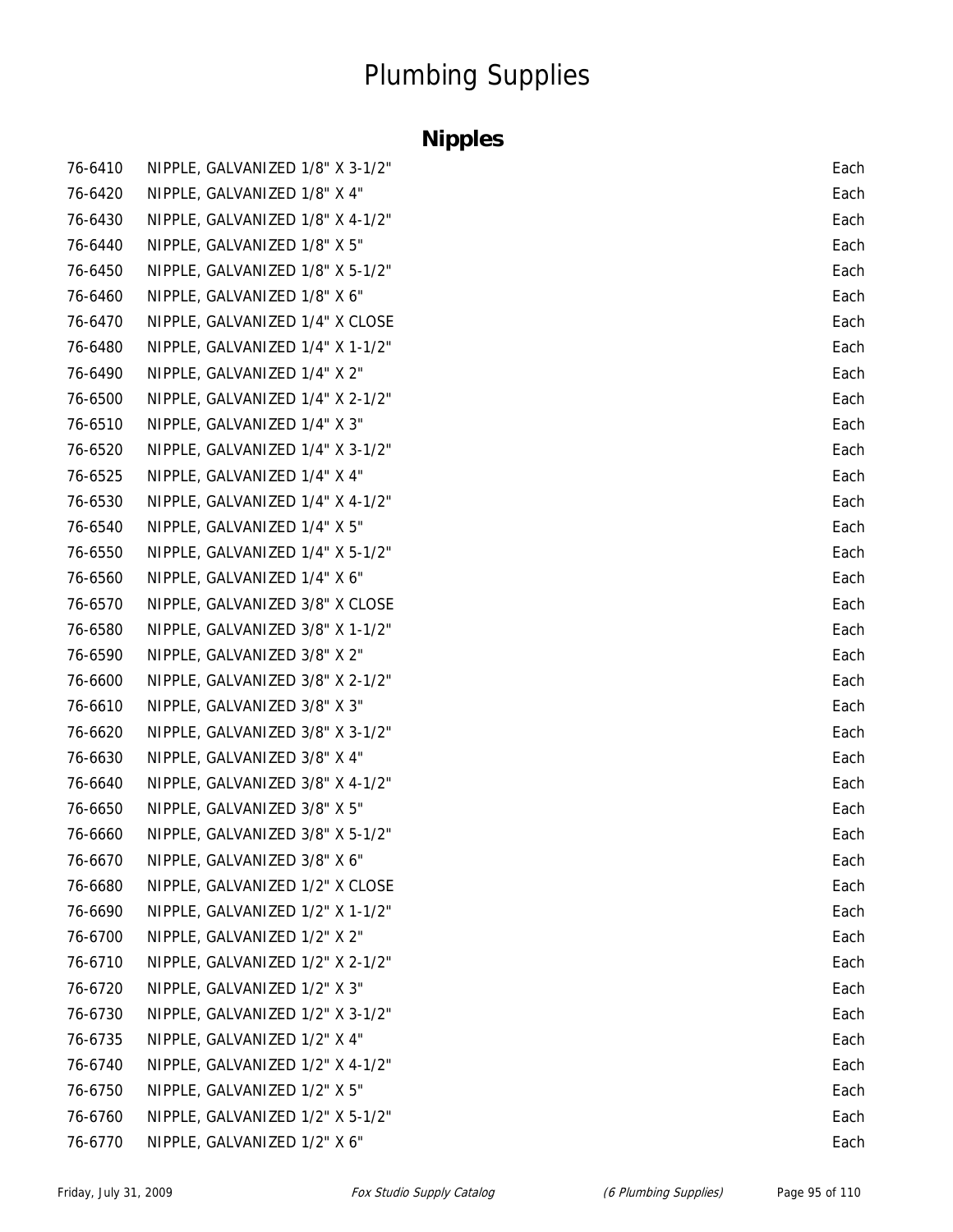### **Nipples**

| 76-6780 | NIPPLE, GALVANIZED 3/4" X CLOSE       | Each     |
|---------|---------------------------------------|----------|
| 76-6790 | NIPPLE, GALVANIZED 3/4" X 1-1/2"      | Each     |
| 76-6800 | NIPPLE, GALVANIZED 3/4" X 2"          | Each     |
| 76-6810 | NIPPLE, GALVANIZED 3/4" X 2-1/2"      | Each     |
| 76-6820 | NIPPLE, GALVANIZED 3/4" X 3"          | Each     |
| 76-6830 | NIPPLE, GALVANIZED 3/4" X 3-1/2"      | Each     |
| 76-6840 | NIPPLE, GALVANIZED 3/4" X 4"          | Each     |
| 76-6850 | NIPPLE, GALVANIZED 3/4" X 4-1/2"      | Each     |
| 76-6860 | NIPPLE, GALVANIZED 3/4" X 5"          | Each     |
| 76-6870 | NIPPLE, GALVANIZED 3/4" X 5-1/2"      | Each     |
| 76-6880 | NIPPLE, GALVANIZED 3/4" X 6"          | Each     |
| 76-6890 | NIPPLE, GALVANIZED 1" X CLOSE         | Each     |
| 76-6900 | NIPPLE, GALVANIZED 1" X 2"            | Each     |
| 76-6910 | NIPPLE, GALVANIZED 1" X 2-1/2"        | Each     |
|         | <b>Pipe Joint Compound</b>            |          |
| 76-8508 | PIPE JOINT COMPOUND, RECTORSEAL #5    | Canister |
| 76-8510 | PIPE JOINT COMPOUND, PASTE 2oz TUBE   | Tube     |
|         | <b>Plugs</b>                          |          |
| 49-6195 | QUICK ON, FEMALE ADD-A-TAP E100       | Each     |
| 49-6200 | PLUG-IN, TRIPLE OUTLET LEVITON IVORY  | Each     |
| 49-6205 | QUICK ON, MALE ADD-A-PLUG E101        | Each     |
| 49-6210 | PLUG, GROUNDING 2-3 ADAPTER CAROL     | Each     |
| 49-6215 | PLUG, 3-WAY EAGLE CUBE TAP E134 #1482 | Each     |
| 76-8310 | PLUG, GALVANIZED 1/8"                 | Each     |
| 76-8320 | PLUG, GALVANIZED 1/4"                 | Each     |
| 76-8330 | PLUG, GALVANIZED 3/8"                 | Each     |
| 76-8340 | PLUG, GALVANIZED 1/2"                 | Each     |
| 76-8350 | PLUG, GALVANIZED 3/4"                 | Each     |
| 76-8360 | PLUG, GALVANIZED 1"                   | Each     |
| 76-8370 | PLUG, GALVANIZED 1-1/4"               | Each     |
| 76-8380 | PLUG, GALVANIZED 1-1/2"               | Each     |
| 76-8390 | PLUG, GALVANIZED 2"                   | Each     |
|         | <b>Plumber's Putty</b>                |          |
| 76-8514 | PLUMBER'S PUTTY, 3LB CAN              | Each     |
|         | <b>Straps</b>                         |          |
| 46-8010 | STRAP, EMT 1/2" 1 HOLE                | Each     |
| 46-8020 | STRAP, EMT 3/4" 1 HOLE                | Each     |
| 46-8030 | STRAP, EMT 1" 1 HOLE                  | Each     |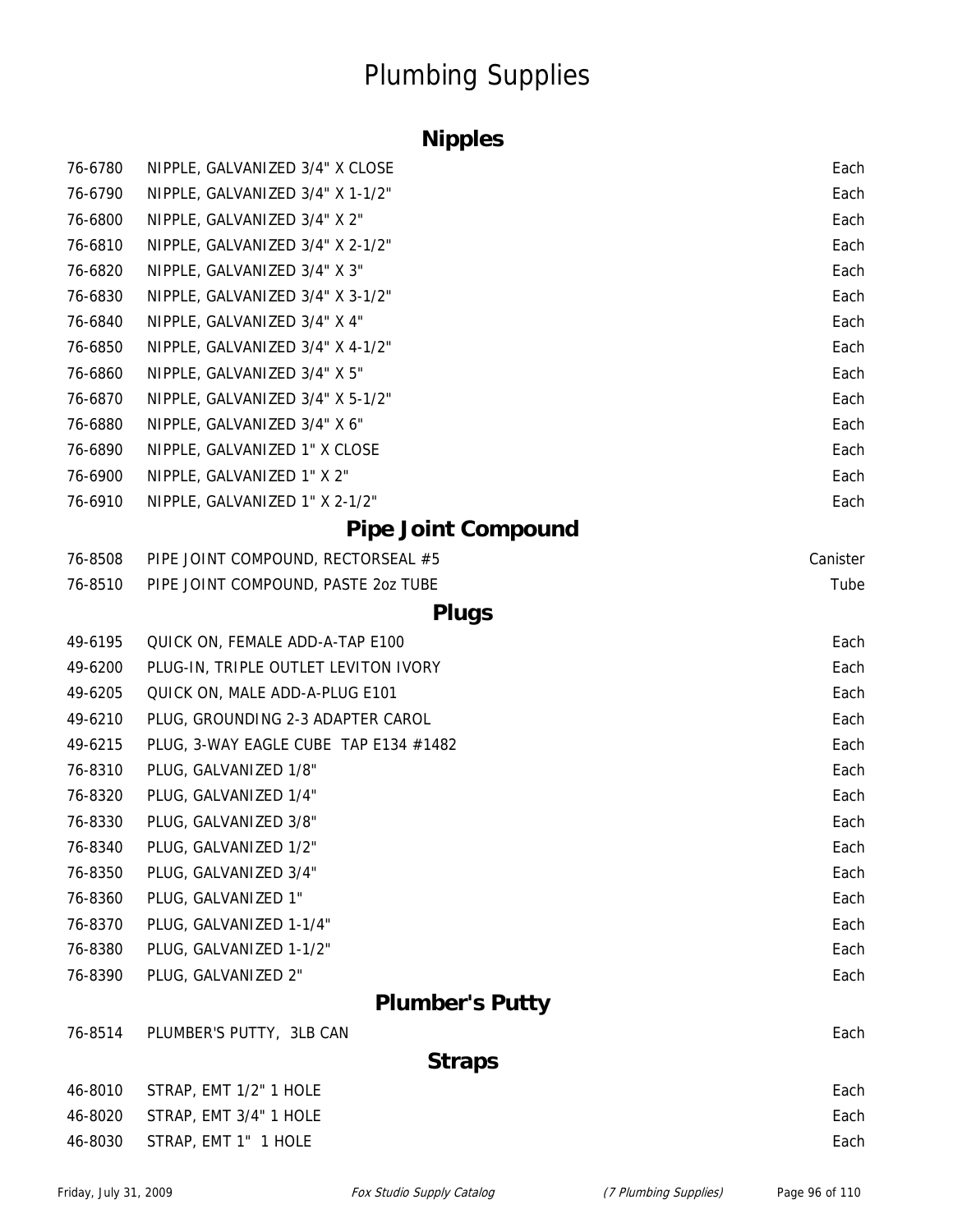### **Straps**

| 46-8032 | STRAP, EMT 1-1/4" 1 HOLE             | Each        |
|---------|--------------------------------------|-------------|
| 46-8034 | STRAP, EMT 1-1/2" 1 HOLE             | Each        |
| 46-8036 | STRAP, EMT 2" 1 HOLE                 | Each        |
| 46-8040 | STRAP, RIGID 1/2" 1 HOLE             | Each        |
| 46-8050 | STRAP, RIGID 3/4" 1 HOLE             | Each        |
| 46-8060 | STRAP, RIGID 1" 1 HOLE               | Each        |
| 46-8062 | STRAP, RIGID 1-1/4" 1 HOLE           | Each        |
| 46-8066 | STRAP, RIGID 2" 1 HOLE               | Each        |
| 61-2010 | PIPE STRAP, 2 HOLE 1/2" GALV 5# BOX  | Box         |
| 61-2020 | PIPE STRAP, 2 HOLE 3/4" GALV 5# BOX  | Box         |
| 61-2030 | PIPE STRAP, 2 HOLE 1" GALV 100ea./BX | Box         |
| 61-2040 | PIPE STRAP, 2 HOLE 1-1/4" RIGID GALV | Box         |
| 61-2050 | PIPE STRAP, 2 HOLE 1-1/2" RIGID GALV | Box         |
|         |                                      | <b>Tees</b> |
| 76-9010 | TEE, GALVANIZED 1/8"                 | Each        |
| 76-9020 | TEE, GALVANIZED 1/4"                 | Each        |
| 76-9030 | TEE, GALVANIZED 3/8"                 | Each        |
| 76-9040 | TEE, GALVANIZED 1/2"                 | Each        |
| 76-9060 | TEE, GALVANIZED 3/4"                 | Each        |
| 76-9080 | TEE, GALVANIZED 1"                   | Each        |
| 76-9090 | TEE, GALVANIZED 1-1/4"               | Each        |
| 76-9095 | TEE, GALVANIZED 1-1/2"               | Each        |
| 76-9120 | TEE, GALV 3/4" X 1/2"                | Each        |
| 76-9140 | TEE, GALV 1" X 3/4"                  | Each        |
| 76-9170 | TEE, GALV 2"                         | Each        |

#### **Unions**

| 76-9300 | UNION, 1/8" GALVANIZED GROUND SEALS    | Each |
|---------|----------------------------------------|------|
| 76-9320 | UNION, 1/4" GALVANIZED GROUND SEALS    | Each |
| 76-9330 | UNION, 3/8" GALVANIZED GROUND SEALS    | Each |
| 76-9340 | UNION, 1/2" GALVANIZED GROUND SEALS    | Each |
| 76-9350 | UNION, 3/4" GALVANIZED GROUND SEALS    | Each |
| 76-9360 | UNION, 1" GALVANIZED GROUND SEALS      | Each |
| 76-9370 | UNION, 1-1/4" GALVANIZED GROUND SEALS  | Each |
| 76-9380 | UNION, 1-1/2" GALVANIZED GROUND SEALS  | Each |
| 76-9390 | UNION, 2" GALVANIZED GROUND SEALS      | Each |
|         | <b>Valves</b>                          |      |
| 76-5690 | VALVE, NEDDLE 1/8" STRAIGHT BRASS MIPS | Each |
| 76-5694 | VALVE, NEDDLE 1/4" STRAIGHT BRASS MIPS | Each |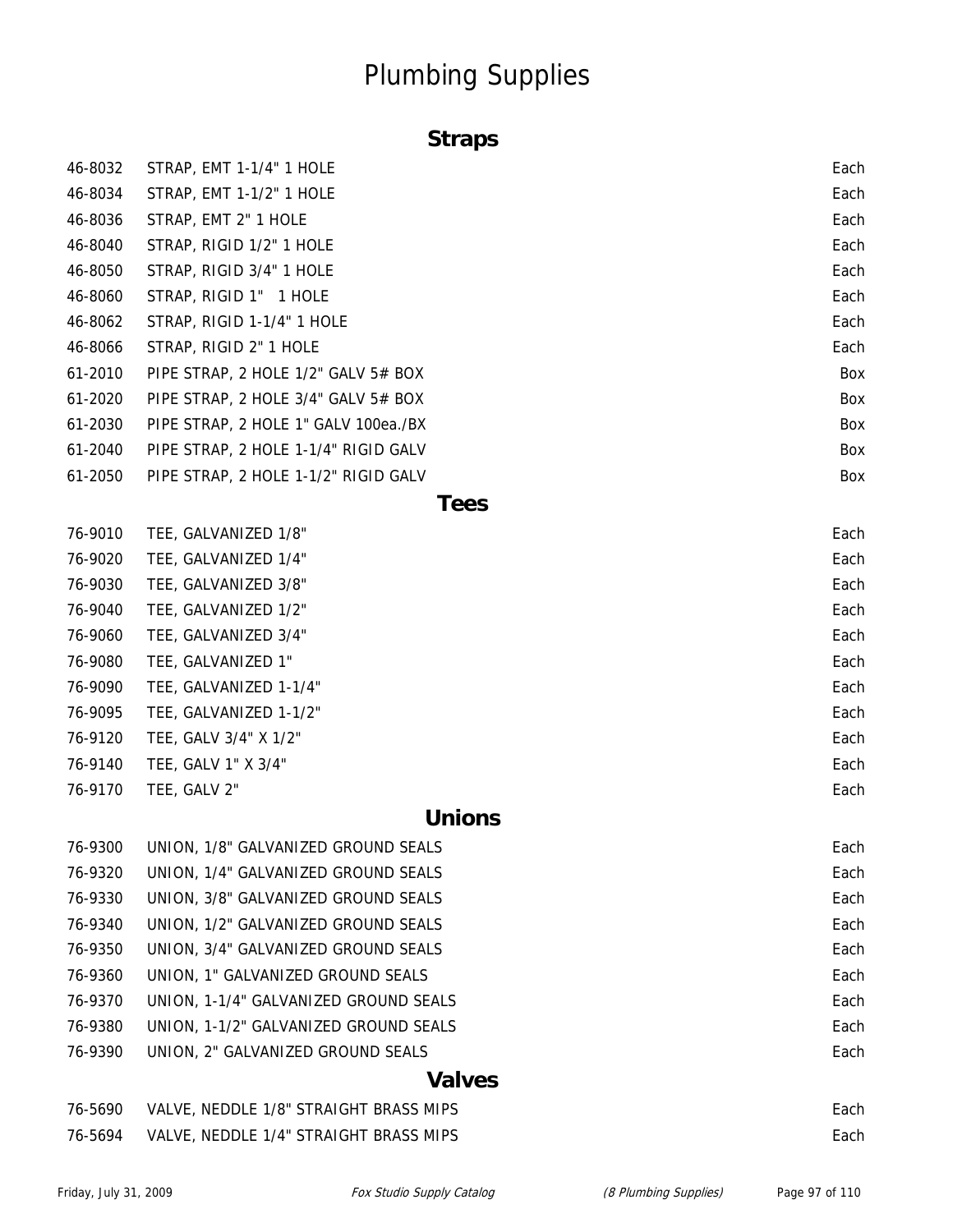#### **Valves**

| 76-9510 | VALVE, GATE 1/4" BRASS, THREADED T-113   | Each |
|---------|------------------------------------------|------|
| 76-9520 | VALVE, GATE 3/8" BRASS THREADED ENDS     | Each |
| 76-9530 | VALVE, GATE 1/2" BRASS THREADED ENDS     | Each |
| 76-9535 | VALVE, BALL TYPE 1/2" BRASS THREADED END | Each |
| 76-9540 | VALVE, GATE 3/4" BRASS THREADED ENDS     | Each |
| 76-9545 | VALVE, BALL TYPE 3/4" BRASS THREADED END | Each |
| 76-9550 | VALVE, GATE 1" BRASS THREADED ENDS       | Each |
| 76-9560 | VALVE, GATE 1-1/4" BRASS THREADED ENDS   | Each |
| 76-9570 | VALVE, GATE 1-1/2" BRASS THREADED ENDS   | Each |
| 76-9580 | VALVE, GATE 2" BRASS THREADED ENDS       | Each |
| 76-9590 | VALVE, BALL TYPE 1" BRASS THREADED ENDS  | Each |
| 76-9600 | VALVE, BALL TYPE 1/2" SOLDER ENDS BRASS  | Each |
| 76-9602 | VALVE, BALL TYPE 3/4" SOLDER ENDS BRASS  | Each |
| 76-9604 | VALVE, BALL TYPE 1" SOLDER ENDS BRASS    | Each |
|         | <b>Washers (Hose)</b>                    |      |

76-6940 HOSE, WASHERS RUBBER 10/PACK Pack Pack Pack Pack Pack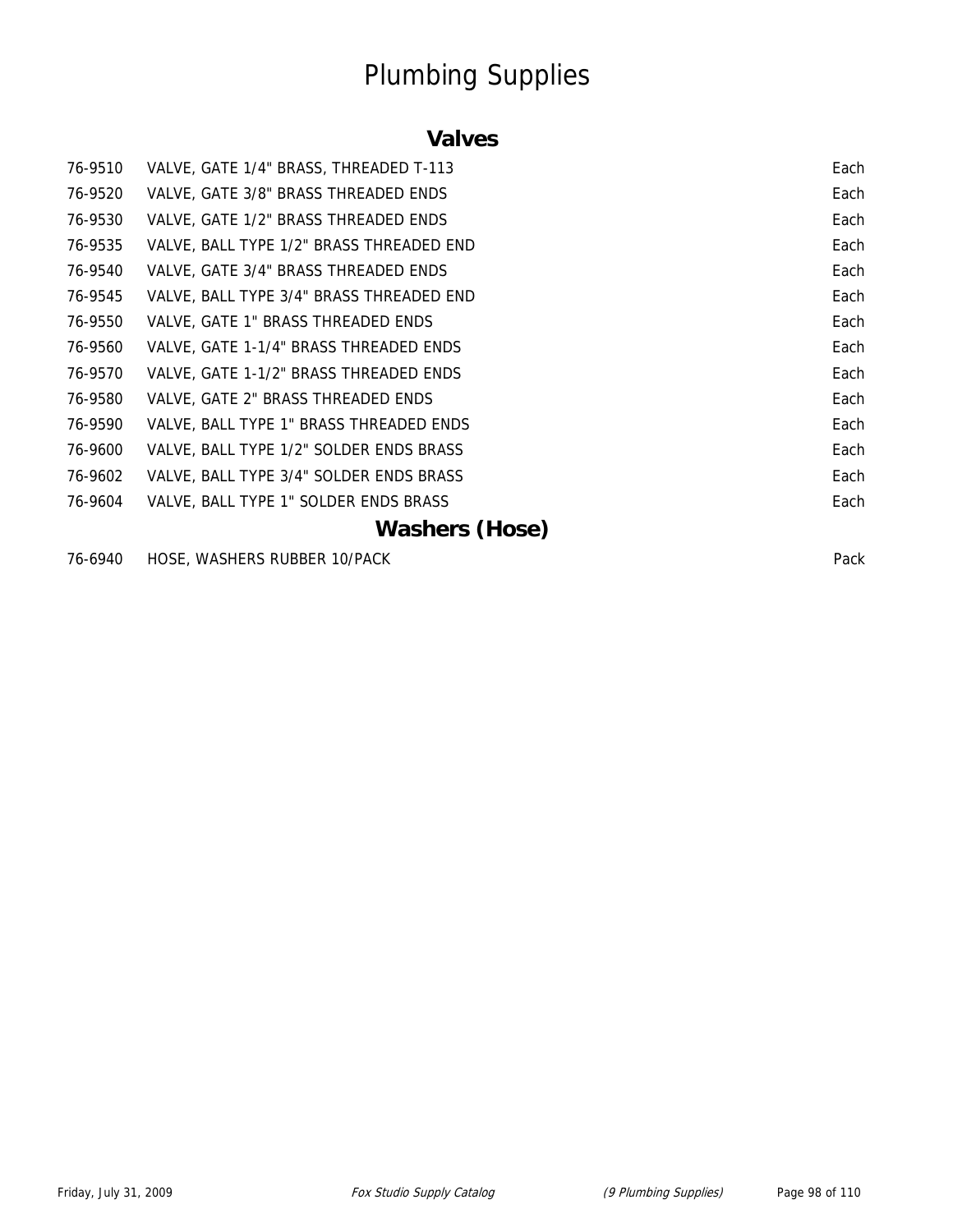# Safety Supplies

|                    | Clothing                                                                     |               |
|--------------------|------------------------------------------------------------------------------|---------------|
| 80-2655            | COVERALLS, TYVEK XL W/ HOOD                                                  | Each          |
| 80-2660            | COVERALLS, TYVEK 3XL W/ HOOD                                                 | Each          |
| 80-2665            | COVERALLS, TYVEK 5XL STD ELSTC                                               | Each          |
| 80-2674            | SHOE COVERS, TYVEK (BOOTIES)                                                 | Pair          |
|                    | Ear Plugs                                                                    |               |
| 80-1090            | EARPLUGS, FOAM LASER LITE NON-ALLERGENIC                                     | Pair          |
| 80-1092            | EARPLUGS, QB-2 HEARING PROTECTOR W/BAND                                      | Each          |
|                    | Eye Care                                                                     |               |
| 80-3570            | EYE WASH, STATION 16gl. GRAVITY-FEED                                         | Each          |
| 80-3575            | EYE WASH, WATER PRESERVATIVE 8oz/BOTTLE                                      | <b>Bottle</b> |
|                    | <b>First Aid</b>                                                             |               |
| 80-1100            | FIRST AID, KIT TRAVEL SIZE                                                   | Each          |
|                    | Gas Can (Safety)                                                             |               |
| 75-3025            | SAFETY CAN, 5 GAL. TYPE 1                                                    | Each          |
| 75-3027            | SAFETY CAN, 1 GAL. TYPE 1                                                    | Each          |
|                    |                                                                              |               |
|                    | <b>Glasses &amp; Goggles</b>                                                 |               |
| 80-1033            | GLASSES, SAFETY GENESIS CLEAR                                                | Pair          |
| 80-1035            | <b>GLASSES, SAFETY GENESIS TINTED LENS</b>                                   | Each          |
| 80-1037            | <b>GLASSES, SAFETY GENESIS AMBER LENS</b>                                    | Pair          |
| 80-1041<br>80-1045 | GLASSES, SAFETY PREVAIL SILVER MIRROR<br>GLASSES, SAFETY ECONOLITE III CLEAR | Pair<br>Each  |
| 80-1047            |                                                                              | Each          |
| 80-1050            | GLASSES, SAFETY ECONOLITE III TINTED                                         | Each          |
|                    | GOGGLES, SAFETY #484BAF NO FOG<br><b>Gloves</b>                              |               |
|                    |                                                                              |               |
| 62-2121<br>62-2122 | GLOVES, NEOPRENE LG ULTRAFLEX<br>GLOVES, PLAYTEX RUBBER 12" FLOCK-LINED      | Pair<br>Pair  |
| 62-2124            | GLOVES, LATEX LARGE-NON POWDER/TEXTURED                                      | Box           |
| 62-2125            | GLOVES, LATEX LARGE-LOW POWDER/TEXTURED                                      | <b>Box</b>    |
| 62-2127            | GLOVES, LATEX X-LARGE-LOW POWDER/TEXT                                        | Box           |
| 62-2130            | GLOVES, WORK LEATHER PALM, UNISIZE                                           | Pair          |
| 80-1200            | GLOVES, WORK-TOP GRAIN LG 'DRIVERS TYPE'                                     | Pair          |
| 80-1208            | GLOVES, KNIT-PVC DOTS ON BLENDED KNIT                                        | Pair          |
| 80-1212            | GLOVES, HYFLEX KNIT-FOAM COATED LARGE                                        | Pair          |
| 80-1216            | GLOVES, POWERFLEX LRG RUBBER COATED                                          | Pair          |
| 80-1250            | GLOVES, DISPOS-BLUE XLG NITRILE 100/BX                                       | Box           |
| 80-1270            | GLOVES, EASY-FIT SM BLACK                                                    | Pair          |
| 80-1272            | GLOVES, EASY-FIT MED BLACK                                                   | Pair          |
| 80-1274            | GLOVES, EASY-FIT LG BLACK                                                    | Pair          |
|                    |                                                                              |               |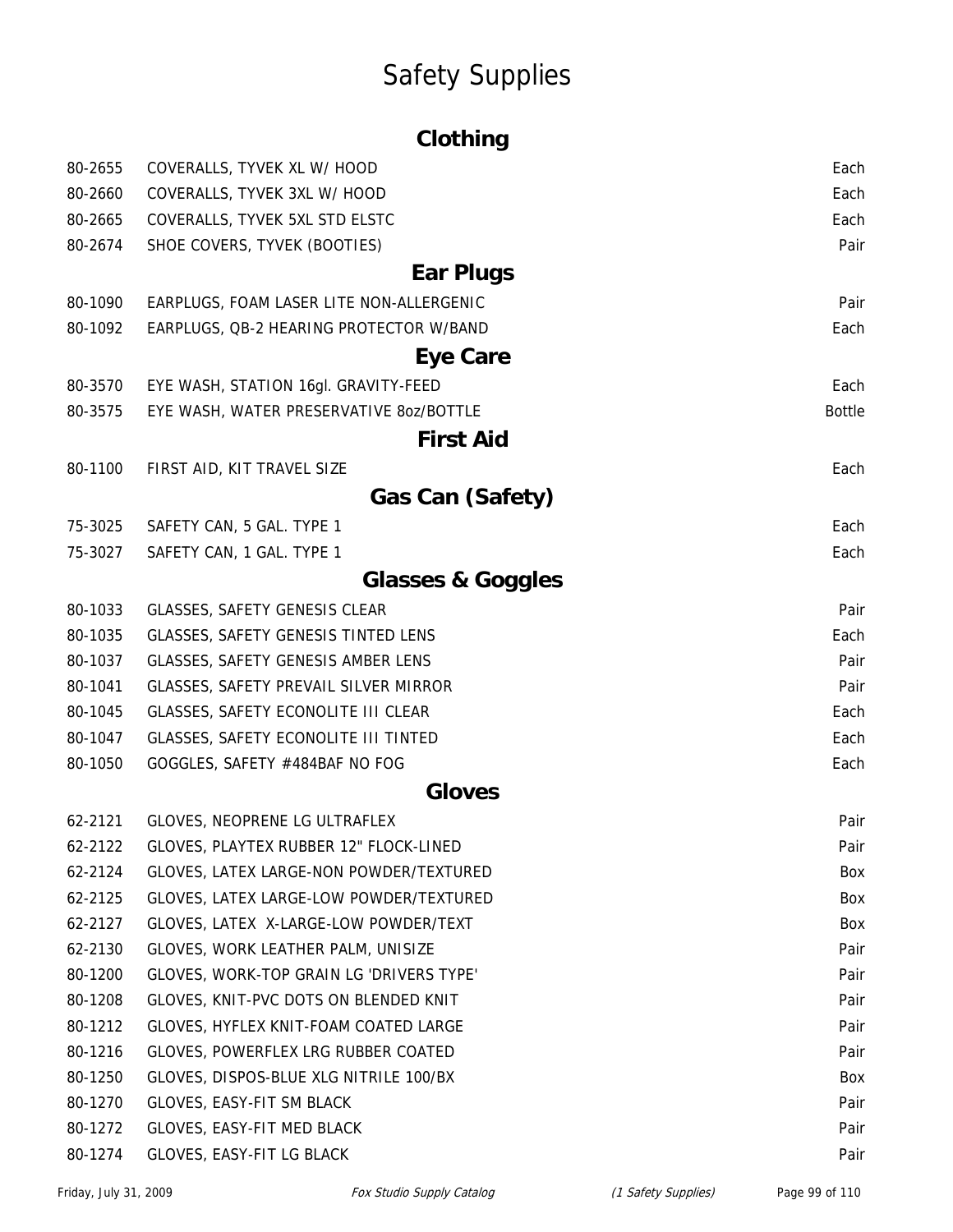### Safety Supplies

#### **Gloves**

| 80-1276 | GLOVES, EASY-FIT XL BLACK                        | Pair |
|---------|--------------------------------------------------|------|
| 80-1281 | GLOVES, PRO-LEATHER SM BLACK                     | Pair |
| 80-1283 | GLOVES, PRO-LEATHER MED BLACK                    | Pair |
| 80-1285 | GLOVES, PRO-LEATHER LG BLACK                     | Pair |
| 80-1287 | GLOVES, PRO-LEATHER XL BLACK                     | Pair |
| 80-1294 | GLOVES, PRO-LEATHER SM TAN                       | Pair |
| 80-1296 | GLOVES, PRO-LEATHER MED TAN                      | Pair |
| 80-1298 | GLOVES, PRO-LEATHER LG TAN                       | Pair |
| 80-1300 | GLOVES, PRO-LEATHER XL TAN                       | Pair |
| 80-1306 | GLOVES, FINGERLESS SM M-PACT                     | Pair |
| 80-1308 | GLOVES, FINGERLESS MED M-PACT                    | Pair |
| 80-1310 | GLOVES, FINGERLESS LG M-PACT                     | Pair |
| 80-1312 | GLOVES, FINGERLESS XL M-PACT                     | Pair |
| 80-1322 | <b>GLOVES, HOTHAND SMALL</b>                     | Pair |
| 80-1324 | <b>GLOVES, HOTHAND MEDIUM</b>                    | Pair |
| 80-1326 | <b>GLOVES, HOTHAND LARGE</b>                     | Pair |
| 80-1328 | GLOVES, HOTHAND X-LARGE                          | Pair |
| 80-1350 | GLOVE, CLIP SET WEAR #SW-05-531                  | Each |
|         | <b>Hard Hats</b>                                 |      |
| 80-1010 | HARD HAT, WHITE                                  | Each |
|         | <b>Hazardous Material Absorbents &amp; Tools</b> |      |
| 80-3500 | ABSORBENT, ZEP-O-ZORB GRANULAR                   | Bag  |
| 80-3510 | ABSORBENT, FYBER-SORB                            | Drum |
| 80-3550 | WRENCH, DRUM BUNG STANDARD                       | Each |
|         | <b>Knee Pads</b>                                 |      |
| 80-1120 | KNEE PADS, NON-SKID ULTRAFLEX                    | Pair |
|         | <b>Rain Gear</b>                                 |      |
| 80-2700 | RAIN GEAR, PANT/JACKET LARGE                     | Set  |
| 80-2710 | RAIN GEAR, PANT/JACKET X-LARGE                   | Set  |
| 80-2716 | RAIN GEAR, COAT PVC 48" MEDIUM                   | Each |
| 80-2720 | RAIN GEAR, COAT PVC 48" LARGE                    | Each |
| 80-2725 | RAIN GEAR, COAT PVC 48" X-LARGE                  | Each |
| 80-2728 | RAIN GEAR, COAT PVC 48" 2X-LARGE                 | Each |
| 80-2730 | BOOTS, RUBBER SIZE 10 #86605-10                  | Pair |
| 80-2740 | BOOTS, RUBBER SIZE 11 #86605-11                  | Pair |
|         | <b>Respirators</b>                               |      |
|         |                                                  |      |
| 80-1065 | RESPIRATOR, PREFILTER FOR 3M-6000 SERIES         | Pair |
| 80-1067 | RESPIRATOR, MASK N95 PARTICULATE W/VENT          | Each |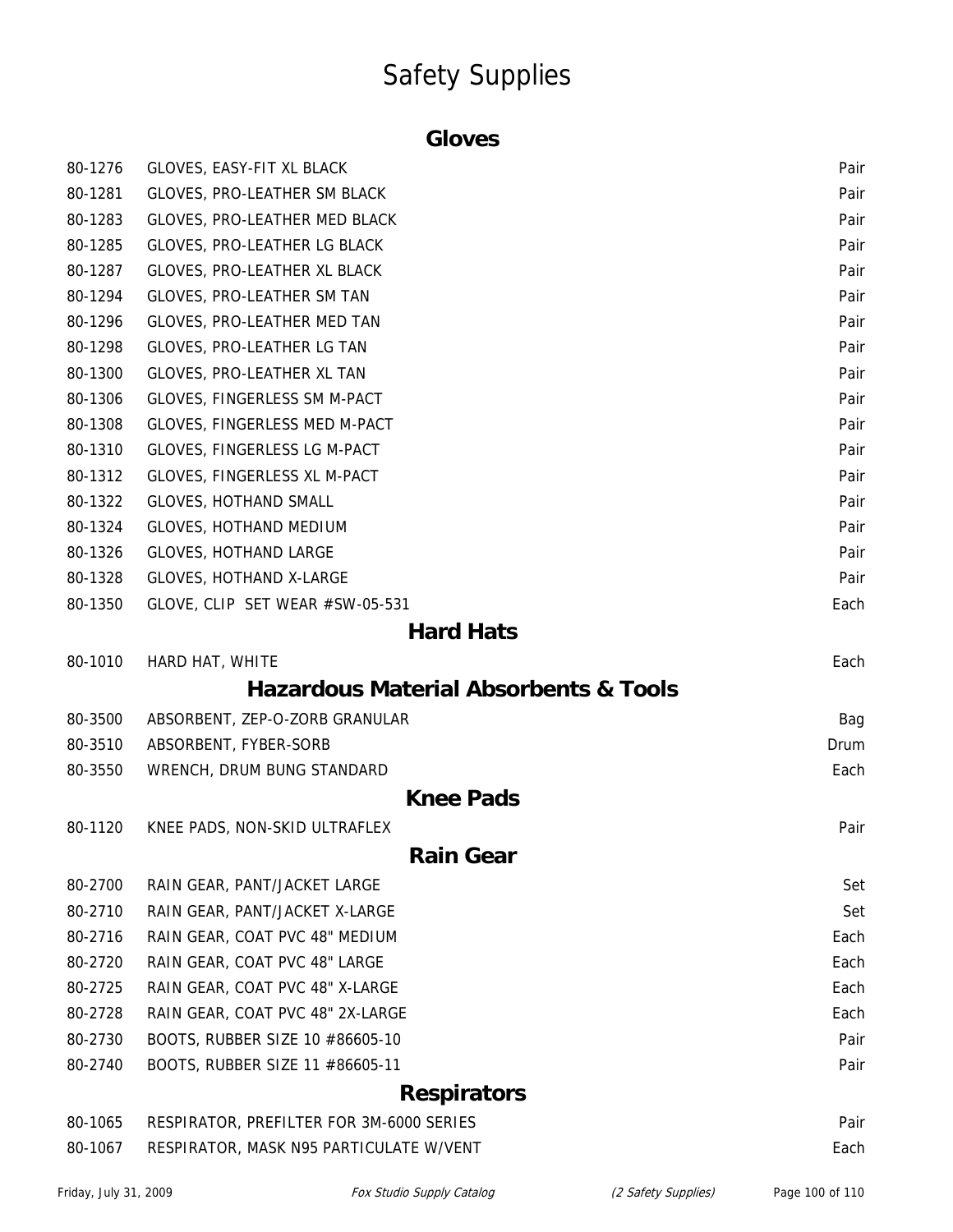# Safety Supplies

### **Respirators**

| 80-1070 | RESPIRATOR, MASK DUST & MIST (3M#8210)  | Each |
|---------|-----------------------------------------|------|
| 80-1071 | RESPIRATOR, FACEPIECE #6100S 3M         | Each |
| 80-1072 | RESPIRATOR, FACEPIECE #6200M 3M         | Each |
| 80-1073 | RESPIRATOR, FACEPIECE #6300L 3M         | Each |
| 80-1074 | RESPIRATOR, CARTRIDGE ORGANIC #6001 3M  | Set  |
| 80-1075 | RESPIRATOR, FILTER HEPA #2040 3M FOR    | Pair |
| 80-1076 | RESPIRATOR, RETAINER #0501 3M           | Each |
| 80-1077 | RESPIRATOR, FILTER P100 PARTICULATE     | Pair |
|         | <b>Sun Screen</b>                       |      |
| 80-1155 | SUNSCREEN, LOTION SPF30 SMARTSHIELD 1oz | Tube |
|         | Tape (Safety)                           |      |
| 80-2500 | TAPE, HAZZARD 2" YEL/BLK 36YD/RL        | Roll |
| 80-2512 | TAPE, CAUTION CABLE 3" ORANGE           | Roll |
| 80-2516 | TAPE, TUNNEL 6" YEL/BLK STRIPE          | Roll |
| 80-2520 | TAPE, SAFETY/CAUTION 3" X 1000' #7471   | Roll |
| 80-2535 | TAPE, ANTI-SLIP 2" BLACK 60'/RL         | Roll |
|         | <b>Wipes (Alcohol)</b>                  |      |
| 80-1078 | WIPES, ALCOHOL ( CLEANER/DEGREASER)     | Each |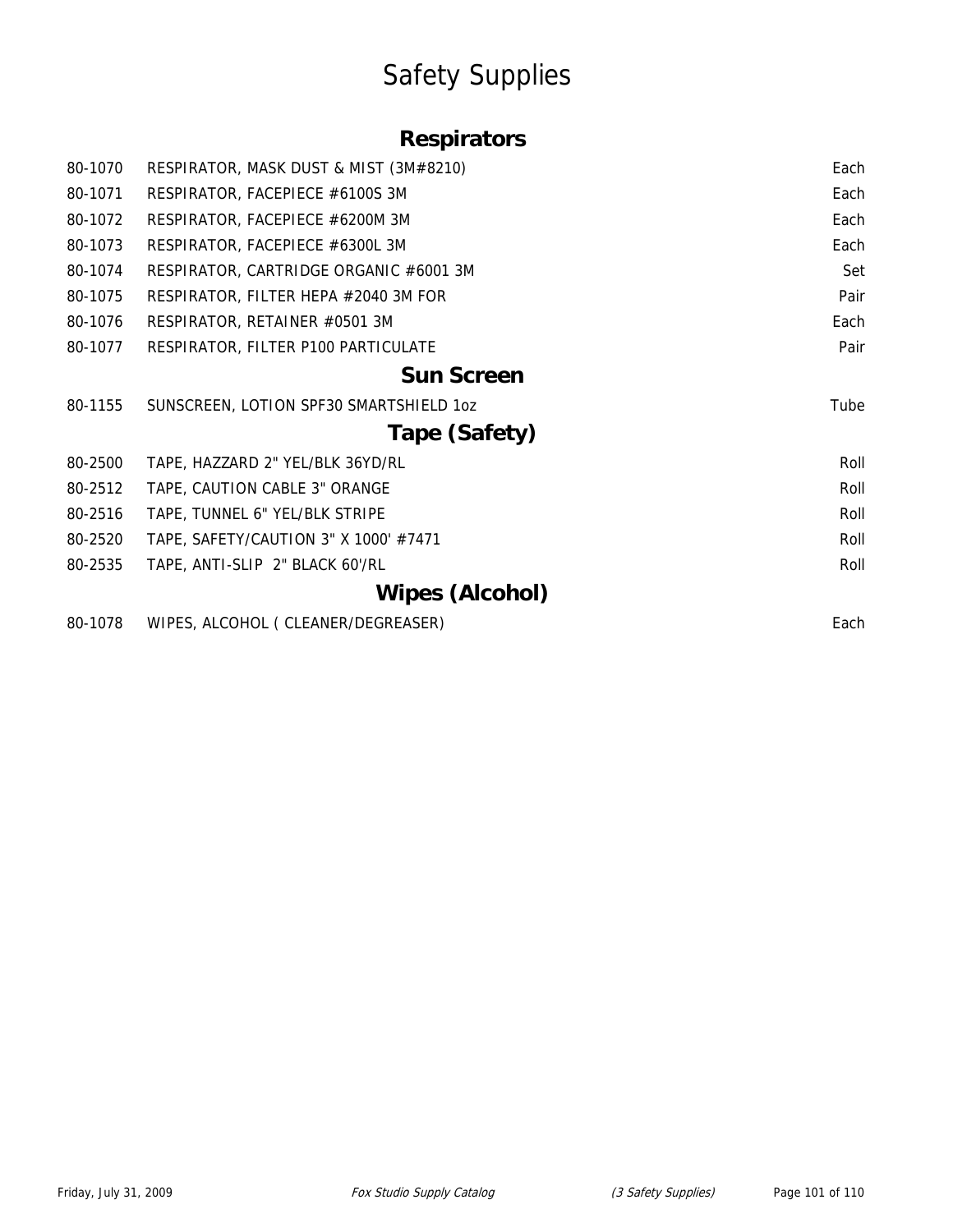# Sign Supplies

|  | <b>Adhesives</b> |
|--|------------------|
|  |                  |

| 72-2120 | ADHESIVE, SURE STICK 111 (VINYLGRIP)     | Gallon       |
|---------|------------------------------------------|--------------|
| 73-4000 | VINYL, 36" SELF ADHESIVE GLOSSY          | Roll         |
| 73-4302 | PRINT MOUNT, GUDY 802 ADHESIVE           | Roll         |
|         | Canvas                                   |              |
| 73-4005 | CANVAS, 60" X 40' (PURE WHITE)           | Roll         |
|         | Film                                     |              |
| 73-4080 | IMAGING FILM, OPAQUE 36" (3M #8522CP)    | Roll         |
| 73-4085 | IMAGING FILM, OPAQUE 54" (3M #8522CP)    | Roll         |
| 73-4310 | FILMOLUX LUSTRE, 51" X 164' RL           | Roll         |
| 73-4320 | FILMOLUX PHOTO, 51.5" X 164' ROLL        | Roll         |
|         | <b>Miscellaneous</b>                     |              |
| 85-5020 | TAPE, READY-MASK FILM 24" X 30YRD        | Roll         |
|         | <b>Photo Paper</b>                       |              |
| 73-4050 | PHOTO PAPER, SEMI-GLOSS 36" UNIVERSAL    | Roll         |
| 73-4055 | PHOTO PAPER, SEMI-GLOSS 60" INSTANT-DRY  | Roll         |
| 73-4060 | PHOTO PAPER, HP HIGH-GLOSS 36" X 100' RL | Roll         |
| 73-4065 | PHOTO PAPER, HP HIGH-GLOSS 54" X 100' RL | Roll         |
| 73-4070 | PHOTO IMAGING, PAPER SATIN 60" X 100'    | Roll         |
|         | <b>Plastics</b>                          |              |
| 65-0323 | PLEXIGLASS, 1/8" X 4'X 8' NON GLARE      | Each         |
| 65-0325 | PLEXIGLASS, 1/8" X 4' X 8' CLEAR         | Each         |
| 65-0326 | PLEXIGLASS, 1/4" X 4' X 8' CLEAR         | Each         |
| 73-4400 | SINTRA, WHITE 1/8" X 4' X 8' 3MM         | Each         |
| 73-4405 | SINTRA, WHITE 1/4" X 4' X 8' 6MM         | Each         |
| 73-4410 | SINTRA, WHITE 1/2" X 4' X 8' 12MM        | Each         |
| 73-4430 | SINTRA, BLACK 1/8" X 4' X 8' 3MM         | Each         |
| 73-4434 | SINTRA, BLACK 1/4" X 4' X 8' 6MM         | Each         |
| 73-4438 | SINTRA, BLACK 1/2" X 4' X 8' 12MM        | Each         |
| 73-4502 | ACRYCAST, CLEAR 1/4" X 4' X 8'           | Each         |
| 73-4504 | ACRYCAST, MILKY 1/8" X 4' X 8' WHITE     | Each         |
| 73-4506 | ACRYCAST, MILKY #2447 1/4" X 4' X 8'     | Each         |
| 73-4508 | LEXAN, CLEAR 1/8" X 4' X 8' .125         | Each         |
| 73-4512 | LEXAN, CLEAR 1/4" X 4' X 8' .250         | Each         |
|         | <b>Toner (Large Format Printers)</b>     |              |
| 69-2280 | TONER, HP5000 BLACK DYE INK #C4930A      | Cartridge    |
| LO 2202 | TOMED HDEOOO CVAN DVE INV #C4021A        | $C$ ortridao |

| 69-2282 | TONER, HP5000 CYAN DYE INK #C4931A | Cartridge |
|---------|------------------------------------|-----------|
| 69-2284 | TONER, HP5000 MAGENTA DYE INK      | Cartridge |
| 69-2286 | TONER, HP5000 YELLOW DYE INK       | Cartridge |
|         |                                    |           |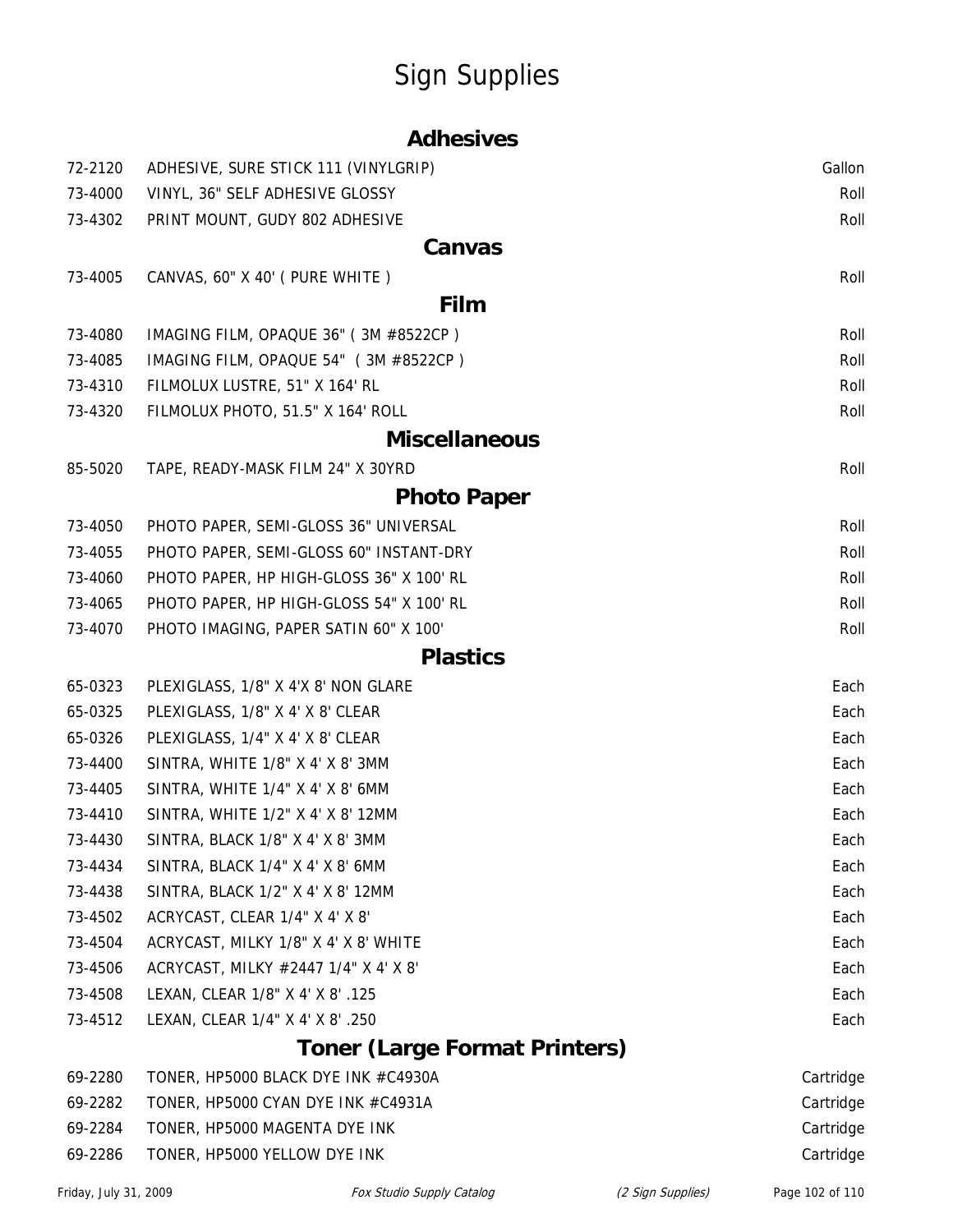# Sign Supplies

### **Toner (Large Format Printers)**

| 69-2288 | TONER, HP5000 LT-CYAN DYE INK            | Cartridge |
|---------|------------------------------------------|-----------|
| 69-2290 | TONER, HP5000 LT-MAGENTA DYE INK         | Cartridge |
| 69-2300 | PRINTHEAD & CLNR, BLACK DYE INK          | Pack      |
| 69-2302 | PRINTHEAD & CLNR, CYAN DYE INK           | Pack      |
| 69-2304 | PRINTHEAD & CLNR, MAGENTA DYE INK        | Pack      |
| 69-2306 | PRINTHEAD & CLNR, YELLOW DYE INK         | Pack      |
| 69-2308 | PRINTHEAD & CLNR, LIGHT CYAN DYE INK     | Pack      |
| 69-2310 | PRINTHEAD & CLNR, LIGHT MAGENTA DYE INK  | Pack      |
|         | <b>Vinyl</b>                             |           |
| 73-4000 | VINYL, 36" SELF ADHESIVE GLOSSY          | Roll      |
| 73-4010 | VINYL, EL 36" WATER RESIST/SELF ADHESIVE | Roll      |
| 73-4015 | VINYL, EL 60" WATER RESIST/SELF ADHESIVE | Roll      |
| 73-4020 | VINYL, WHITE SCRIM BANNER 50" X 35       | Roll      |
| 73-4030 | BACKLIT, PREMIUM FILM 36" X 100' 7MIL    | Roll      |
| 73-4035 | BACKLIT, PREMIUM FILM 60" X 100' 7MIL    | Roll      |
| 75-3200 | VINYL, 15" WHITE 2 MIL 50YRD/ROLL        | Roll      |
| 75-3230 | VINYL, 15" BLACK 2 MIL 50YRD/ROLL        | Roll      |
| 75-3275 | VINYL, 15" SAPPHIRE BLUE 2 MIL #083      | Roll      |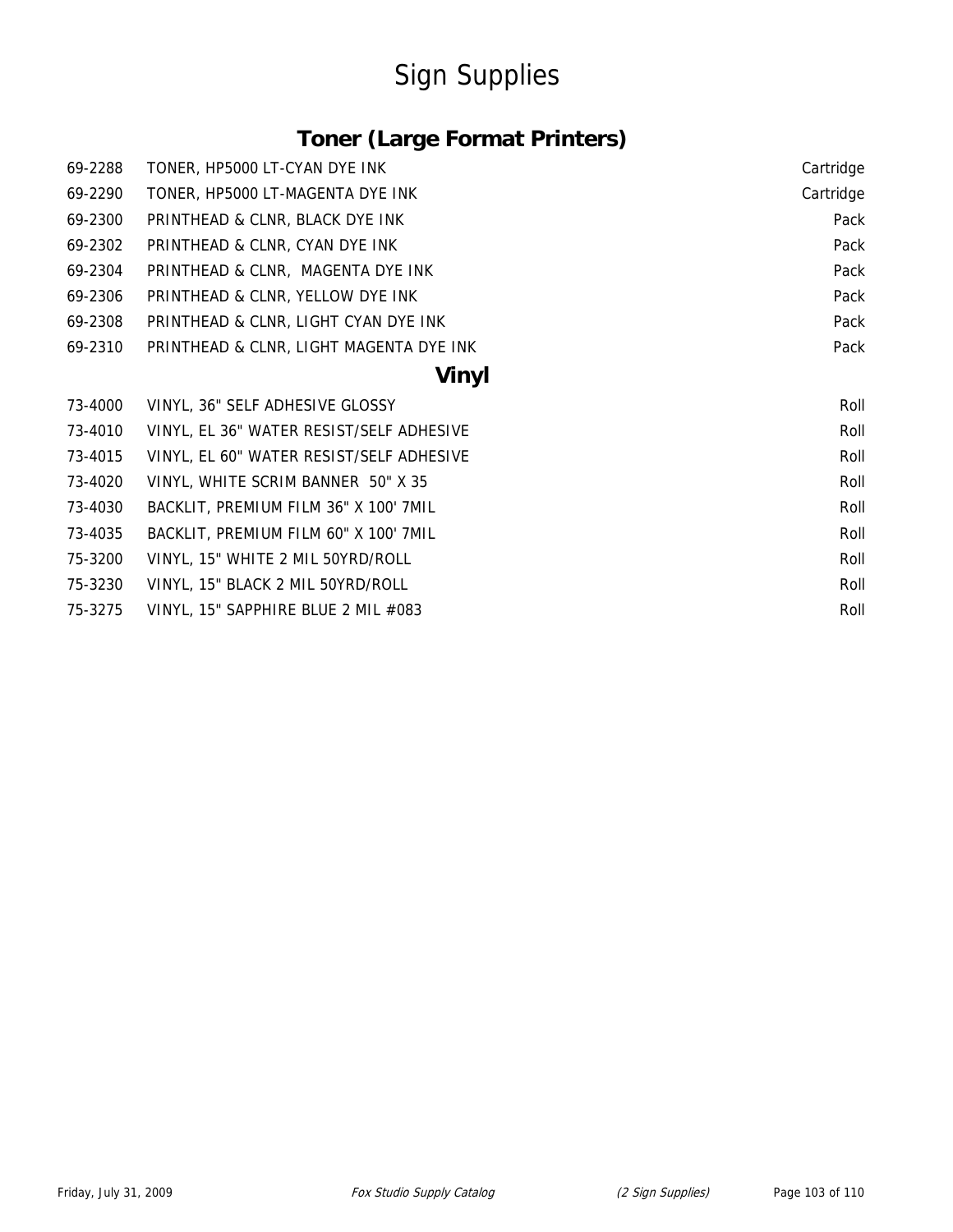### Special Effects Supplies

### **Special Effects Supplies**

83-1125 FOGGING FLUID, WATER BASE ( SPECIAL FX ) SALLON Gallon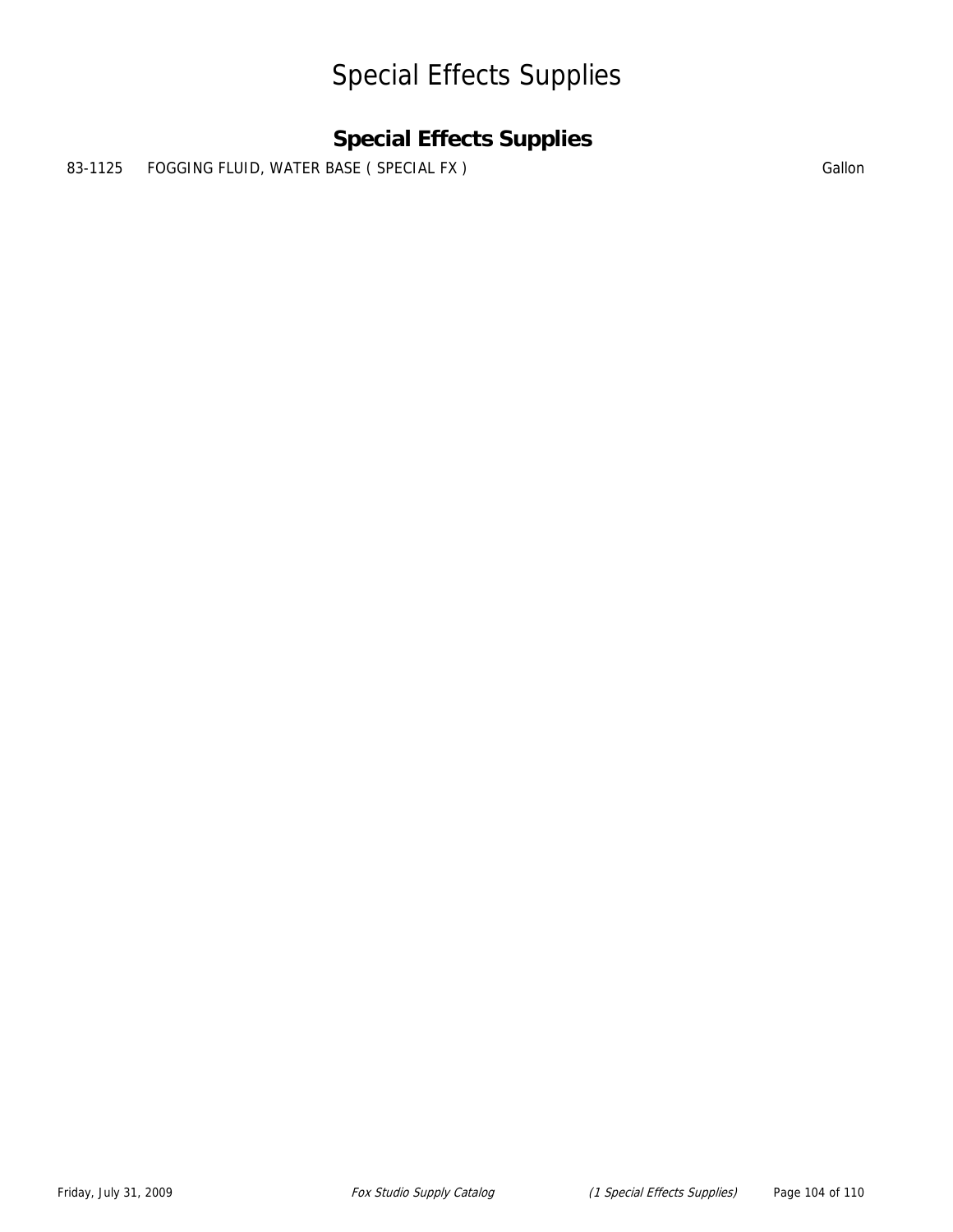|         | <b>Adhesives - Cements</b>                |               |
|---------|-------------------------------------------|---------------|
| 36-1030 | ADHESIVE, DUCO CEMENT HOUSEHOLD           | Each          |
| 36-1035 | ADHESIVE, CONTACT CMT 30 NF CLEAR 3M      | Quart         |
| 36-1040 | ADHESIVE, CONTACT CMT #M256 1QT           | Quart         |
| 36-1060 | ADHESIVE, CONTACT CMT 30NF CLEAR          | Gallon        |
|         | <b>Adhesives - Construction Adhesives</b> |               |
| 36-1066 | ADHESIVE, CONST. PANEL PL200 10.60Z       | Tube          |
| 36-1072 | ADHESIVE, CONST. LIQUID NAILS             | Tube          |
|         | <b>Adhesives - Epoxys</b>                 |               |
| 36-1065 | ADHESIVE, EPOXY 2 TON DEVCON 1 OZ CLEAR   | Each          |
| 36-1100 | ADHESIVE, EPOXY DEVCON 5 MINUTE 208       | Each          |
| 36-1102 | ADHESIVE, EPOXY METAL REPAIR 10Z          | Each          |
| 36-1104 | ADHESIVE, EPOXY J-B WELD TUBE             | Each          |
|         | <b>Adhesives - Glue</b>                   |               |
| 31-6424 | GLUE, BLUE GEL 30Z/BTL                    | <b>Bottle</b> |
| 36-1105 | ADHESIVE, CRAZY GLUE GEL 60Z              | Each          |
| 36-1110 | ADHESIVE, SUPER GLUE 2GRAMS               | Each          |
| 36-1130 | ADHESIVE, WHITE GLUE (HOBBY) 8 OZ.        | Each          |
|         | <b>Adhesives - Hot Glue &amp; Gun</b>     |               |
| 36-1140 | ADHESIVE, GLUE GUN TRIGGER-ELECTRO-MATIC  | Each          |
| 36-1145 | ADHESIVE, HOT GLUE 10" STICKS             | Each          |
|         | <b>Adhesives - Puttys</b>                 |               |
| 36-1124 | ADHESIVE, QUAKE HOLD-MUSEUM WAX           | Each          |
|         | <b>Adhesives - Sprays</b>                 |               |
| 36-1000 | ADHESIVE, SPRAY FOAM TACK                 | Each          |
| 36-1005 | ADHESIVE, SPRAY SUPER TRIM 1802           | Each          |
| 36-1007 | ADHESIVE, SPRAY MOUNT 3M #6065            | Each          |
| 36-1010 | ADHESIVE, SPRAY SUPER 77 16.50Z           | Each          |
| 36-1016 | ADHESIVE, SPRAY 90 HIGH STRENGHT 160Z     | Each          |
| 36-1115 | ADHESIVE, ZAP-A-GAP 1oz (CYANOACRYLATE)   | Each          |
| 36-1117 | ADHESIVE, ZIP KICKER-CATALIST 202 SPRAY   | Each          |
|         | <b>Adhesives - Thread Adhesives</b>       |               |
| 36-1190 | COMPOUND, LOCKTITE 242 THREADLOCK 2.5ml   | Tube          |
|         | <b>Adhesives - Wood Glue</b>              |               |
| 36-1090 | ADHESIVE, WOOD GLUE RESIN GOLD 1 GAL/BTL  | Gallon        |
| 36-1095 | ADHESIVE, WOOD GLUE TITEBOND2 QRT/BTL     | Quart         |
|         | Tape - Camera Tape                        |               |
| 85-1008 | TAPE, CAMERA 1" YELLOW FLOURESCENT        | Roll          |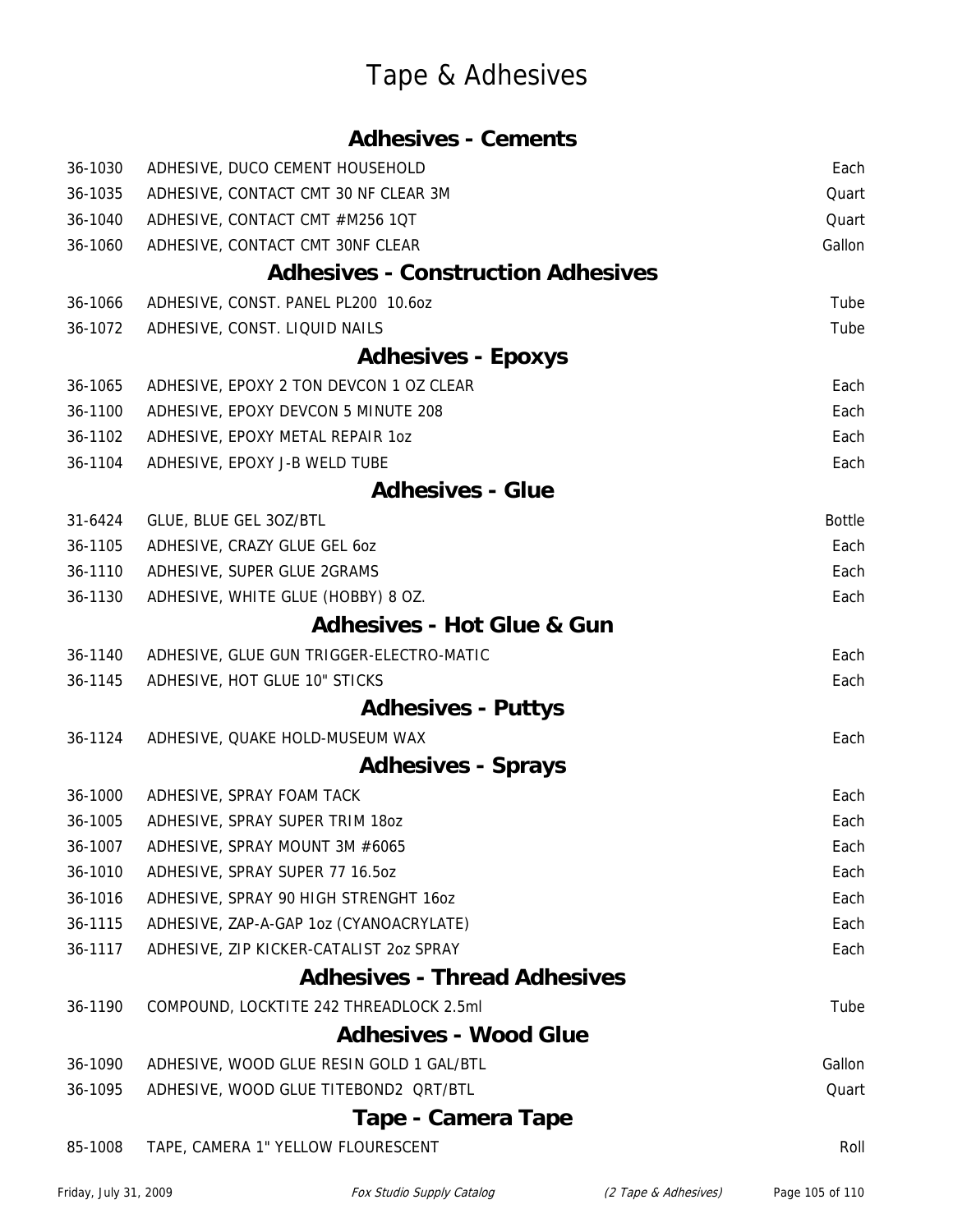#### **Tape - Camera Tape**

| 85-1010 | TAPE, CAMERA 1" GREEN FLOURESCENT        | Roll |
|---------|------------------------------------------|------|
| 85-1012 | TAPE, CAMERA 1" BLUE FLOURESCENT         | Roll |
| 85-1014 | TAPE, CAMERA 1" PINK FLOURESCENT         | Roll |
| 85-1016 | TAPE, CAMERA 1" ORANGE FLOURESCENT       | Roll |
| 85-1018 | TAPE, CAMERA 1" DARK BLUE CLOTH          | Roll |
| 85-1020 | TAPE, CAMERA 1" WHITE CLOTH              | Roll |
| 85-1021 | TAPE, CAMERA 1" RED CLOTH                | Roll |
| 85-1023 | TAPE, CAMERA 1" YELLOW CLOTH             | Roll |
| 85-1024 | TAPE, CAMERA 1" BLACK CLOTH              | Roll |
| 85-1026 | TAPE, CAMERA 1" DULL GREY CLOTH          | Roll |
|         | Tape - Chroma Key                        |      |
| 85-2004 | TAPE, CHROMA KEY 2" GREEN 20YRD/RL       | Roll |
| 85-2006 | TAPE, CHROMA KEY 2" BLUE 20YRD/RL        | Roll |
|         | <b>Tape - Double-Sided</b>               |      |
| 85-2000 | TAPE, CARPET 2" #DF642 DBLE FACE 60YRD   | Roll |
| 85-2010 | TAPE, FOAM BLACK 1/32" X 1"              | Roll |
| 85-2020 | TAPE, FOAM BLACK 1/32" X 1/2"            | Roll |
| 85-2024 | TAPE, FOAM BLACK 1/16" X 1"              | Roll |
| 85-2030 | TAPE, FOAM BLACK 1/8" X 1/2"             | Roll |
| 85-2040 | TAPE, FOAM BLACK 1/8" X 1"               | Roll |
| 85-2060 | TAPE, BUTYL BLACK 5/16" X 15'/RL         | Roll |
|         | Tape - Drywall                           |      |
| 84-1050 | TAPE, DRY WALL, FIBERGLASS               | Roll |
|         | Tape - Duct Tape                         |      |
| 85-1045 | TAPE, DUCT 2" SILVER 60YRDS/ROLL         | Roll |
| 85-1047 | TAPE, DUCT 2" RED 60YRDS/ROLL            | Roll |
| 85-1049 | TAPE, DUCT 2" BLACK 60YRDS/ROLL          | Roll |
|         | <b>Tape - Filament Tape</b>              |      |
| 85-5055 | TAPE, FILAMENT 1"                        | Roll |
| 85-5060 | TAPE, FILAMENT 2" X 60 YARDS             | Roll |
|         | <b>Tape - Gaffers Tape</b>               |      |
| 85-1030 | TAPE, GAFFERS 2" BLACK 60YRDS/ROLL       | Roll |
| 85-1031 | TAPE, GAFFERS 2" YELLOW 60YRDS/ROLL      | Roll |
| 85-1032 | TAPE, GAFFERS 2" OLIVE GREEN 60YRDS/ROLL | Roll |
| 85-1033 | TAPE, GAFFERS 2" BROWN 60YRDS/ROLL       | Roll |
| 85-1034 | TAPE, GAFFERS 2" RED 60YRDS/ROLL         | Roll |
| 85-1035 | TAPE, GAFFERS 2" GREY DULL               | Roll |
| 85-1037 | TAPE, GAFFERS 2" GREEN FLOURESCENT       | Roll |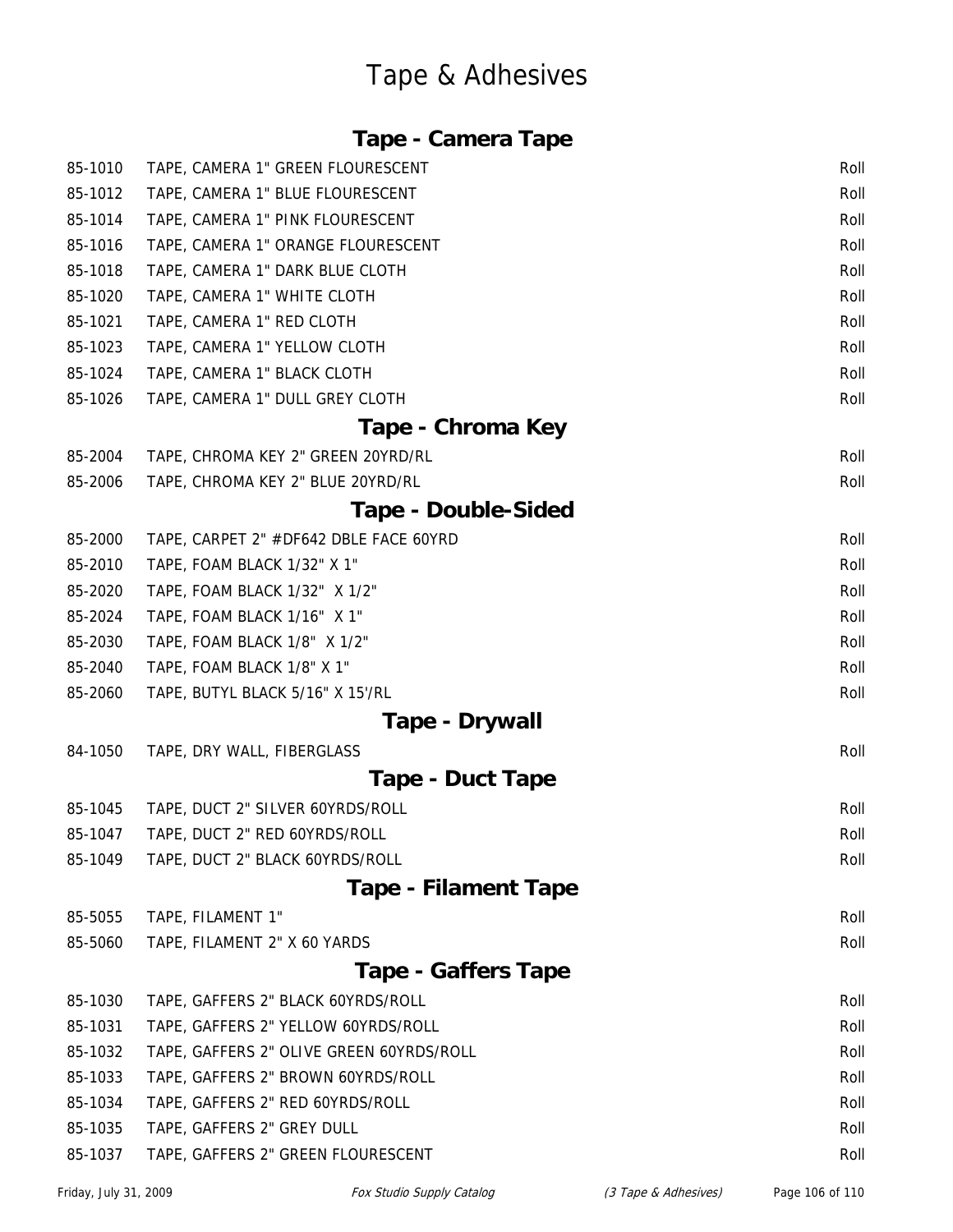| <b>Tape - Gaffers Tape</b> |  |
|----------------------------|--|
|                            |  |

| 85-1039 | TAPE, GAFFERS 2" YELLOW FLOURESCENT      | Roll |
|---------|------------------------------------------|------|
| 85-1040 | TAPE, GAFFERS 2" WHITE 60YRDS/ROLL       | Roll |
| 85-1041 | TAPE, GAFFERS 2" PINK FLOURESCENT        | Roll |
| 85-1042 | TAPE, GAFFERS 2" BLUE FLOURESCENT        | Roll |
| 85-1043 | TAPE, GAFFERS 2" ORANGE FLOURESCENT      | Roll |
|         | Tape - Iron-On Tape                      |      |
| 85-5030 | TAPE, VEENER BIRCH 2" X 8' IRON-ON TYPE  | Roll |
|         | Tape - J-Lar Tape                        |      |
| 85-5045 | TAPE, J-LAR 1" CLEAR                     | Roll |
| 85-5050 | TAPE, J-LAR 2" CLEAR                     | Roll |
|         | Tape - Masking Tape (Paper)              |      |
| 85-4000 | TAPE, PAPER 1/4" RED                     | Roll |
| 85-4010 | TAPE, PAPER 1/4" WHITE                   | Roll |
| 85-4014 | TAPE, PAPER 1/4" FINE LINE LITE GREEN    | Roll |
| 85-4025 | TAPE, PAPER 1/4" BLACK                   | Roll |
| 85-4050 | TAPE, PAPER 1/2" LIGHT GREEN             | Roll |
| 85-4060 | TAPE, PAPER 1/2" RED 60YRDS/ROLL         | Roll |
| 85-4066 | TAPE, PAPER 1/2" BLACK 60YRDS/ROLL       | Roll |
| 85-4068 | TAPE, PAPER 1/2" ORANGE 60YRDS/ROLL      | Roll |
| 85-4070 | TAPE, PAPER 1/2" WHITE 60YRDS/ROLL       | Roll |
| 85-4080 | TAPE, PAPER 1/2" BLUE 60YRDS/ROLL        | Roll |
| 85-4082 | TAPE, MASKING 1/2" YELLOW 60YRDS/ROLL    | Roll |
| 85-4085 | TAPE, MASKING 3/4" WHITE                 | Roll |
| 85-4090 | TAPE, MASKING 3/4" BLACK                 | Roll |
| 85-4100 | TAPE, MASKING 1" NATURAL                 | Roll |
| 85-4105 | TAPE, MASKING 1" #2090 LONG-MASK BLUE    | Roll |
| 85-4107 | TAPE, MASKING 1" #270 SAFE RELEASE WHITE | Roll |
| 85-4110 | TAPE, MASKING 1" #230 LO-TAC / DRAFTING  | Roll |
| 85-4118 | TAPE, MASKING 1" BLUE 60 YRDS            | Roll |
| 85-4120 | TAPE, MASKING 1" WHITE 60 YRDS           | Roll |
| 85-4121 | TAPE, MASKING 1" GREEN 60 YRDS           | Roll |
| 85-4123 | TAPE, MASKING 1" YELLOW 60 YRDS          | Roll |
| 85-4125 | TAPE, MASKING 1" BLACK 60 YRDS           | Roll |
| 85-4127 | TAPE, MASKING 1" RED 60 YRDS             | Roll |
| 85-4129 | TAPE, MASKING 1" ORANGE 60 YRDS          | Roll |
| 85-4130 | TAPE, MASKING 1" #2040 LO-TAC NATURAL    | Roll |
| 85-4132 | TAPE, MASKING 1" FLOUR-ORANGE 60 YRDS    | Roll |
| 85-4134 | TAPE, MASKING 1" FLOUR-PINK 60 YRDS      | Roll |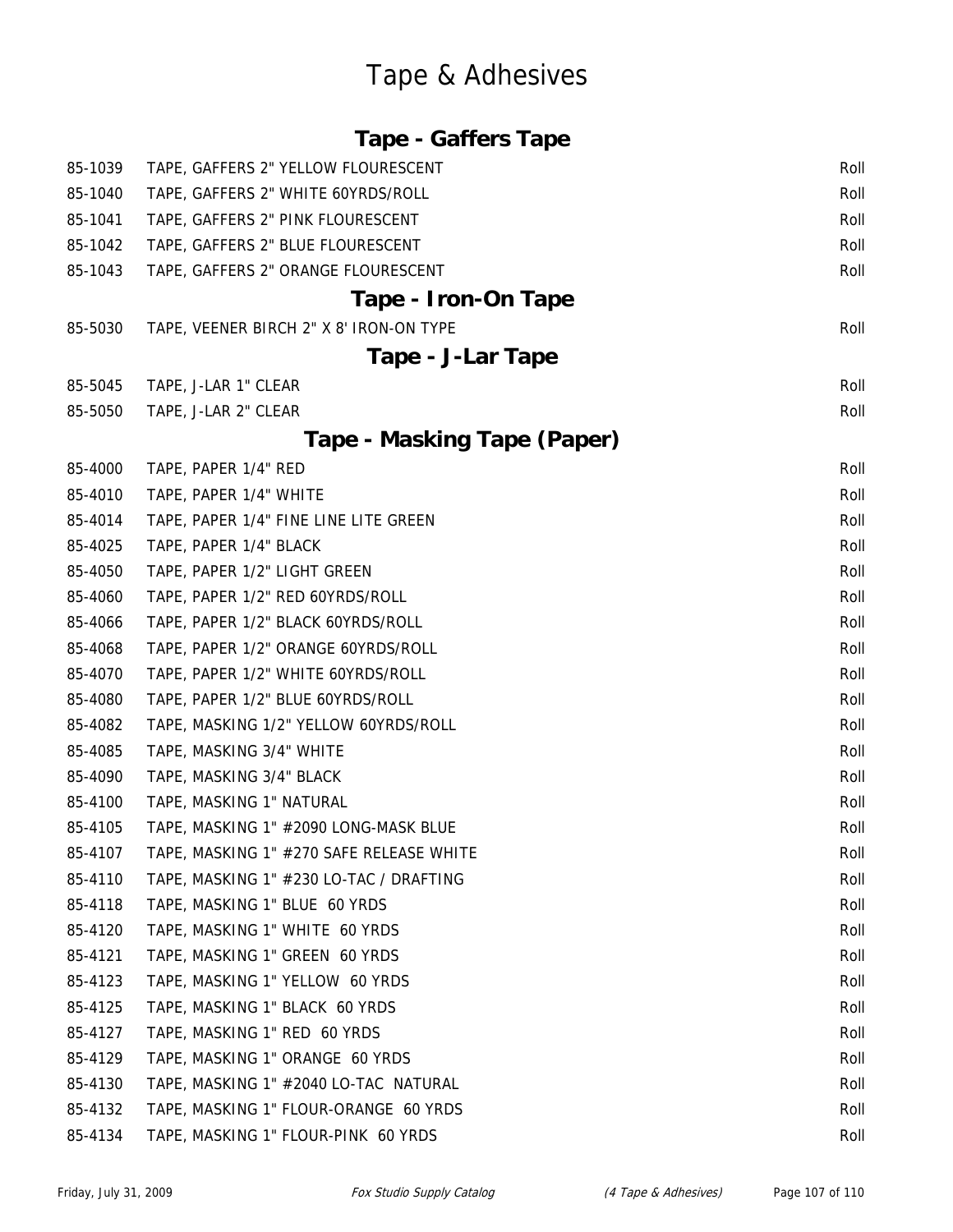### **Tape - Masking Tape (Paper)**

| 85-4136 | TAPE, MASKING 1" FLOUR-GREEN 60 YRDS    | Roll |
|---------|-----------------------------------------|------|
| 85-4138 | TAPE, MASKING 1" FLOUR-YELLOW 60 YRDS   | Roll |
| 85-4148 | TAPE, MASKING 2" BLUE 60YRDS            | Roll |
| 85-4150 | TAPE, MASKING 2" NATURAL 60YRDS         | Roll |
| 85-4152 | TAPE, MASKING 2" GREEN 60YRDS           | Roll |
| 85-4154 | TAPE, MASKING 2" ORANGE 60YRDS          | Roll |
| 85-4156 | TAPE, MASKING 2" RED 60YRDS             | Roll |
| 85-4158 | TAPE, MASKING 2" YELLOW 60YRDS          | Roll |
| 85-4160 | TAPE, MASKING 2" BLACK 60YRDS           | Roll |
| 85-4165 | TAPE, MASKING 2" WHITE 60YRDS           | Roll |
| 85-4180 | TAPE, MASKING 2" #2090 BLUE MED-TACK    | Roll |
| 85-4184 | TAPE, MASKING 2" #2080 LOW TACK         | Roll |
| 85-4190 | TAPE, MASKING 2" #2040 HI-TACK NATURAL  | Roll |
| 85-5020 | TAPE, READY-MASK FILM 24" X 30YRD       | Roll |
|         | Tape - Other                            |      |
| 76-8500 | TEFLON TAPE, 1/2" X 520" CHEMPLAS       | Roll |
| 76-8610 | PLUMBER'S TAPE, 22 GAGE 3/4" X 10' GALV | Roll |
|         | Tape - Packaging Tape                   |      |
| 85-5080 | TAPE, PACKAGING TRANSPARENT 2" X 2160"  | Roll |
| 85-5100 | TAPE, DISPENSER FOR 2" TAPE HEAVY DUTY  | Each |
|         | Tape - Photographic Tape                |      |
| 85-5072 | TAPE, PHOTOGRAPHIC 1" BLACK             | Roll |
| 85-5075 | TAPE, PHOTOGRAPHIC 2" BLACK             | Roll |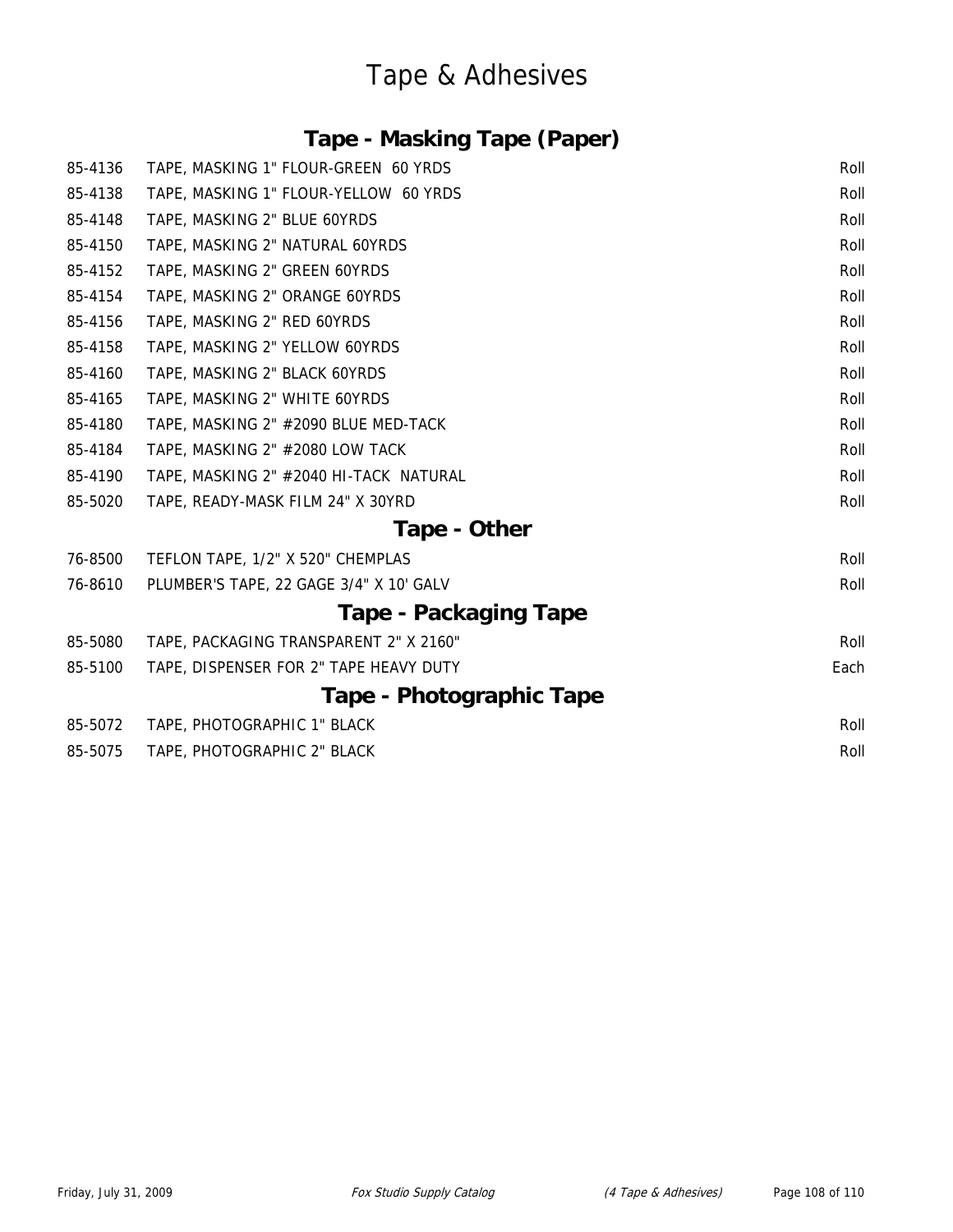## Tools

## **Tools**

| 33-1010 | TAPE MEASURE, 16' W/FOX LOGO #GC048     | Each |
|---------|-----------------------------------------|------|
| 33-1012 | TAPE MEASURE, 12' X 3/4" POWERLOCK II   | Each |
| 33-1016 | TAPE MEASURE, 16' X 3/4" POWERLOCK II   | Each |
| 33-1020 | TAPE MEASURE, 20' X 3/4" POWERLOCK II   | Each |
| 33-1025 | TAPE MEASURE, 25' X 1" POWERLOCK        | Each |
| 33-2000 | CUTTER, TUBING HEAVY DUTY 1/4" - 1-1/2" | Each |
| 33-2500 | MULTI-TOOL, LEATHERMAN WAVE LM-18N      | Each |
| 33-2502 | MULTI-TOOL, LEATHERMAN MICRA            | Each |
| 33-2504 | MULTI-TOOL, LEATHERMAN CRUNCH           | Each |
| 33-2510 | MULTI-TOOL, GERBER LEGEND               | Each |
| 33-2518 | MULTI-TOOL, VICTORINOX SWISS CYBER 34   | Each |
| 33-3000 | KNIFE, SPYDERCO DELICA #C11SBK          | Each |
| 33-3260 | KNIFE, SPYDERCO JESTER #SP JSS          | Each |
| 33-3304 | KNIFE, SPYDERCO HARPY #C08S             | Each |
| 33-3308 | KNIFE, SPYDERCO ENDURA II #C10S         | Each |
| 33-3310 | KNIFE, SPYDERCO POLICE #S07             | Each |
| 33-3322 | KNIFE, SMITH & WESSON MINI SWAT         | Each |
| 91-0003 | AIR REGULATOR-FILTER W/GAUGE            | Each |